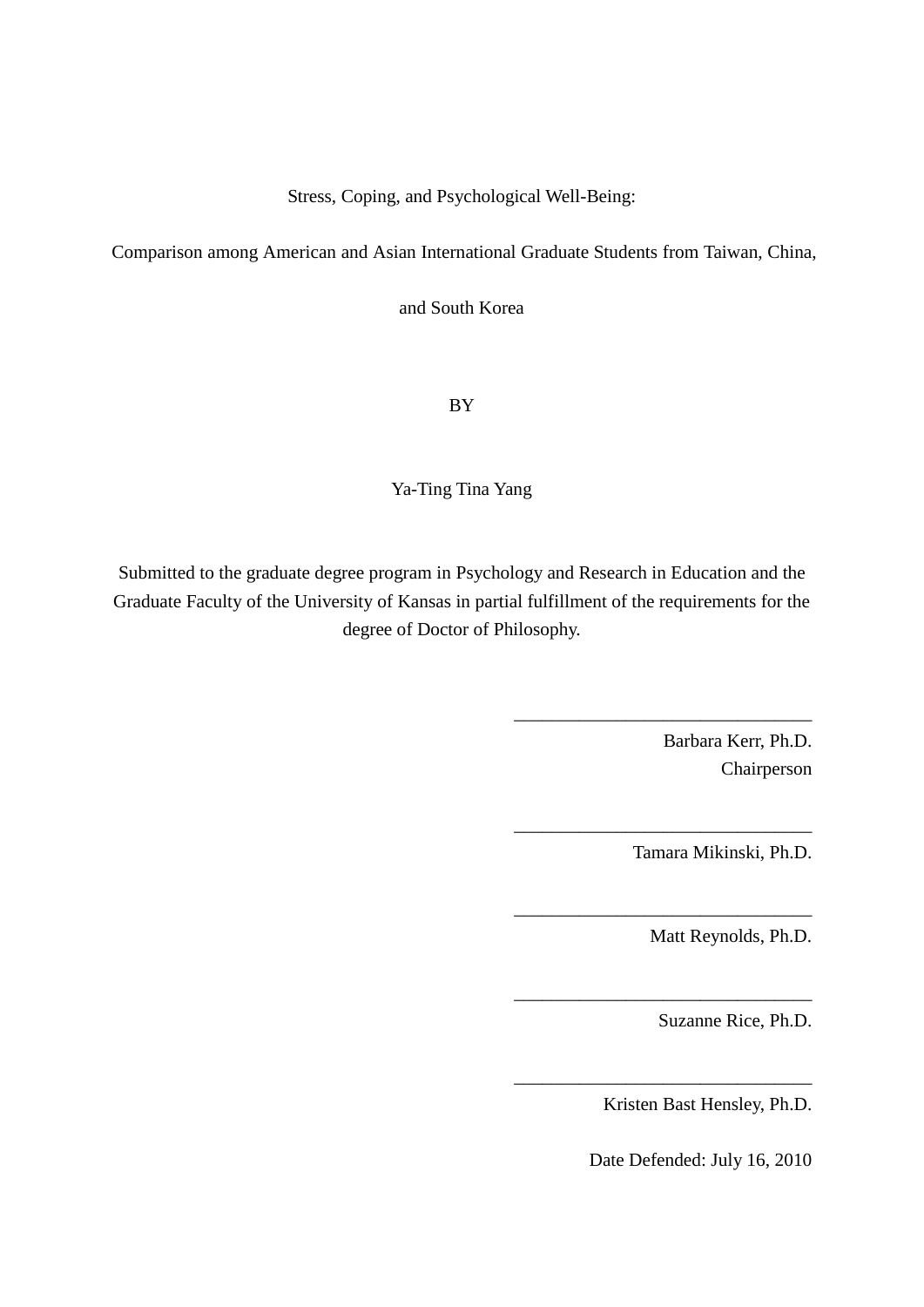The Dissertation Committee for Ya-Ting Tina Yang certifies that this is the approved version of the following dissertation:

Stress, Coping, and Psychological Well-Being:

Comparison among American and Asian International Graduate Students from Taiwan, China,

and South Korea

Barbara Kerr, Ph.D. Chairperson

\_\_\_\_\_\_\_\_\_\_\_\_\_\_\_\_\_\_\_\_\_\_\_\_\_\_\_\_\_\_\_\_

\_\_\_\_\_\_\_\_\_\_\_\_\_\_\_\_\_\_\_\_\_\_\_\_\_\_\_\_\_\_\_\_

\_\_\_\_\_\_\_\_\_\_\_\_\_\_\_\_\_\_\_\_\_\_\_\_\_\_\_\_\_\_\_\_

\_\_\_\_\_\_\_\_\_\_\_\_\_\_\_\_\_\_\_\_\_\_\_\_\_\_\_\_\_\_\_\_

 $\overline{\phantom{a}}$  ,  $\overline{\phantom{a}}$  ,  $\overline{\phantom{a}}$  ,  $\overline{\phantom{a}}$  ,  $\overline{\phantom{a}}$  ,  $\overline{\phantom{a}}$  ,  $\overline{\phantom{a}}$  ,  $\overline{\phantom{a}}$  ,  $\overline{\phantom{a}}$  ,  $\overline{\phantom{a}}$  ,  $\overline{\phantom{a}}$  ,  $\overline{\phantom{a}}$  ,  $\overline{\phantom{a}}$  ,  $\overline{\phantom{a}}$  ,  $\overline{\phantom{a}}$  ,  $\overline{\phantom{a}}$ 

Tamara Mikinski, Ph.D.

Matt Reynolds, Ph.D.

Suzanne Rice, Ph.D.

Kristen Bast Hensley, Ph.D.

Date approved: July 16, 2010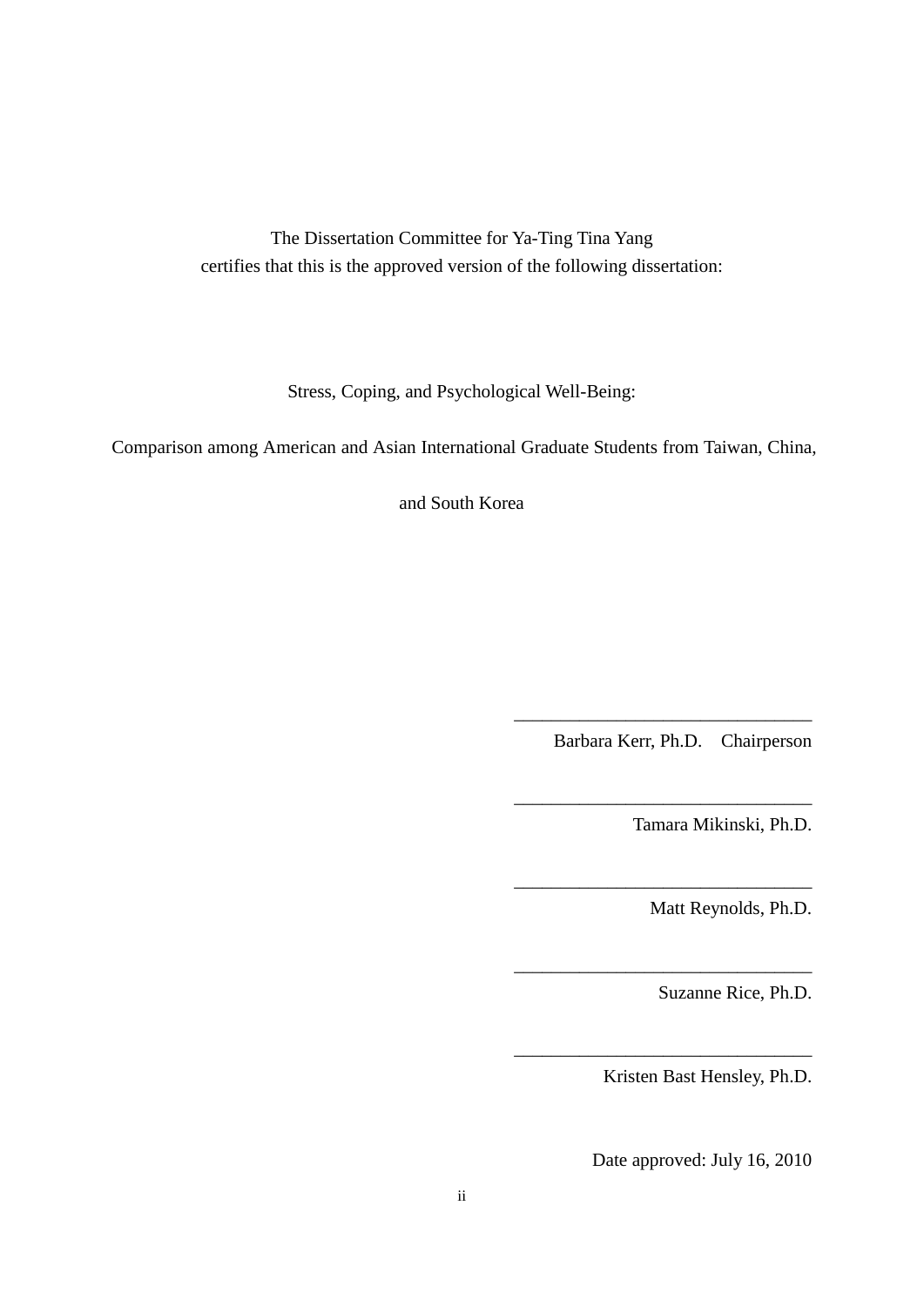### Dedication

To my dear father, mother, brother, and husband.

As I recall, the first time I thought of going to a graduate school and obtaining a PhD in psychology was when I was  $12<sup>th</sup>$  grade. When I shared this vision and dream with you, parents, father you said to me, "people with PhDs can write and publish. Can you write?" I paused in silence. "Gees, I don't know," I thought to myself. Suddenly, mother you jumped into our conversation and responded, "Tina can certainly write when she gets her Ph.D." Fourteen years later, this conversation still rings in my ears. It seems like yesterday that we were having this conversation. I would like to dedicate my doctoral degree and my research work to my parents Der-Her Yang and Hsin-Chin Chen Yang. Thank you both for your unconditional love, continuous support, and your trust in me. Thank you for allowing me to choose a major that I love and am passionate about. Thank you for believing in me that I will find my own path. Thank you for helping me define my own success—enjoy what I do, and do it to the best of my ability. Your love is like a safety harbor to me. Thank you for letting me know that I always have a home to go back to. I love you, mom and dad!

Thank you, my dear brother, Jackson Jyr-Jian Yang. Although we are four years apart, we have always been like twins. We share our dreams together and support each other in our studies and career paths. Your courage in pursuing a career in creativity has strengthened my belief to pursue my own dream. Your thoughtfulness, understanding, creativity, wit, and humor are what I value and admire about you. I know we will continue to support each other in life. Love you brother!

To my beloved husband, Chan-Ming Joe Yang. You came into my life during the time I was fully concentrated in my graduate studies and research work. Thank you for your tremendous support, patience, inspiration, love, support, understanding, humor, and laughter, and many more qualities that I adore about you. Thank you for showing me that I can pursue my dreams and build our family at the same time!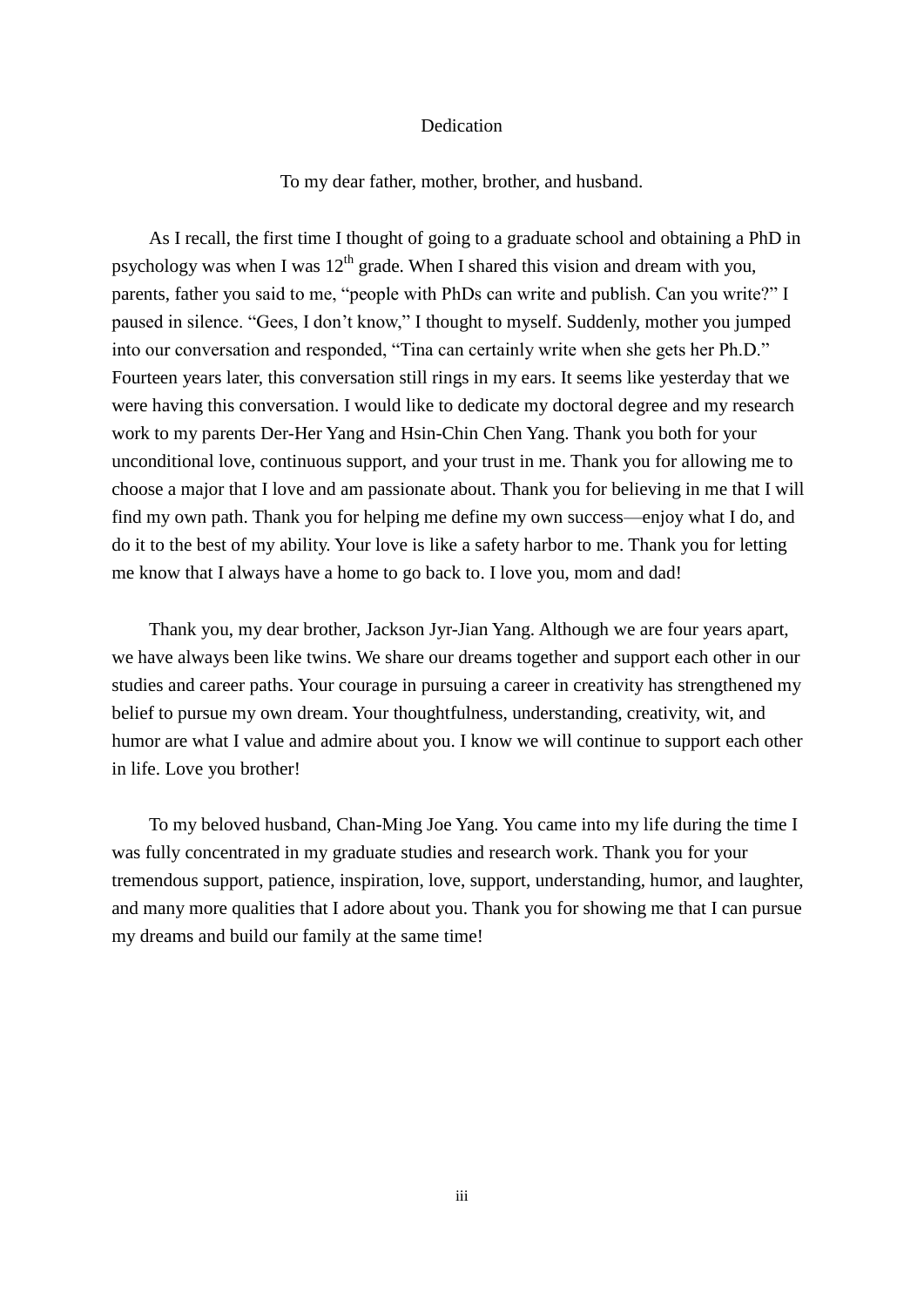### Acknowledgements

There are many people who I would like to thank for their guidance, support, love, and understanding. My gratitude goes to:

My academic advisor and dissertation committee chair, Dr. Barbara Kerr. Thank you for sharing your invaluable knowledge and wisdom as well as your guidance and patience in helping me finish my dissertation. Additionally, I will always remember our mind-stimulating trip in Asolo, Italy. You have been a great mentor and a friend!

Thanks to my dissertation committee members Drs. Tamara Mikinski, Matt Reynolds, Suzanne Rice, and Kristen Bast Hensley. Thank you for your guidance and invaluable feedback to enhance the quality of my dissertation.

Thanks to Drs. Richard Simpson and Janice Simpson. Our friendship starts in Taiwan and continues in Kansas. Thank you for recommending me to study in this wonderful program at KU. Also, thank you for sharing my happy moments as well as supporting me in my trying times.

Thanks to Dr. Dale Walker. You have been an important person during my time at KU. You have been a terrific boss, mentor, and friend. You have taught me a lot of things that enhanced my ability as a researcher and a scholar; you also have showed care about my well-being. Thank you for being such a positive role model.

Thanks to Chia-Fen Liu, my dear friend at KU. Thank you for "dragging" me to coffee shops to write my dissertation on weekends that I felt like procrastinating. Also, thank you for procrastinating with me when I really needed a break. Most importantly, thank you for your support, understanding, delicious meals, and hospitality when I defended my dissertation.

Thanks to my extended family members: Chang-Mei Chen (grandmother), Ben Wu (uncle), Cindy Wu (aunt), and Hsin-Wu Chang (uncle) and his children. Grandma, you show me that life can still be fulfilling, fun, and meaningful even when dementia strikes. Your optimism towards life helped me move forward with mine when I couldn't see the other side of the tunnel. Thanks to Uncle Ben and Aunt Cindy for treating me like a daughter and providing me housing, meals, and lots and lots of love. With your support, I was able to concentrate on writing my dissertation and graduate as planned! Thanks to my uncle Hsin-Wu Chang and my cousins; I feel your love and expectations of me even when we are far apart.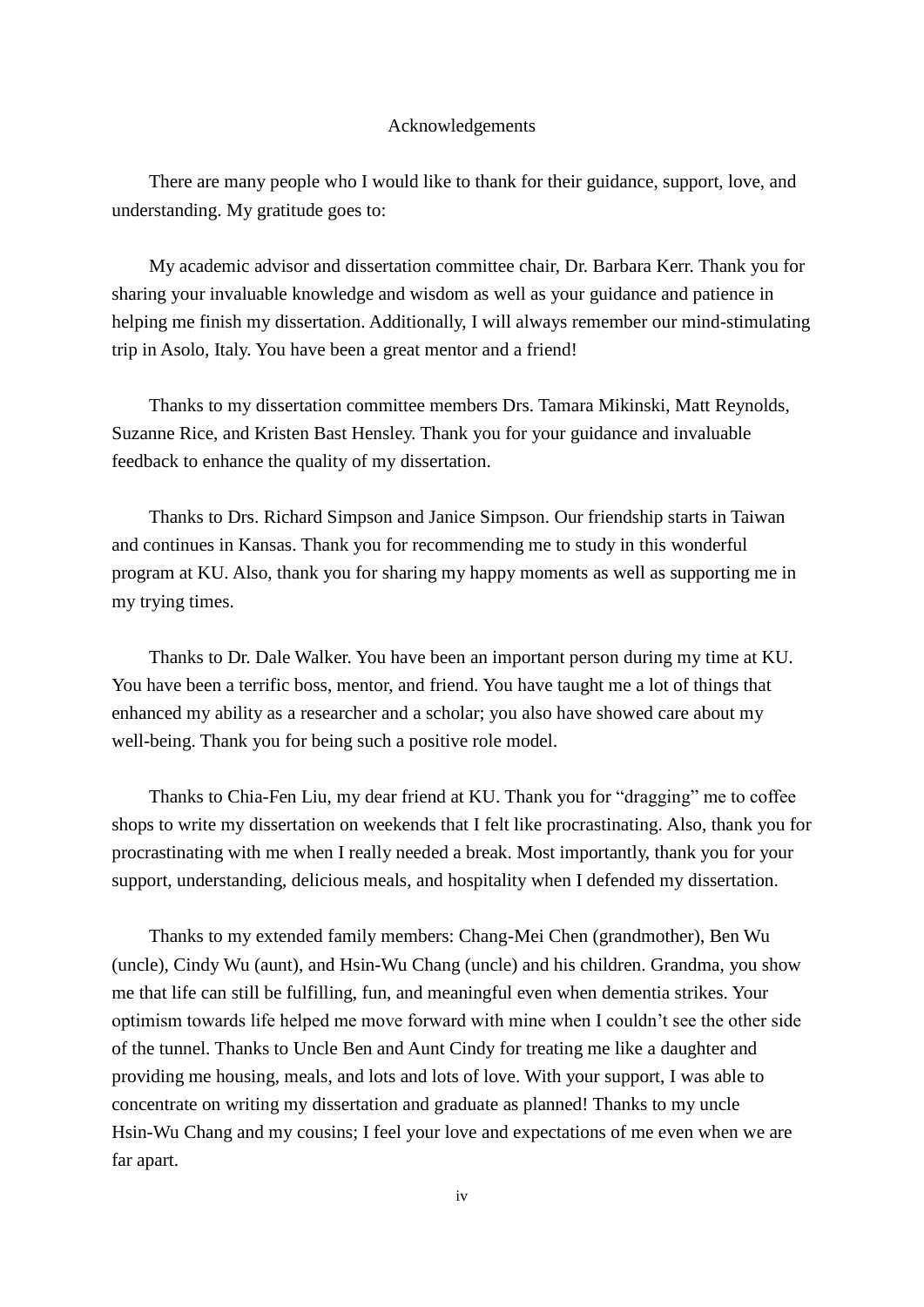Thanks to my parents-in-law, Thomas Yang and Hsueh-Hua Wu. Thank you for giving me such a wonderful son and treating me like a daughter. Thank you for your support and patience throughout my time writing the dissertation.

Last but not the least, I wish to express my gratitude and thanks to my fabulous predoctoral psychology intern cohorts, Lisa Neuenschwander, Matthew Hand, and Debbie Grammas at the University of Houston. Thank you for sharing your knowledge and wisdom with regard to tips to approach and survive my dissertation. More importantly, thank you for being such wonderful cohorts, colleagues, and friends. You all have created a safe space for me to happily share my strengths as well as to honestly ask feedback on areas of growth. I look forward to our continuous support of each other in the years to come.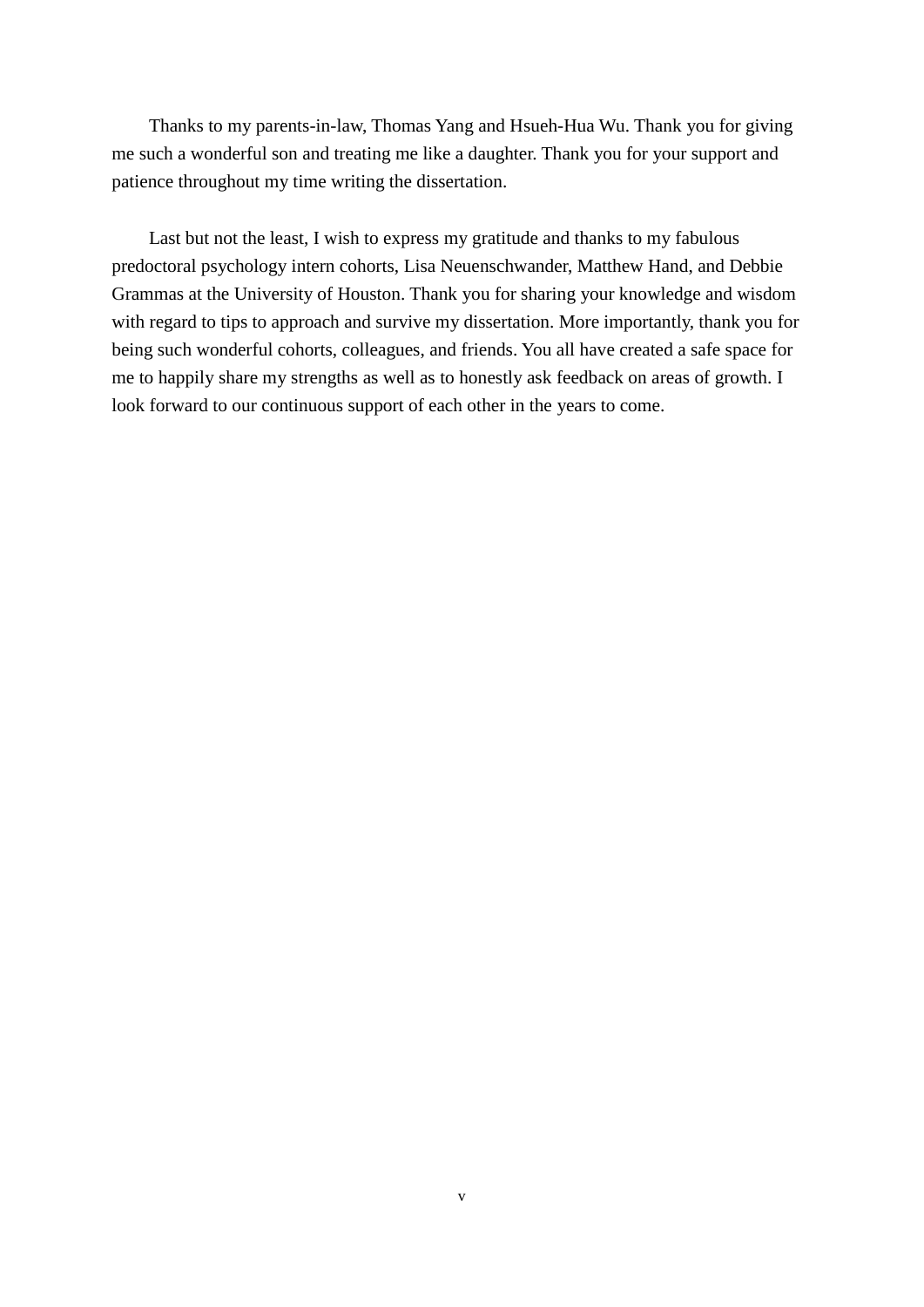### **Abstract**

The purpose of this study was to examine the relationships of stress, coping, and psychological well-being among American graduate students and Asian international graduate students from Taiwan, China, and Korea. The sample consisted of 131 American graduate students, and 77 Taiwanese, 53 Chinese, and 50 Korean international graduate students from 90 universities in the US. Pearson correlation coefficients, factorial ANOVAs, and multiple regression analyses were conducted for investigation. Results of the current research were consistent with previous research suggesting that Asian international graduate students were not a homogeneous group in experiencing stress, coping, and psychological well-being. In sum, three groups of Asian international graduate students experienced greater stress than American graduate students. All graduate students with greater academic, environmental, and family stress were associated with maladaptive coping skills. All graduate students using more adaptive coping skills were associated with greater psychological well-being. In addition, doctoral students, no matter the culture, reported having less overall stress and greater psychological well-being. Although Taiwanese international graduate students tended to use maladaptive coping skills, their psychological well-being was still great. Perceived English skills remained to be a strong predictor in stress, coping, and psychological well-being especially in Chinese and Korean international students.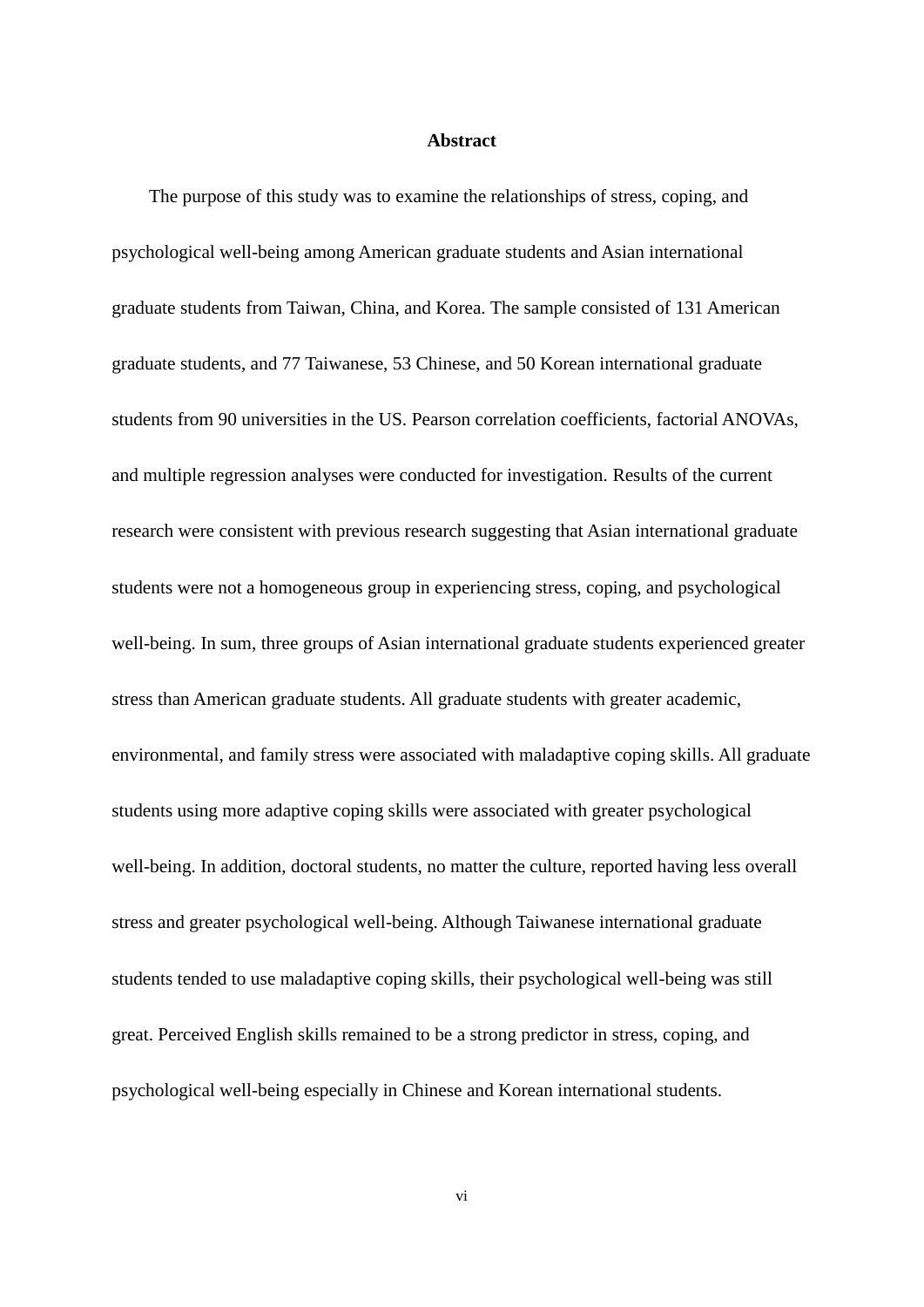## Table of Contents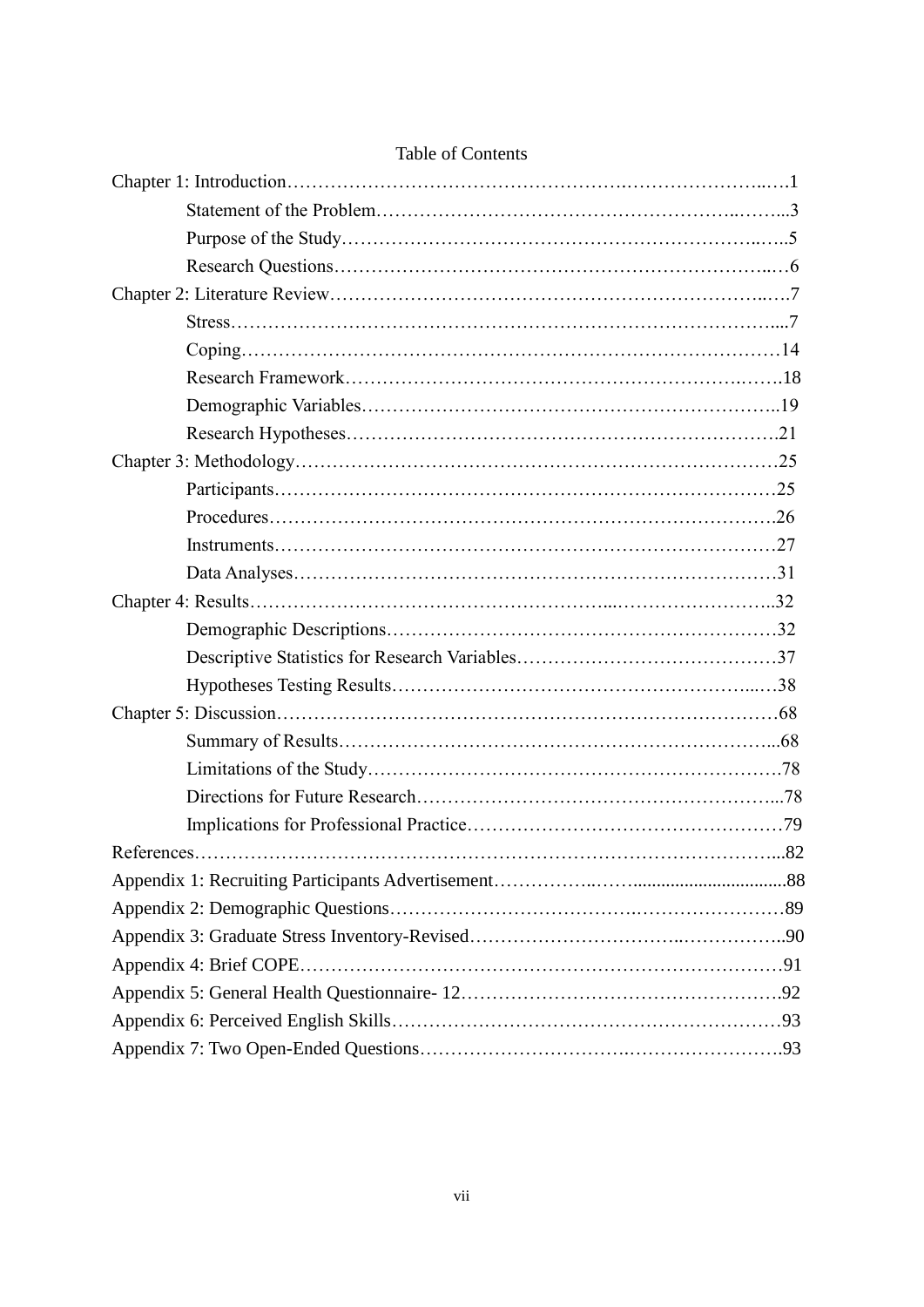#### **CHAPTER 1: Introduction**

In university admissions, an international student is defined as "a person who is not a citizen, national, or permanent resident of the United States and who is in this country on a visa or temporary basis and does not have the right to remain indefinitely" (Brown, 2005). According to *Open Doors* report, America hosted more than half a million international students in the 2007-08 academic year. Among international students studying in the United States, Asian international students remain the largest international student body, which accounts for 61% of total international enrollments in the U.S. From the leading places of origin, India ranked first place with 94,563 students, China ranked second place (81,127), South Korea ranked third (69,124), Japan ranked fourth (33,974), Canada ranked fifth (29,051) and Taiwan ranked sixth with 29,001 students. In addition, within the international student group, those who enrolled at graduate levels in the 2007-08 academic year was estimated to be 276,842, which constituted 48.8% of the total international student population (Institute of International Education, 2008).

Attending graduate schools can be stressful as students undergo the process of adapting to new social and educational environments. For international students, graduate school life in the U.S. may be even more stressful because of the added strain of different culture values, language, and high self-expectations in addition to academic demands and lack of social support systems (Constantine, Anderson, Berkel, Caldwell, & Utsey, 2005;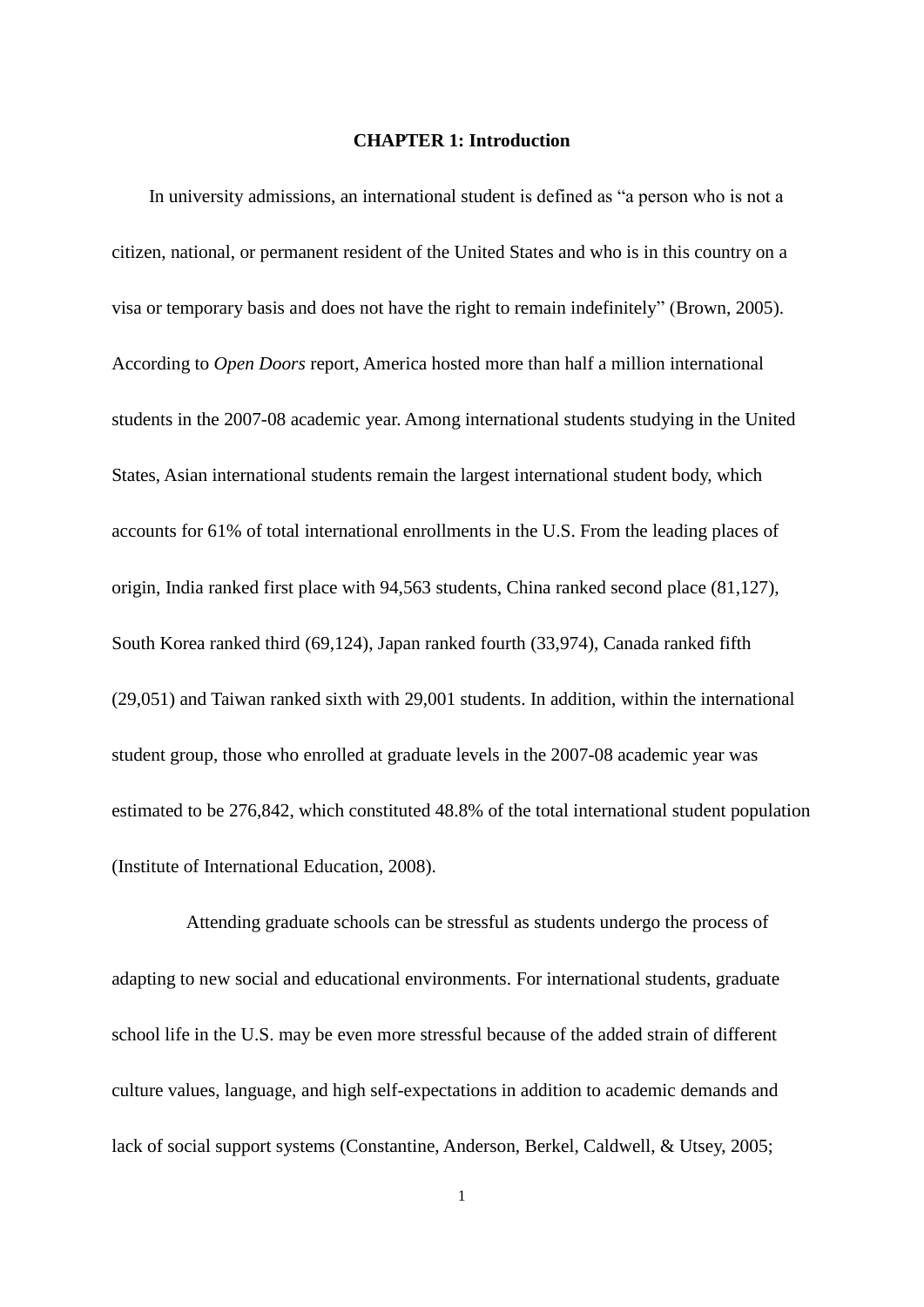Hyun, Quinn, Madon, & Lustig, 2007; Mori, 2000). As a result, there is a greater probability of adjustment problems, physical complaints, and psychological distress in students from foreign countries (Constantine & Okazaki, 2004; Kearney, Draper, & Baron, 2005; Swagler & Ellis, 2003).

Coping has been a central focus in vast amount of studies when it comes to learning about stress (Carver, 1997; Holahan & Moos, 1987; Lazarus & Folkman, 1984; Matheny, Aycock, Curlette, & Junker, 1993; Somerfield & McCrae, 2000). Numerous studies (Haines & Williams, 1997; Lazarus & Folkman, 1984; Nelson, Dell'Oliver, Koch, & Buckler, 2001) suggest that although a combination of coping strategies may be used to deal with any one stressor, coping strategies that are adaptive tend to be more problem-focused (e.g., planning, active coping, seeking social support) and less emotion-focused (e.g., venting emotions or disengagement).

Over the decades, international students at undergraduate levels have been studied extensively, but limited studies have been done with those at graduate levels. In one of the few studies that compared international and domestic graduate students' mental health need, Hyun, Quinn, Madon, and Lustig (2007) found that students from foreign countries experienced more stress that affected their well-being, but conveyed less willingness to use mental services than their domestic peers. Nonetheless, the international graduate population as a whole still expresses pressing needs for counseling services especially in stress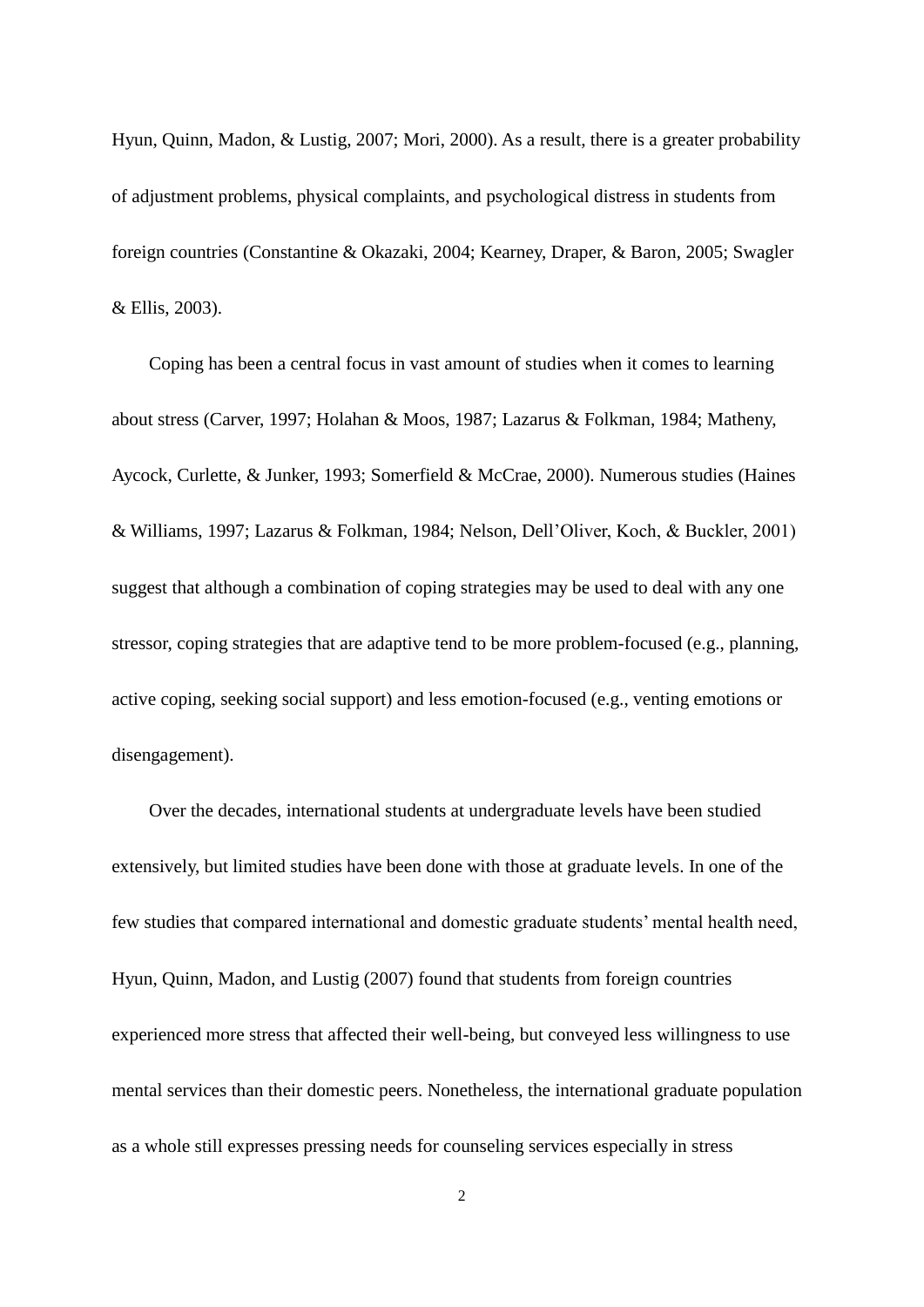management, career, individual, group, or marriage and family therapies (Couch, & Henry, 1997; Polson, 2003; Stecker, 2004).

## Statement of the Problem

Despite a growing body of research examining international students' adaptation to the U.S. (Edwards, Hershberger, Russell, & Market, 2001; Gall, Evans, & Bellerose, 2000; Gloria & Kurpius, 2001), very few studies have focused on comparing among American graduate students and subgroups of Asian international graduate students or the association between their stress, coping, and psychological well-being. Research has suggested that international graduate students of Asian origin express more stress but use less mental health services than their domestic peers or European international counterparts (Hyun, Quinn, Madon, & Lustig, 2007; Mori, 2000). As a result, physical illnesses, psychological distress, and adjustment problems may become a concern if stress is prolonged for a period of time (Constantine & Okazaki, 2004; Kearney, Draper, & Baron, 2005). In order for universities to effectively provide services to international graduate students from diverse countries, there is a need for counseling psychologists and higher education administrators to understand how different groups of international graduate students experience stress and how they use coping strategies.

When Asian international students are being studied, they are often treated as a homogenous group despite their country of origin. Differences among groups of Asian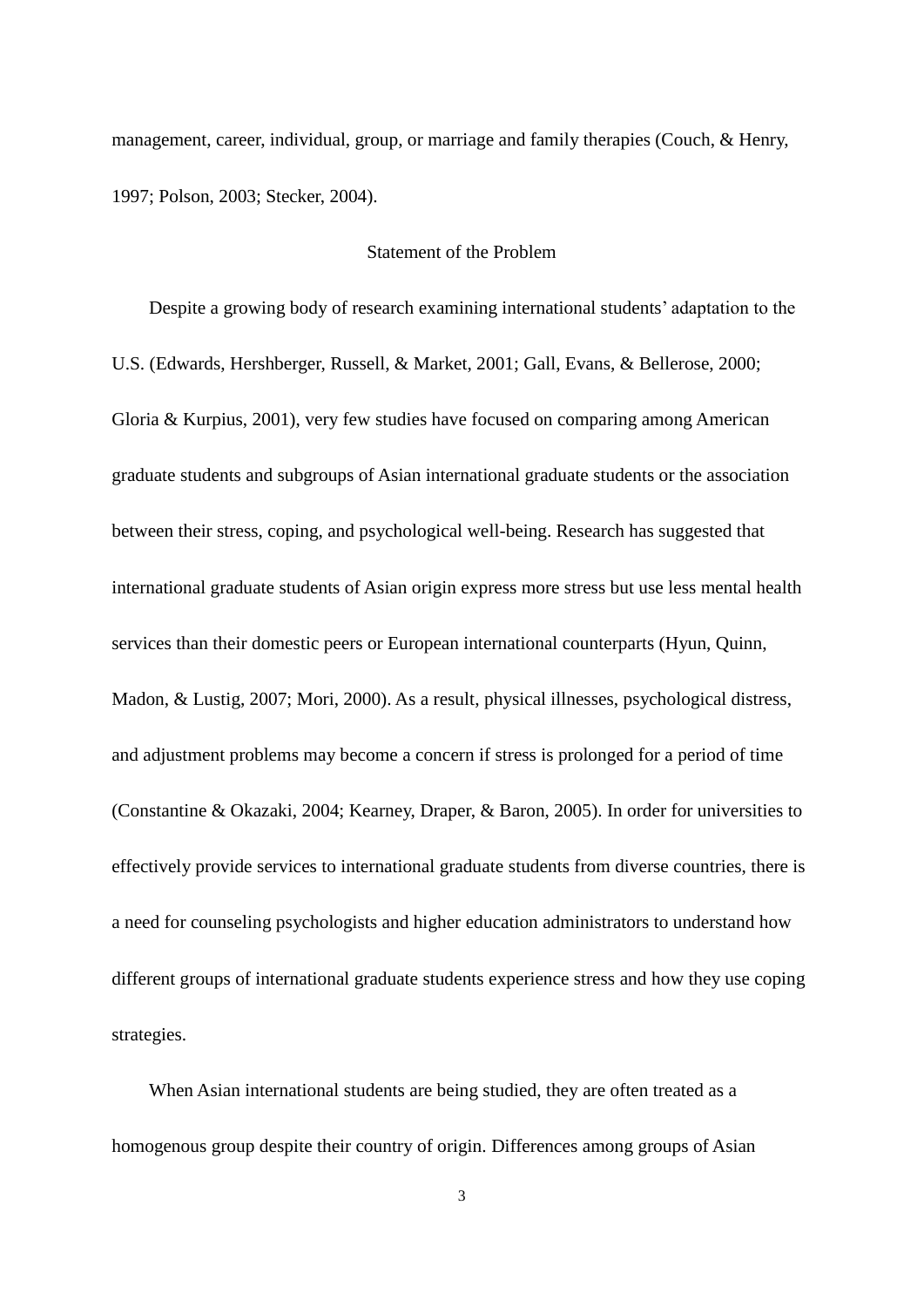international students were often overlooked. Heggins and Jackson (2003) suggested that the failure of examining differences among subgroups of Asian international students can lead to overgeneralized faulty conclusions.

As research has pointed out, international students from different regions possess diverse cultural values and traditions, which may influence how they deal with stress (Chun, Moos, & Cronkite, 2006; Constantine, Okazaki, & Utsey, 2004). Although Taiwanese, Chinese, and South Korean Asian international students are from collectivistic cultures that value interdependence and strong interpersonal relationships (Constantine, Okazaki, & Utsey, 2004), each distinct culture may influence their perceptions of stress and coping. In a study which examined stress among college students in China, Japan, and Korea (Kim, Won, Liu, Liu, & Kitanishi, 1997), researchers found that Chinese students experienced a greater number of stressors and showed higher level of stress than their Japanese and Korean counterparts, whereas Korean students were the most active when coping with stress but they reported most physical symptoms in reaction to the stressors. From the study, Kim and colleagues' (1997) concluded that stress and coping differ among members of different cultural backgrounds. However, because their study was done with college students in their respective countries, it is unclear how stress and coping may be different when they study internationally. Thus, the examination of stress and coping among subgroups of Asian international graduate students and comparison with domestic graduate students will be the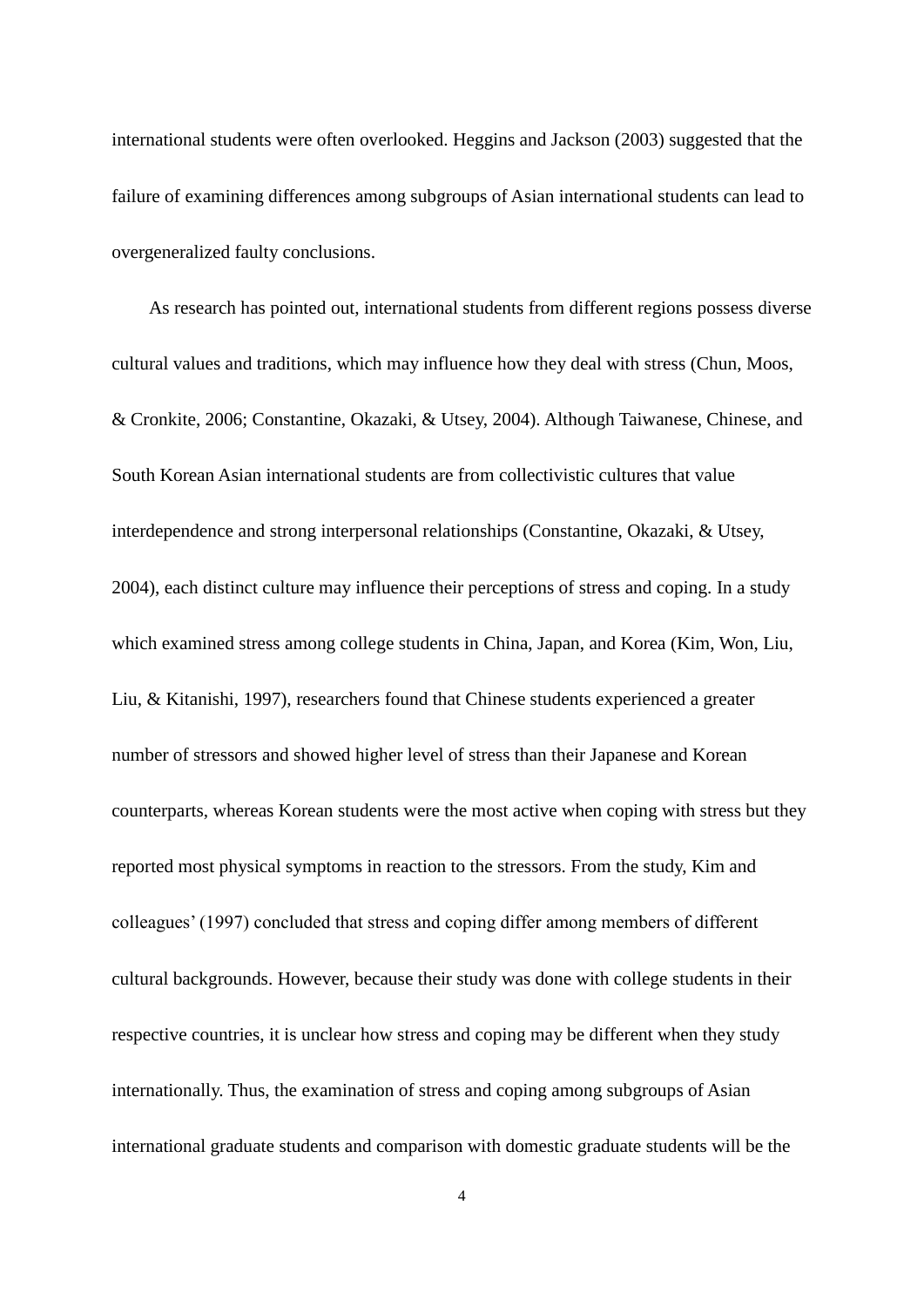central focus of the present study. From the current study, counseling psychologists and higher education administrators in the U.S. can benefit from knowing important differences between American students and subgroups of Asian students.

A unique aspect of the present study is that subgroups of Asian international graduate students from Taiwan, China, and South Korea are being studied. The focus of present study has twofold: one is to explore the differences of stress and coping among international graduate students from Asian countries; the other is to compare those among American graduate students and three subgroups of Asian international students. In addition, factors (e.g., length of stay in the US, English proficiency, sex) that may affect the stress and coping process among Asian international student population are also investigated.

## Purpose of the Study

The aim of the current study is to investigate differences of stress, coping, and psychological well-being among American and Taiwanese, Chinese, and Korean international graduate students. Other demographic variables such as sex, length of stay in the US, and English proficiency are also examined to assess how they relate to the stress and coping process. This comparative study among American graduate students and three groups of Asian international graduate peers will provide better understandings in how each group perceives and copes with stress. The explorations of these variables will allow counseling psychologists and higher education administrators to apply more culturally sensitive,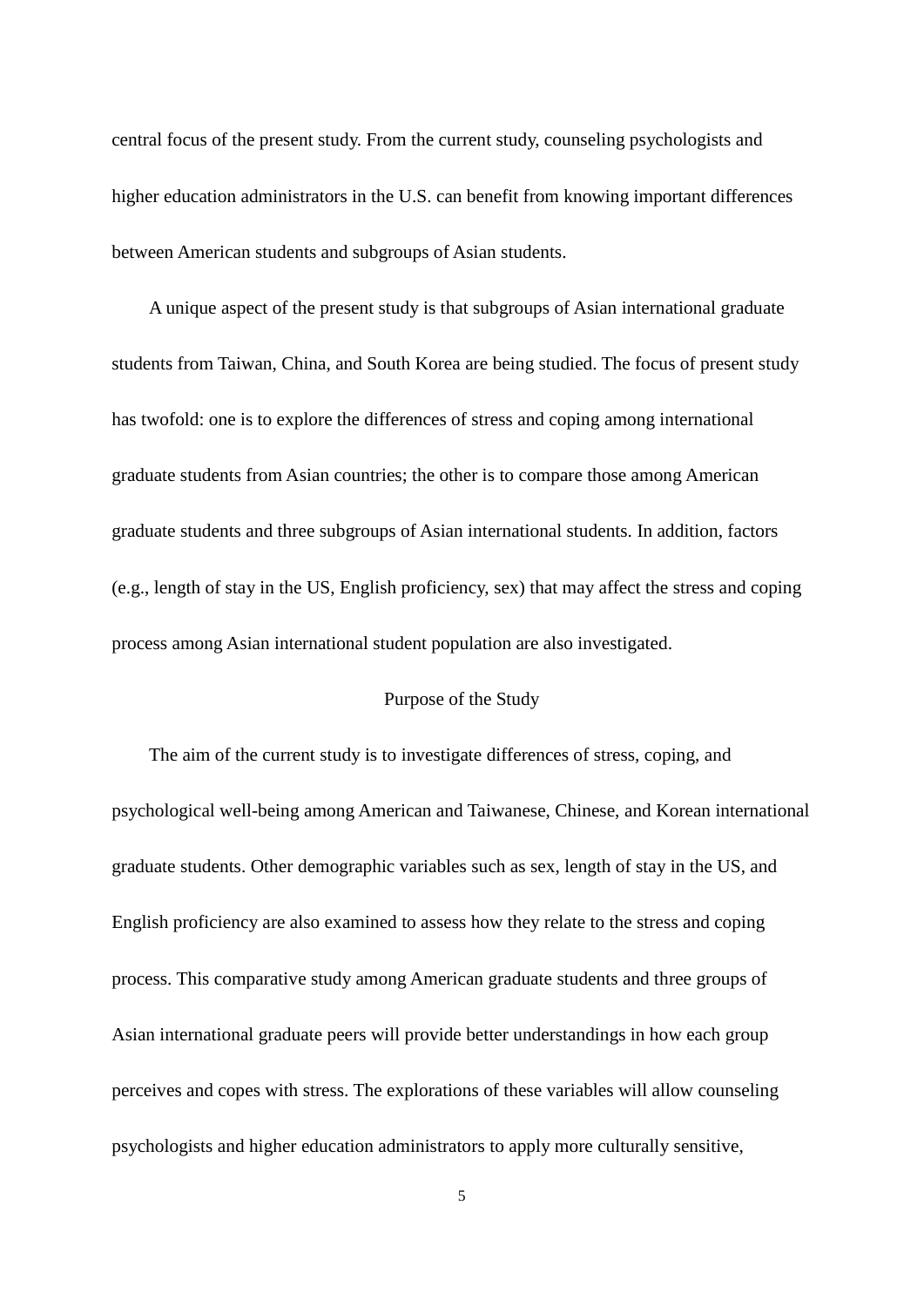effective, and inclusive counseling services to both domestic graduate students and international graduate students from diverse cultural backgrounds.

## Research Questions

The research questions of this dissertation are as follows:

1) What are the relationships among stress, coping, and psychological well-being in American graduate students and in Taiwanese, Chinese, and South Korean international graduate students?

2) Are there differences among American, Taiwanese, Chinese, and South Korean international graduate students in stress, coping, and psychological well-being? 3) Are there sex differences in stress, coping, and psychological well-being? 4) Do culture and sex interact to affect stress, coping and psychological well-being? 5) What variables show the strongest relationships among stress, coping, and psychological well-being for American graduate students and for international graduate students from Taiwan, China, and South Korea?

6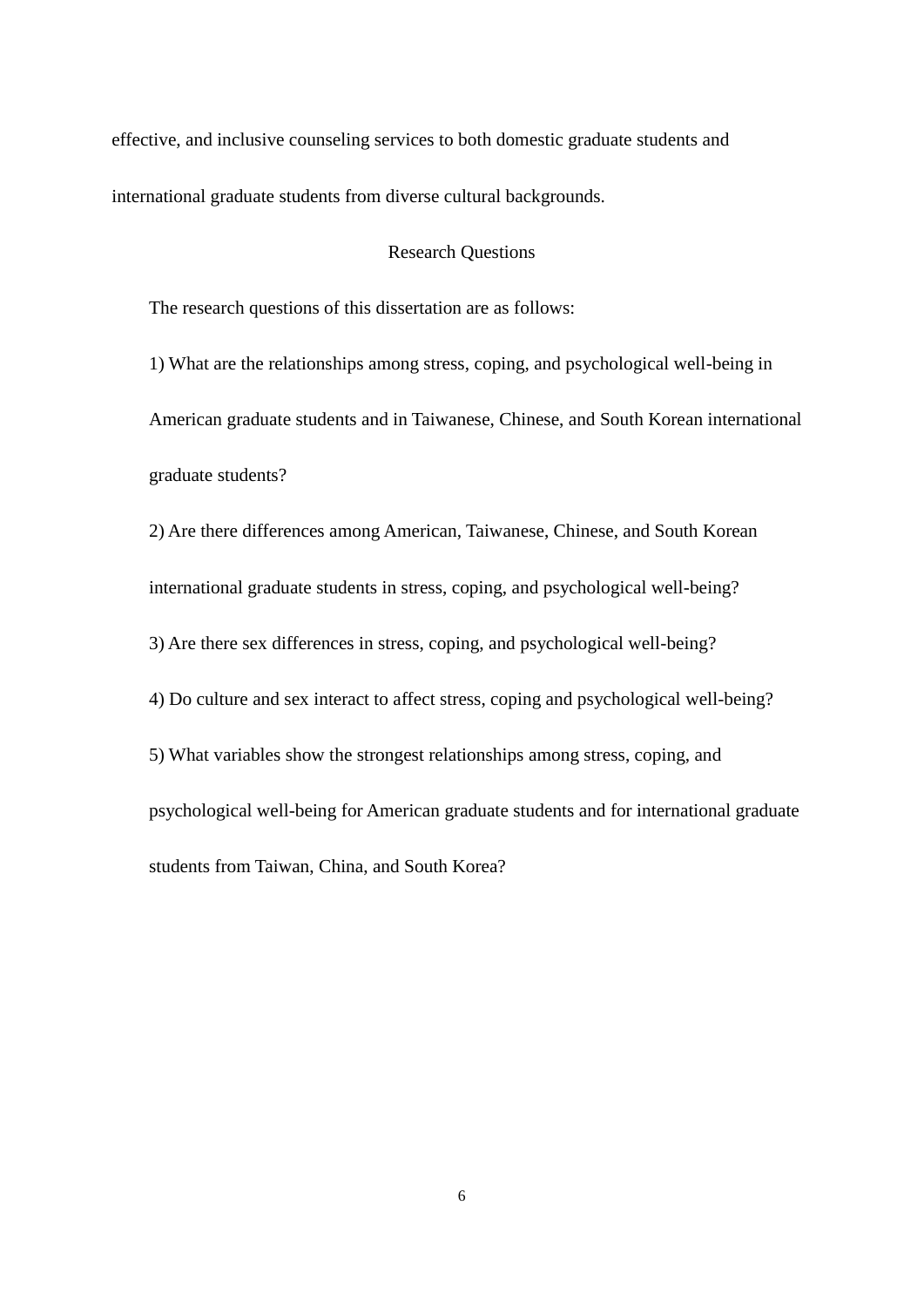#### **CHAPTER 2: Literature Review**

In the following chapter, literature concerning stress and coping in relation to psychological well-being will be reviewed followed by research framework that the present study is based on. In addition, demographic variables will be discussed. First, different perspectives of stress are presented. Second, a brief discussion of stress and psychological well-being is focused on graduate students and international students, respectively. Third, coping strategies in relation to psychological well-being and to ethnic group differences are discussed. Next, research framework of stress and coping model for the current study is introduced. Last but not least, demographic variables in relation to stress and coping research are discussed.

### **Stress**

## *Different Perspectives of Stress*

Since the late 1970s, stress has been extensively studied in biological and sociological aspects, and as interplay of the person and the environment. According to Hans Selye (1976), stress is viewed as a biological or physical response to any environmental demand which can cause what he called the General Adaptation Syndrome, a physical condition developed after exposure to a stressor for a prolonged period of time. From a sociological perspective, Pearlin and Schooler (1978) regard stress as external life-strains that impact individuals' emotional state. The most common perspective of stress model; the transactional model, developed by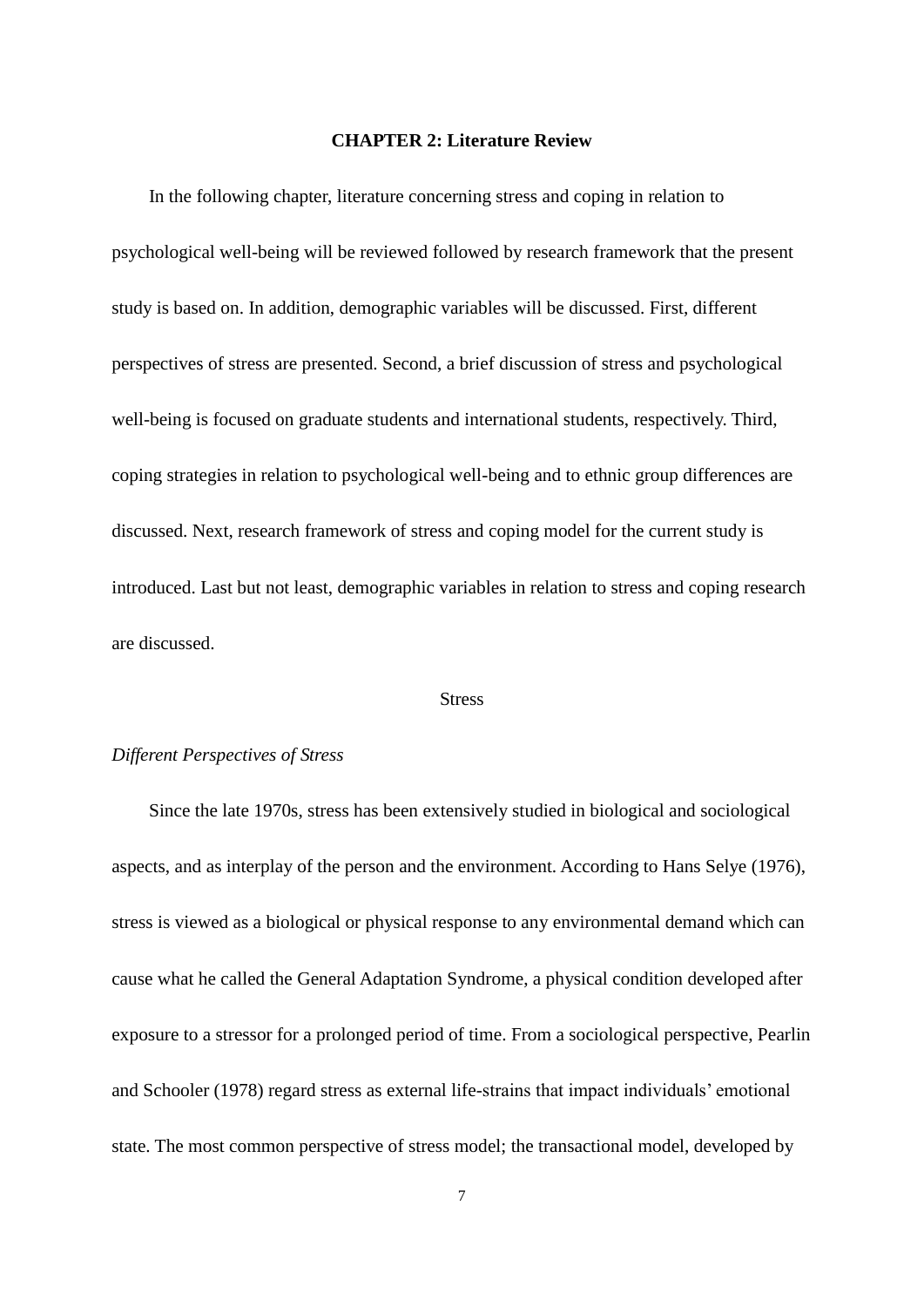Lazarus and Folkman (1984), asserts that stress is "a particular relationship between the person and the environment that is appraised by the person as taxing or exceeding his or her resources and endangering his or her well-being" (p.19).

### *Graduate Students*

*Stress.* As students enter graduate schools, they may undergo a tremendous amount of stress as they face a new chapter in life and have to adapt to new school and social environments. Whereas some students continue their graduate studies right after undergraduate schools, others have to readjust their work status to student roles (Polson, 2003), and still others strive to balance family obligations and school demands (Offstein, Larson, McNeill, & Mwale, 2004). Because of the transitions graduate students go through, they may encounter conflicts of multiple roles, different patterns of advisory relationships, inadequate social support or financial constraints, in addition to academic stressors (Goplerud, 1980; Koeske & Koeske, 1991; Offstein et al., 2004; Scheinkman, 1988; Stewart, 1995; Toews, Lockyer, Dobson, & Brownell, 1993). To better understand what graduate students experience, Offstein and colleagues' (2004) in-depth semi-structured interviews revealed that all participating graduate students reported stress with different degrees of intensity. "Demanding," "difficult," "stressful," "pressed," and "effort intensive" were some of the ways participants used to describe their lives and workload. These graduate students also experienced various sources of internal conflict resulting from school and nonschool related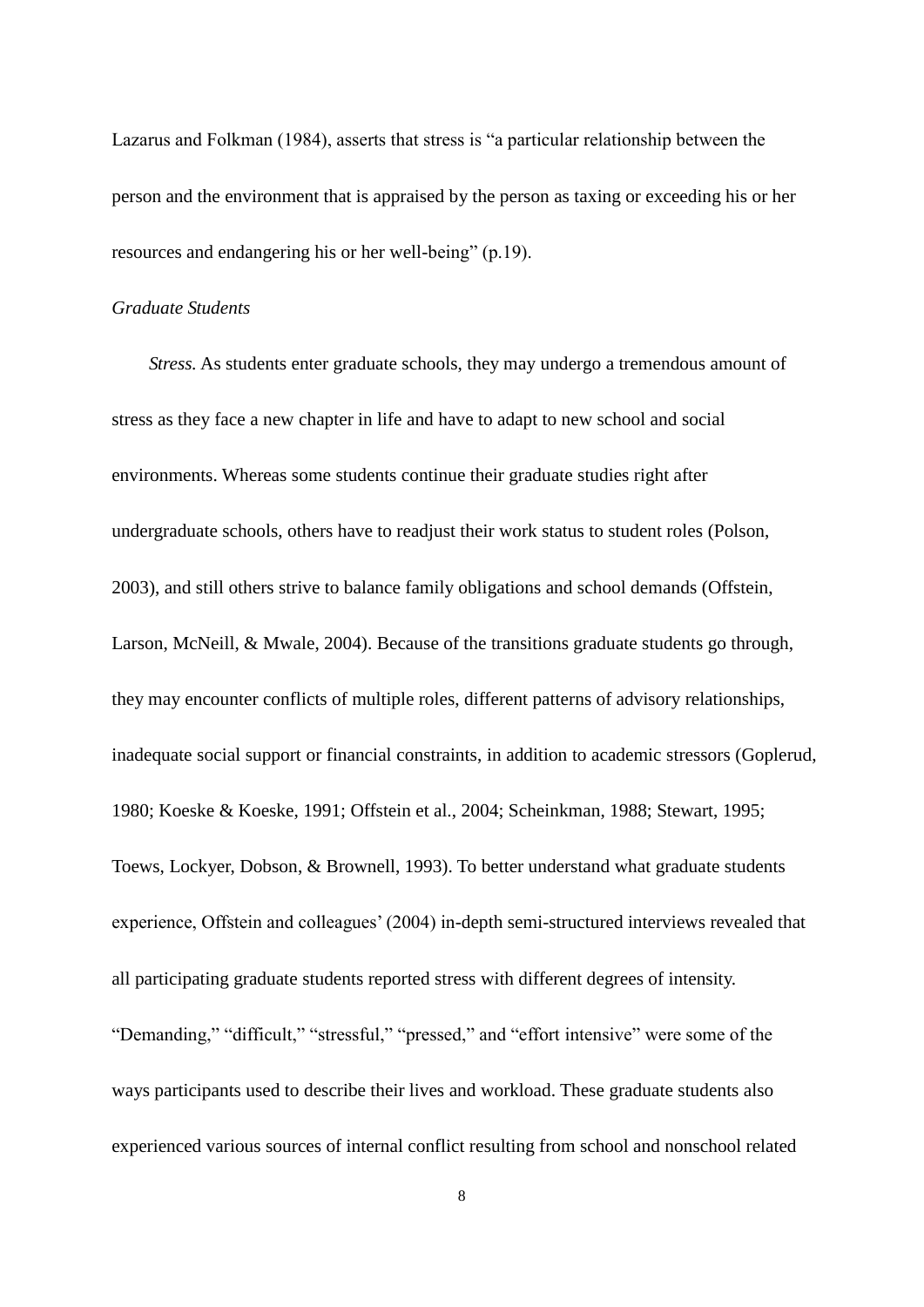responsibilities (Offstein et al., 2004).

*Stress and psychological well-being.* Although some conflicts will come and go as graduate students move on to the next stage of their student life (Stewart, 1995), other stresses such as financial concerns and lack of social support may persist and be associated with poor psychological health (Hodgson & Simoni, 1995). Stressors such as these have seriously impacted their well-beings. To examine stress and well-being of graduate students, Stecker (2004) conducted a survey to a total of 644 graduate and professional students to assess academic, health, psychosocial, and external stress as well as coping skills used to deal with stress. The results showed that approximately 35% of graduate students, regardless of school, ethnicity or gender, reported having depressive symptoms. About 25% of students sought mental health services on campus while another 19% of students indicated willingness to seek such services did not do so for various reasons, including time constraints, confidentiality concerns, embarrassment, or the long waiting list. As a way of dealing with stress, 80% graduate students reported usage of alcohol and 19% used illegal drugs.

Although numerous studies have examined stress in graduate population (Fan & Wanous, 2008; Mallinckrodt & Leong, 1992; Perrucci & Hu, 1995), few studies include an instrument especially designed to assess graduate students'stress. Commonly used scales measuring stress such as Perceived Stress Scale (PSS; Cohen, Kamarck, & Mermelstein, 1983) and Life Experiences Survey (LES; Sarason, Johnson, & Siegel, 1978) may not reflect the unique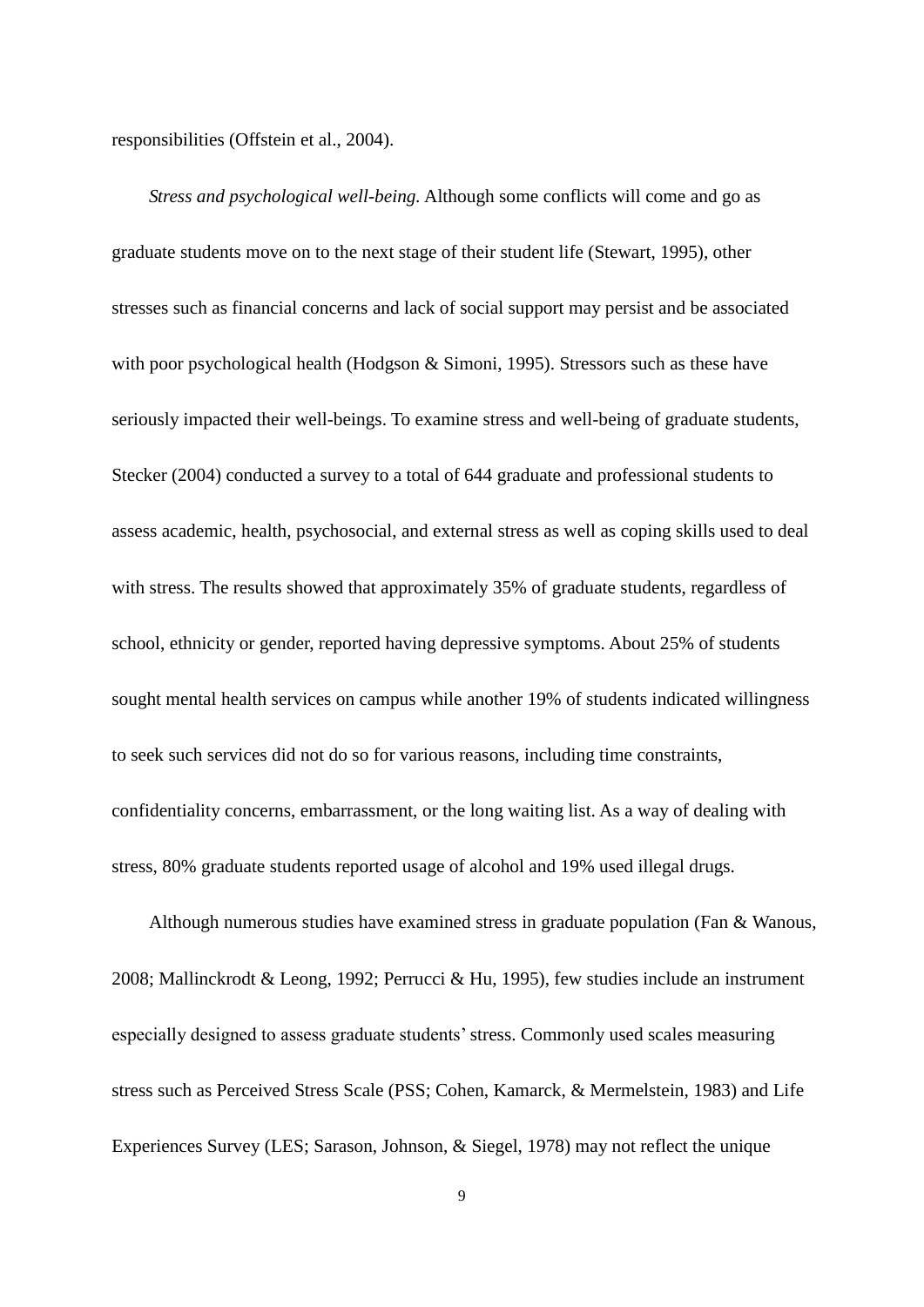patterns of stress graduate students experience. In the present study, the Graduate Stress Inventory (GSI; Rocha-Singh, 1994) is used to assess perceptions of academic climate, social integration, and graduate student concerns. The inventory will allow researchers to better understand how graduate students perceive stress in various aspects of their lives.

## *International Students and Stress*

Academic stress, commonly experienced by domestic students, is also a central concern to the international student population (Chen, 1999; Wan et al., 1992). According to Misra, Crist, and Burant (2003), international students at both undergraduate and graduate levels reported feeling most stress in academic situations, which typically originated from academic pressure and self-imposed distress. In addition to academic stress, international students may experience additional constraints other than stressors shared among the student population as a whole. Some unique stresses include cultural adjustment, language barriers, and lack of social support (Hartnett & Katz, 1977; Stewart, 1995; Swagler & Ellis, 2003). Of the unique stresses encountered, the level of self-perceived English proficiency has been one of the strongest predictors of the amount of stress felt by international students in academic, social, and cultural adjustments (Wan et al., 1992; White, Brown, & Suddick, 1983; Yeh & Inose, 2003). As international students have identified, English fluency remains their greatest concern when studying in the U.S. (Swagler & Ellis, 2003). Lower English proficiency is not only associated with greater stress and anxiety, but also with more psychological problems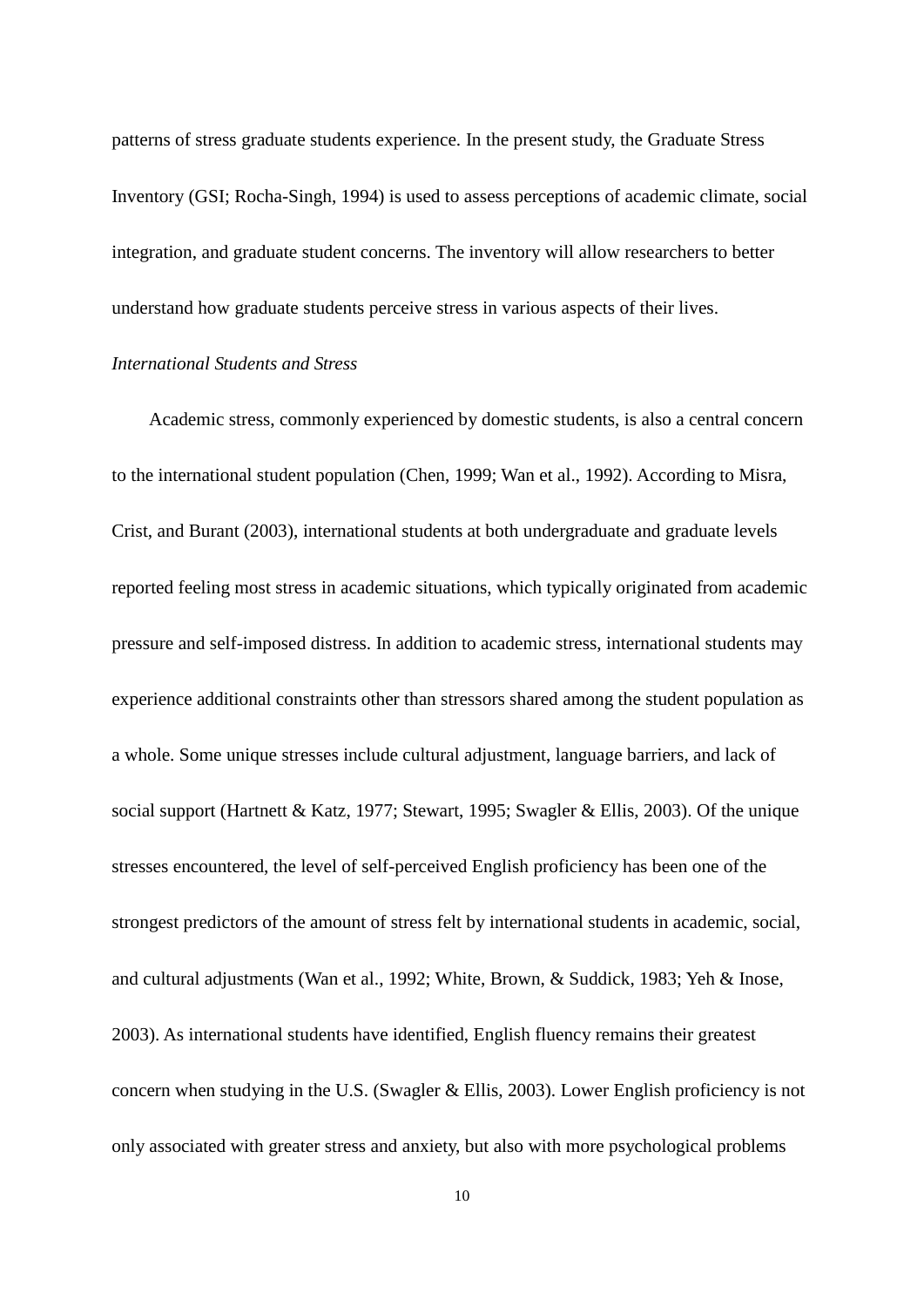(Aubrey, 1991). How well international students can communicate in English influences how they interact with others. The social networks international students have built can make a difference in their feeling isolated or well supported. International students who receive stronger social support report less stressful than those with limited social networks (Chen, 1999; Mallinckrodt & Leong, 1992; Misra, Crist, & Burant, 2003; Wan et al., 1992).

*International graduate students and stress.* In American universities, international graduate students, constituting 48.8% of the total international student population (Institute of International Education, 2008), have attracted growing attention and research in recent years. Given the additional constraints international graduate students experience, one may speculate more stress reported among foreign students than in domestic peers. Surprisingly, according to Hyun and colleagues (2007), similar rate of emotional or stress related problems that affected their well-being has been found among international graduate students (44%) and domestic peers (46%). Although both groups did not differ much in the prevalence of stress-related problems, international graduate students conveyed less willingness (33%) than domestic counterparts (56%) to seek counseling services. However, the validity and generalizability of the result is limited by the fact that stress is measured by one single dichotomous variable that asked the participants "in the past 12 months, have you had an emotional or stress-related problem that significantly affected your well-being and/or academic performance?"  $(p, 111)$ . Thus, it is worth exploring more in depth in stress among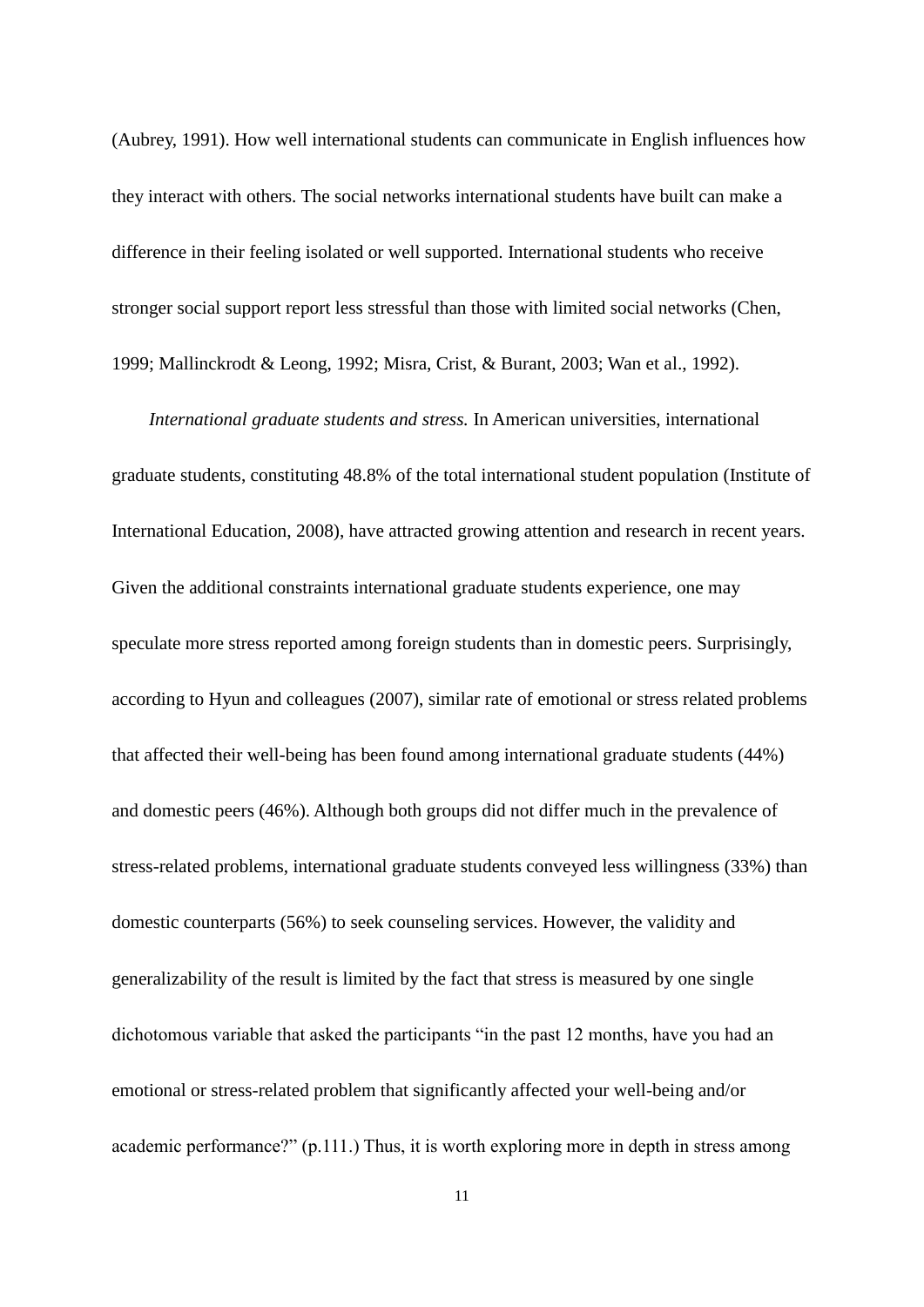different groups of students.

To investigate stress in academic settings, Wan, Chapman, and Biggs (1992) administered the Survey of Academic Experiences of International Students (SAEIS) to 689 international graduate students in examining their perceptions of stress in selected academic situations, coping resources, role skills, social support, and culture distance. Key findings showed that students pursuing more advanced degrees reported feeling less stressed academically than less advanced degrees (Hull, 1978; Melby & Wolf, 1961). In other words, students who seek Ph.D. degrees reported less academic stressors than those who seek master or professional degrees. Another interesting finding was that foreign students, especially those from Asian countries, whose original country's educational system was more different both in structure and content than that of the U.S. perceived having more academic stress. This finding is not surprising given that Asian students who are used to rote learning styles in their respective countries may become anxious when they learned that American class requirements often include discussions and presentations, which involve a different set of skills (Andrade, 2006; Chen, 1999).

*Asian international students and stress.* Asian international students, as suggested previously, may experience more stress when adjusting to the U.S. educational environment (Wan, Chapman, & Biggs, 1992). Contrary to the U.S. educational system, which is less structured and more relaxed, Asian universities have more rigidity in classroom regulations,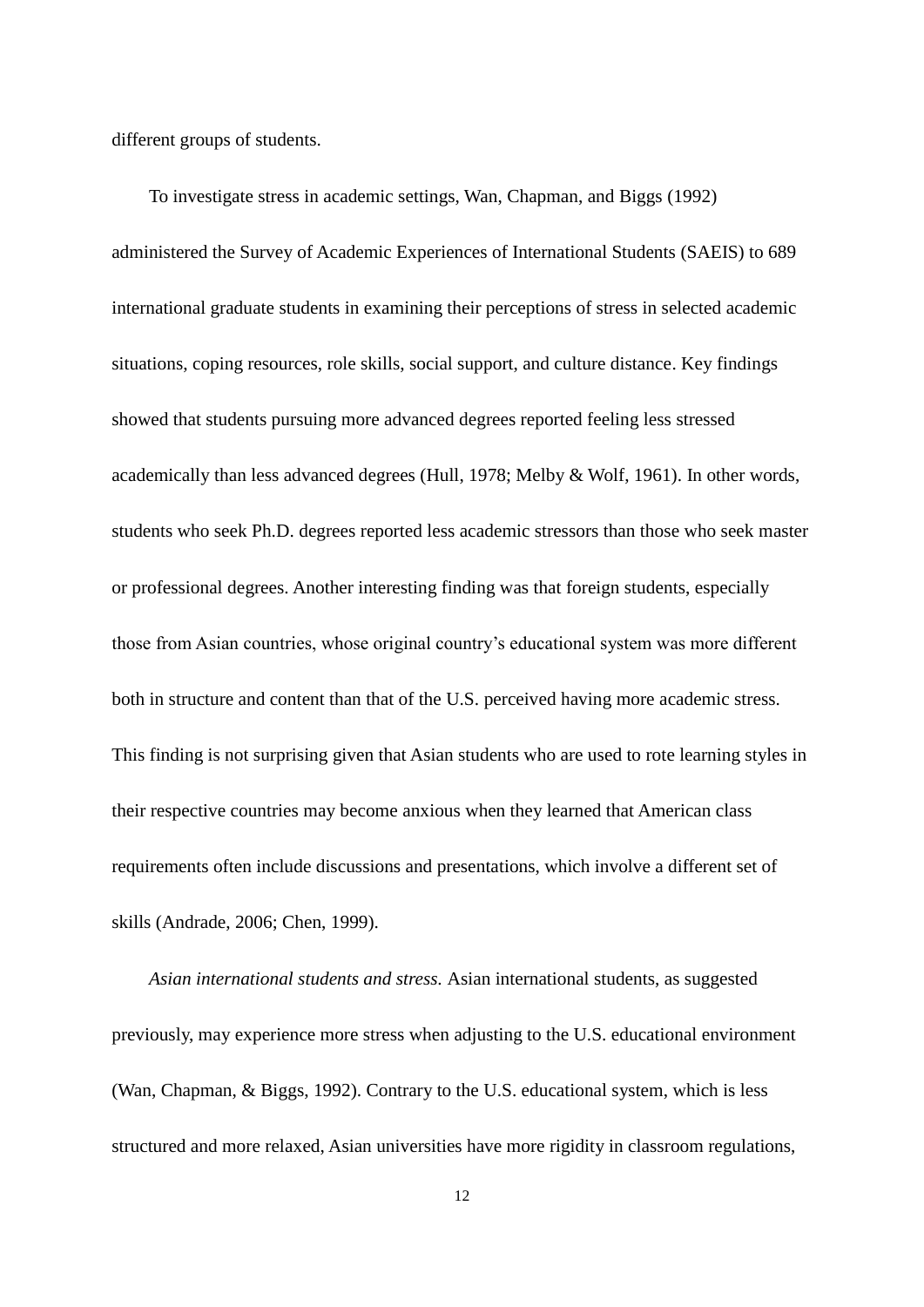learning environment, and teacher-student interactions. Respect and order are emphasized in ways that teacher authority is not to be challenged in class, students' eating and drinking behaviors are regarded as disrespectful to the teacher, or students call teachers by their titles followed by their last names to show respect (Chen, 1999). These gestures, which are considered appropriate in their original countries, often are challenged and create stress when they begin their student life in the U.S.

*Cross-culture comparisons.* In critical review of stress literature among Asian international students, limited research has been found to compare subgroups of Asian students at graduate levels with American peers in one single study. However, because international students at undergraduate and graduate levels may share some common stressors, it is worth to expand literature review to include relevant research that directs towards Asian international students at undergraduate levels in the following paragraph.

Comparisons of stress among subgroups of Asians undergraduate students are more commonly conducted in participants' respective countries. In one study conducted by Sinha, Willson, and Watson (2000) in India and Canada, they found that, contrary to their hypothesis, Indian students reported less stress than the Canadian students. In China, Japan, and Korea, college students were also compared in their level of stress and ways of coping (Kim, Won, Liu, Liu, & Kitanishi, 1997). Stress Questionnaire Form for College Students (SQFCS; Won, Lee, & Kim, 1989) was administered in participants' native languages. A total of six hundred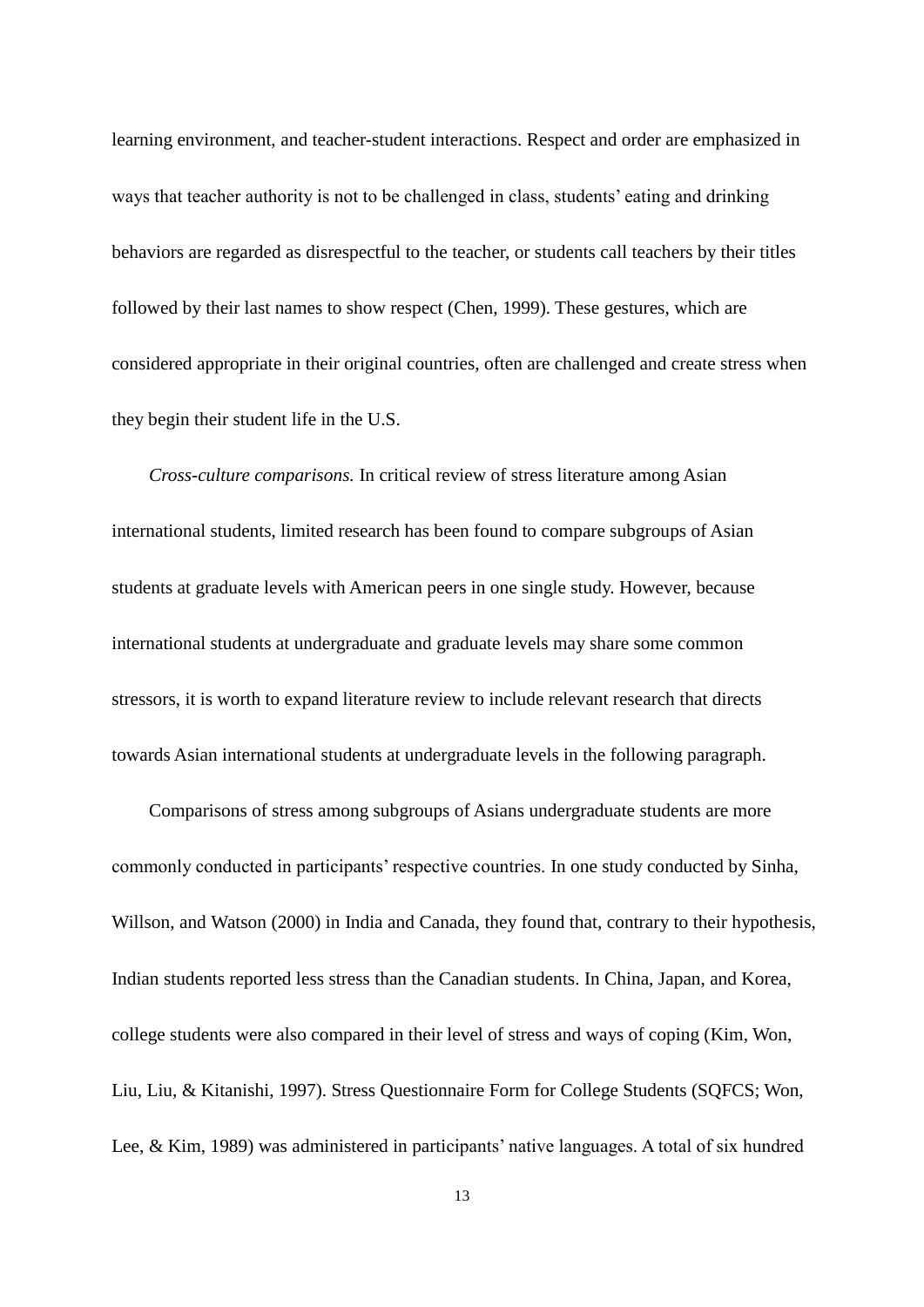college sophomore students from top ranking universities in Korea, China, and Japan were selected for the study. Findings showed that Chinese students reported more stress in frequency and severity than their Japanese and Korean peers. In addition, Korean students reported having most physical symptoms encountering with stress although they used most active coping strategies. However, it is unclear how different ethnic groups of students at graduate levels perceive stress when they study in the U.S. The present study will attempt to answer this question.

### Coping

Coping is defined as a psychological process in which an individual attempts to manage external or internal demands (Lazarus & Folkman, 1984). Traditionally, the concept of coping has derived from two theoretical orientations: animal experimentation and psychoanalytic ego psychology. Animals rely on their survival instincts to respond to their environment. In this line of research, coping is viewed as learned behavioral responses that regulate unpleasant environmental conditions to lower psychophyciological disturbance. However, because the animal model research has focused largely on avoidance and escape behavior as well as drive and arousal, it has been criticized by its simplicity and lack of high-functioning examination when it comes to learning human coping. With the complexity of human functioning, cognition and emotions are to be considered in the coping process. On the other hand, psychoanalytic ego psychology model places more emphasis on cognition and less on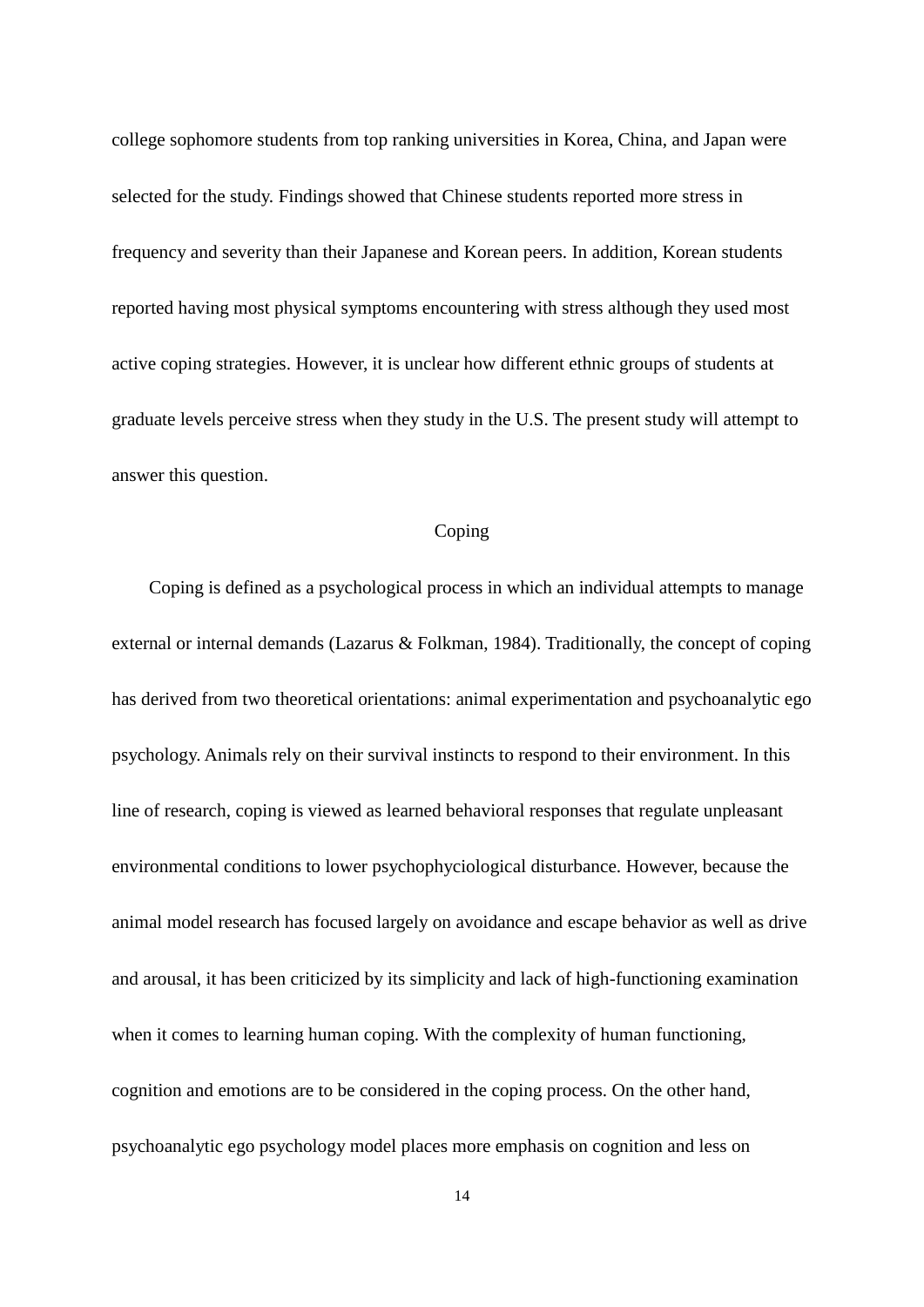behaviors. Coping is defined as thoughts and actions that are flexible and realistic so that problems can be resolved and thus stress can be reduced. The main difference between the animal model and the psychoanalytic ego psychology model is that the latter taking into account the individual perceptions of the person and environment relationships (Lazarus & Folkman, 1984).

Coping includes a wide range of strategies such as problem solving, facing the problem with aggression, avoid facing the problem, seek social support, and reappraise the situation (Sinha et al., 2000). In literature, coping strategies are commonly divided into two categories by function: problem-focused and emotion-focused. Problem-focused coping involves action, which directs at managing problems that caused distress. Conversely, the purpose of emotion-focused coping is to regulate emotional response to relieve stress. Examples of emotion-focused coping include avoidance, distancing, and selective attention (Lazarus & Folkman, 1984). Coping styles that are problem-focused are considered more effective and adaptive, and are correlated with fewer psychological symptoms and a healthier psychological well-being (Holahan & Moos, 1987). On the other hand, emotion-focused coping styles are associated with depression, phobic anxiety, and somatization, and a major predictor of psychopathology (Holahan & Moos, 1987; Watson & Sinha, 2008).

As stated above, psychological well-being has been linked to coping strategies. For example, Park and Adler (2003) found that psychological and physical health of medical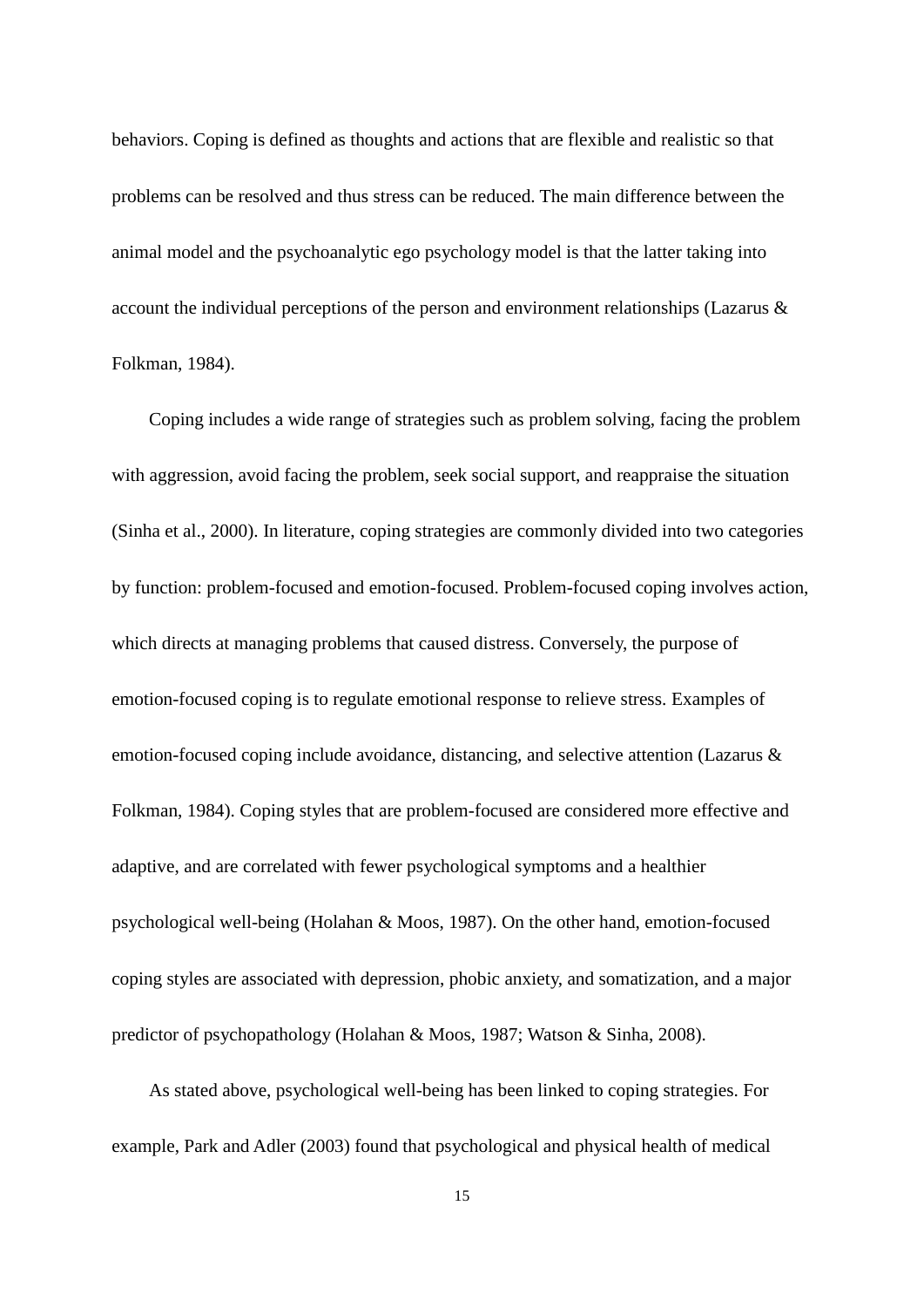students declined after their first year of training. Specifically, escape avoidance coping style was associated with lower psychological well-being. On the other hand, adaptive coping strategies such as positive reappraisal and planned problem solving were only slightly associated with higher psychological well-being (Park & Adler, 2003). In an examination of cultural differences in coping and psychological well-being among Asian American and Caucasian American college students, Chang (1996) found that compared with Caucasian Americans, Asian Americans used more problem avoidance and social withdrawal coping strategies. In psychological well-being, Asian Americans were presented with more depressive and psychological health problems, but not physical symptoms, compared to Caucasian Americans. Despite literature examining coping and psychological well-being, little is known about the relationship of these variables among different groups of Asian students especially at graduate levels.

# *Cross-Culture Comparisons*

Individuals from diverse cultural backgrounds may have different preferences in coping styles. For example, Asian international students prefer seeking social support from family, friends, and religious leaders rather than seeking help from mental health professionals (Heggins & Jackson, 2003). In a cross-cultural comparison of college students in India and in Canada, Sinha et al. (2000) found that while both groups use similar rate of problem-focused coping, Indian students showed higher use of emotion-coping strategies that encompassed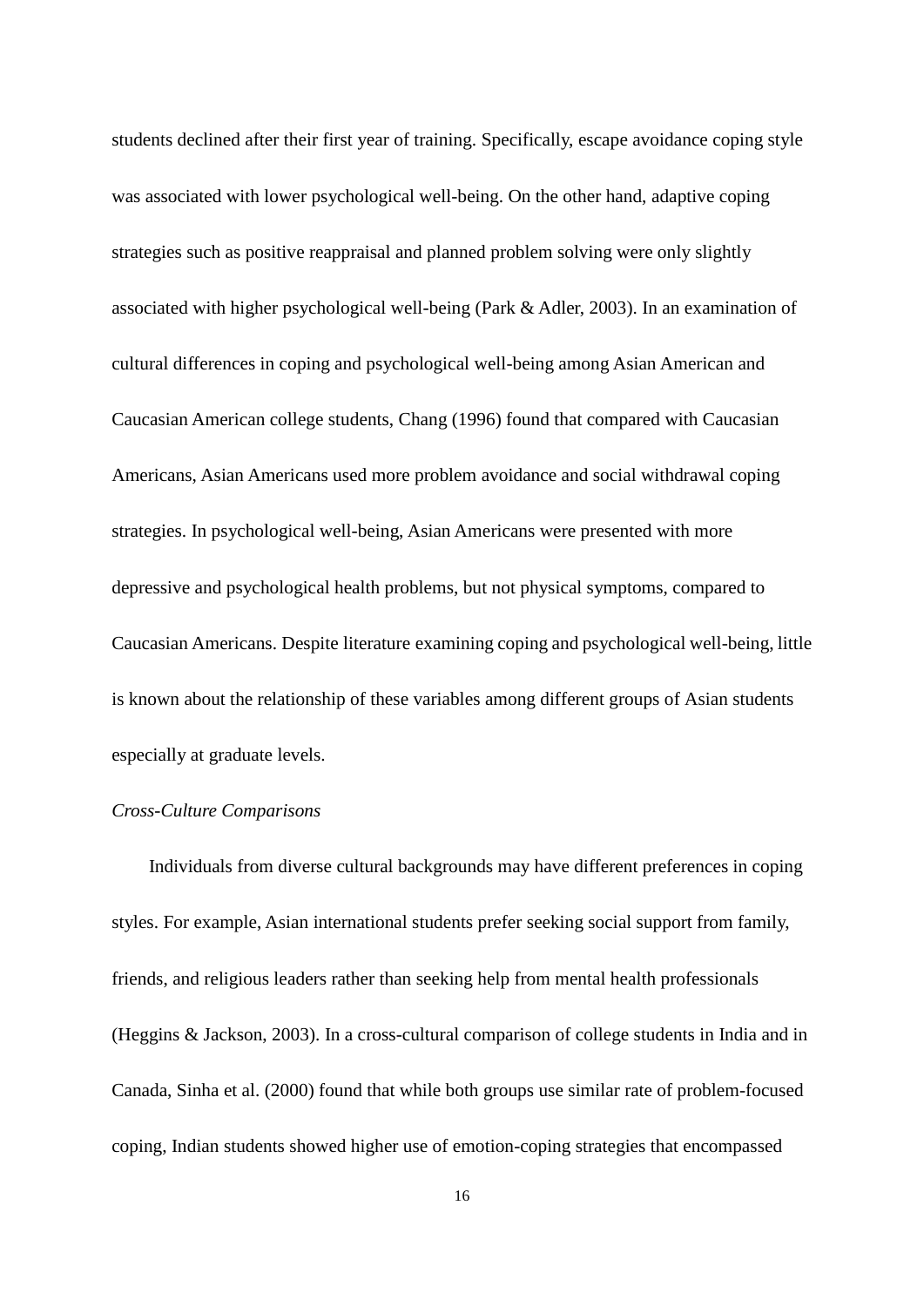confrontive coping, distancing, positive reappraisal, and social support. However, no differences have been found in emotion-focused strategies directed towards self-controlling, escape-avoidance, and accepting responsibility. In another cross-cultural comparisons in Chinese, Japanese, and Korean college students, Kim et al., (1997) found that three ethnic groups adopted coping differently in dealing with stress. Researchers in this study categorized coping into active and passive coping styles. Active coping involves actions that directly deal with the problem, including active controlling the problem, confrontation, resolution, and help-seeking, versus passive coping that consists of suppression, projection, escape, and fantasy formation (Kim et al., 1997). Results showed that among the three groups, Chinese students least used active coping and were also low in passive coping. Japanese students used more active coping than Chinese students, but they were also low in passive coping. Korean students were among the highest both in active and passive coping. However, when taking stress and physical health into consideration, interesting results have been found. Although Korean students indicated most use of active and passive coping strategies to deal with their mild stress compared with other two groups, they had most serious physical symptoms. Japanese students, while engaging less in active and passive coping strategies, experienced less physical symptoms than Koreans. Conversely, although Chinese students reported having highest number of stressors with highest level of stress, they reported only mild physical symptoms. Their coping strategies, especially passive coping, seemed to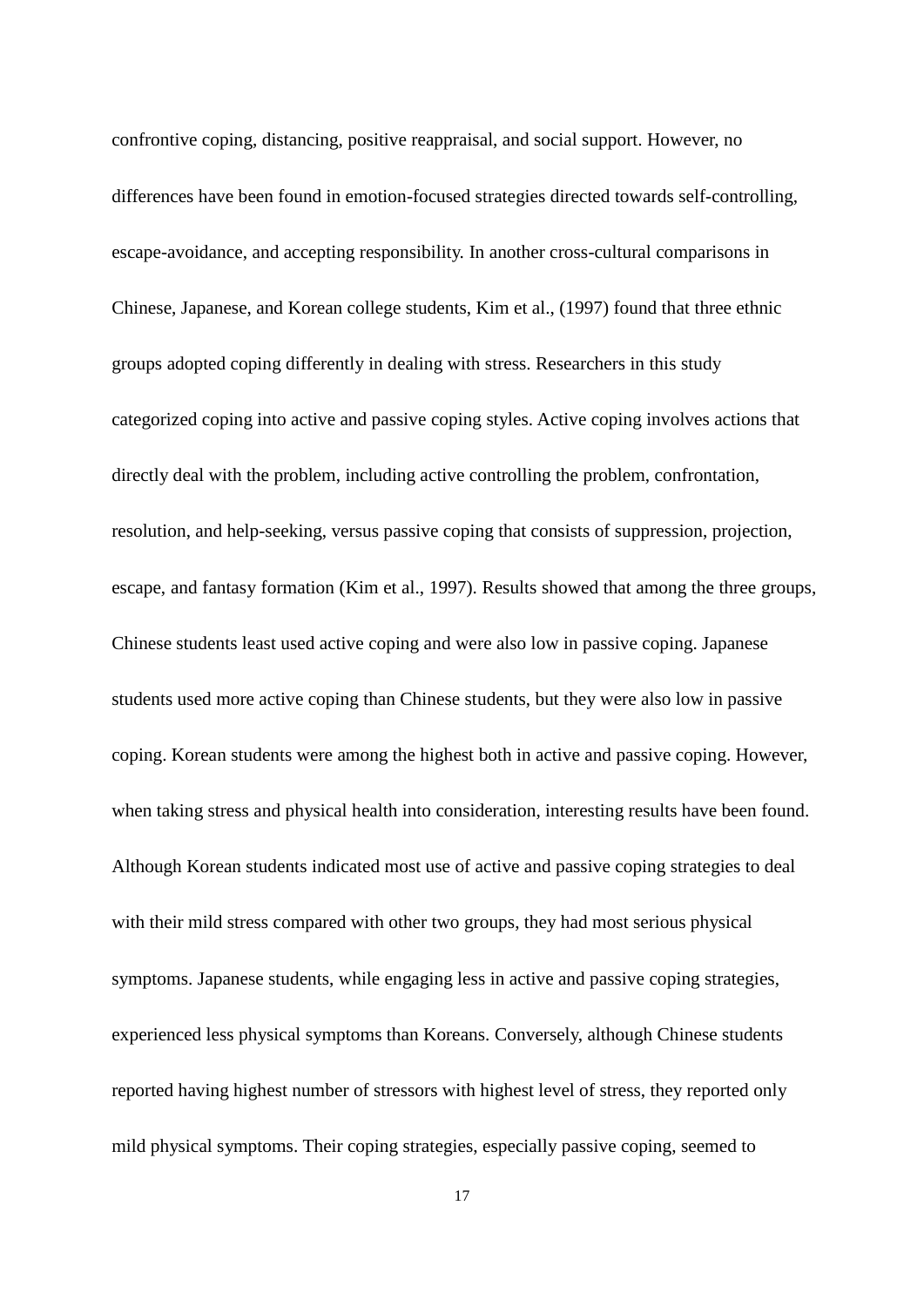successfully regulate their physical health. In another study, Misra and Castillo (2004), in studying academic stress among American and international students at college and graduate levels, found that American students reported using more behavioral coping strategies, such as crying, smoking, and self-abuse, while international students used more cognitive strategies, such as analyzing problems and using effective strategies. Cross's (1995) research that examined stress and coping among East Asian and American graduate students found that East Asian graduate students scored higher on interdependent self-construal than their American counterparts and tended to have higher stress and used more indirect coping styles that dealt with changing of self rather than changing of the situation.

In cross-cultural studies presented above, researchers concluded that coping styles employed are associated with ethnic backgrounds (Kim et al., 1997; Misra & Castillo, 2004). Although research has established that coping is associated with psychological well-being (Lazarus& Folkman, 1984), very few studies have attempted to study a broader range of coping strategies and examine how different ethnic groups of graduate students cope with stress. In the current study, these factors will be investigated.

## Research Framework

The current study is based on the framework of Lazarus and Folkman's transactional model of stress and coping. Different from traditional stress models which view stress in a one-way cause-and-effect or stimulus-response direction, the transactional model examines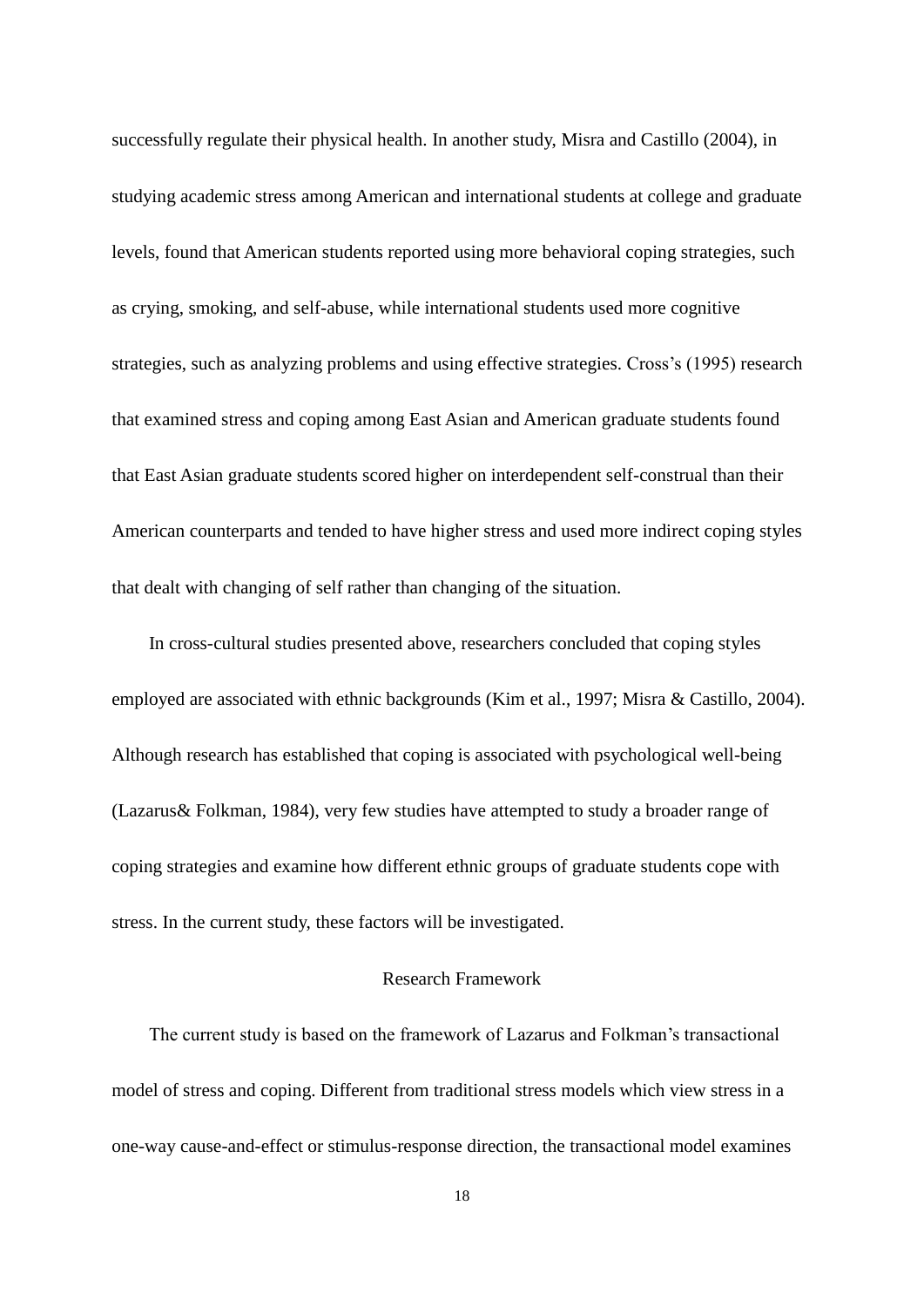stress in a dynamic and bidirectional approach that focuses on the interplay between person and environment variables. In more detail, the transactional model of stress and coping is a process described in the following steps: a) an individual encounters an environmental demand; b) the person evaluates the condition in a process called cognitive appraisal, to determine if and to what extent the situation surpasses the person's available resources to cope; c) feelings of threat, loss, or challenge may occur when the condition is deemed stressful; d) the person reappraises the situation to evaluate what coping resources are available and possible consequences of coping strategies employed; and e) the interplay between environmental demands and appraisal and reappraisal of coping strategies shapes the person's intensity of stress and the quality of well-being (Lazarus & Folkman, 1984).

# Demographic Variables

Several demographic variables are worth exploring when studying group differences among stress, coping, and psychological well-being. In the present study, demographic variables include sex, age, culture, length of stay in the U.S., perceived English skills, type of degree pursuing, marital status, and number of children.

Studies have yielded inconsistent findings in sex differences, although several studies suggested that sex differences do exist in stress and preferred coping styles. In general, women tend to experience greater stress (Stecker, 2004), which is often associated with academics and use of venting emotions as their coping strategy (Hodgson & Simoni, 1995;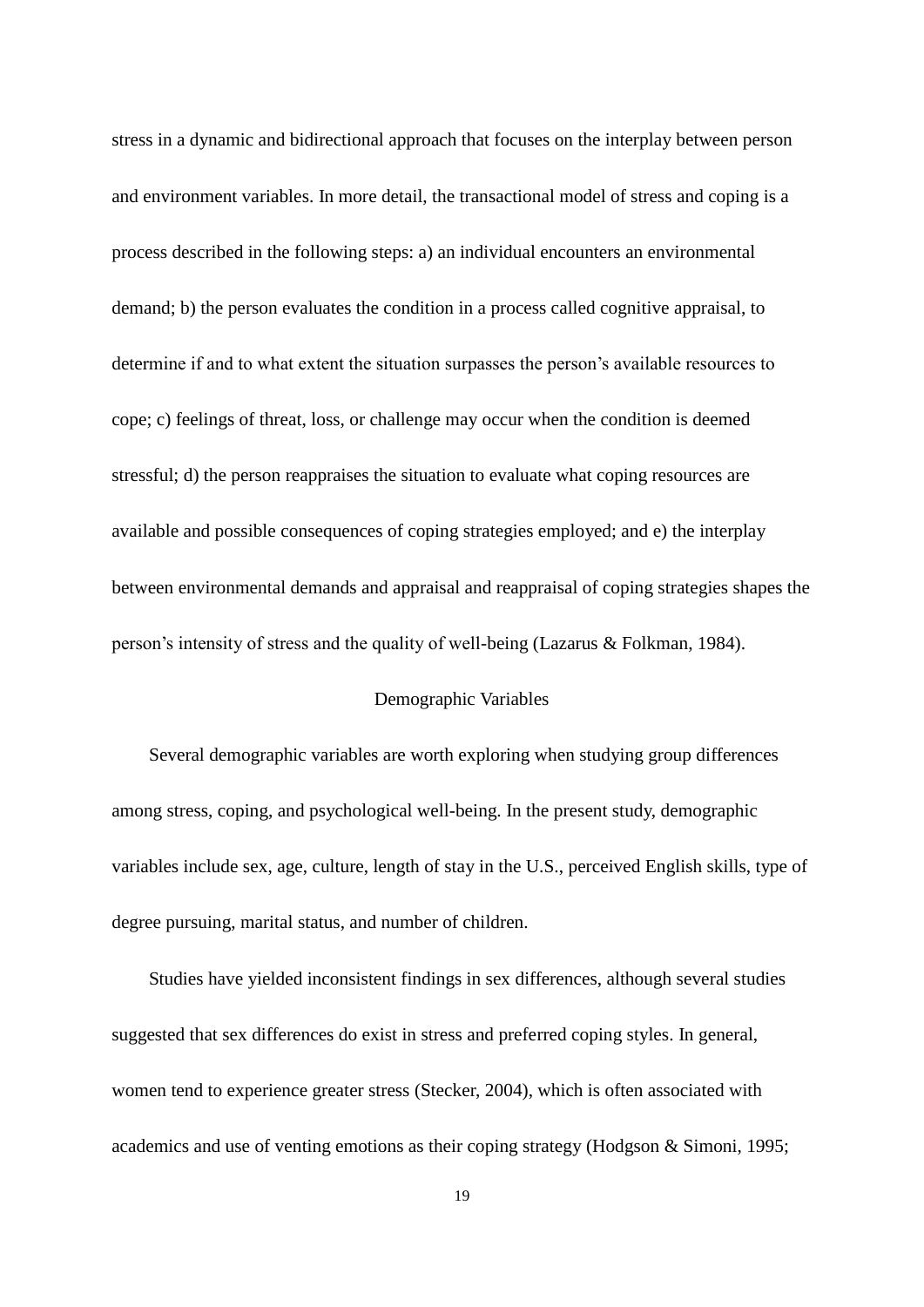Hyun, Quinn, Madon, & Lustig, 2006; Smith & Renk, 2007). This type of emotional-focused coping strategy is associated with lower levels of psychological well-being (Watson & Sinha, 2008). When female students who have positive relationships with their advisors as a form of social support, they are more likely to use counseling services (Hyan et al., 2006). Nonetheless, the use of emotional-focused coping strategies does not seem to shy away their success. In a study (Nelson et al., 2001) conducted at a northwest American university clinical psychology program, even though women graduate students reported greater stress in scholastic coursework and used more emotion-focused coping strategies, they reported to be more successful academically. In another study conducted by Misra and Castillo (2004), both American and international female college students coped with academic stressors more behaviorally and physiologically than their male counterparts. However, when Hamilton and Fagot (1988) hypothesized that men use expressive coping strategies more often while women engage more frequently in emotional coping, their findings yielded no sex difference. In recent years, the prevalence of mental disturbances has increased in both sexes; however, females especially between 18-64 years old still suffer from greater psychological distress than males (CDC, 2007). Although several studies have noted sex differences in stress, coping, and psychological well-being, differences between male and female graduate students of different ethnic groups are yet to be explored; therefore, this factor will be included in the present study.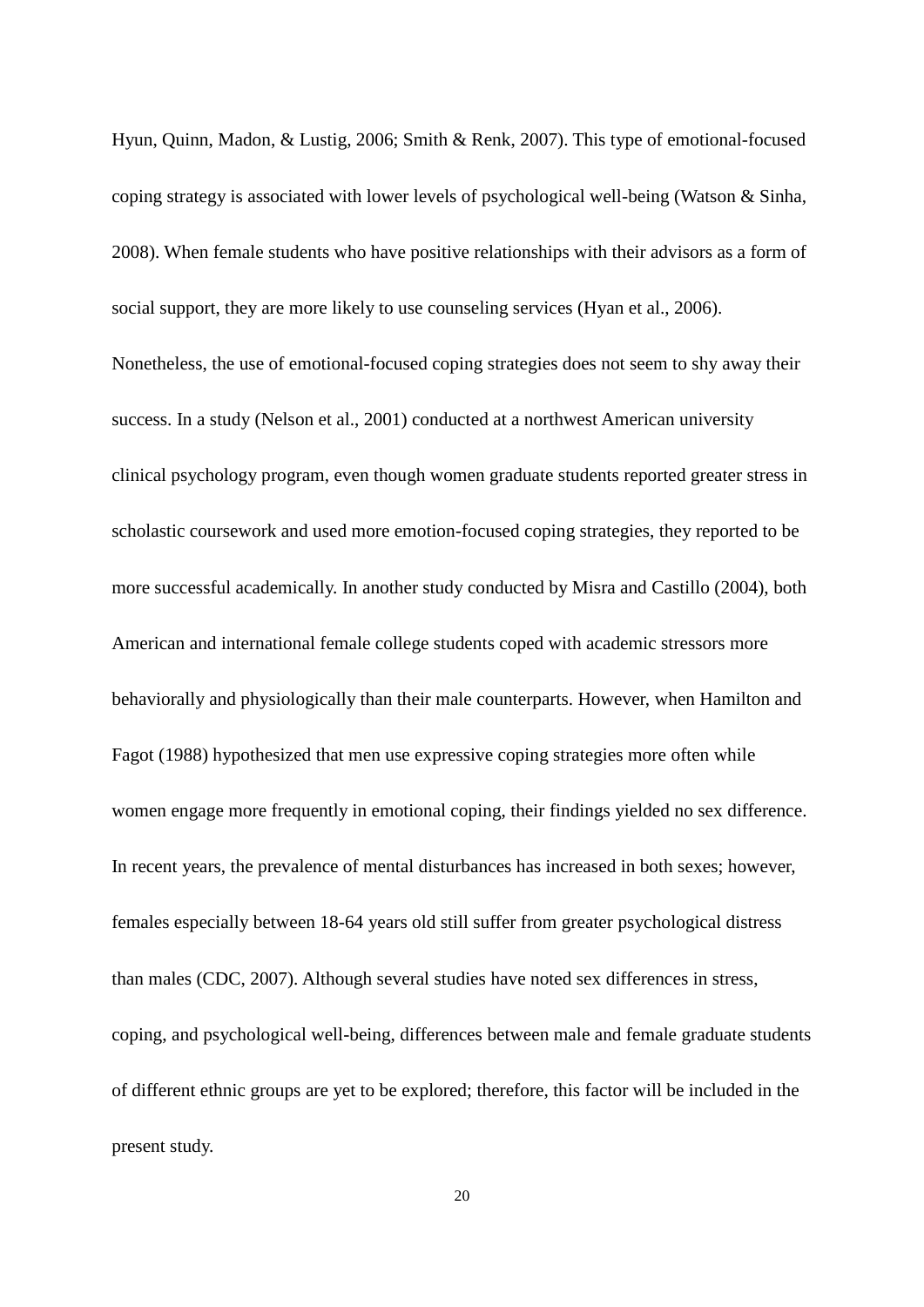Folkman, Lazarus, Pimley, and Novacek (1987) suggested that there are age differences in stress and coping processes. Two groups of subjects were assessed by age. The younger group, which the mean age was approximately 40 years old, reported more stress in finances, work, home, personal life, and family and friends while the older group of a mean age of 68 expressed more stress in environmental, health, and social issues. When asked both groups to appraise their stressful situations, the younger group reported to cope better. However, college student age groups were not included in this study. Therefore, more needs to be known about younger people.

## Research Hypotheses

There are five major research questions in the study. First, what are the relationships among stress, coping, and psychological well-being in American graduate students and three cultural groups of Asian international students? Second, are there differences among Americans and three cultural groups of Asian international students in stress, coping, and psychological well-being? Third, what are sex differences with regard to stress, coping, and psychological well-being? Fourth, how are culture and sex related to stress, coping, and psychological well-being? Last, what variables show the strongest relationships among stress, coping, and psychological well-being among American and three groups of Asian international graduate students?

The hypotheses are as follows: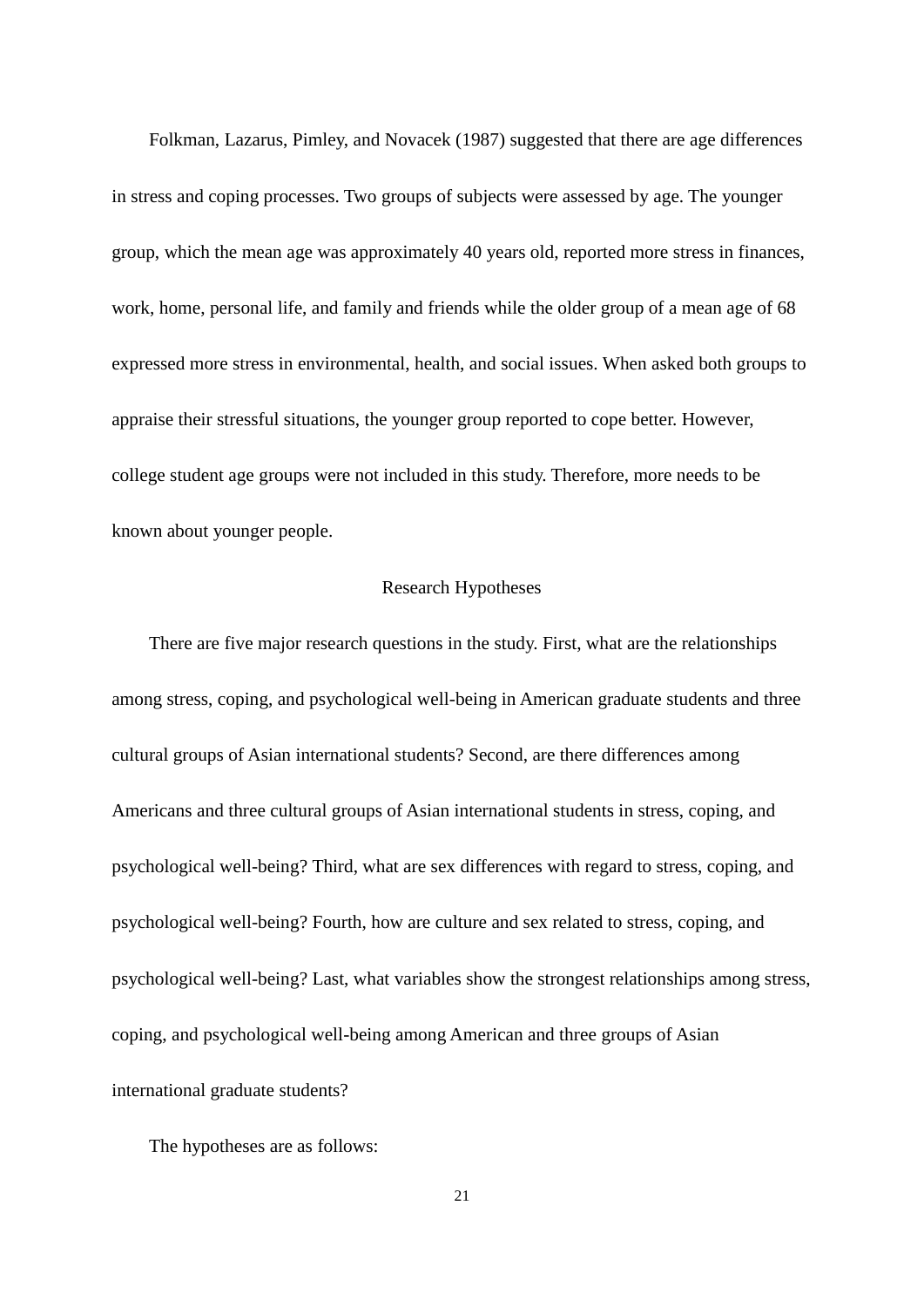*Hypothesis 1: There will be no relationships among the variables of stress, coping, and psychological well-being in American and three groups of Asian international graduate students.*

H1a: There will be no relationships among stress, coping, and psychological well-being in all graduate students.

H1b: There will be no relationships among stress, coping, and psychological well-being in American graduate students.

H1c: There will be no relationships among stress, coping, and psychological well-being in Taiwanese international graduate students.

H1d: There will be no relationships among stress, coping, and psychological well-being in Chinese international graduate students.

H1e: There will be no relationships among stress, coping, and psychological well-being in South Korean international graduate students.

*Hypothesis 2: There will be no differences among the four groups in stress, coping, and psychological well-being.* 

H2a: There will be no differences among American, Taiwanese, Chinese, and South Korean international graduate students in amount of stress.

H2b: There will be no differences among American, Taiwanese, Chinese, and South Korean international graduate students in type of coping.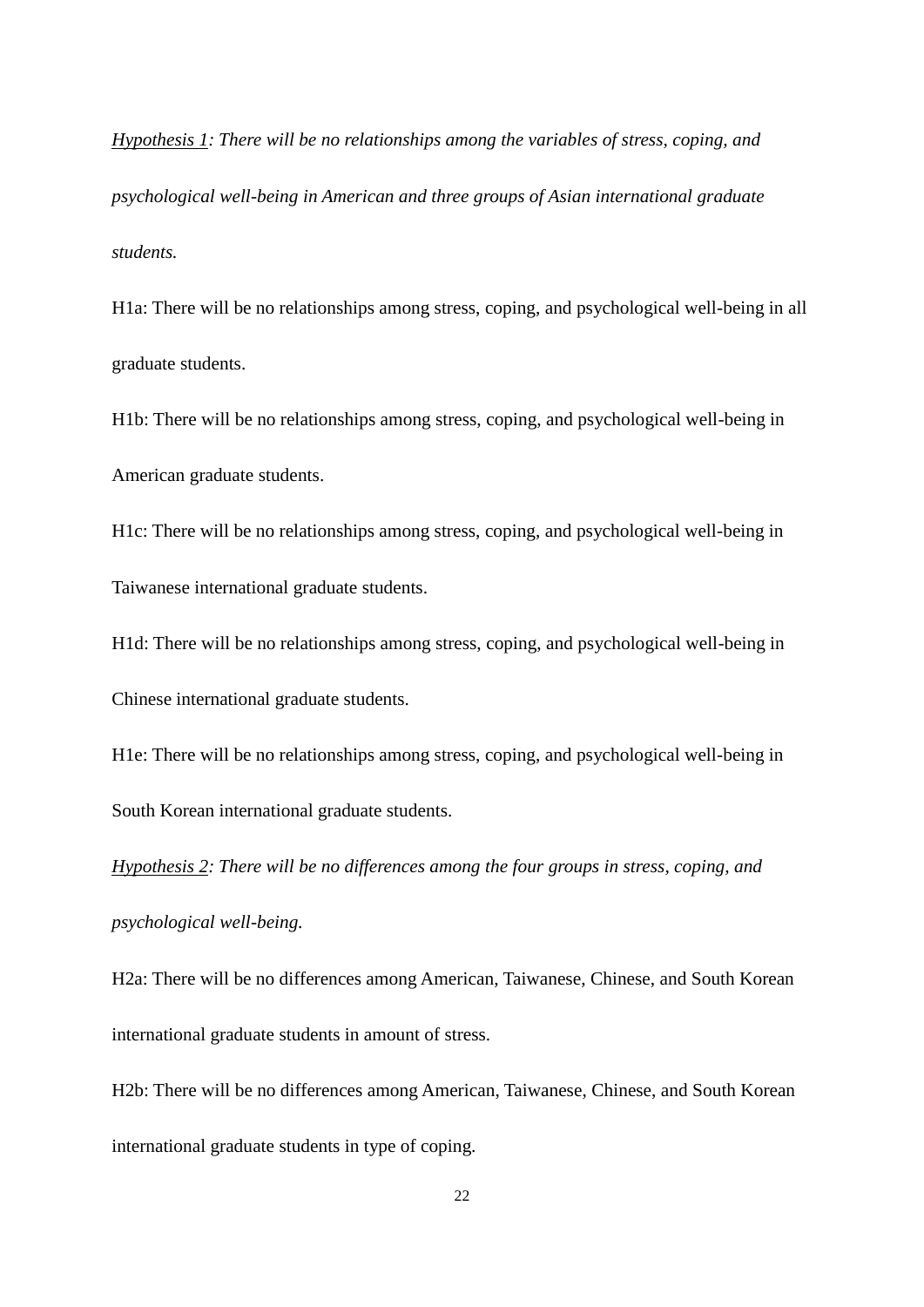H2c: There will be no differences among American, Taiwanese, Chinese, and South Korean international graduate students in level of psychological well-being.

*Hypothesis 3: There will be no differences between males and females overall in stress, coping, and psychological well-being.* 

H3a: There will be no differences between male and female for stress.

H3b: There will be no differences between male and female for coping.

H3c: There will be no differences between male and female for psychological

well-being.

*Hypothesis 4: There will be no interaction between sex and culture on stress, coping, and* 

# *psychological well-being*

H4a: The effect of sex on stress will not depend on culture.

H4b: The effect of sex on coping will not depend on culture.

H4c: The effect of sex on psychological well-being will not depend on culture.

*Hypothesis 5: Demographic variables will not be related to stress, coping, and psychological* 

*well-being among the four groups or combination of groups.*

H5a: There will be no unique effects of culture, sex, age, type of degree pursuing, marital

status, and number of children on stress among all students or four groups of students,

respectively.

H5b: There will be no unique effects of culture, sex, age, type of degree pursuing, marital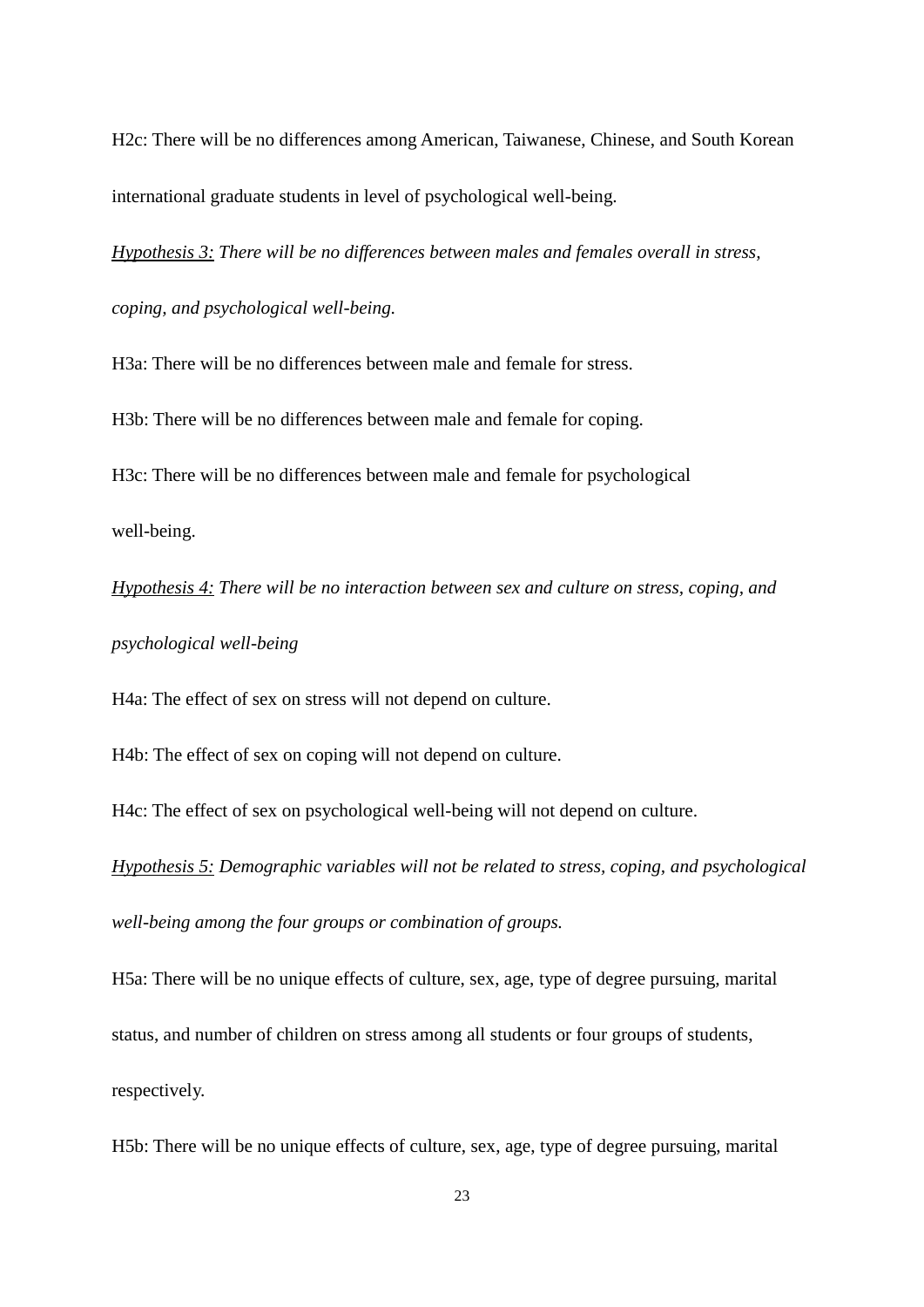status, and number of children on coping among all students or four groups of students, respectively.

H5c: There will be no unique effects of culture, sex, age, type of degree pursuing, marital status, and number of children on psychological well-being among all students or four groups of students, respectively.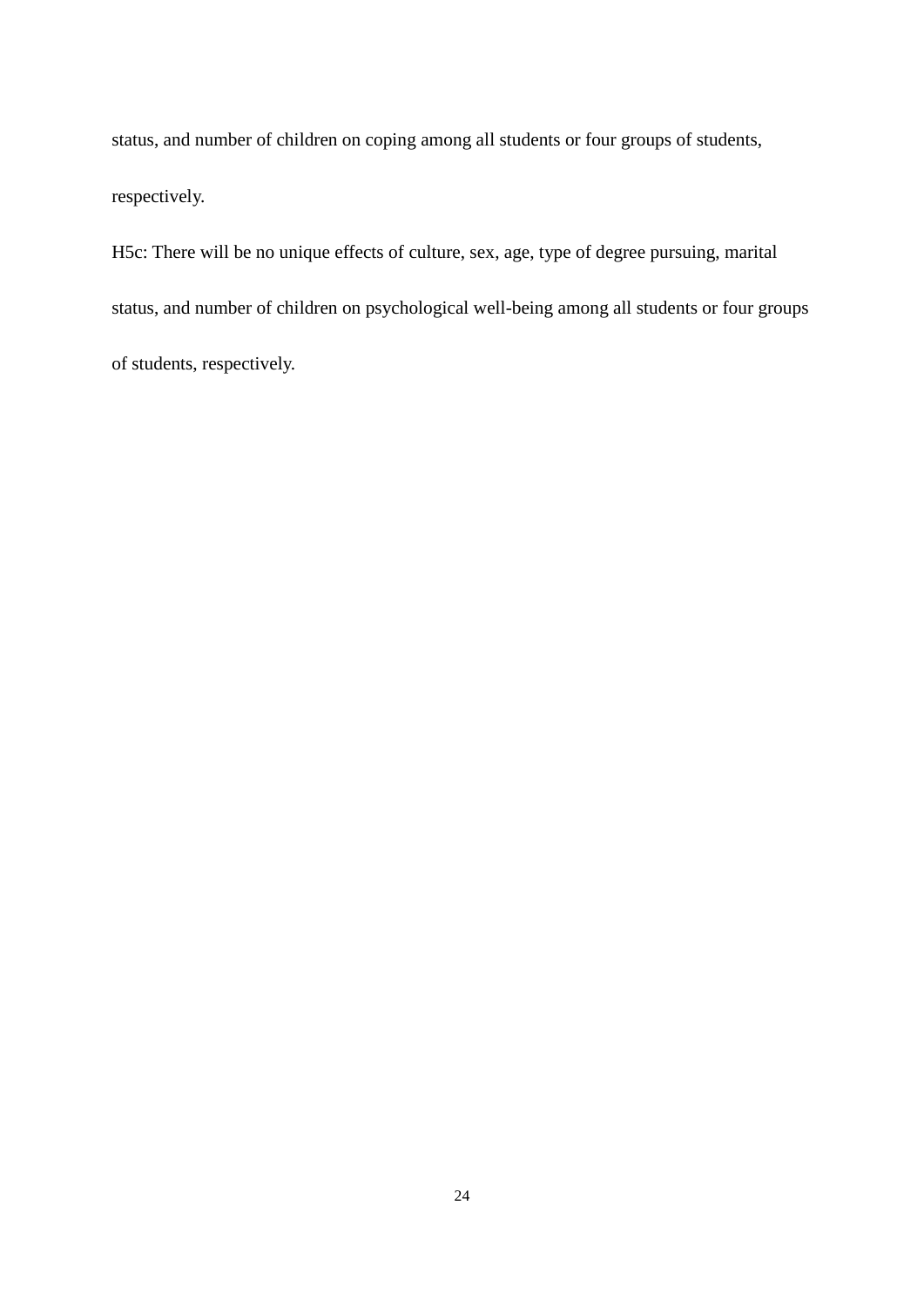#### **CHAPTER 3: Methodology**

In the following section, information regarding participants, data collection procedures, and instruments used in the study were presented.

### Participants

The original dataset consisted of 421 participants; 110 (26.2%) participants were excluded because they were not international students (i.e., Taiwanese American), identified themselves as other ethnic groups (i.e., Jamaican, Cuban, East European, Thai, Turkish, Indian), had left at least one questionnaire (i.e., GSI-R, Brief COPE, GHQ-12) completely blank, or their data were either outliers. Five missing scores were replaced with the average score for the corresponding variable, and then the cases were included in the analysis.

The sample of the study consisted of 311 (73.8%) domestic American graduate students and international students from Taiwan, China, and Korea. Both males and females over 18 years old completed the survey. American graduate students included those of any race/ethnicity who have American citizenship or permanent US residency and spend most of their time living in the U.S. Taiwanese, Chinese, and South Korean international students are individuals who hold F1 or other visas and spend most of the time in their respective countries. Both masters and doctoral levels of graduate students were included in the study. Convenience sampling was used in that students were invited to participate via student organization and departmental listservs from 90 universities across the U.S. continent. This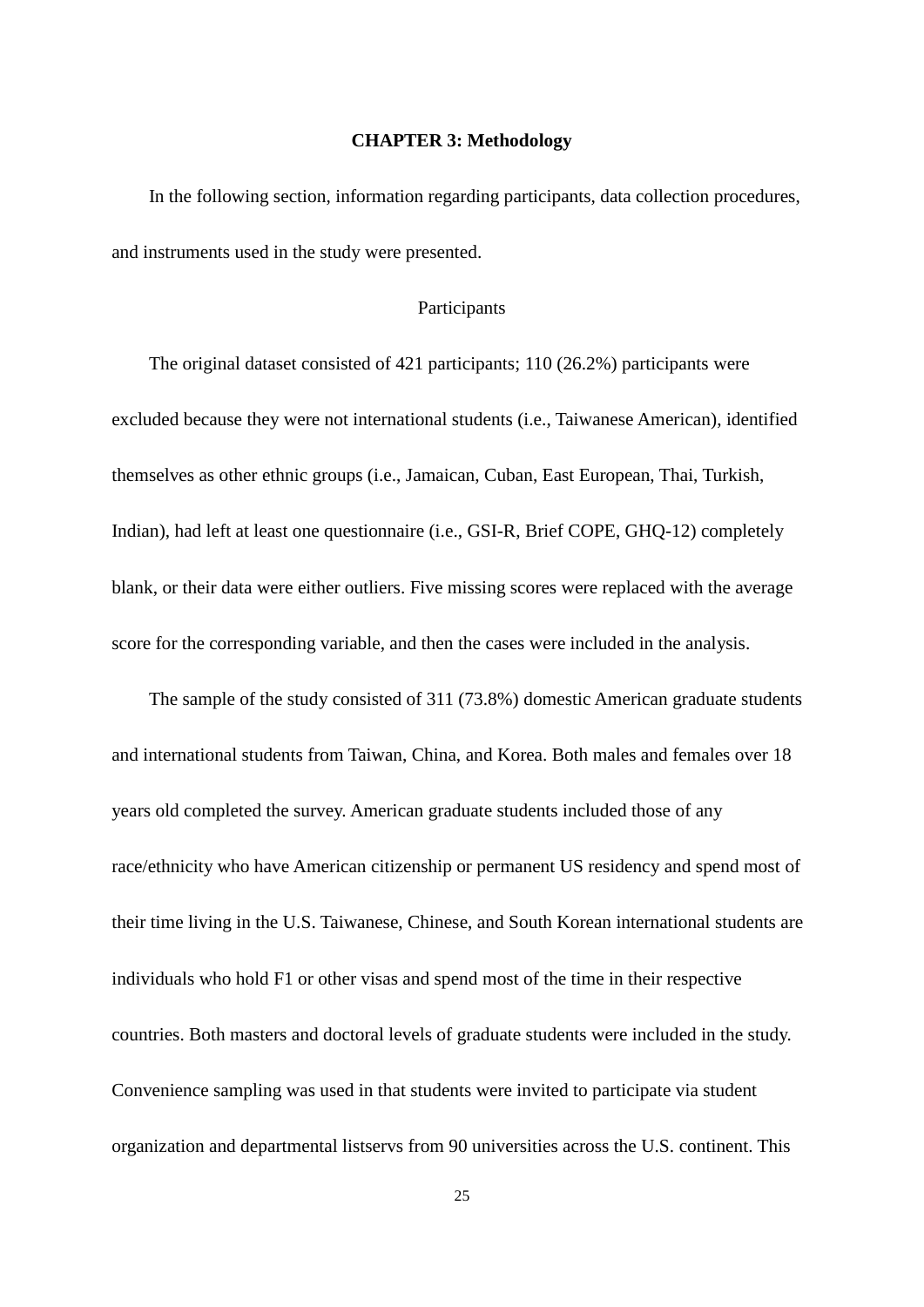cross-campus investigation would allow the sample to be more representative and generalized than the sample gathered from a single school.

### Procedures

The study first gained approval from its Institutional Review Board from the University of Kansas. Invitations for a web-based survey were sent out electronically to departmental LISTSERVS, professional student organizations (e.g., Asian American Psychology Association), personal contacts, and international student organizations including Taiwanese Student Associations, Chinese Student Associations, and Korean Student Associations. All measures, including a brief description of the study and statement of institutional review board approval were included and created on an online survey software tool called Survey Monkey. Participants were given an informed consent, a demographic form, and three questionnaires which contain the Graduate Stress Inventory-Revised, the Brief COPE, and the General Health Questionnaire-12. In addition, Taiwanese, Chinese, and South Korean international graduate students were asked to answer the Perceived English Skills inventory. American graduate students, who are all native English speakers, were not asked to take this inventory, as it is assumed that they will attain close to the ceiling on this instrument. The estimated completion time for the entire survey was 15-20 minutes. No known risk was involved in filling out the survey. In addition, to increase participation rate, nine Amazon.com gift cards in the amount of two \$50s, two \$25s, and five \$10s were provided as incentives. To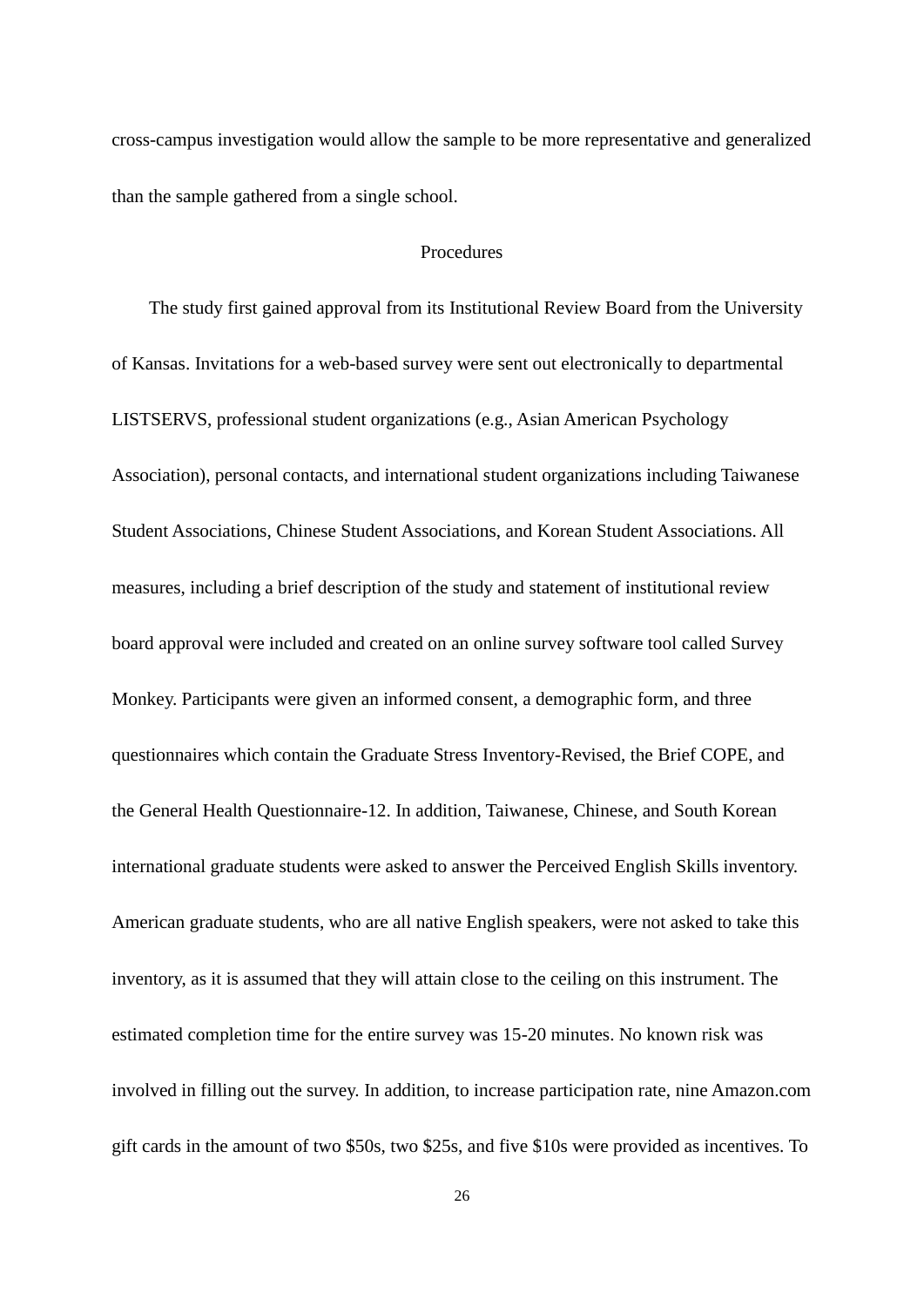be compliant with Kansas Statute, the researcher of the study made known to the participants that drawings of prizes were not contingent upon their completion.

### **Instruments**

In the following section, the descriptions of instruments used in the study are presented. The instruments include: 1) Graduate Stress Inventory-Revised (GSI-R), 2) Brief COPE, 3) General Health Questionnaire (GHQ-12), 4) Perceived English Skills, and 5) Demographic Questionnaire. All the instruments are included in the appendices.

### *Graduate Stress Inventory-Revised*

The Graduate Stress Inventory-Revised (GSI-R; Rocha-Singh, 1994) is a 21-item self-report instrument that measures graduate students' levels of perceived stress in academic responsibilities, the university environment, and financial and familial responsibilities. The three areas assessed are categorized into three subscales: academic stress (items 1, 3, 7, 11, 12, 15, 20, 21), environmental stress (items 2, 6, 8, 9, 10, 13, 14, 18), and family/monetary stress (items  $4, 5, 16, 17, 19$ ). Sample questions include "Handling the academic workload" and "Paying monthly expenses." Participants are asked to rate on a 7-point Likert scale ranging from "Not at all stressful" (1) to "Extremely stressful" (7) the degree of stress they perceived in various situations encountered in graduate school. The total score is added from three subscales, and yields an overall score from 21 to a maximum of 147. High scores reflect greater stress. The GSI-R takes approximately 5 minutes to complete.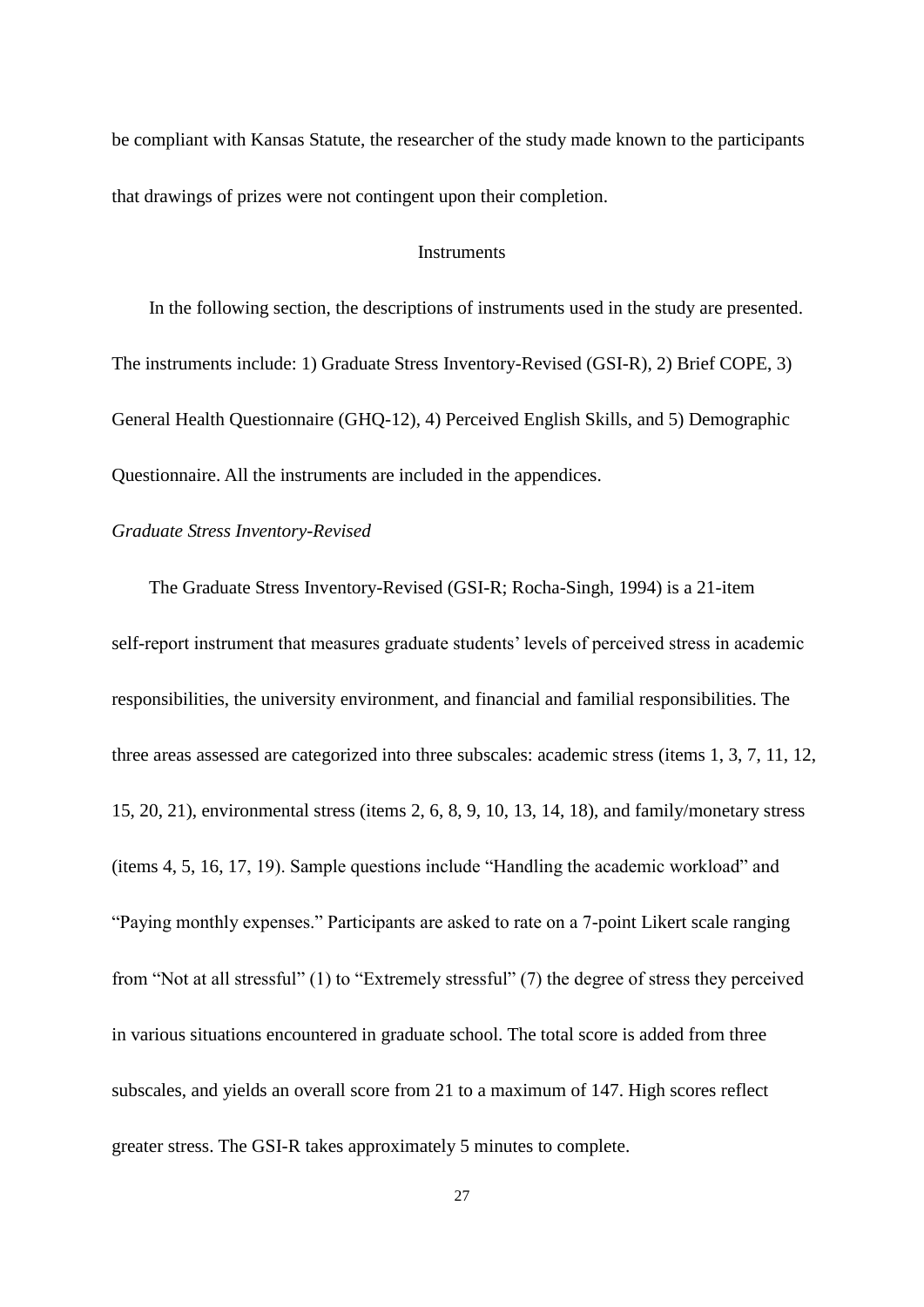Moderate to high reliability and validity has been demonstrated for most of the subscales. In a study that surveyed first-year doctoral students at two universities (Rocha-Singh, 1994), coefficient alphas for the subscales were.74 (Academic Stress), .68 (Family/Monetary Stress), and .30 (Environmental Stress). In another Rocha-Singh's (1994) study, test-retest reliability yielded coefficient alphas of .80 (Environmental Stress), .85 (Academic Stress), and .85 (Family/Monetary Stress).Concurrent validity was established with Speilberger's Trait Anxiety Scale with an alpha of .93.

### *Brief COPE*

Based on the concepts of coping from Lazarus and Folkman's (1984) model, the Brief COPE, abbreviated from the original 60-item COPE scale, is a 28-item self-administered inventory containing 14 subscales of two items each that aims to assess how individuals cope with stress in daily life. Unlike other coping measures, the Brief COPE encompasses a broader range of coping strategies. The 14 subscales include: active coping, planning, positive reframing, acceptance, humor, religion, using emotional support, using instrumental support, self-distraction, denial, venting, substance use, behavioral disengagement, and self-blame. Some sample questions include "I take action to try to make the situation better," "I use alcohol or other drugs to help me get through it," and "I make jokes about it." Each item asked participants to rate on a 5-point Likert scale ranging from 1 (*I don't do this at all*) to ―5‖ (*I do this a lot*). In a sample of Hurricane Andrew survivors, the Cronbach's alphas of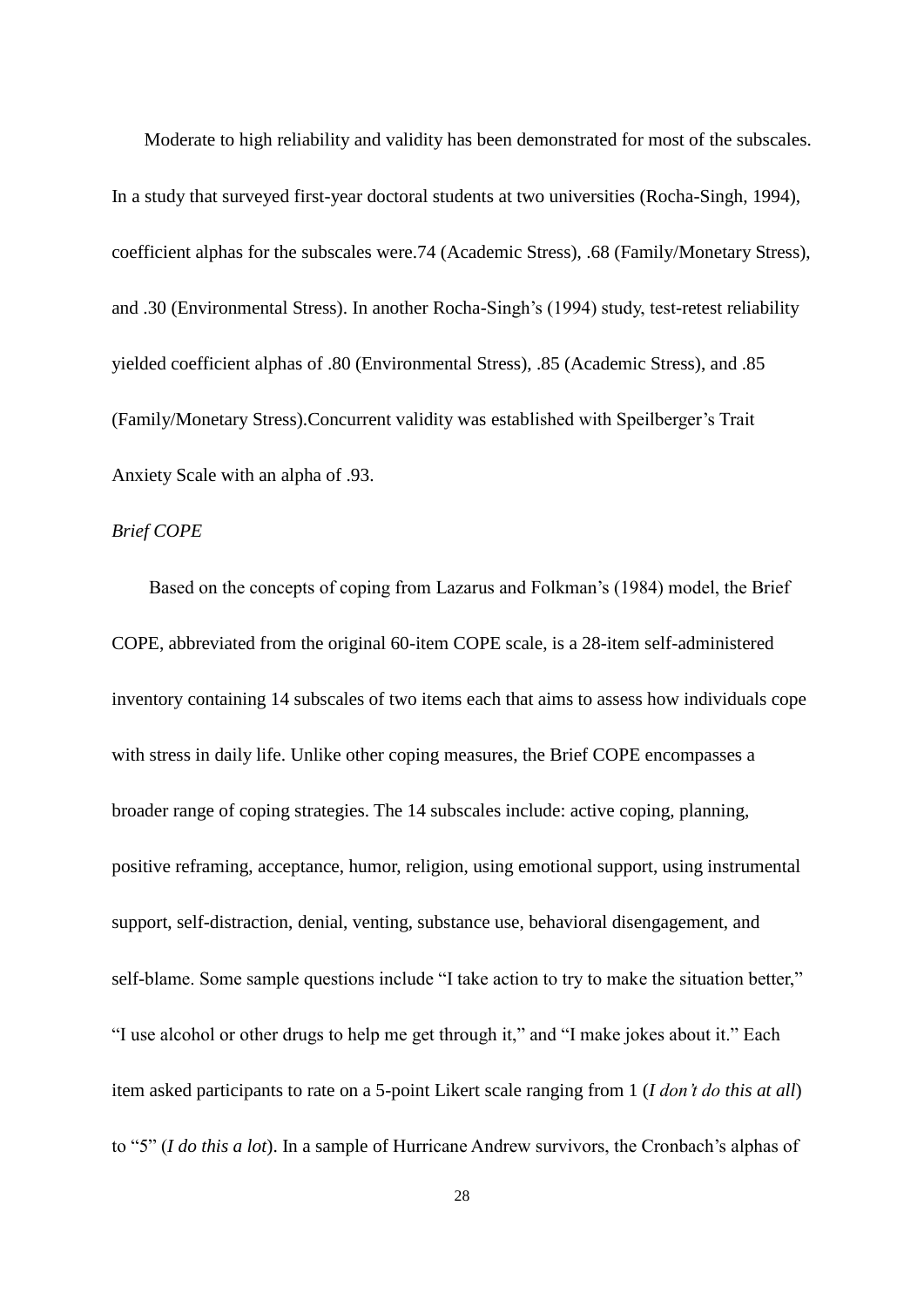the inventory reported to range from .50 (venting) to .90 (substance use). Except subscales of Venting, Denial, and Acceptance, the reliabilities of all other subscales exceeded values of .60 (Carver, 1997). The validity is yet to be documented.

The Brief COPE generates 14 sub-scores from the scale with no "overall" coping index score. When Carver (1997) first developed the scale, the usage was to examine relationships between individual sub-scores and other variables. Therefore, the scale developer did not advise a particular way of creating a main coping style for any given person. However, since the birth of the Brief COPE, numerous studies (Meyer, 2001; Vosvick, Gore-Felton, Koopman, Thoresen, Krumboltz, & Spiegel, 2001) have aggregated the subscales into two groups of coping styles (e.g., positive vs negative, adaptive vs maladaptive, or problem-focused vs emotional-focused, or active vs avoidant). For the current study, adaptive and maladaptive coping styles are used. Adaptive coping include active coping, planning, positive reframing, acceptance, humor, religion, using emotional support, and using instrumental support while maladaptive coping consists of self-distraction, denial, venting, substance use, behavioral disengagement, and self-blame. It takes about 5 minutes to complete the Brief COPE.

## *General Health Questionnaire (GHQ-12)*

The General Health Questionnaire-12 (GHQ-12) is a short form of the original 60-item General Health Questionnaire. The GHQ-12 is a 12 item self-administered scale that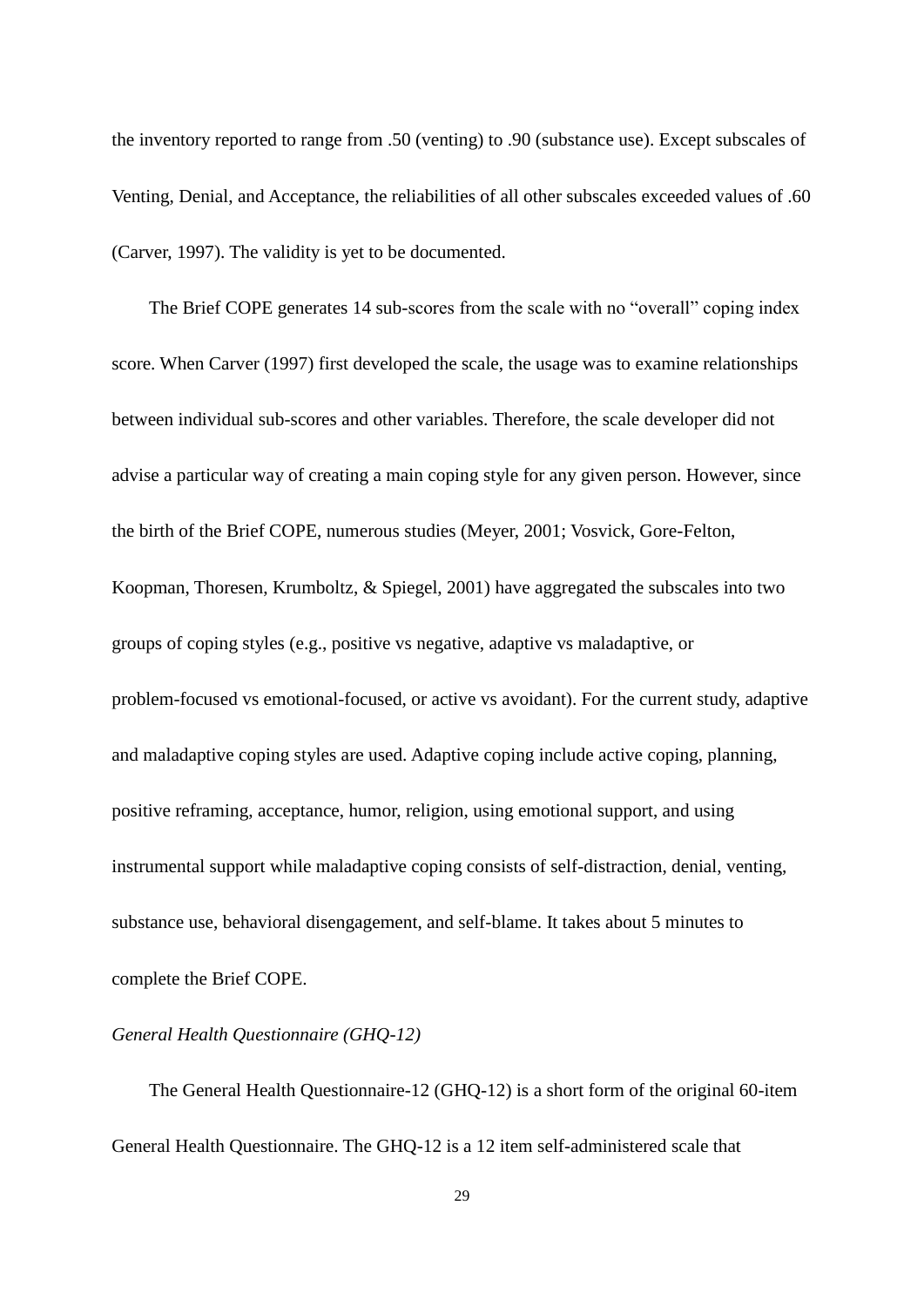measures an individual's mental health. Each item is assessed using a 4-point Likert scale ranged from 0 (less than usual) to 3 (much more than usual), which yield a total score of 0 to 36. Items 1, 3, 4, 7, 8, and 12 are reversed scores. The questionnaire asks participants to rate a particular symptom or behavior that has occurred recently. For example, a sample question include, "Have you recently lost much sleep over worry?" Lower composite scores suggest greater psychological well-being. A total score of more than 15 indicates stress where as a total score of more than 20 suggests severe problems and psychological distress. It takes about 3 minutes to complete the GHQ-12. The Cronbach's alphas ranged from .82 to .90 in three separate studies (Banks, Clegg, Jackson, Kemp, Stafford, & Wall, 1980). The concurrent validity was reported to be .70 or greater (Goldberg, 1978).

#### *Perceived English Skills*

The Perceived English Skills inventory is a 7-point Likert scale ranging from 1 (very poor) to 7 (extremely good). It consists of 4 questions regarding participants' self-reported English skills to understand, participate in class and the ability to speak and write English. The instrument was derived from Cross (1995) and Lee (2008). The four questions are estimated to take less than 1 minute to complete.

# *Demographic Questionnaire*

The demographic questionnaire asks participants to answer questions regarding their sex, age, citizenship, race/ethnicity, length of stay in the U.S., degree seeking status, university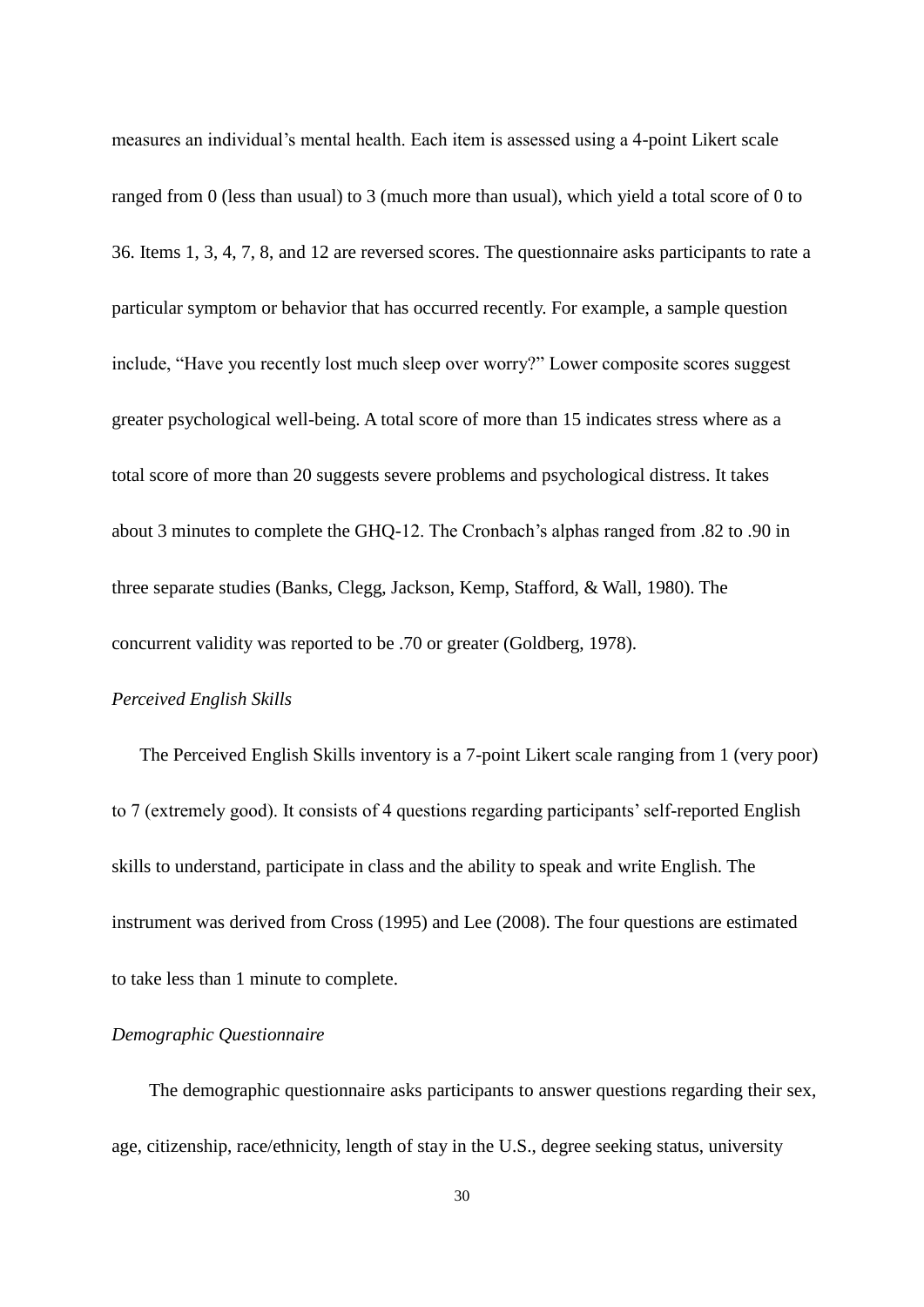currently attending, marital status, and number of children. It will be administered in the format of closed-ended questions. In addition, two open-ended questions are included at the end; 1) how would you describe the stresses you experience as a graduate student, and 2) how would you describe your coping style? The qualitative data can provide additional information to understand graduate students' stress and coping styles. The demographic questionnaire takes approximately 5 minutes to complete.

# Data Analyses

All the raw data was entered and analyzed with a computer-based statistical program, SPSS (Version 18.0) to generate both descriptive and inferential statistics. For demographic variables, descriptive statistics including means and frequencies were obtained to describe the characteristics. Inferential statistics were conducted at the .05 level of significance to answer the five research questions. Data screenings were conducted to test normal distribution, homogeneity of variance, and collinearity to make sure test assumptions have been met.

Pearson correlation coefficients were obtained to answer research question 1. Research question 2, 3, and 4 were answered with factorial ANOVA and post-hoc analysis (i.e., Bonferroni correction) were used to examine culture and sex factors on stress, coping, and psychological well-being. Lastly, multiple regression analyses were conducted to answer research question 5.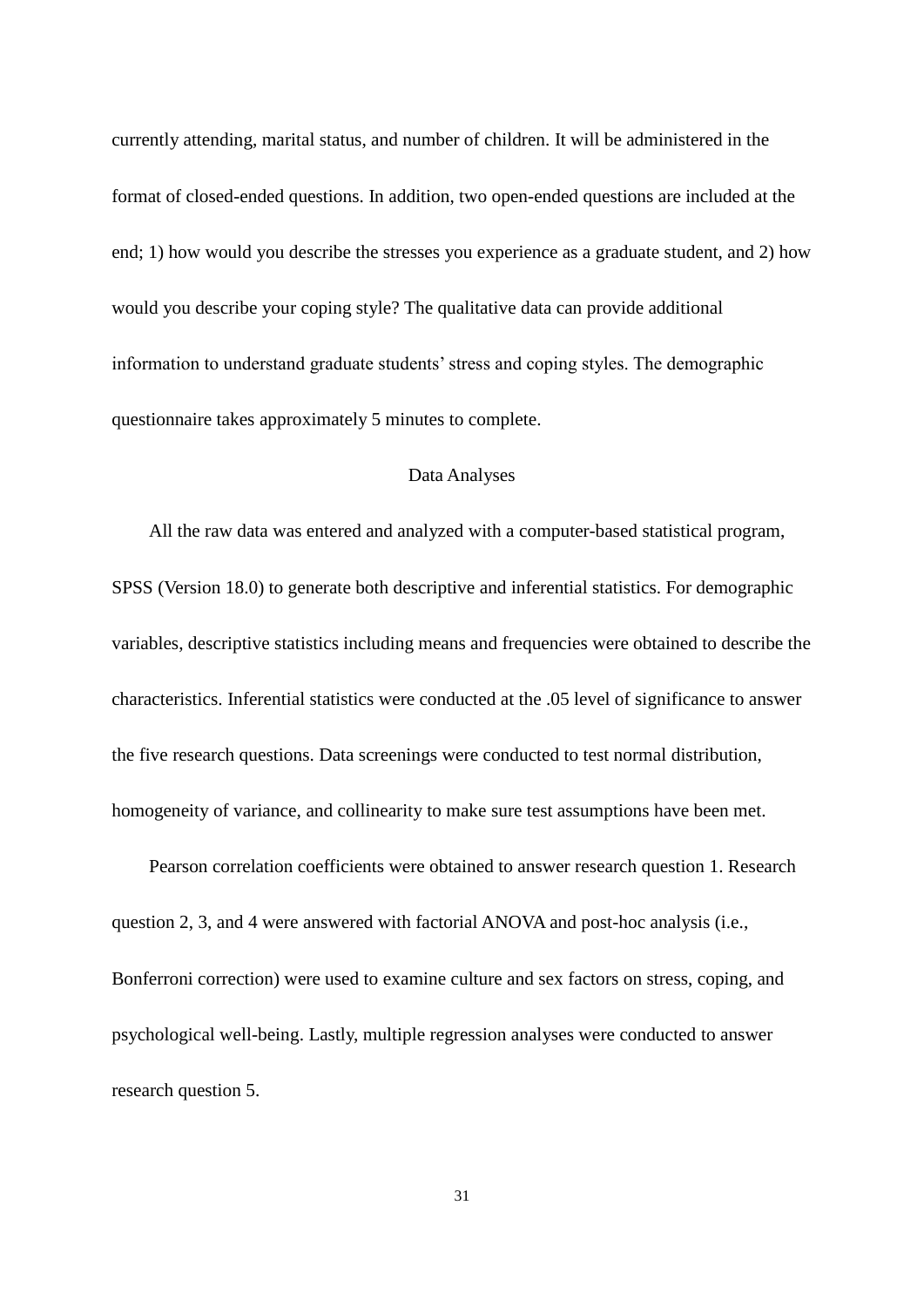#### **CHAPTER 4: Results**

In this chapter, the results are presented in the following sections. First, descriptive statistics are included to summarize the characteristics of the sample. Further, statistical analyses of five research hypotheses are presented. Pearson product moment correlation, factorial ANOVAs, and multiple regression analyses are performed to test research hypotheses.

#### Demographic Descriptions

The participants consisted of 311 domestic American graduate students of any origin, and international students from Taiwan, China, and Korea. There were 131 (42.1%) Americans, 77 (24.8%) Taiwanese, 53 (17%) Chinese, and 50 (16.1%) Koreans. One hundred and thirty-four (43.1%) graduate students were seeking master degrees, and 177 (56.9%) were seeking doctoral degrees. Males were 104 (33.4%), and females were 207 (66.6%). Their average age was 29.36, with a range of 19 to 56 years old. One hundred and seventy-seven (56.9%) graduate students reported that they are single, 102 (32.8%) reported being married, remarried, or separated, 16 (5.1%) reported divorced, separated, or widowed, and 16 (5.1%) reported cohabitating. For international graduate students, the average length of stay in the U.S. was 40.84 months, ranging from 2 to 135 months. With regard to the number of children participants have, 232 (74.6%) reported having no children, 21 (6.8%) reported having one child, 16 (5.1%) reported having two children, 9 (2.9%) reported having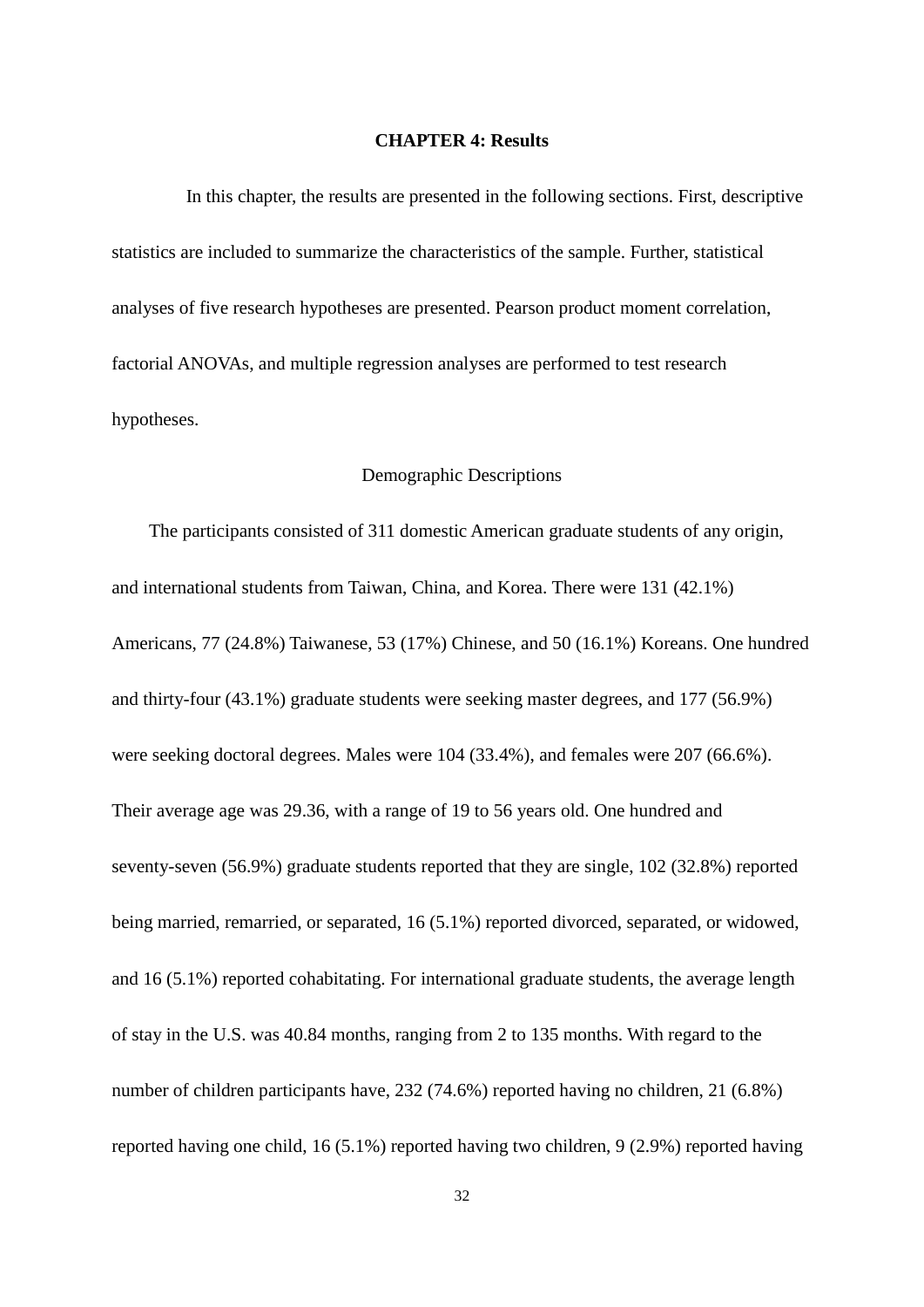three children, 4 (1.3%) reported having four children, and 29 (9.3%) participants did not respond to this question.

In subgroup comparisons among domestic American graduate students, and Taiwanese, Chinese, and Korean international graduate students, several demographic were found. In the sample of 131 American graduate students, 52 (39.7%) were seeking master degrees and 79 (60.3%) were seeking doctoral degrees. Males were 36 (27.5%), and females were 95 (72.5%). The average age was 30.9 with a range of 21 to 56 years old. Forty-nine (37.4%) American graduate students reported that they are single, 55 (42%) reported being married, remarried, or engaged, 14 (10.7%) reported divorced, separated, or widowed, and 13 (9.9%) reported cohabitating. Of the 126 American graduate students who responded to the number of children they have, 93 (73.8%) reported that they don't have any child, 9 (7.1%) reported having one child, 12 (9.5%) reported having two children, 8 (6.3%) reported having three children, and 4 (3.2%) reported having four children.

Within the sample of 77 Taiwanese international graduate students, 41 (53.2%) were working on master degrees and 36 (46.8%) were working on doctoral degrees. Twenty-eight (36.4%) were males and 49 (63.6%) were females. Their average age was 28.53 with a range of 21 to 41 years old. Sixty (77.9%) students reported that they are single, 14 (18.2%) reported being married, remarried, or engaged, 1 (1.3%) reported divorced, separated, or widowed, and 2 (2.6%) reported cohabitating. Fifty-three Taiwanese international graduate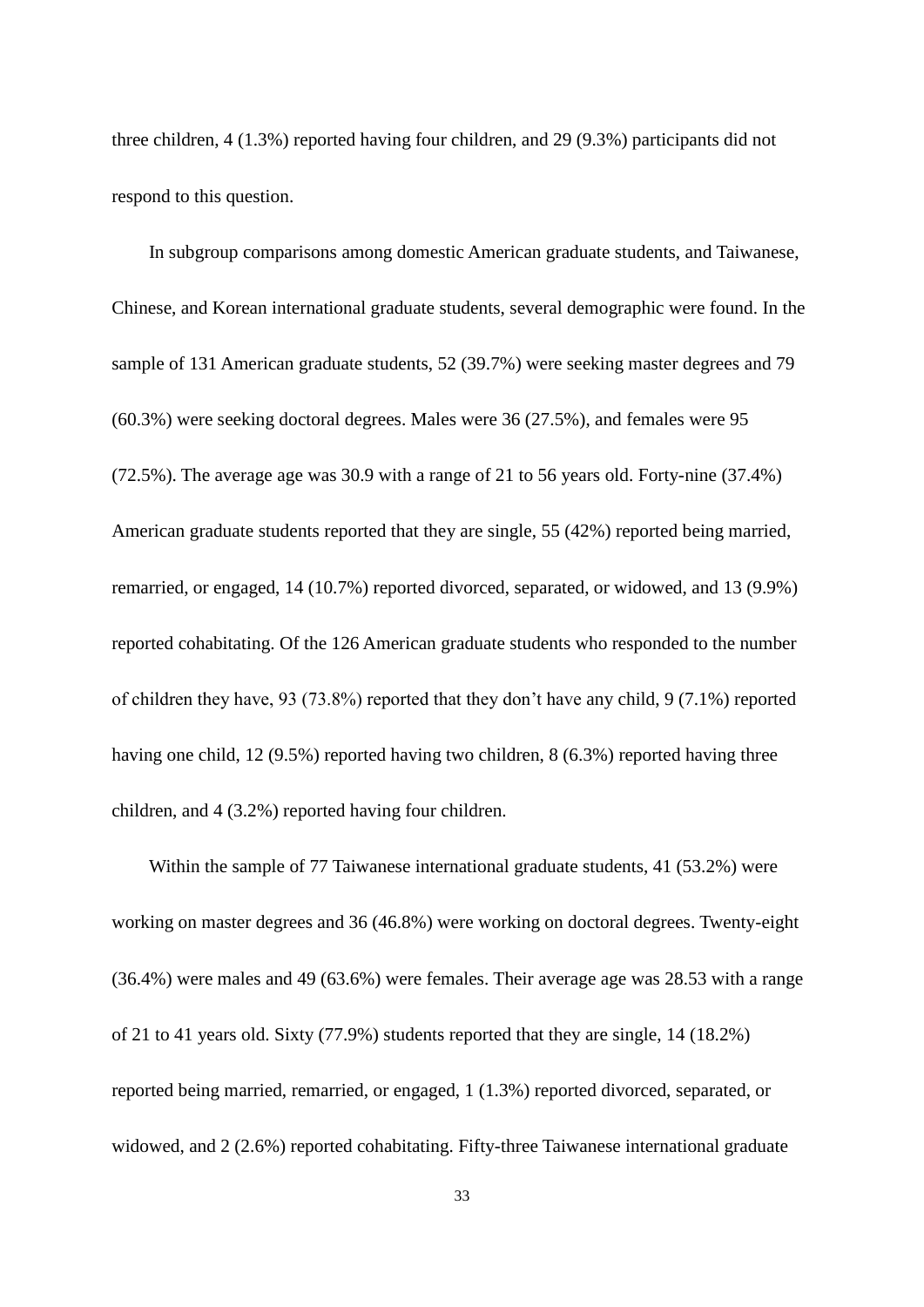students reported that their average length of stay in the U.S. was 41.28 months, ranging from 3 to 135 months. Of the 67 Taiwanese international students who responded to the number of children they have, 63 (94%) reported that they don't have any child, 3 (4.5%) reported having one child, and 1 (1.5%) reported having three children.

In the sample of 53 Chinese international graduate students, 22 (41.5%) reported that they are in master programs, and 31 (58.5%) are in doctoral programs. There were 21 (39.6%) males and 32 (60.4%) females. With an average age of 27.3, their age ranged from 22 to 42 years old. Thirty-four (64.2%) graduate students reported that they are single, 17 (32.1%) reported being married, remarried, or engaged, 1 (1.9%) reported divorced, separated, or widowed, and 1 (1.9%) reported cohabitating. Of the 32 Chinese international graduate students, their average length of stay in the U.S. was 24.16 months with a range of 2 to 63 months. Of the 51 Chinese international graduate students who responded to the number of children they have, 46 (90.2%) reported that they don't have any child, and 5 (9.8%) reported having one child.

Within the sample of 50 Korean international graduate students, 19 (38%) were seeking master degrees and 31 (62%) were seeking doctoral degrees. Nineteen (38%) were males and 31 (62%) were females. Their age ranged from19 to 41 with an average age of 28.61 years old. Thirty-four (68%) students reported that they are single, and 16 (32%) reported being married, remarried or engaged. Of the 32 Korean international graduate students, the average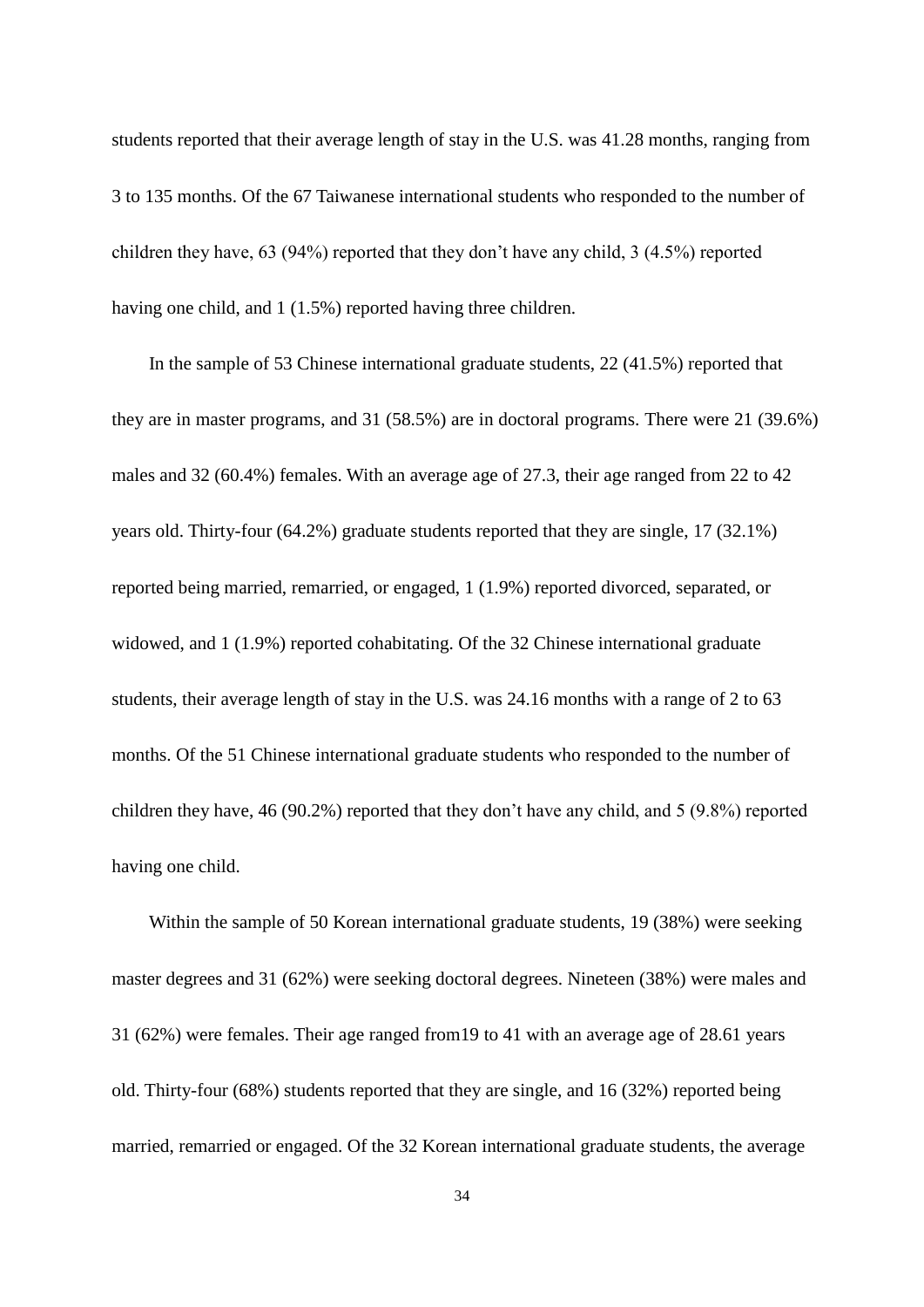length of stay in the U.S. was 56.78 months, ranging from 4 to 135 months. Of the 38 Korean international students who responded to the number of children they have, 30 (78.9%) reported that they don't have any child, 4 (10.5%) reported having one child, and 4 (10.5%) reported having two children (see Table 1).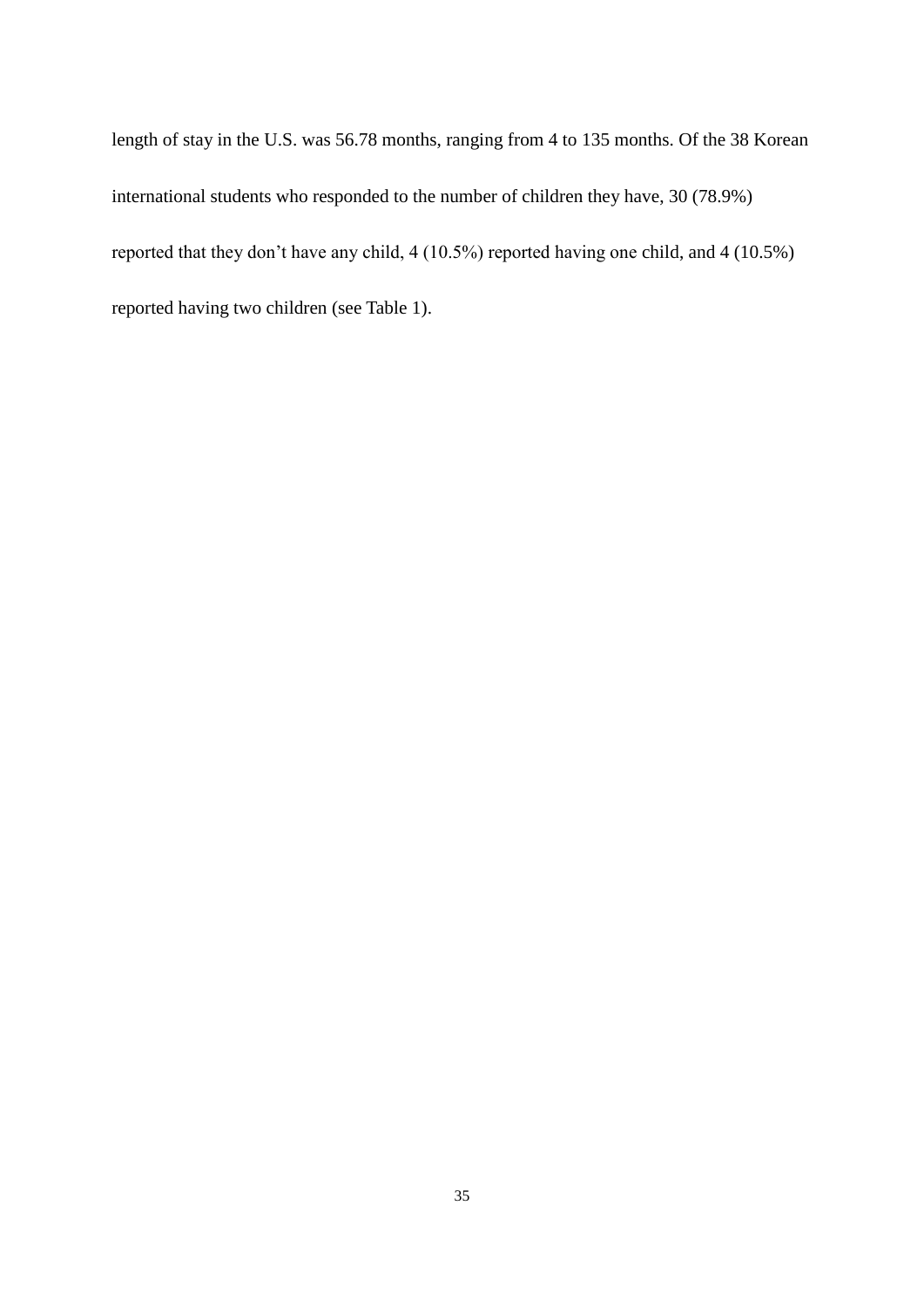# Table 1

# *Demographic Information*

| Category                   | <b>Total</b> | American     | <b>Taiwanese</b> | <b>Chinese</b> | Korean      |
|----------------------------|--------------|--------------|------------------|----------------|-------------|
|                            | $(N=311)$    | $(n=131)$    | $(n=77)$         | $(n=53)$       | $(n=50)$    |
| <b>Degree Seeking</b>      |              |              |                  |                |             |
| <b>Masters</b>             | 134 (43.1%)  | 52 (39.7%)   | 41 (53.2%)       | 22 (41.5%)     | 19 (38%)    |
| Doctoral                   | 177 (56.9%)  | 79 (60.3%)   | 36 (46.8%)       | 31 (58.5%)     | 31(62%)     |
| <b>Sex</b>                 |              |              |                  |                |             |
| Male                       | 104 (33.4%)  | 36 (27.5%)   | 28 (36.4%)       | 21 (39.6%)     | 19 (38%)    |
| Female                     | 207 (66/6%)  | 95 (72.5%)   | 49 (63.6%)       | $32(60.4\%)$   | 31 (62%)    |
| <b>Age Range</b>           |              |              |                  |                |             |
| 19-25                      | 93 (29.9%)   | 44 (33.6%)   | $17(22.1\%)$     | 20 (37.7%)     | 12(24%)     |
| 26-30                      | 120 (38.6%)  | 38 (29%)     | 40 (51.9%)       | 20 (37.7%)     | 22 (44%)    |
| $31 - 35$                  | 43 (13.8%)   | $16(12.2\%)$ | $11(14.3\%)$     | 6(11.3%)       | 10(20%)     |
| 36-40                      | 23 (7.4%)    | $12(9.2\%)$  | $4(5.2\%)$       | $3(5.7\%)$     | 4(8%)       |
| 41 and over                | 23 (7.4%)    | 20 (15.3%)   | $1(1.3\%)$       | $1(1.9\%)$     | 1(2%)       |
| Did not report             | $9(2.9\%)$   | $1(0.8\%)$   | $4(5.2\%)$       | $3(5.7\%)$     | 1(2%)       |
| <b>Marital Status</b>      |              |              |                  |                |             |
| Single                     | 177 (56.9%)  | 49 (37.4%)   | 60 (77.9%)       | 34 (64.2%)     | 34 (68%)    |
| Married/Remarried/Engaged  | 102 (32.8%)  | 55 (42%)     | 14 (18.2%)       | $17(32.1\%)$   | 16 (32%)    |
| Divorced/Separated/Widowed | $16(5.1\%)$  | 14 (10.7%)   | $1(1.3\%)$       | $1(1.9\%)$     | $0(0\%)$    |
| Cohabitating               | $16(5.1\%)$  | 13 (9.9%)    | $2(2.6\%)$       | $1(1.9\%)$     | $0(0\%)$    |
| <b>Length of Stay</b>      |              |              |                  |                |             |
| $0-12$ months              | 13 (4.2%)    |              | $2(2.6\%)$       | $7(13.2\%)$    | 4(8%)       |
| 12-24 months               | 32 (10.3%)   |              | $12(18.2\%)$     | $11(20.8\%)$   | 7(14%)      |
| 25-36 months               | 21 (6.8%)    |              | 14 (15.6%)       | $5(9.4\%)$     | 4(8%)       |
| 37-48 months               | 14 (4.5%)    |              | 6(7.8%)          | $5(9.4\%)$     | 3(6%)       |
| 49-60 months               | $8(2.6\%)$   |              | $5(6.5\%)$       | 3(5.7%)        | $0(0\%)$    |
| 61 months and over         | 29 (9.3%)    |              | $14(18.2\%)$     | $1(1.9\%)$     | 14 (28%)    |
| Did not report             | 194 (62.4%)  |              | 24 (31.2%)       | 21 (39.6%)     | 18 (36%)    |
| <b>Number of children</b>  | $(n=282)$    | $(n=126)$    | $(n=67)$         | $(n=51)$       | $(n=38)$    |
| No children                | 232 (82.3%)  | 93 (73.8%)   | 63 (94%)         | 46 (90.2%)     | 30 (78.9%)  |
| 1 child                    | 21 (7.4%)    | $9(7.1\%)$   | $3(4.5\%)$       | $5(9.8\%)$     | $4(10.5\%)$ |
| 2 children                 | $16(5.7\%)$  | $12(9.5\%)$  | $0(0\%)$         | $0(0\%)$       | $4(10.5\%)$ |
| 3 children                 | $9(3.2\%)$   | $8(6.3\%)$   | $1(1.5\%)$       | $0(0\%)$       | $0(0\%)$    |
| 4 children                 | $4(1.4\%)$   | $4(3.2\%)$   | $0(0\%)$         | $0(0\%)$       | $0(0\%)$    |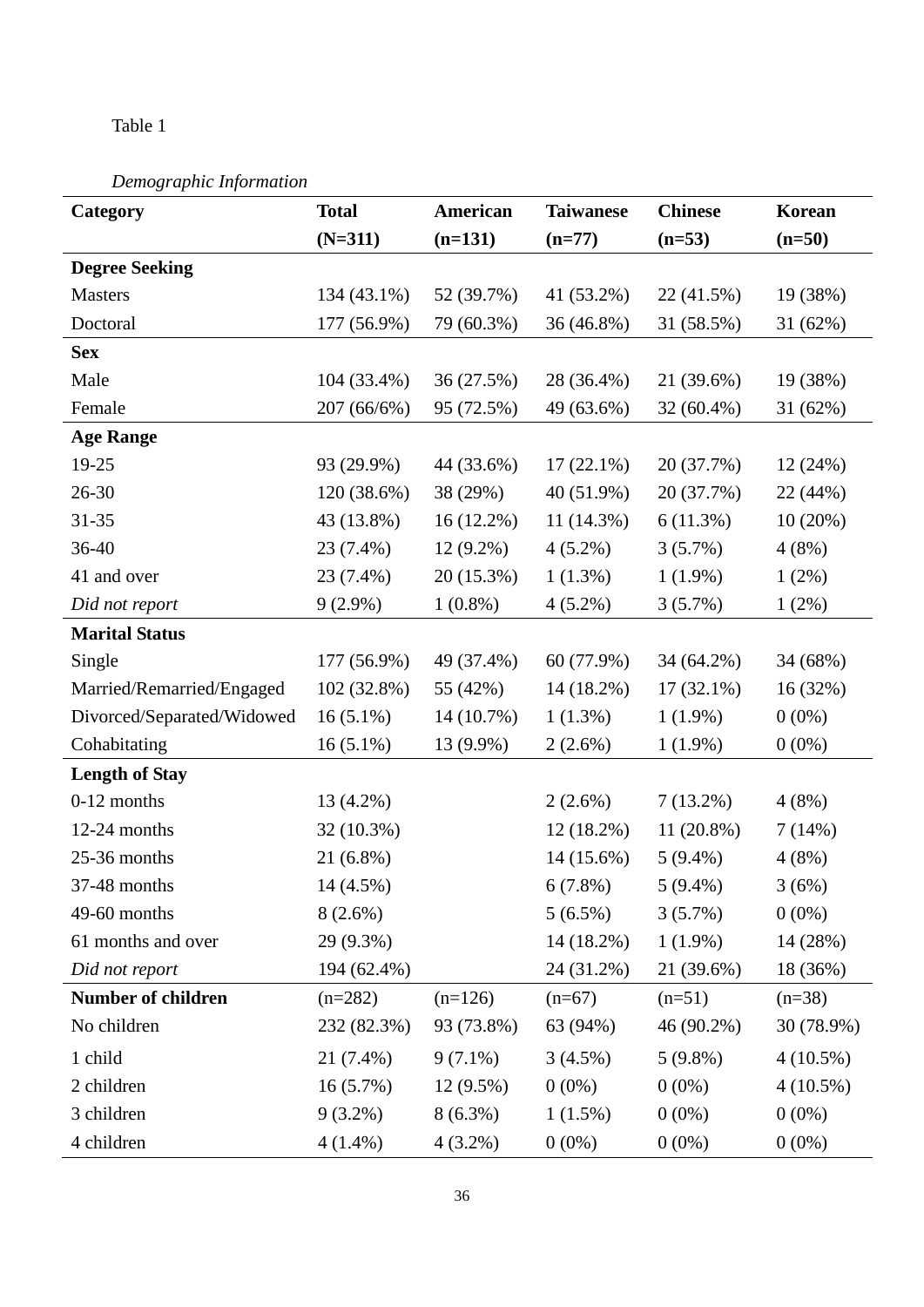### Descriptive Statistics for Research Variables

The research variables in the study included graduate students' stress (GSI-R), coping skills (Adaptive Coping, Maladaptive Coping), and psychological well-being (GHQ-12). Within graduate students' stress that represented total amount of stress, subcategories of stress were examined, which included academic stress, environmental stress, and family stress. In Table 2, mean, median, range, standard deviation, and skewness were presented for each research variable. The skewness of all the research variables was within the acceptable range of +/-2 criteria (Tabachnick & Fidell, 2001).

Table 2

| Variable                  | Mean  | Median | Range | <b>SD</b> | <b>Skewness</b> |
|---------------------------|-------|--------|-------|-----------|-----------------|
| $(N=311)$                 |       |        |       |           |                 |
| <b>Stress</b>             | 73.85 | 75.00  | 109   | 19.974    | .108            |
| <b>Adaptive Coping</b>    | 45.01 | 45.00  | 48    | 6.954     | $-.084$         |
| <b>Maladaptive Coping</b> | 24.08 | 24.00  | 27    | 4.610     | .182            |
| Psychological Well-Being  | 18.18 | 19.00  | 33    | 5.771     | $-.069$         |
|                           |       |        |       |           |                 |

*Descriptive Statistics of Research Variables*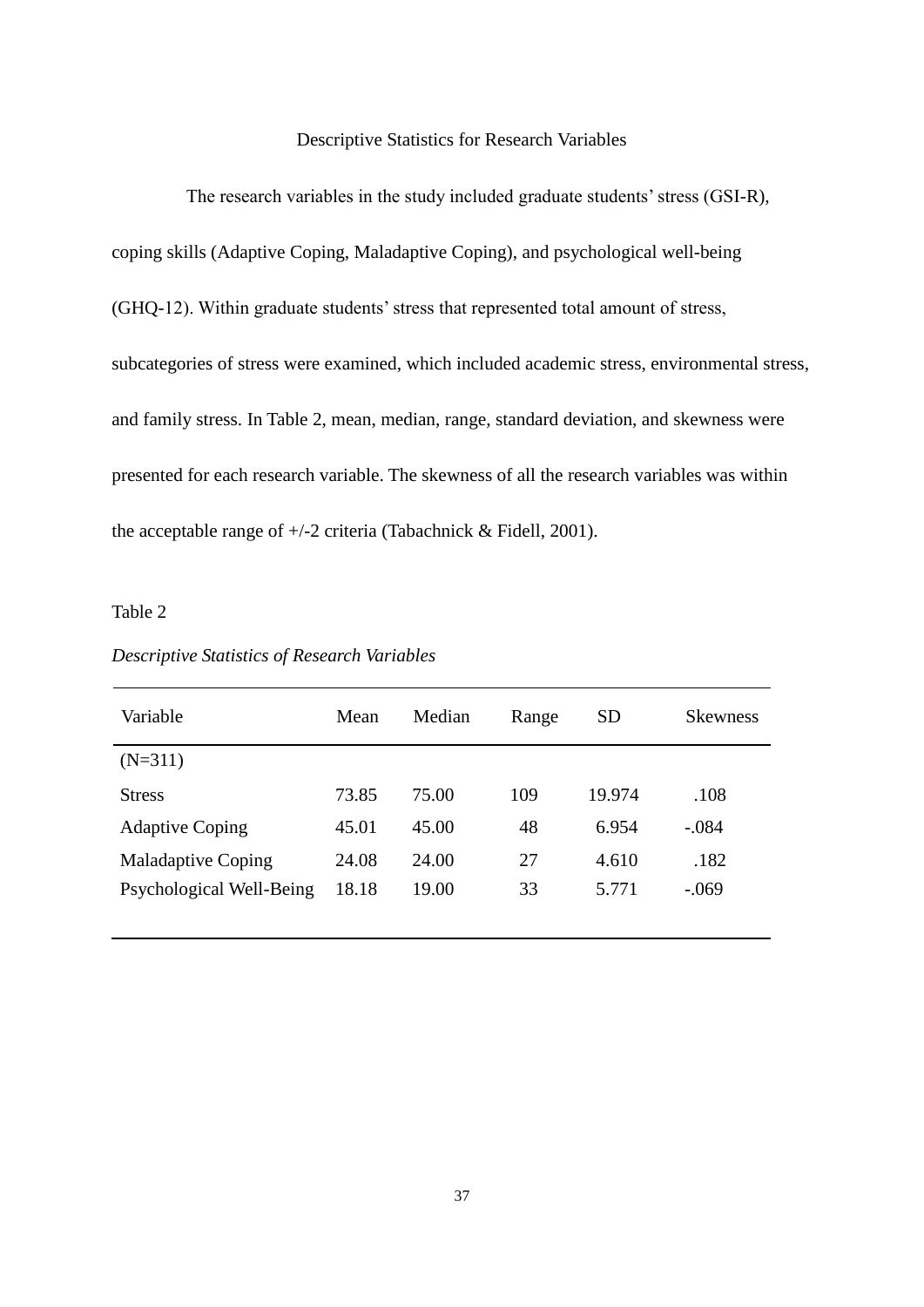#### Hypotheses Testing Results

*Hypothesis 1: There will be no relationships among the variables of stress, coping, and psychological well-being in American and three groups of Asian international graduate students.*

H1a: There will be no relationships among stress, coping, and psychological well-being in all graduate students.

H1b: There will be no relationships among stress, coping, and psychological well-being in American graduate students.

H1c: There will be no relationships among stress, coping, and psychological well-being in Taiwanese international graduate students.

H1d: There will be no relationships among stress, coping, and psychological well-being in Chinese international graduate students.

H1e: There will be no relationships among stress, coping, and psychological well-being in Korean international graduate students.

Pearson product moment correlation analyses were conducted to examine relationships among stress, coping, and psychological well-being in all graduate students, American graduate students, Taiwanese international graduate students, Chinese international graduate students, and Korean international graduate students, respectively. In Tables 3, 4, 5, 6, and 7, positive correlation coefficient scores for total amount of stress, academic stress,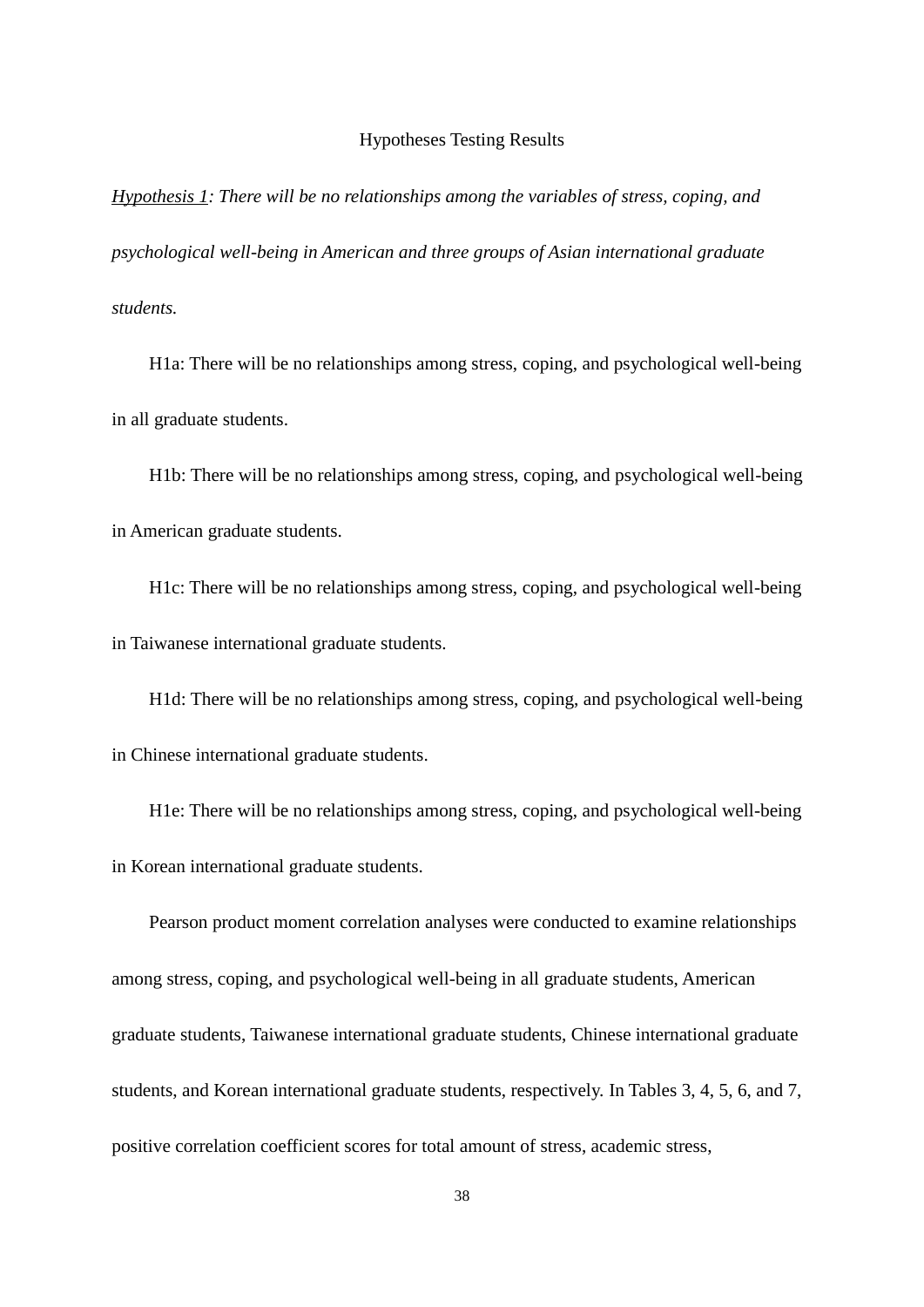environmental stress, and family stress indicated higher levels of stress. Positive correlation coefficient scores for adaptive coping suggested effective coping skills, whereas positive correlation coefficient scores for maladaptive coping indicated ineffective coping skills. With regard to psychological well-being, positive and higher scores of correlation coefficient on the GHQ-12 indicated lower psychological well-being. The correlation, means, and standard deviations for these variables are presented in Tables 3, 4, 5, 6, and 7.

Among all the graduate students, greater total amount of stress was not significantly related to adaptive coping  $(r = .003)$ , but was significantly related to maladaptive coping  $(r=.412, p<.01)$  and lower psychological well-being  $(r=.269, p<.01)$ . In examining subcategories of stress, academic stress was significantly correlated with greater maladaptive coping ( $r = .386$ ,  $p < .01$ ) and lower psychological well-being ( $r = .337$ ,  $p < .01$ ). Environmental stress was also significantly related to greater maladaptive coping  $(r= .375, p< .01)$  and lower psychological well-being (r= .135, p< .05). In addition, family stress was positively correlated with maladaptive coping  $(r=.214, p<.01)$  and lower psychological well-being  $(r= .186, p< .01)$ . Adaptive coping was significantly related to greater psychological well-being ( $r = -13$ ,  $p < .05$ ). Maladaptive coping was significantly related to lower psychological well-being  $(r=.35, p<.01)$  (See Table 3).

Of all the American graduate students, the total amount of stress was not significantly related to adaptive coping  $(r=.075)$ . On the other hand, greater amount of total stress was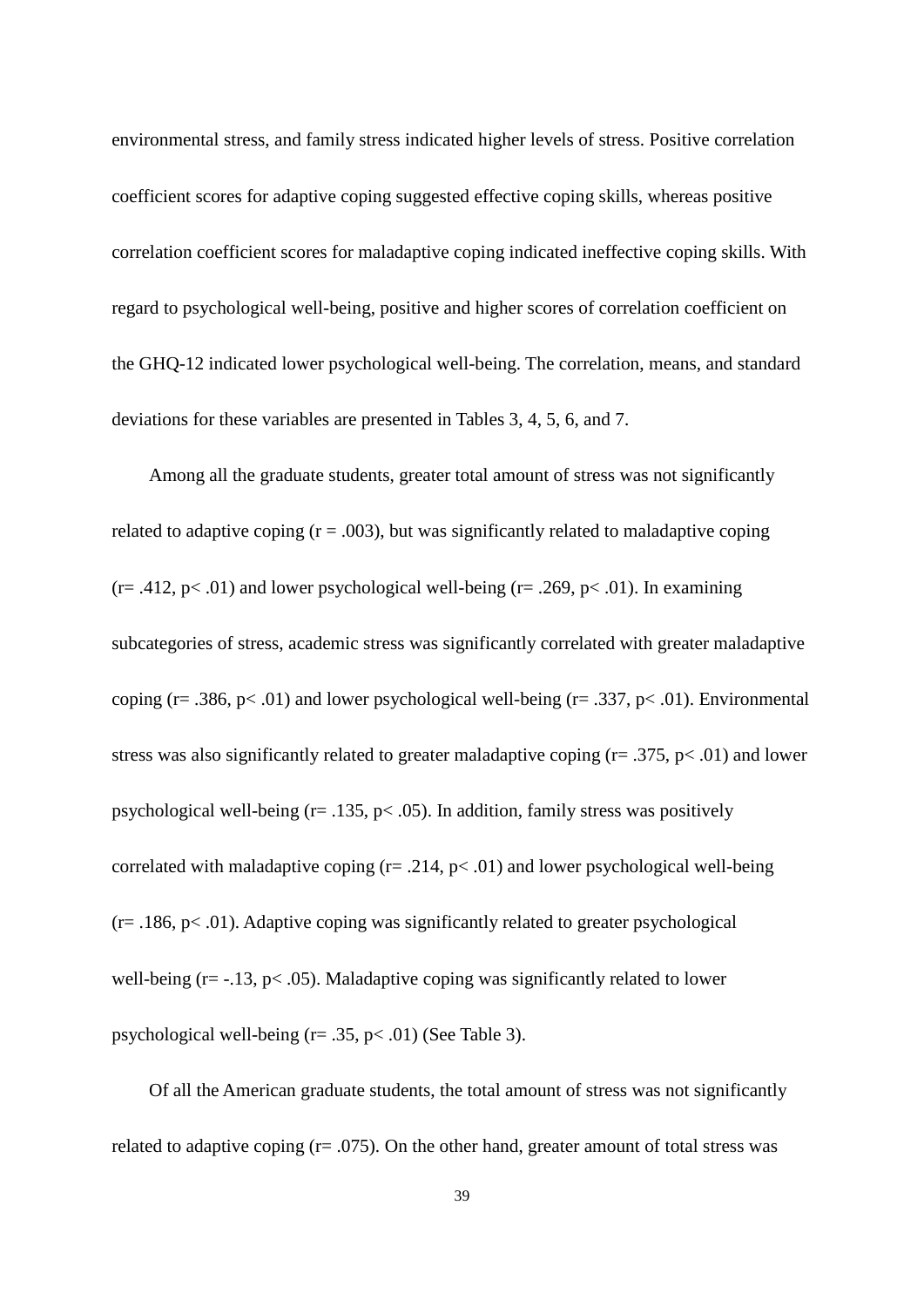positively related to maladaptive coping  $(r=.457, p<.01)$  and lower psychological well-being  $(r=.39, p<.01)$ . Academic stress, as a subscale of total amount of stress, was significantly related to maladaptive coping ( $r = .49$ ,  $p < .01$ ) and lower psychological well-being ( $r = .427$ , p< .01). Environmental stress was also positively correlated with maladaptive coping (r= .369,  $p<.01$ ) and lower psychological well-being ( $r= .305$ ,  $p<.01$ ). In addition, family stress was positively correlated with maladaptive coping  $(r=.229, p<.01)$  and lower psychological well-being  $(r= .193, p< .05)$ . Adaptive coping was not significantly related to psychological well-being (r= .076). Maladaptive coping was positively related to lower psychological well-being  $(r=.497, p<.01)$  (See Table 4).

Within the Taiwanese international graduate student population, the amount of stress was not significantly related to adaptive coping  $(r=-.11)$  or to maladaptive coping  $(r=-.20)$ . Greater amount of stress was significantly related to lower psychological well-being (r= .288,  $p<.05$ ). Adaptive coping was significantly related to greater psychological well-being ( $r=$ -.324, p< .01), whereas maladaptive coping was correlated with lower psychological well-being  $(r=.227, p<.05)$  (See Table 5).

Of all the Chinese international graduate students, greater amount of stress was not significantly related to adaptive coping ( $r = -0.007$ ) or psychological well-being ( $r = 0.235$ ), but was related to greater maladaptive coping (r= .425, p< .01). Adaptive coping was not significantly related to psychological well-being  $(r = -0.247)$ . Maladaptive coping was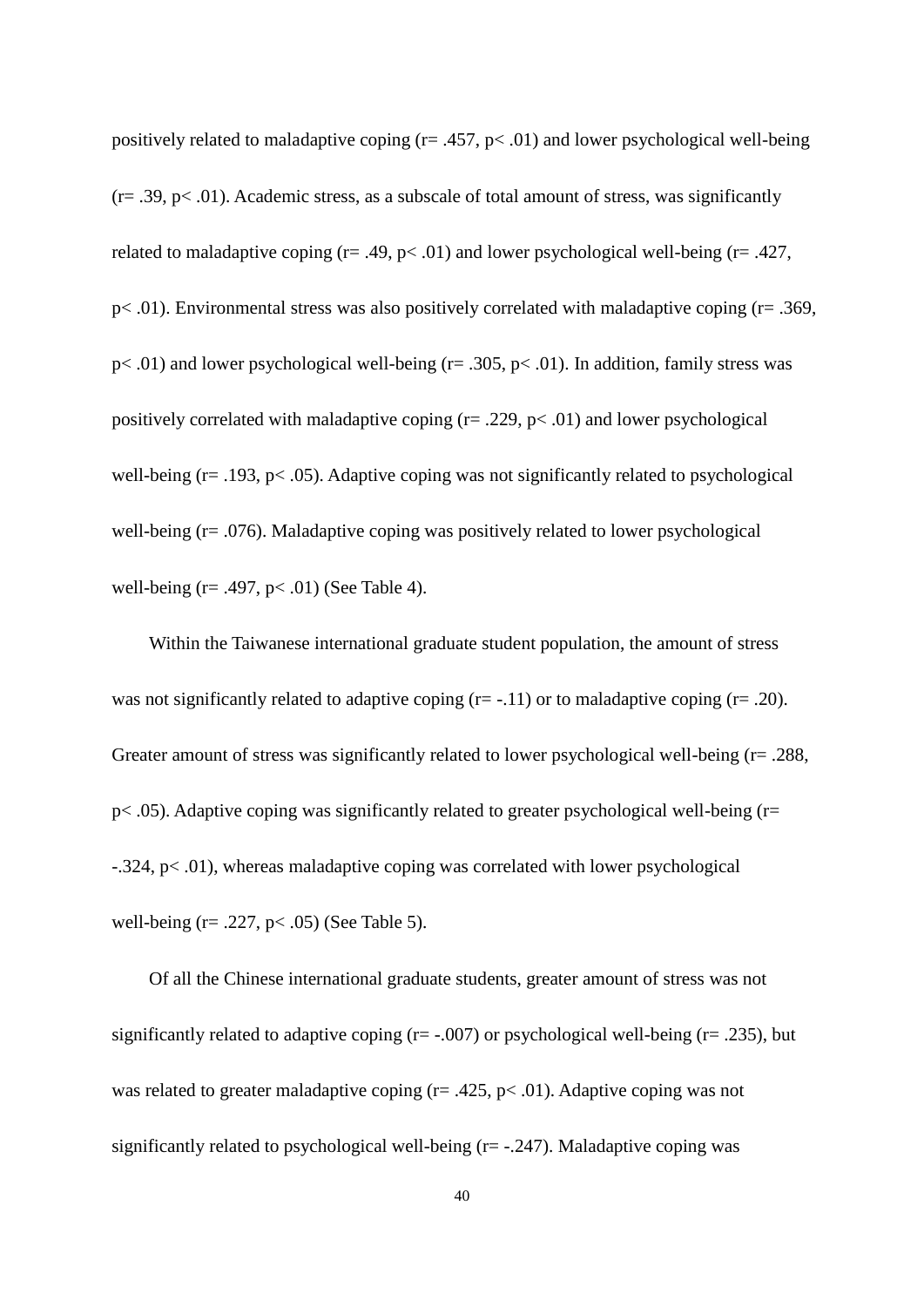significantly correlated with lower psychological well-being (r= .346, p < .05) (See Table 6).

In the sample of Korean international graduate students, the amount of stress was not significantly related to adaptive coping  $(r = -0.013)$ . However, greater amount of stress was significantly related to greater maladaptive coping  $(r = .507, p < .01)$  and lower psychological well-being  $(r=.324, p<.05)$ . Greater psychological well-being was not significantly correlated with adaptive coping  $(r=-.262)$  but was significantly related to less maladaptive coping styles ( $r = .373$ ,  $p < .01$ ) (See Table 7).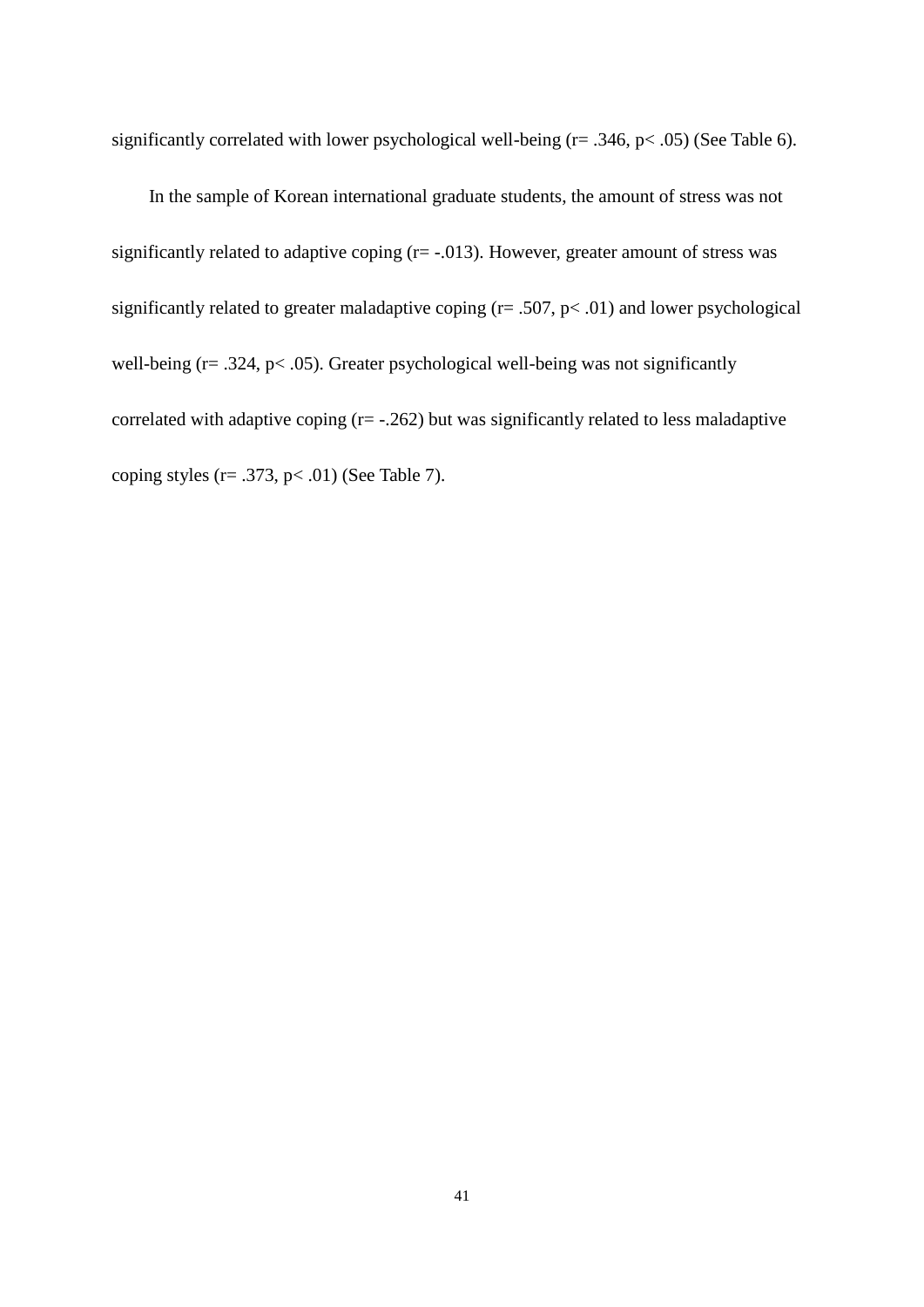|                            | $\mathbf{1}$ | $\overline{2}$ | 3            | $\mathbf{v}$<br>$\overline{4}$ | 5            | $6\,$        | $\tau$       |
|----------------------------|--------------|----------------|--------------|--------------------------------|--------------|--------------|--------------|
| 1 Academic Stress          | $\mathbf{1}$ | $.567**$       | .488**       | $.856**$                       | .042         | .386**       | $.337**$     |
| 2 Environmental Stress     | .567**       | $\mathbf{1}$   | .389**       | $.841**$                       | .009         | $.375**$     | $.135*$      |
| 3 Family Stress            | .488**       | .389**         | $\mathbf{1}$ | $.722**$                       | $-0.060$     | $.214**$     | $.186**$     |
| 4 Stress                   | $.856**$     | $.841**$       | $.722**$     | $\mathbf{1}$                   | .003         | $.412**$     | $.269**$     |
| 5 Adaptive Coping          | .042         | .009           | $-.060$      | .003                           | $\mathbf{1}$ | $.211**$     | $-.128*$     |
| 6 Maladaptive Coping       | .386**       | $.375**$       | $.214**$     | $.412**$                       | $.211**$     | $\mathbf{1}$ | $.350**$     |
| 7 Psychological Well-Being | $.337**$     | $.135*$        | $.186**$     | $.269**$                       | $-.128*$     | $.350**$     | $\mathbf{1}$ |
| $\cal M$                   | 35.34        | 23.07          | 15.44        | 73.85                          | 45.01        | 24.08        | 18.18        |
| $\boldsymbol{SD}$          | 8.58         | 9.36           | 6.59         | 19.97                          | 6.95         | 4.61         | 5.77         |

*Bivariate Correlations, Means, and Standard Deviations for Research Variables for All Graduate Students*

*Note.* \* p< .05. \*\* p< .01.

Table 3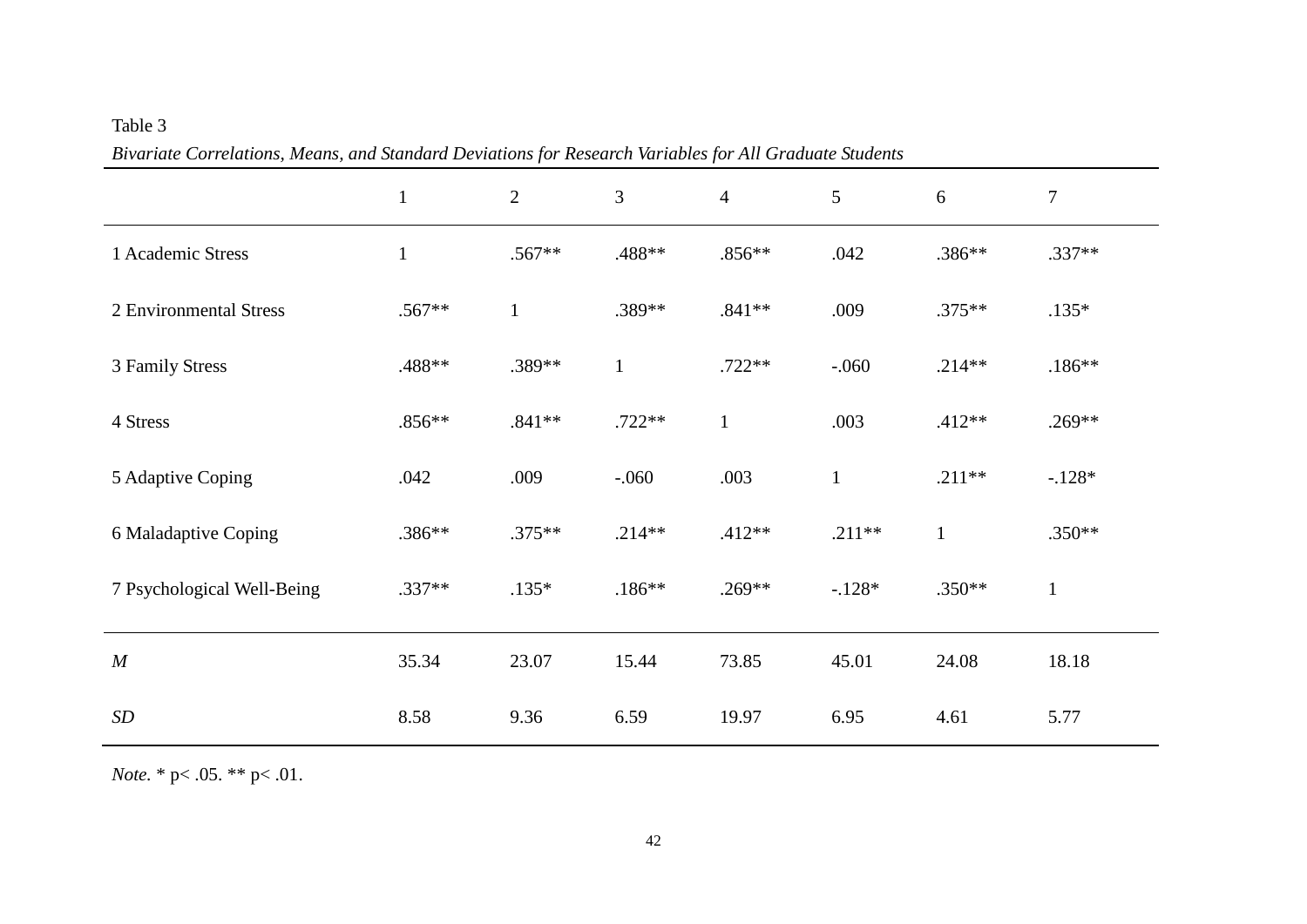# Table 4

|                            | $\mathbf{1}$ | $\mathbf{2}$ | 3            | $\overline{4}$ | 5            | 6            | $\boldsymbol{7}$ |
|----------------------------|--------------|--------------|--------------|----------------|--------------|--------------|------------------|
| 1 Academic Stress          | $\mathbf{1}$ | $.554**$     | .509**       | .869**         | .130         | .490**       | $.427**$         |
| 2 Environmental Stress     | .554**       | $\mathbf{1}$ | $.445**$     | $.813**$       | .020         | $.369**$     | $.305**$         |
| 3 Family Stress            | .509**       | $.445**$     | $\mathbf{1}$ | $.766**$       | .016         | $.229**$     | $.193*$          |
| 4 Stress                   | .869**       | $.813**$     | $.766***$    | $\mathbf{1}$   | .075         | .457**       | .390**           |
| 5 Adaptive Coping          | .130         | .020         | .016         | .075           | $\mathbf{1}$ | $.252**$     | .076             |
| 6 Maladaptive Coping       | .490**       | $.369**$     | .229**       | .457**         | $.252**$     | $\mathbf{1}$ | .497**           |
| 7 Psychological Well-Being | $.427**$     | $.305**$     | $.193*$      | .390**         | .076         | .497**       | $\mathbf{1}$     |
| M                          | 34.94        | 17.81        | 16.03        | 68.78          | 44.88        | 23.27        | 19.60            |
| SD                         | 8.93         | 7.48         | 6.62         | 18.91          | 6.63         | 4.59         | 5.61             |

*Bivariate Correlations, Means, and Standard Deviations for Research Variables for American Students*

 *Note.* \* p< .05. \*\* p< .01.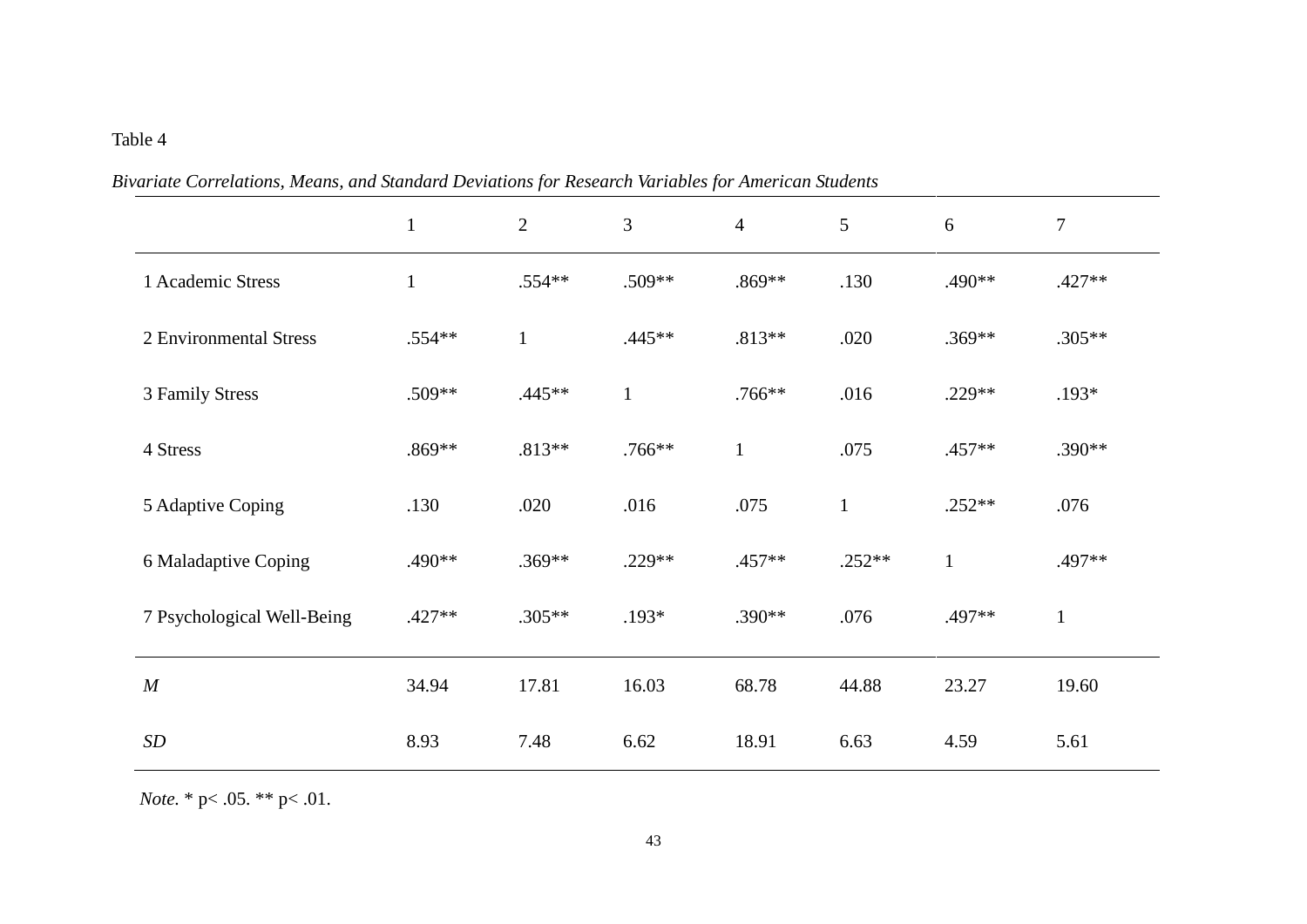# Table 5

| recording correctivity, meaning and summary December of Tesseurch (armores for Latin anche Simulatio | $\mathbf{1}$ | $\overline{2}$ | 3            | $\overline{4}$ | $\mathfrak{S}$ | 6            | $\tau$       |
|------------------------------------------------------------------------------------------------------|--------------|----------------|--------------|----------------|----------------|--------------|--------------|
| 1 Academic Stress                                                                                    | $\mathbf{1}$ | $.620**$       | $.536**$     | $.853**$       | $-.078$        | .132         | $.295**$     |
| 2 Environmental Stress                                                                               | $.620**$     | $\mathbf{1}$   | $.644**$     | $.893**$       | $-.082$        | $.247*$      | .173         |
| 3 Family Stress                                                                                      | $.536**$     | $.644**$       | $\mathbf{1}$ | $.819**$       | $-.137$        | .129         | $.284*$      |
| 4 Stress                                                                                             | $.853**$     | .893**         | $.819**$     | $\mathbf{1}$   | $-.111$        | .202         | $.288*$      |
| 5 Adaptive Coping                                                                                    | $-.078$      | $-.082$        | $-.137$      | $-.111$        | $\mathbf{1}$   | .193         | $-.324**$    |
| 6 Maladaptive Coping                                                                                 | .132         | $.247*$        | .129         | .202           | .193           | $\mathbf{1}$ | $.227*$      |
| 7 Psychological Well-Being                                                                           | $.295**$     | .173           | $.284*$      | $.288*$        | $-.324**$      | $.227*$      | $\mathbf{1}$ |
| $\boldsymbol{M}$                                                                                     | 35.66        | 27.18          | 15.14        | 77.99          | 46.22          | 25.79        | 18.03        |
| SD                                                                                                   | 7.61         | 7.88           | 5.85         | 18.32          | 7.73           | 4.62         | 5.83         |

*Bivariate Correlations, Means, and Standard Deviations for Research Variables for Taiwanese Students*

*Note.* \* p< .05. \*\* p< .01.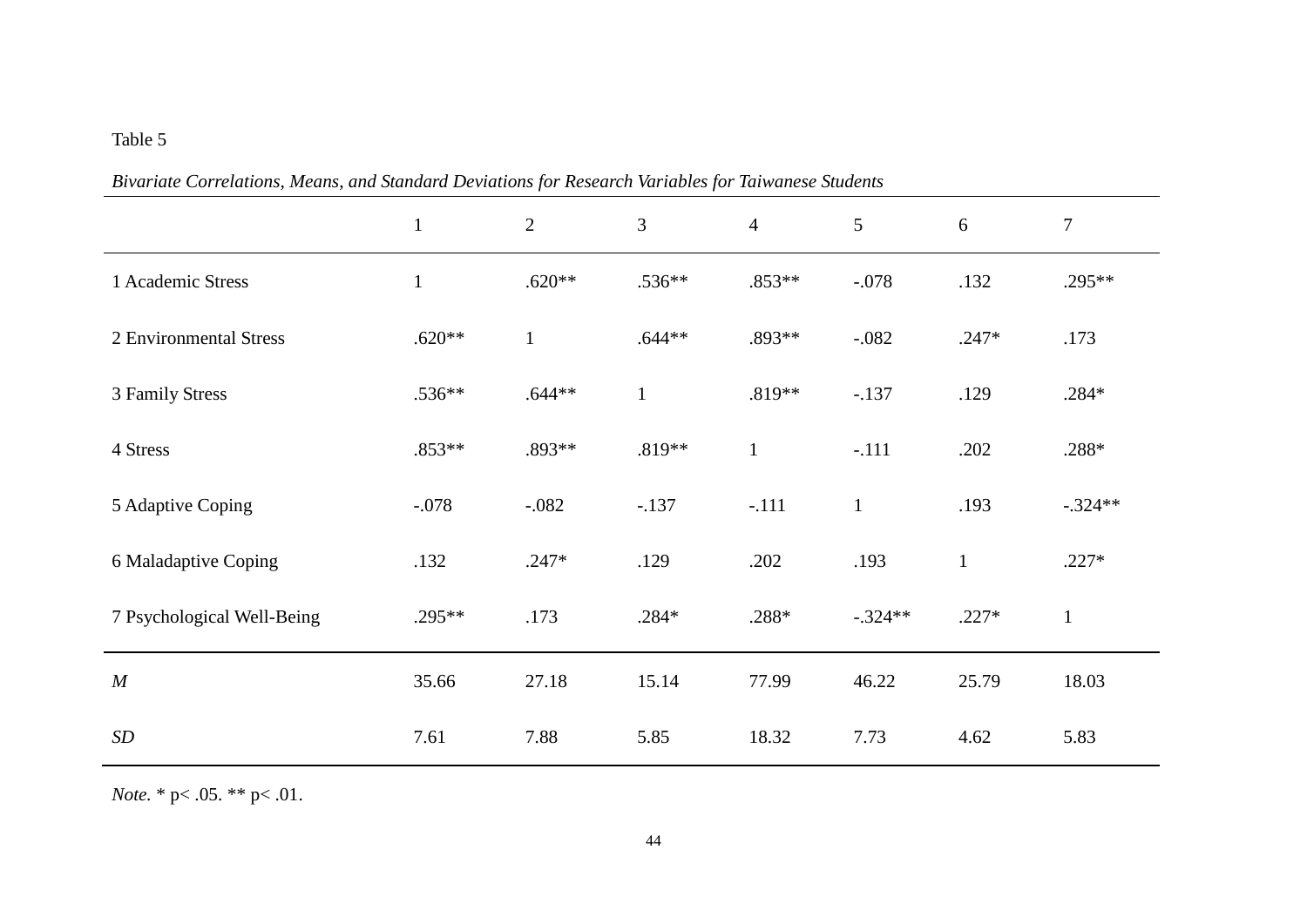| Table 6                                                                                            |
|----------------------------------------------------------------------------------------------------|
| Bivariate Correlations, Means, and Standard Deviations for Research Variables for Chinese Students |

|                            | $\mathbf{1}$ | 2            | 3            | $\overline{4}$ | 5            | 6            | $\tau$      |
|----------------------------|--------------|--------------|--------------|----------------|--------------|--------------|-------------|
| 1 Academic Stress          |              | $.770**$     | $.653**$     | $.901**$       | .057         | $.365**$     | .217        |
| 2 Environmental Stress     | $.770**$     | $\mathbf{1}$ | $.742**$     | .938**         | .039         | $.356**$     | .177        |
| 3 Family Stress            | $.653**$     | $.742**$     | $\mathbf{1}$ | $.867**$       | $-.142$      | .448**       | .256        |
| 4 Stress                   | .901**       | .938**       | $.867**$     | $\mathbf{1}$   | $-.007$      | $.425**$     | .235        |
| 5 Adaptive Coping          | .057         | .039         | $-.142$      | $-.007$        | $\mathbf{1}$ | .053         | $-.247$     |
| 6 Maladaptive Coping       | $.365**$     | $.356**$     | .448**       | $.425**$       | .053         | $\mathbf{1}$ | $.346*$     |
| 7 Psychological Well-Being | .217         | .177         | .256         | .235           | $-.247$      | $.346*$      | $\mathbf 1$ |
| $\cal M$                   | 34.15        | 25.06        | 14.25        | 73.45          | 44.25        | 23.53        | 15.70       |
| SD                         | 8.71         | 9.62         | 7.22         | 23.12          | 6.76         | 4.28         | 5.32        |

*Note.* \* p< .05. \*\* p< .01.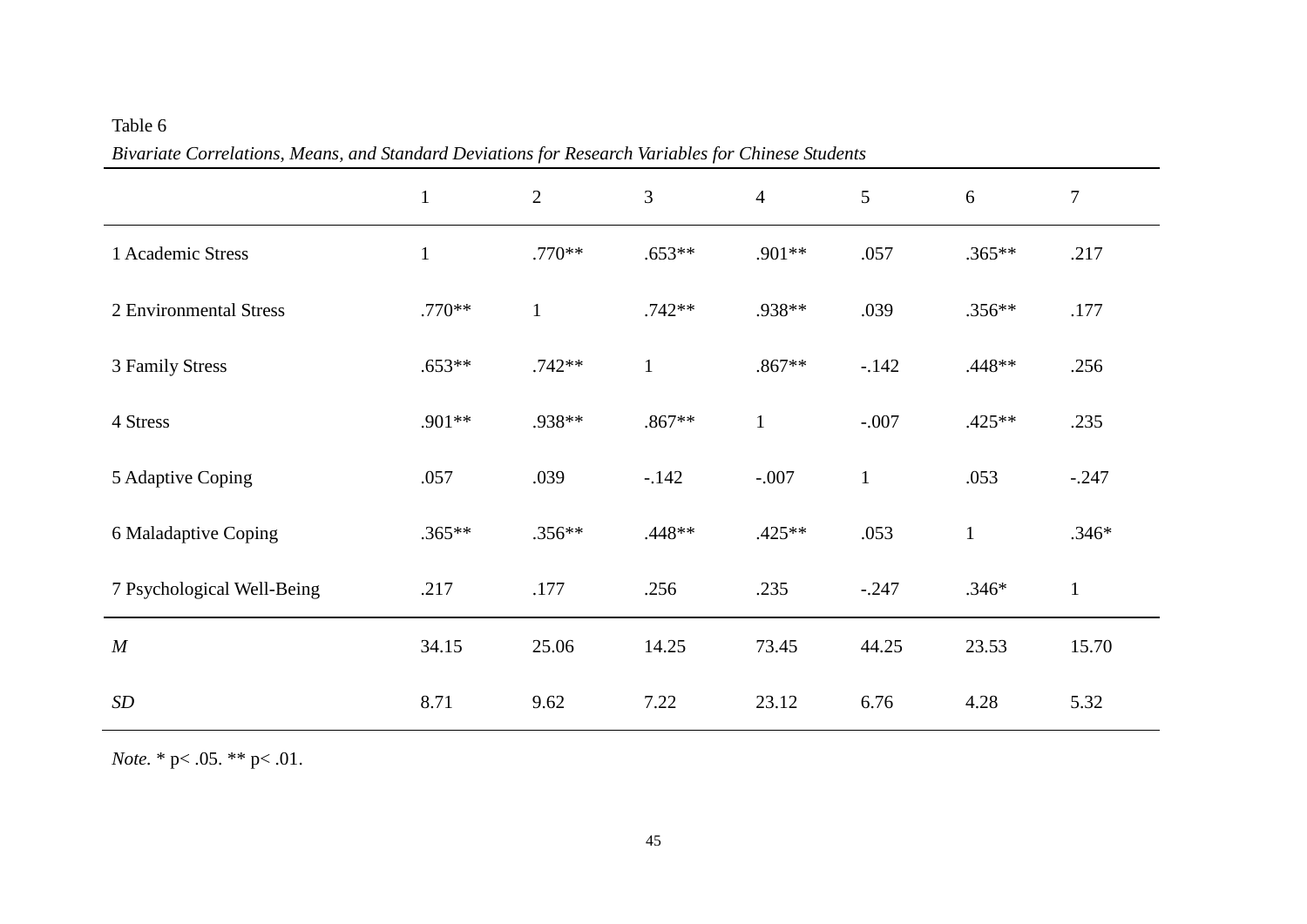|                            | $\mathbf{1}$ | 2            | 3            | $\overline{4}$ | 5            | 6            | $\overline{7}$ |  |  |
|----------------------------|--------------|--------------|--------------|----------------|--------------|--------------|----------------|--|--|
| 1 Academic Stress          | $\mathbf{1}$ | $.629**$     | .217         | $.864**$       | $-.022$      | .491**       | $.353*$        |  |  |
| 2 Environmental Stress     | $.629**$     | $\mathbf{1}$ | .078         | $.812**$       | .036         | $.461**$     | .424**         |  |  |
| 3 Family Stress            | .217         | .078         | $\mathbf{1}$ | $.518**$       | $-.053$      | .133         | $-.131$        |  |  |
| 4 Stress                   | $.864**$     | $.812**$     | $.518**$     | $\mathbf{1}$   | $-.013$      | $.507**$     | $.324*$        |  |  |
| 5 Adaptive Coping          | $-.022$      | .036         | $-.053$      | $-.013$        | $\mathbf{1}$ | .209         | $-.262$        |  |  |
| 6 Maladaptive Coping       | .491**       | .461**       | .133         | .507**         | .209         | $\mathbf{1}$ | $.373**$       |  |  |
| 7 Psychological Well-Being | $.353*$      | $.424**$     | $-.131$      | $.324*$        | $-.262$      | $.373**$     | $\mathbf{1}$   |  |  |
| $\cal M$                   | 37.18        | 28.42        | 15.60        | 81.20          | 44.28        | 24.12        | 17.36          |  |  |
| SD                         | 8.83         | 8.80         | 6.91         | 18.36          | 6.69         | 4.39         | 5.64           |  |  |

*Bivariate Correlations, Means, and Standard Deviations for Research Variables for Korean Students*

*Note.* \* p< .05. \*\* p< .01.

Table 7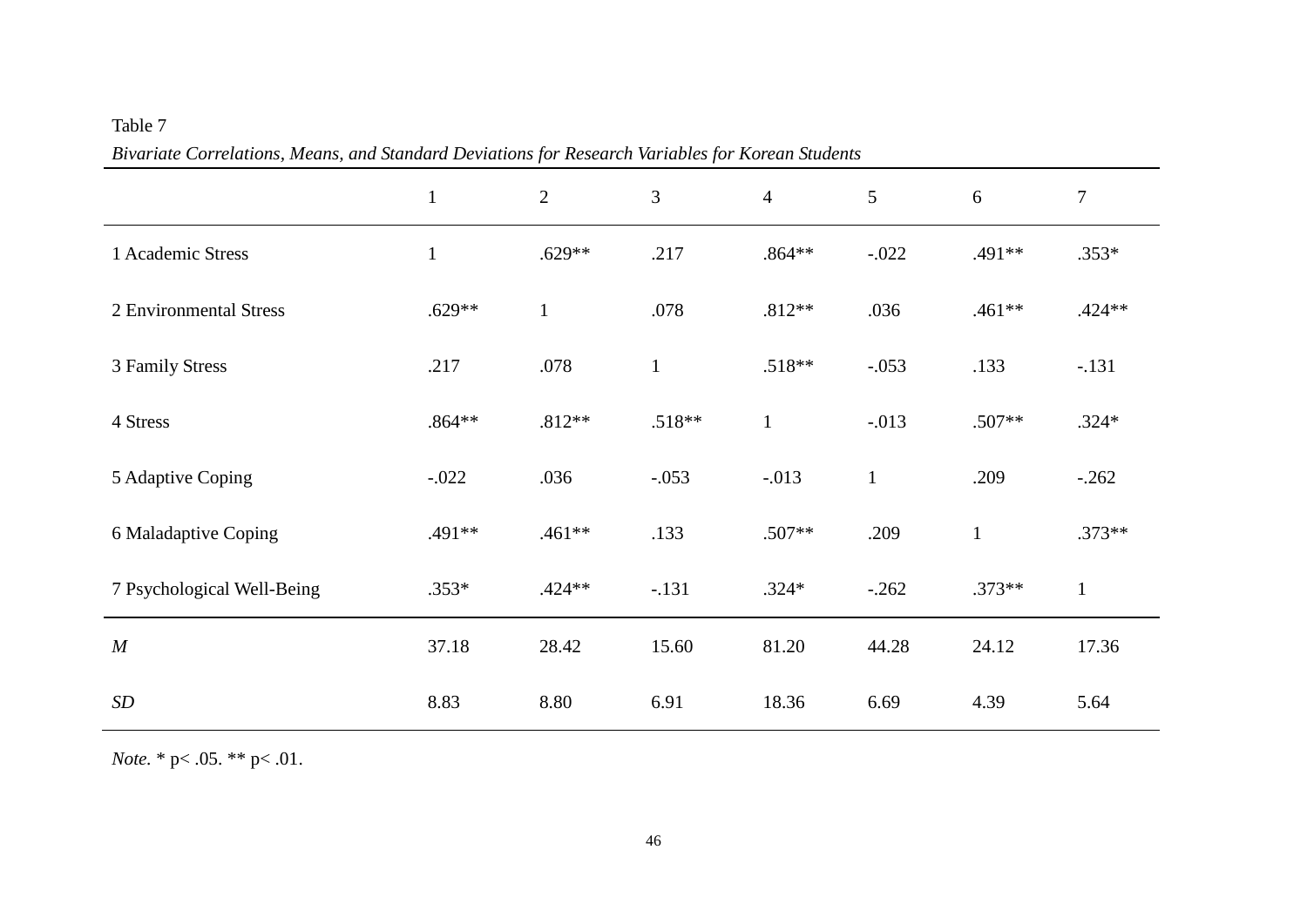*Hypothesis 2: There will be no differences among the four groups in stress, coping, and psychological well-being.* 

H2a: There will be no differences among American, Taiwanese, Chinese, and Korean international graduate students in the amount of stress.

H2b: There will be no differences among American, Taiwanese, Chinese, and Korean international graduate students in type of coping.

H2c: There will be no differences among American, Taiwanese, Chinese, and Korean international graduate students in level of psychological well-being.

*Hypothesis 3: There will be no differences between males and females overall in stress, coping, and psychological well-being.* 

H3a: There will be no differences between male and female for stress.

H3b: There will be no differences between male and female for coping.

H3c: There will be no differences between male and female for psychological

well-being.

*Hypothesis 4: There will be no interaction between sex and culture on stress, coping, and psychological well-being*

H4a: The effect of sex on stress will not depend on culture.

H4b: The effect of sex on coping will not depend on culture.

H4c: The effect of sex on psychological well-being will not depend on culture.

For hypotheses 2, 3, and 4, a series of 4 (culture) x 2 (sex) factorial ANOVAs were conducted to examine the relationships of culture and sex on stress, coping, and psychological well-being.

#### *Stress*

*Total amount of stress.* A 4 x 2 factorial ANOVA was conducted to investigate relationships among culture (American, Taiwanese, Chinese, and Korean) and sex (males and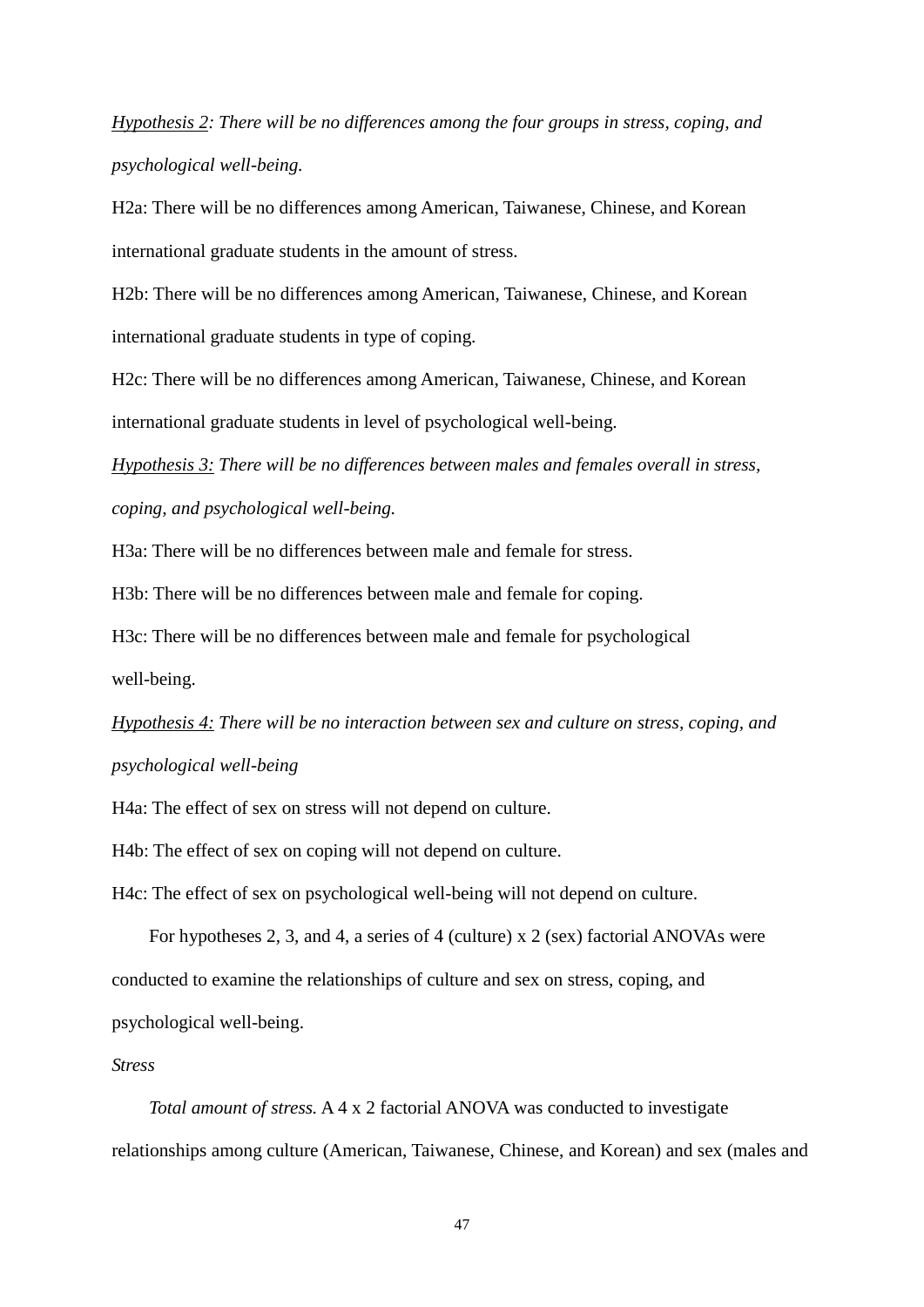females) on total amount of stress. A main effect of culture  $F(3, 303) = 6.839$ ,  $p = .000$  was found on total amount of stress. On the other hand, the participants' sex,  $F(1, 303) = .612$ , *p*= .434, did not influence the total amount of stress. There were no significant interactions for this sample. Post hoc results showed that American graduate students reported significantly less total amount of stress than that of Taiwanese international graduate students and that of Korean international graduate students, respectively (see Table 8).

*Academic stress.* A 4 x 2 factorial ANOVA was conducted to assess relationships among culture and sex on academic stress. A main effect of sex  $F(3, 303) = 3.886$ ,  $p = .05$  was found on academic stress. Females reported greater academic stress than their male counterparts. Because no significant relationship was found among culture on academic stress, it was suggested that graduate students, despite their culture, experienced similar level of academic stress (see Table 9).

*Environmental stress.* There was a significant difference among American graduate students and international graduate students from Taiwan, China, and Korea in environmental stress,  $F(3, 303) = 27.499$ ,  $p = .00$  (see Table 10). Post hoc analyses revealed that compared with American graduate students, Taiwanese and Korean international graduate students, respectively, experienced greater environmental stress.

*Family stress.* With regard to relationships among culture and sex in familial stress, no significance was found in either culture or sex. This indicates that despite their culture and sex, all graduate students reported similar level of family stress.

#### *Coping*

Relationships among culture and sex in adaptive coping were not significant. However, a main effect of culture  $F(3, 303) = 6.734$ ,  $p = .00$ , was found on maladaptive coping (see Table 11). Further, post hoc results showed that compared to American graduate students, Taiwanese international graduate students reported greater use of maladaptive coping skills.

48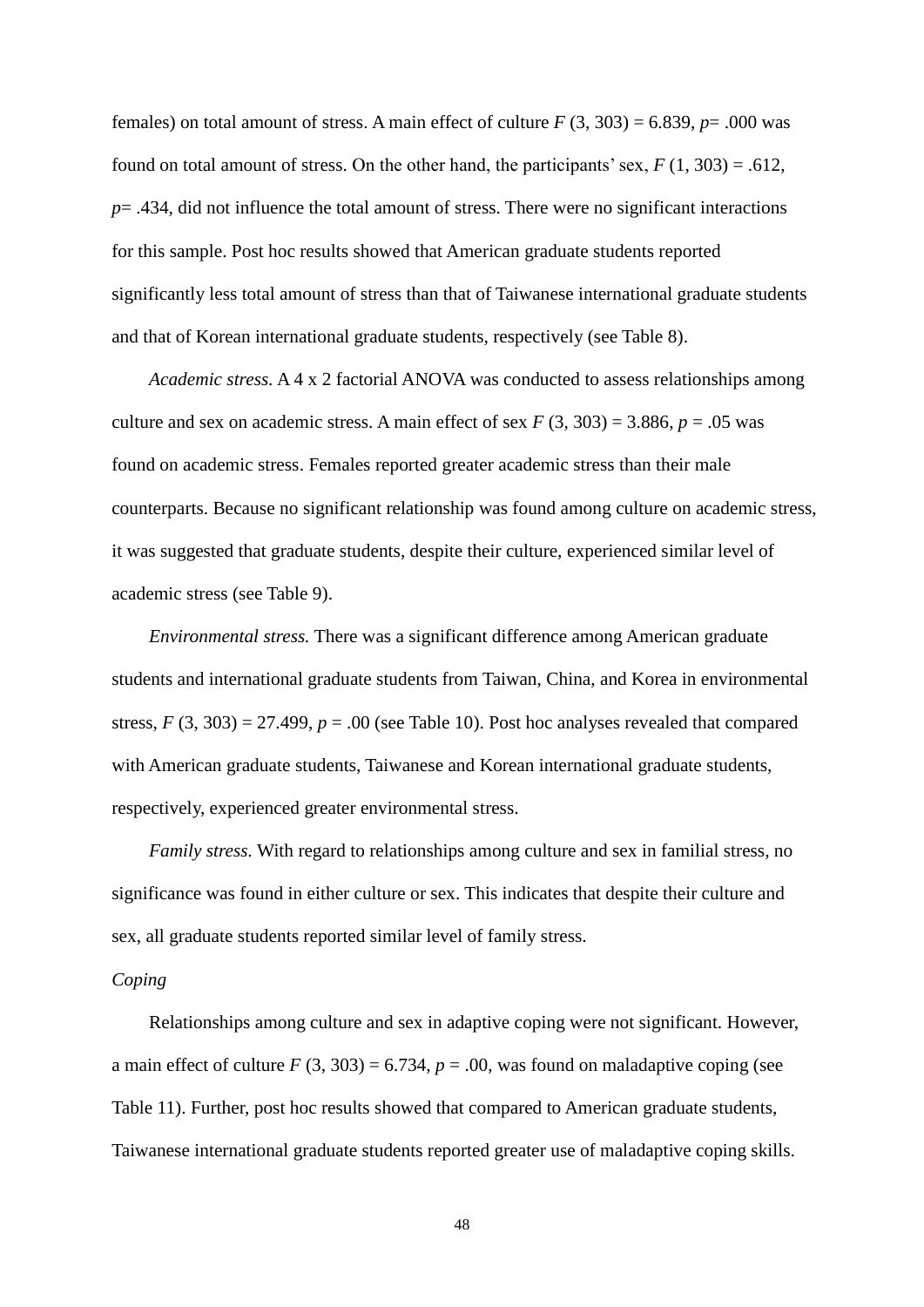In addition, Taiwanese international graduate students also adopted more maladaptive coping skills than Chinese international graduate students.

# *Psychological Well-Being*

There were significant differences among American graduate students and international graduate students from Taiwan, China, and Korea  $(F(3, 303) = 3.681, p = .012)$  and significant differences in sex ( $F(3, 303) = 14.078$ ,  $p = .00$ ) in psychological well-being (see Table 12). However, no interaction was significant. In other words, females reported lower psychological well-being than their male counterparts. In addition, post hoc revealed that Chinese international graduate students reported greater psychological well-being than American graduate students.

#### Table 8

| Analysis of Variance for Total Amount of Stress |  |
|-------------------------------------------------|--|
|-------------------------------------------------|--|

| Source        | Sum of Squares | df  | Mean Square | F         | Sig. |
|---------------|----------------|-----|-------------|-----------|------|
| Culture       | 7791.593       | 3   | 2597.198    | $6.839**$ | .000 |
| <b>Sex</b>    | 232.593        |     | 232.593     | .612      | .434 |
| Culture x Sex | 667.705        | 3   | 222.568     | .568      | .625 |
| Error         | 115068.768     | 303 | 379.765     |           |      |

*Note.*  ${}^*p < .05.$   ${}^{**}p < .01.$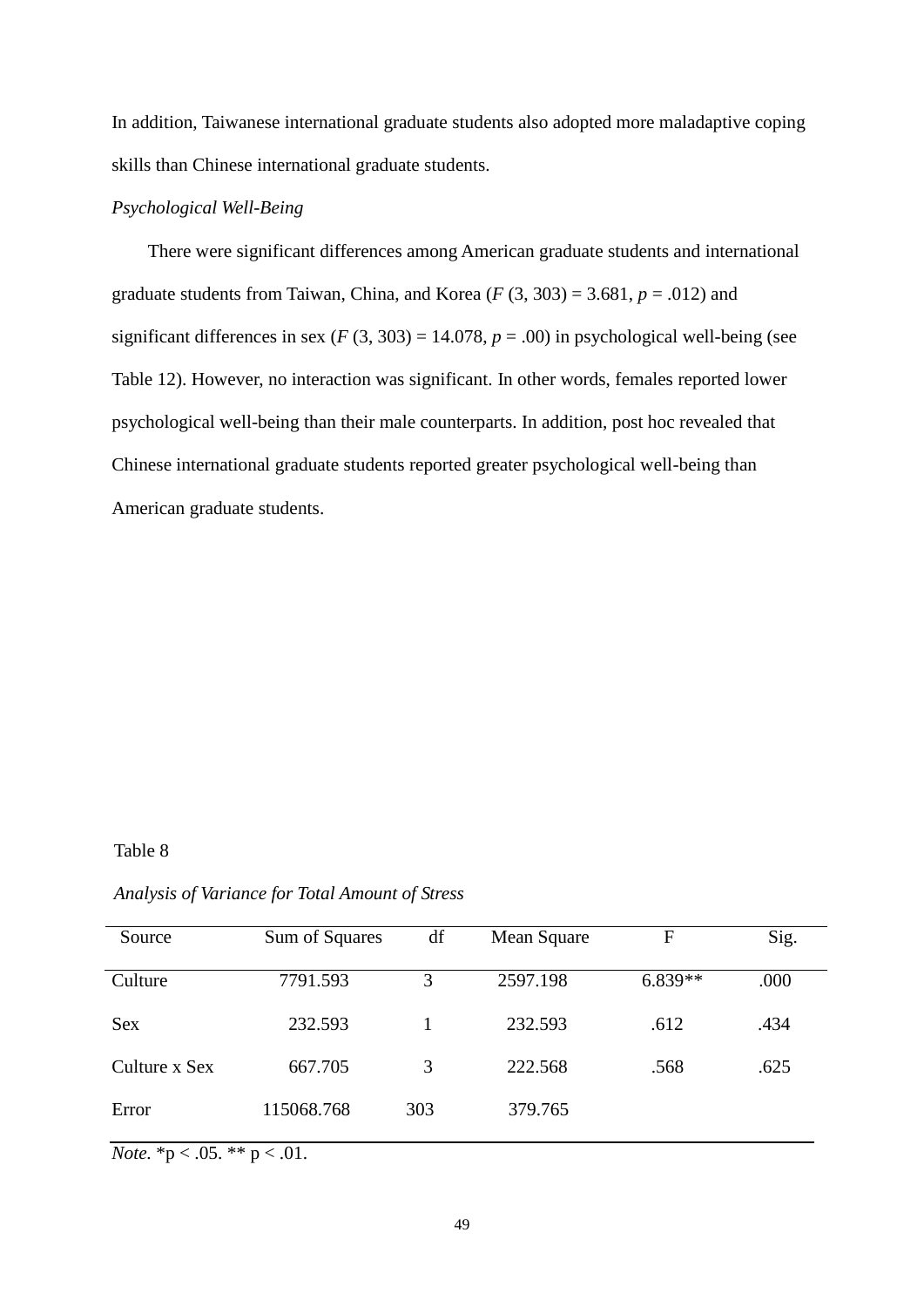# Table 9

| Source        | Sum of Squares | df  | Mean Square | F      | Sig. |
|---------------|----------------|-----|-------------|--------|------|
| Culture       | 365.302        | 3   | 121.767     | 1.692  | .169 |
| <b>Sex</b>    | 279.580        |     | 279.580     | 3.886* | .050 |
| Culture x Sex | 327.096        | 3   | 109.032     | 1.515  | .211 |
| Error         | 21801.996      | 303 | 71.954      |        |      |

*Analysis of Variance for Academic Stress*

*Note.* \* $p < .05$ . \*\*  $p < .01$ .

Table 10

# *Analysis of Variance for Environmental Stress*

| Source        | Sum of Squares | df  | Mean Square | F        | Sig. |
|---------------|----------------|-----|-------------|----------|------|
| Culture       | 5538.817       | 3   | 1846.272    | 27.499** | .000 |
| Sex           | 5.880          |     | 5.880       | .088     | .767 |
| Culture x Sex | 246.716        | 3   | 82.239      | 1.225    | .301 |
| Error         | 20343.339      | 303 | 67.140      |          |      |

*Note.* \*p < .05. \*\* p < .01.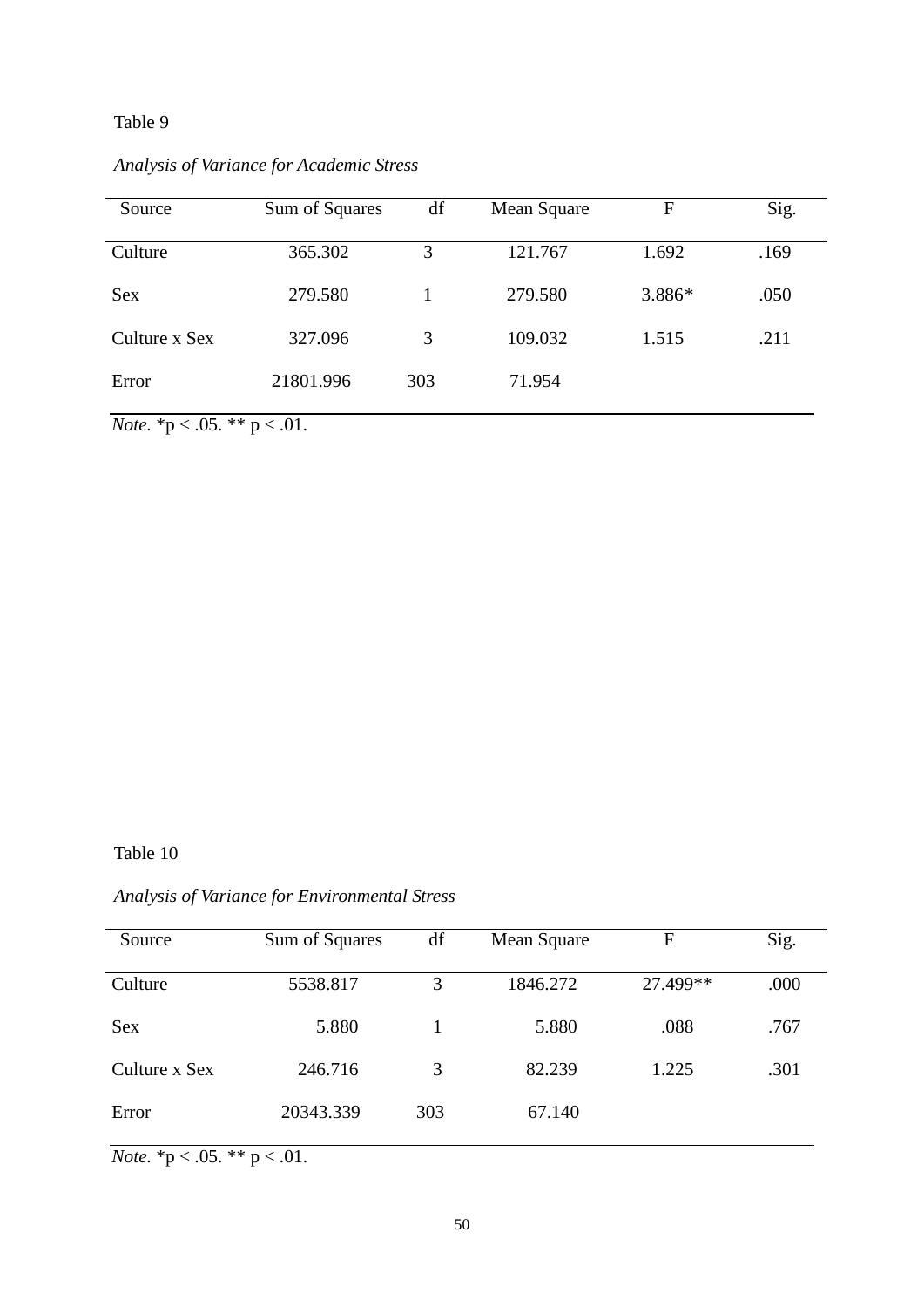## Table 11

| Source        | Sum of Squares | df  | Mean Square | F         | Sig. |
|---------------|----------------|-----|-------------|-----------|------|
| Culture       | 401.453        | 3   | 133.818     | $6.734**$ | .000 |
| <b>Sex</b>    | 40.545         |     | 40.545      | 2.040     | .154 |
| Culture x Sex | 133.482        | 3   | 44.494      | 2.239     | .084 |
| Error         | 6021.015       | 303 | 19.871      |           |      |

*Analysis of Variance for Maladaptive Coping*

*Note.*  ${}^*p < .05.$   ${}^{**}p < .01.$ 

#### Table 12

*Analysis of Variance for Psychological Well-Being*

| Source        | Sum of Squares | df  | Mean Square | F        | Sig. |
|---------------|----------------|-----|-------------|----------|------|
| Culture       | 327.942        | 3   | 109.314     | $3.681*$ | .012 |
| <b>Sex</b>    | 418.050        |     | 418.050     | 14.078** | .000 |
| Culture x Sex | 130.873        | 3   | 43.624      | 1.469    | .223 |
| Error         | 8997.984       | 303 | 29.696      |          |      |

*Note.*  ${}^*p < .05.$   ${}^{**}p < .01.$ 

*Hypothesis 5: Demographic variables will not be related to stress, coping, and psychological well-being among the four groups or combination of groups.*

A series of multiple regression analyses were conducted to analyze how demographic variables were related to dependent variables among all students or the four groups of students, respectively. Number of demographic variables included depended upon type of hypothesis and number of participants in subsamples. Prior to the analysis, four variables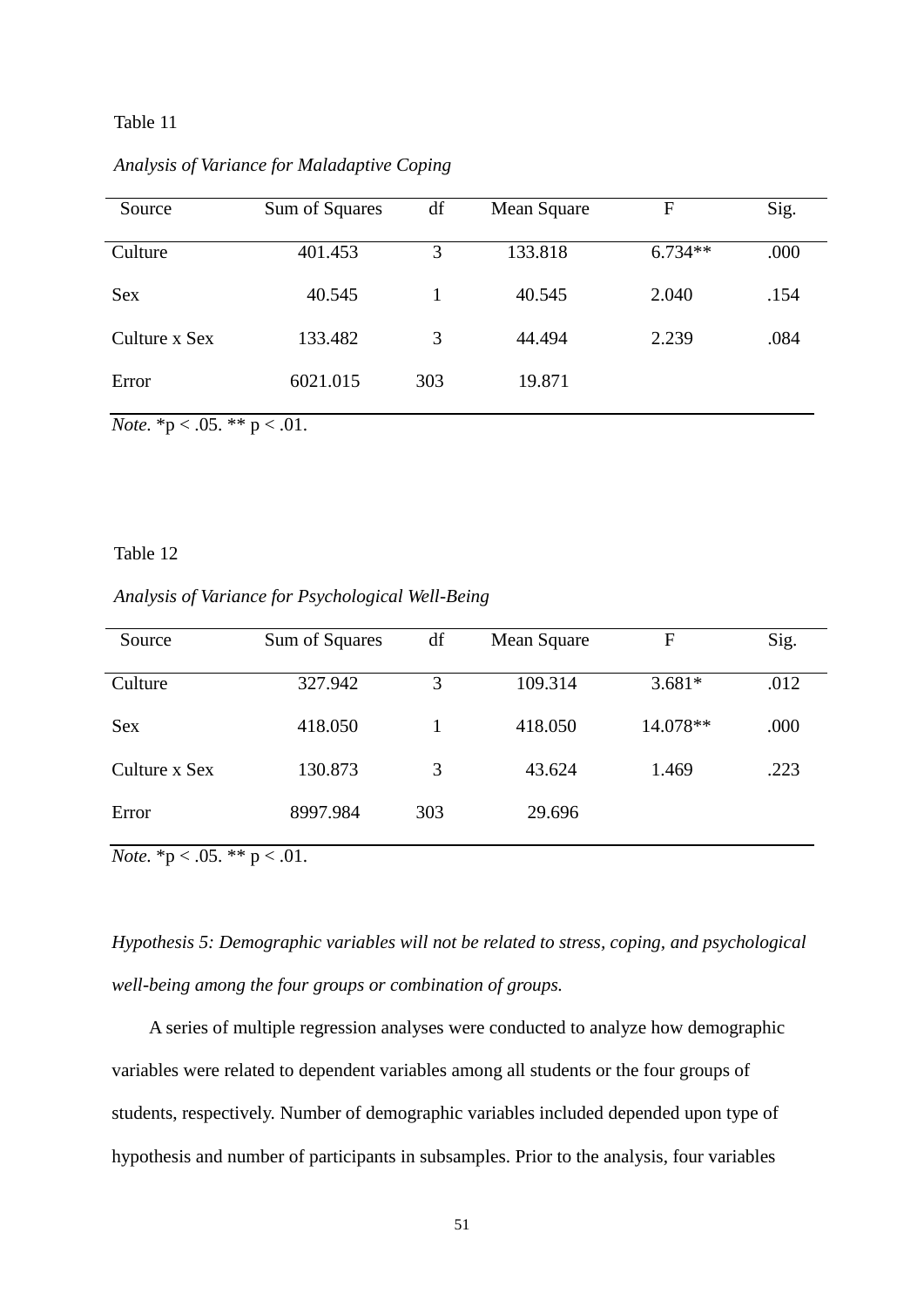were dummy coded. For culture variable, dummy coded variables were created to represent American, Taiwanese, Chinese, and Korean, each using a baseline reference group "American," which was coded as a zero. With regard to sex variable, male was coded 0 and female was coded 1. For type of degree pursuing, master degree was coded 0 and doctoral degree was coded as 1. With regard to marital status, dummy variables were created to represent single, married, divorced, cohabitated with "single" as a baseline reference group that was coded as a zero.

H5a: There will be no unique effects of culture, sex, age, type of degree pursuing, marital status, and number of children on stress among all students or the four groups of students, respectively.

#### *Total Amount of Stress among All Graduate Students*

Seven demographic variables were included: culture, sex, age, type of degree pursuing, marital status, and number of children. Two demographic variables, length of stay in the US and perceived English skills, were excluded from the current analysis because domestic American graduate students did not respond to these two items. Not all participants answered all demographic questions, because these were optional. Only participants who responded to all demographic questions were included in the analysis; therefore, a total number of 279 participants were analyzed.

It was found that the regression model with all seven demographic variables as predictors was significant,  $R^2 = .076$ ,  $F(10, 268) = 2.213$ ,  $p < .05$ . Demographic variables were significantly accounted for 7.6% of the total amount of stress among all graduate students. Unique contributions from culture and type of degree variables were significantly related to total amount of stress among all graduate students. Culture was the strongest predictor of the total amount of stress among all graduate students.

52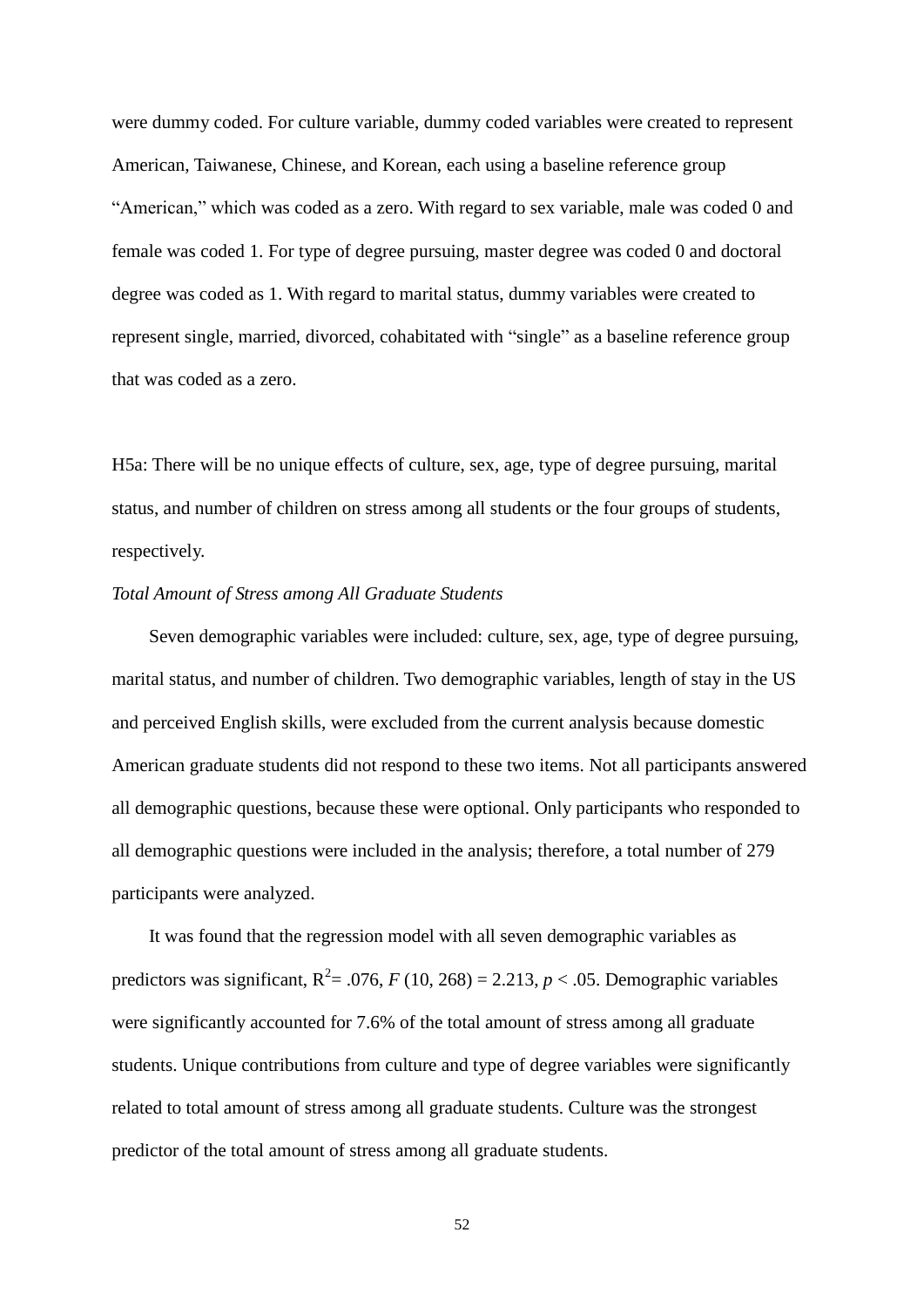In examining the culture variable, findings suggested that compared to American graduate students, being Taiwanese ( $\beta$  = .204, p = .003), Chinese ( $\beta$  = .134, p = .045) and Korean ( $\beta$  = .189, p = .004) international graduate students were associated with greater total amount of stress. Results also indicated that graduate students who were pursuing doctoral degree ( $\beta$  = -.130,  $p$  = .038) was significantly correlated with less total amount of stress than that of masters students. See Table 13.

#### Table 13

*Summary of Multiple Regression Analysis for Demographic Variables Predicting Total Amount of Stress among All Graduate Students (N= 279)*

| Demographic Variable    | B       | <b>SEB</b> | β        |
|-------------------------|---------|------------|----------|
| (Constant)              | 62.58   | 7.89       |          |
| Culture                 |         |            |          |
| <i>Taiwanese</i>        | 9.61    | 3.24       | $.204**$ |
| <i>Chinese</i>          | 6.99    | 3.48       | $.134*$  |
| Korean                  | 11.00   | 3.76       | $.189**$ |
| Degree                  | $-5.23$ | 2.51       | $-.130*$ |
| <b>Marital Status</b>   |         |            |          |
| <b>Married</b>          | $-.229$ | 3.05       | $-.006$  |
| Divorced                | $-3.14$ | 5.83       | $-.037$  |
| Cohabitate              | .278    | 5.70       | .003     |
| <b>Sex</b>              | 3.42    | 2.55       | .081     |
| Age                     | .197    | .28        | .066     |
| Number of Children<br>┑ | 1.34    | 2.09       | .056     |

Note:  $R^2 = .046$ . \*p<.05, \*\*p<.01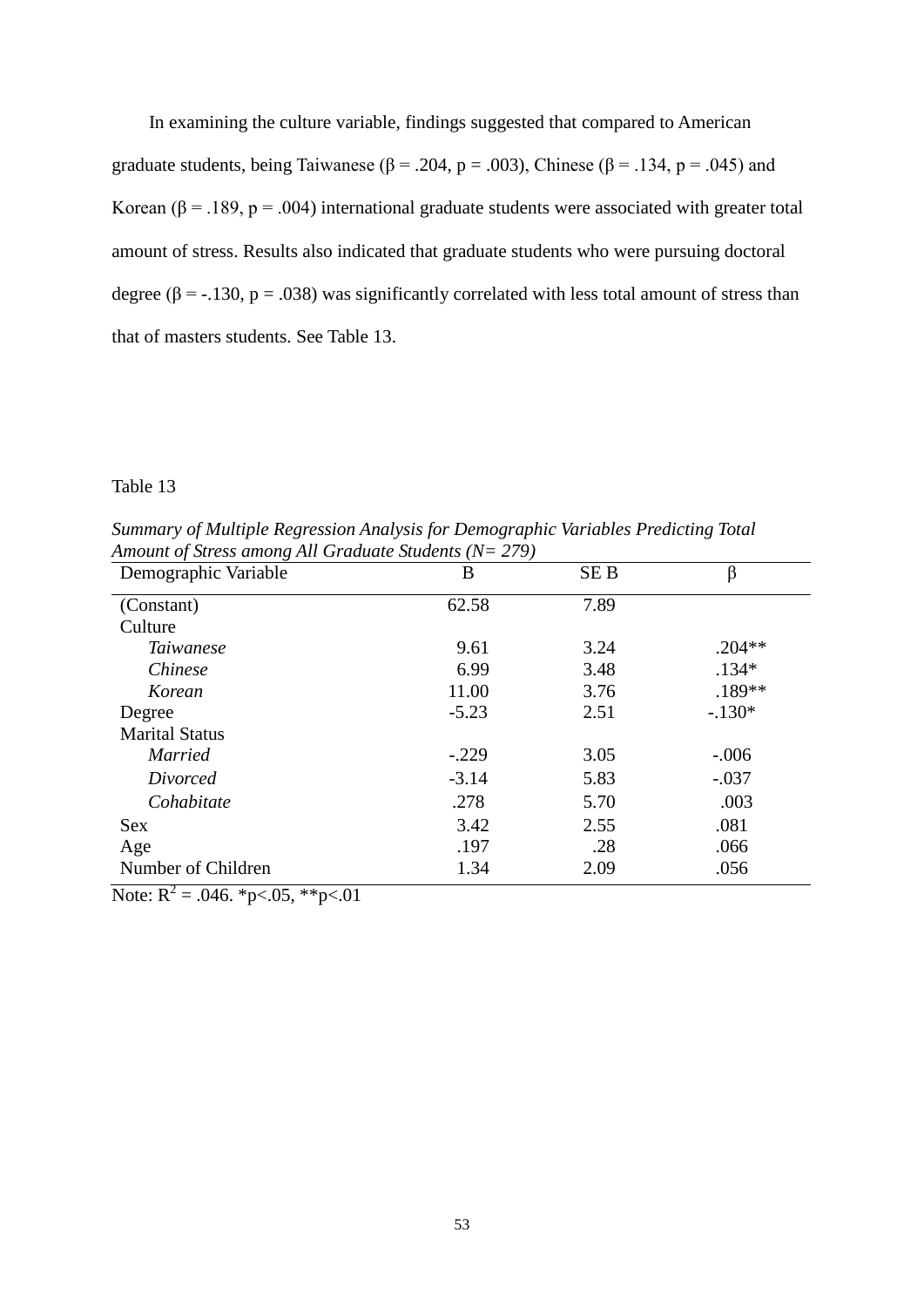### *Subcategories of Stress among All Students*

Within total amount of stress, academic stress, environmental stress, and familial stress were examined separately. First, although the regression model for academic stress was not significant ( $\mathbb{R}^{2}$ <sup>=</sup> .033, *F* (10, 268) = .919, *p* = .516), unique contribution was found on sex ( $\beta$  $= .14, p = .022$ ). In other words, compared to male graduate students, females may have reported significantly greater academic stress even though the whole model was not significant. No other demographic variables were significant in relation to assessing academic stress. See Table14.

#### Table 14

| Demographic Variable  | B       | <b>SEB</b> | β       |
|-----------------------|---------|------------|---------|
| (Constant)            | 32.10   | 3.45       |         |
| Culture               |         |            |         |
| <i>Taiwanese</i>      | .82     | 1.41       | .041    |
| <i>Chinese</i>        | .194    | 1.52       | .009    |
| Korean                | 1.49    | 1.64       | .060    |
| Degree                | $-1.43$ | 1.09       | $-.083$ |
| <b>Marital Status</b> |         |            |         |
| <b>Married</b>        | $-.02$  | 1.33       | $-.00$  |
| Divorced              | $-2.05$ | 2.55       | $-.06$  |
| Cohabitate            | .24     | 2.49       | .01     |
| <b>Sex</b>            | 2.56    | 1.11       | $.14*$  |
| Age                   | .06     | .12        | .05     |
| Number of Children    | $-.04$  | .91        | $-.00$  |

*Summary of Multiple Regression Analysis for Demographic Variables Predicting Academic Stress among All Graduate Students (N= 279)*

Note:  $R^2 = .033$ . \*p<.05, \*\*p<.01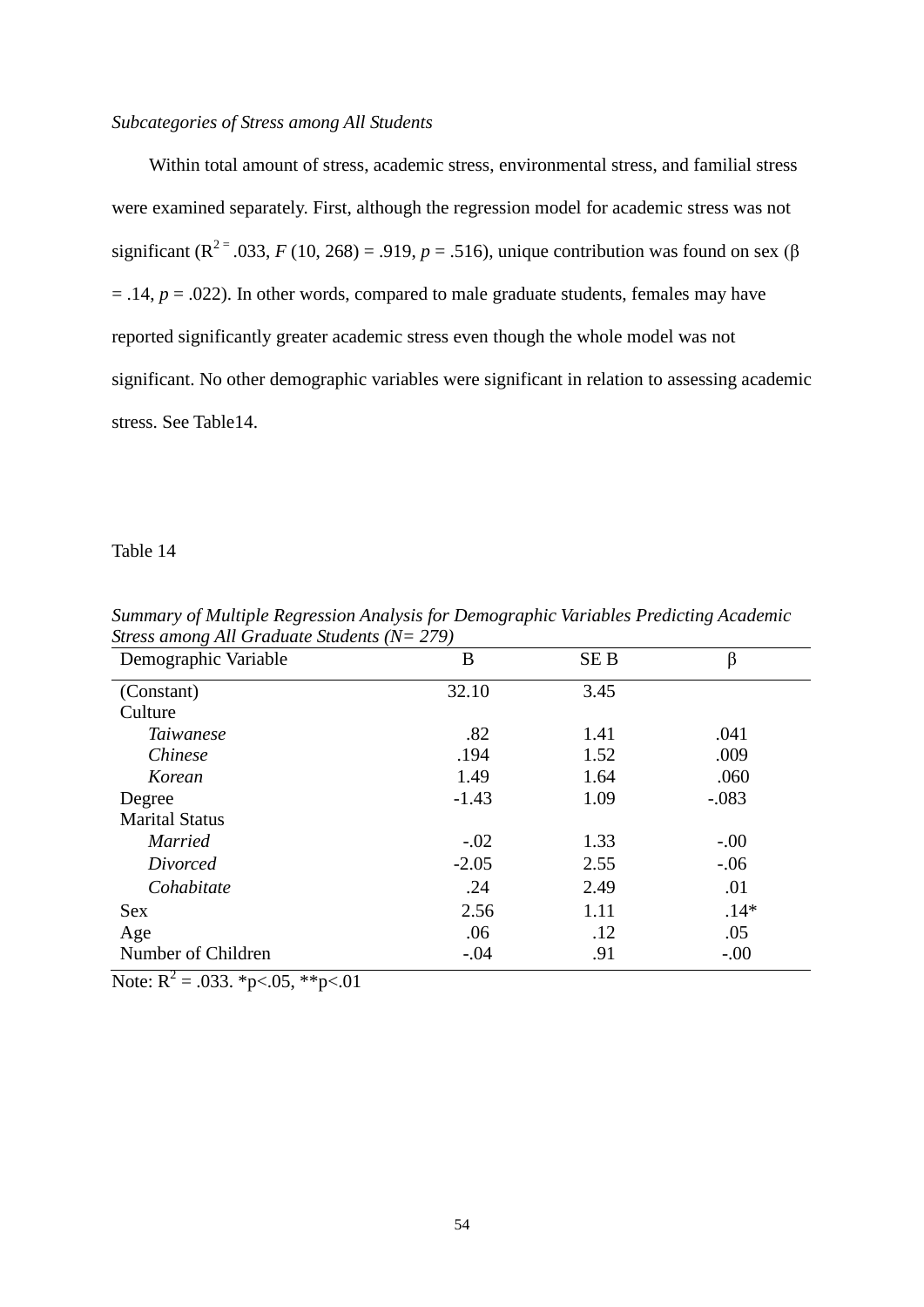Second, the regression model for environmental stress was significant,  $R^{2}$  = .246, *F* (10,  $268$ ) = 8.757,  $p = .000$ . Demographic variables accounted for 24.6% of variance of environmental stress among all graduate students. Specifically, culture and type of degree pursuing were strongly correlated with environmental stress, suggesting that compared to American graduate students, Taiwanese ( $\beta$  =.386,  $p$  =.000), Chinese ( $\beta$  =.308,  $p$  =.000), and Korean ( $\beta$  = .341,  $p$  = .000) international students were associated with greater amount of environmental stress. In addition, doctoral students ( $\beta = -115$ , p = 042) were associated with experiencing less environmental stress. See Table 15.

#### Table 15

| Demographic Variable  | B       | <b>SEB</b> | β        |
|-----------------------|---------|------------|----------|
| (Constant)            | 14.02   | 3.29       |          |
| Culture               |         |            |          |
| <i>Taiwanese</i>      | 8.41    | 1.35       | $.386**$ |
| <i>Chinese</i>        | 7.40    | 1.45       | $.308**$ |
| Korean                | 9.16    | 1.57       | $.341**$ |
| Degree                | $-2.14$ | 1.05       | $-.115*$ |
| <b>Marital Status</b> |         |            |          |
| <b>Married</b>        | $-1.32$ | 1.27       | $-.069$  |
| Divorced              | $-3.38$ | 2.43       | $-.085$  |
| Cohabitate            | $-.97$  | 2.38       | $-.023$  |
| <b>Sex</b>            | .08     | 1.06       | .00      |
| Age                   | .20     | .12        | .15      |
| Number of Children    | $-.52$  | .87        | $-.05$   |

*Summary of Multiple Regression Analysis for Demographic Variables Predicting Environmental Stress among All Graduate Students (N= 279)*

Note:  $R^2 = .246$ . \*p<.05, \*\*p<.01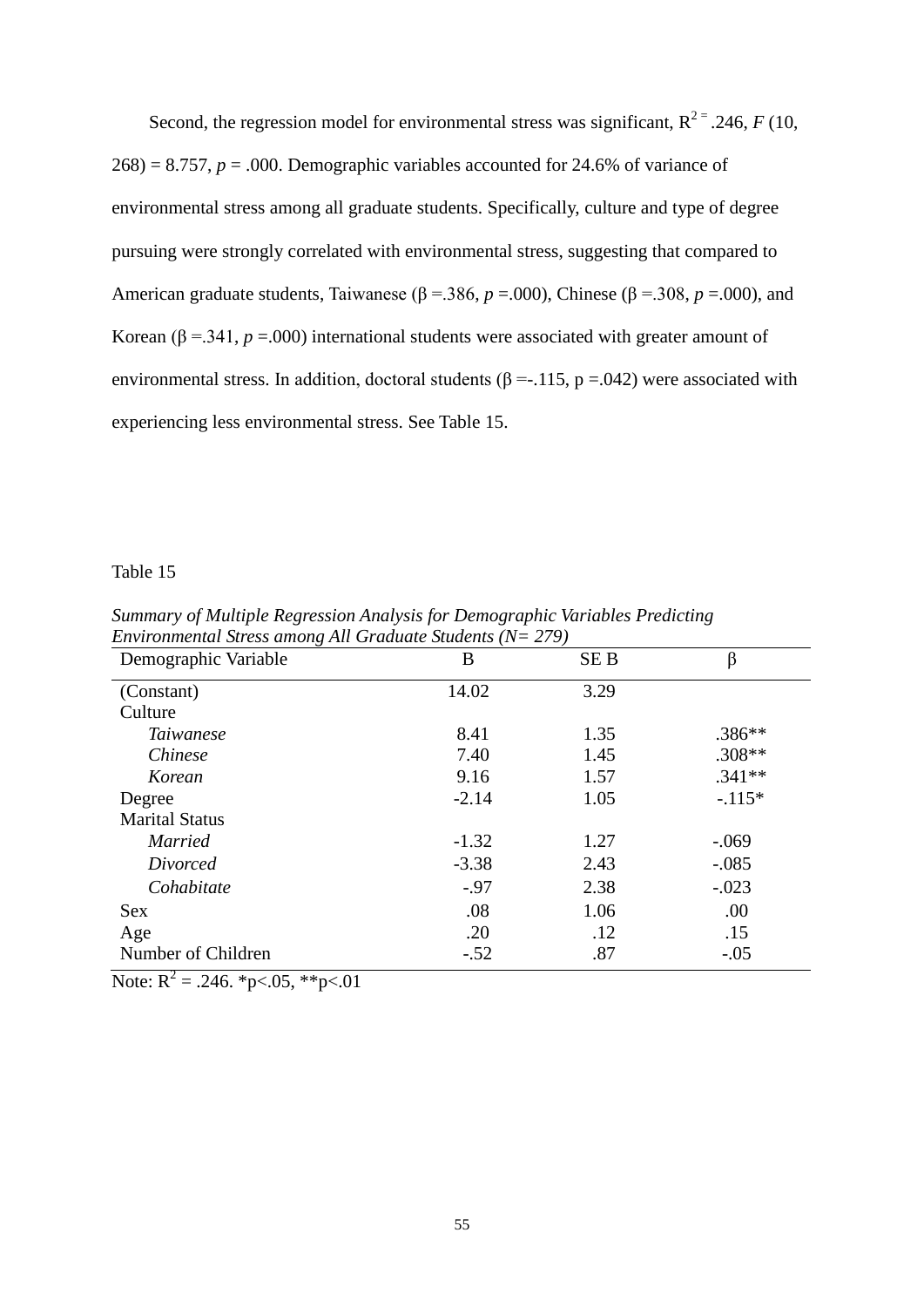Lastly, the regression model was found significant with regard to family stress ( $R^{2}$ = .076,  $F(10, 268) = 2.212$ ,  $p = .017$ ). Demographic variables accounted for 7.6% of variance of family stress among all graduate students. Type of degree pursuing and number of children were significantly related to family stress among all graduate students. In other words, students pursuing doctoral degrees were correlated with having less family stress than students pursuing masters degrees ( $\beta$  = -.124, *p* = .046). In addition, number of children ( $\beta$ = .241, *p* = .007) is significantly and positively correlated with family stress. See Table 16.

#### Table 16

| Summary of Multiple Regression Analysis for Demographic Variables Predicting Family |  |
|-------------------------------------------------------------------------------------|--|
| <i>Stress among All Graduate Students (<math>N = 279</math>)</i>                    |  |

| Demographic Variable  | B       | <b>SEB</b> | β        |
|-----------------------|---------|------------|----------|
| (Constant)            | 16.46   | 2.62       |          |
| Culture               |         |            |          |
| <i>Taiwanese</i>      | .38     | 1.08       | .024     |
| Chinese               | $-.61$  | 1.16       | $-.04$   |
| Korean                | .35     | 1.25       | .018     |
| Degree                | $-1.67$ | .83        | $-124*$  |
| <b>Marital Status</b> |         |            |          |
| <b>Married</b>        | 1.11    | 1.01       | .080     |
| Divorced              | 2.29    | 1.94       | .080     |
| Cohabitate            | 1.00    | 1.89       | .033     |
| <b>Sex</b>            | .79     | .85        | .057     |
| Age                   | $-.06$  | .09        | $-.064$  |
| Number of Children    | 1.90    | .70        | $.241**$ |

Note:  $R^2 = .076$ . \*p<.05, \*\*p<.01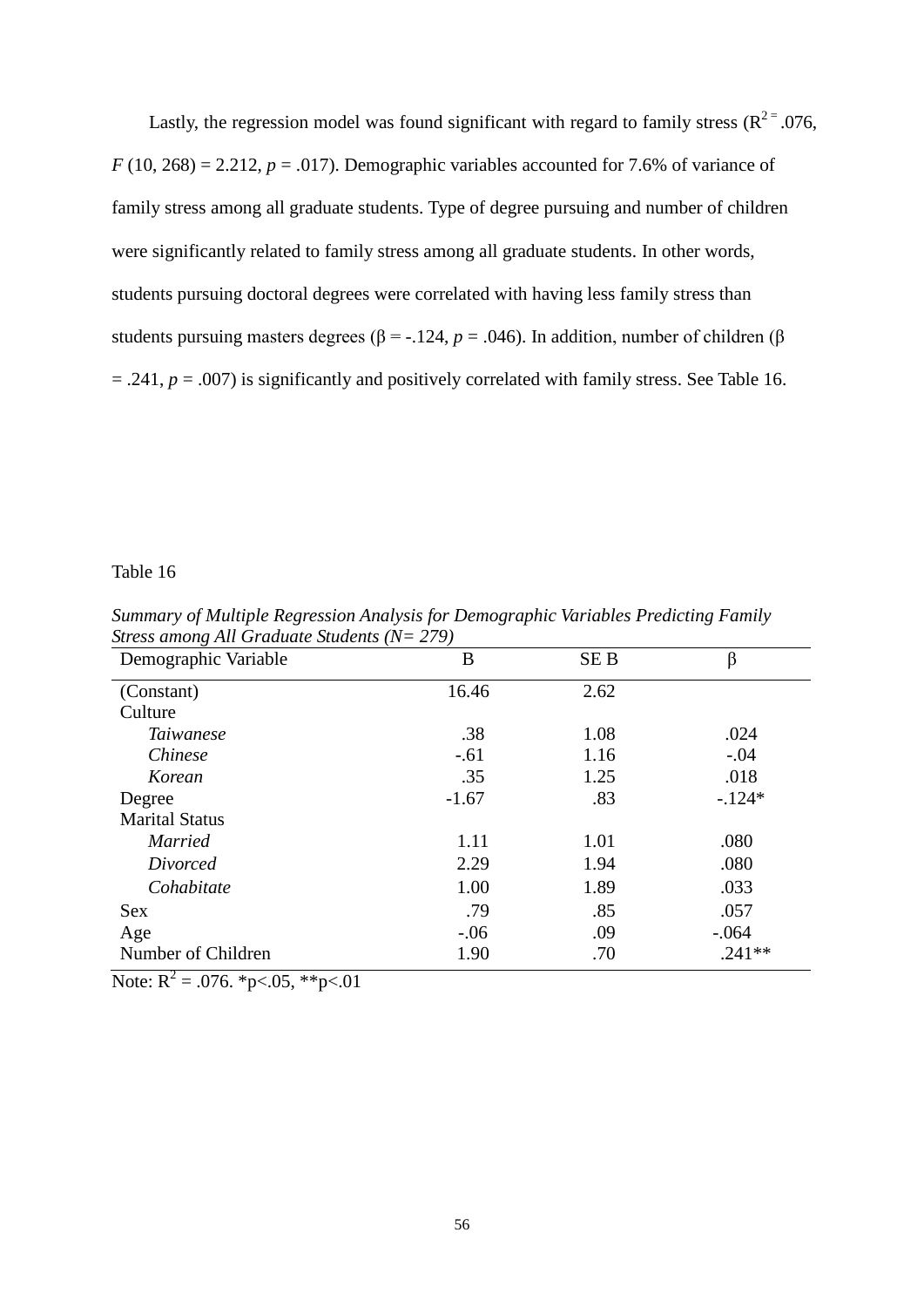#### *Total Amount of Stress among American Graduate Students*

Demographic variables for this analysis include sex, age, type of degree, marital status, and number of children. Only American graduate students were selected for analysis. A total of 126 American graduate students were included. A multiple regression analysis revealed that the model was not significant ( $R^{2}$ <sup>=</sup> .063, *F* (6, 119) = 1.13, *p* = .347), although sex ( $\beta$ = .201, *p* = .039) indicated a unique contribution to the model indicating that American female graduate students were associated with having greater total amount of stress than their male counterparts. See Table 17.

#### Table 17

*Summary of Multiple Regression Analysis for Demographic Variables Predicting Total Amount of Stress among American Graduate Students (N= 126)*

| Demographic Variable  | B       | <b>SEB</b> |         |
|-----------------------|---------|------------|---------|
| (Constant)            | 57.78   | 9.94       |         |
| Degree                | $-3.96$ | 3.49       | $-.105$ |
| <b>Marital Status</b> |         |            |         |
| <b>Married</b>        | $-3.21$ | 4.21       | $-.086$ |
| Divorced              | $-6.27$ | 6.31       | $-.106$ |
| Cohabitate            | $-3.95$ | 6.11       | $-.063$ |
| <b>Sex</b>            | 8.30    | 3.97       | $.201*$ |
| Age                   | .29     | .32        | .130    |
| Number of Children    | .96     | 2.35       | .056    |

Note:  $R^2 = .063$ . \*p<.05, \*\*p<.01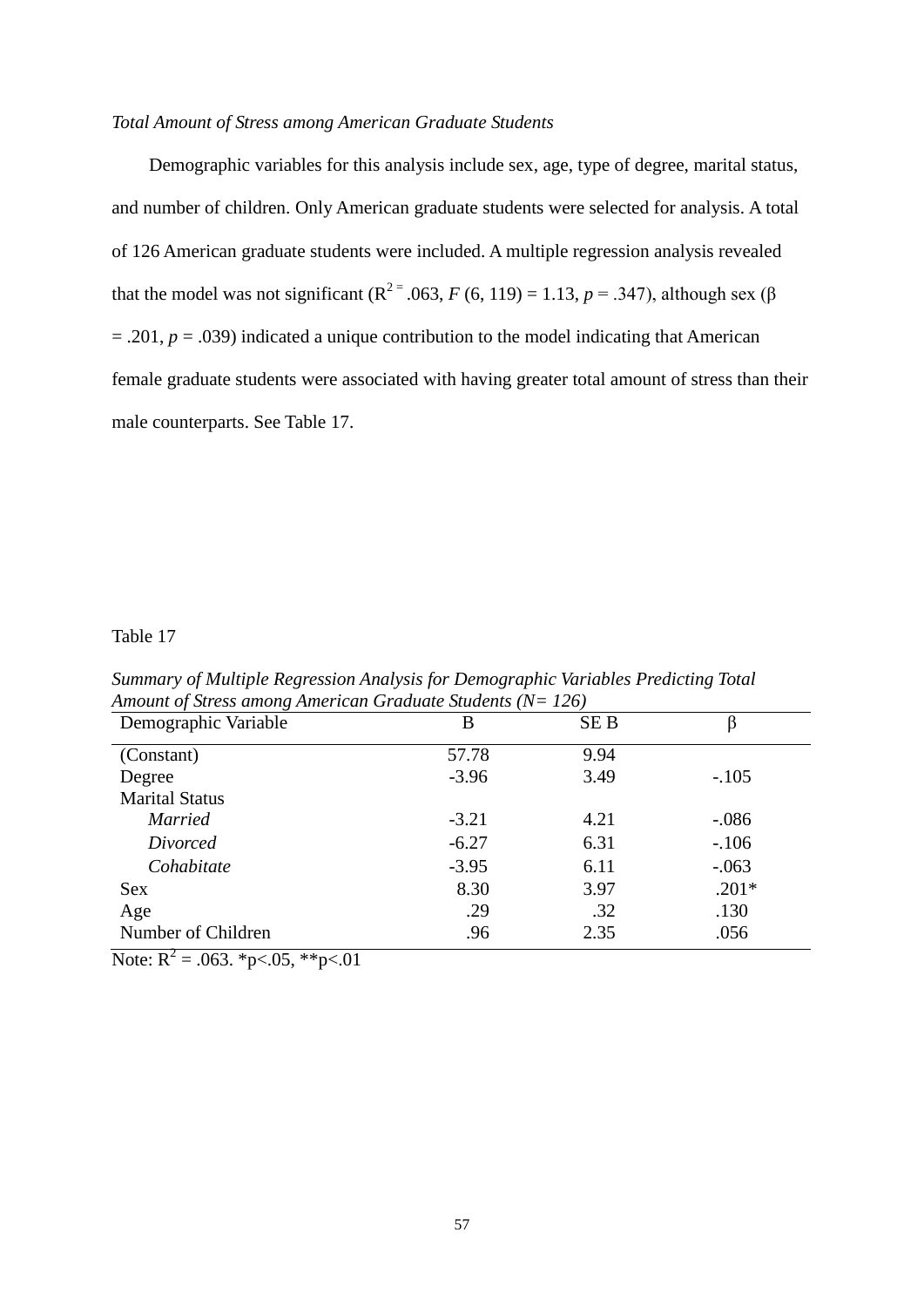#### *Subcategories of Stress among American Graduate Students*

When academic stress was examined among American graduate students, the regression model was not significant,  $R^{2} = 0.102$ , *F* (6, 119) = 1.916, *p* = .073. However, sex variable (β  $= .290$ ,  $p = .002$ ) indicated a unique contribution to the model suggesting that American female graduate students were correlated with greater academic stress than their male counterparts (see Table 18). With regard to environmental stress among American graduate students, the regression model was not significant  $(R^{2} = .059, F(6, 119) = 1.065, p = .391)$ . Similarly, the regression model predicting family stress among American graduate students also was not significant,  $R^{2}$ <sup>=</sup> .064, *F* (6, 119) = 1.155, *p* = .334.

#### Table 18

*Summary of Multiple Regression Analysis for Demographic Variables Predicting Academic Stress among American Graduate Students (N= 126)*

| Demographic Variable  | В       | <b>SEB</b> | β        |
|-----------------------|---------|------------|----------|
| (Constant)            | 30.21   | 4.61       |          |
| Degree                | $-2.23$ | 1.62       | $-124$   |
| <b>Marital Status</b> |         |            |          |
| <i>Married</i>        | $-.17$  | 1.96       | $-.010$  |
| Divorced              | $-3.68$ | 2.93       | $-.132$  |
| Cohabitate            | $-1.42$ | 2.84       | $-.047$  |
| Sex                   | 5.69    | 1.84       | $.290**$ |
| Age                   | .07     | .15        | .070     |
| Number of Children    | .14     | 1.09       | .017     |

Note:  $R^2 = .102$ . \*p<.05, \*\*p<.01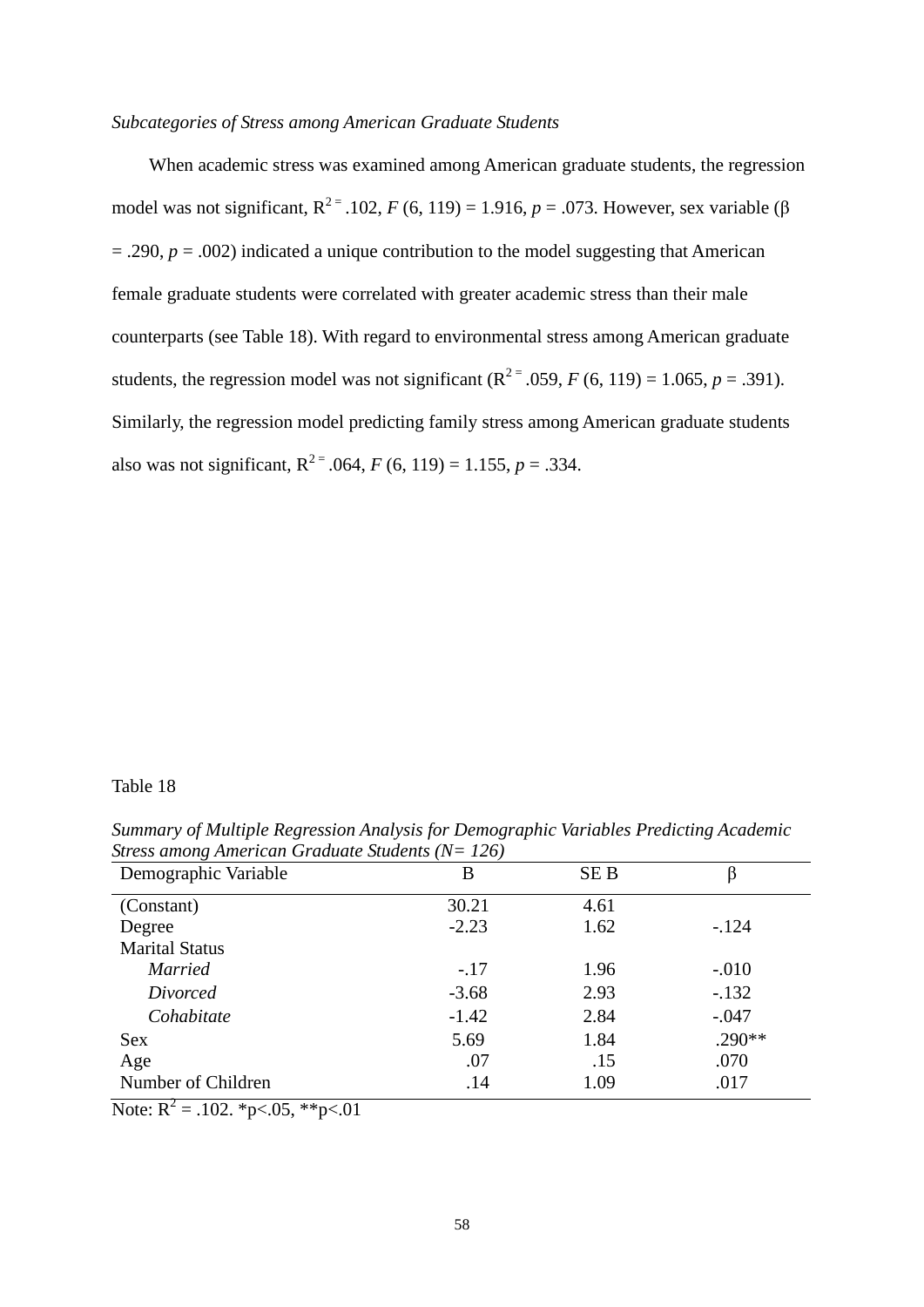*Total Amount of Stress and Subcategories of Stress among Taiwanese International Graduate Students*

A total of 53 Taiwanese participants were included for this analysis. Due to low endorsement rate of demographic questions among Taiwanese international graduate students, it was determined that three demographic variables (i.e., age, marital status, number of children) were excluded from this analysis. Therefore, type of degree, sex, perceived English skills, and length of stay in the US were demographic variables that included for the analysis. The determination was based on previous research and other analyses in the current research. Based on the rule of thumb of having at least 10 to 15 cases per predictor (Field, 2005), four demographic variables containing sex, type of degree pursuing, length of stay in the US, and perceived English skills were entered for this analysis.

The selected demographic variables were not significantly related to total amount of stress ( $R^{2} = .063$ , *F* (4, 48) = .813, *p* = .523), academic stress ( $R^{2} = .09$ , *F* (4, 48) = 1.185, *p* = .329), environmental stress( $R^{2}$ <sup>=</sup> .049, *F* (4, 48) = .622, *p* = .649), or family stress ( $R^{2}$ <sup>=</sup> .056,  $F(4, 48) = .707$ ,  $p = .591$ ) among Taiwanese international graduate students, respectively. *Total Amount of Stress among Chinese International Graduate Students*

Among 50 Chinese international graduate students, only 32 participants responded to the item length of stay in the US; therefore, 32 participants were included for this analysis. Two demographic variables (i.e., length of stay in the US and perceived English skills) were selected. The regression model was significant and accounted for 20.6% of the variance  $(R^2)$  $=$  .206, *F* (2, 29) = 3.752, *p* = .036) of total amount of stress among Chinese international graduate students. Perceived English skills variable had a significant unique contribution ( $\beta$  =  $-486$ ,  $p = .10$ ) to the model, which suggested that Chinese international graduate students who reported having poorer perceived English skills were associated with experiencing greater total amount of stress.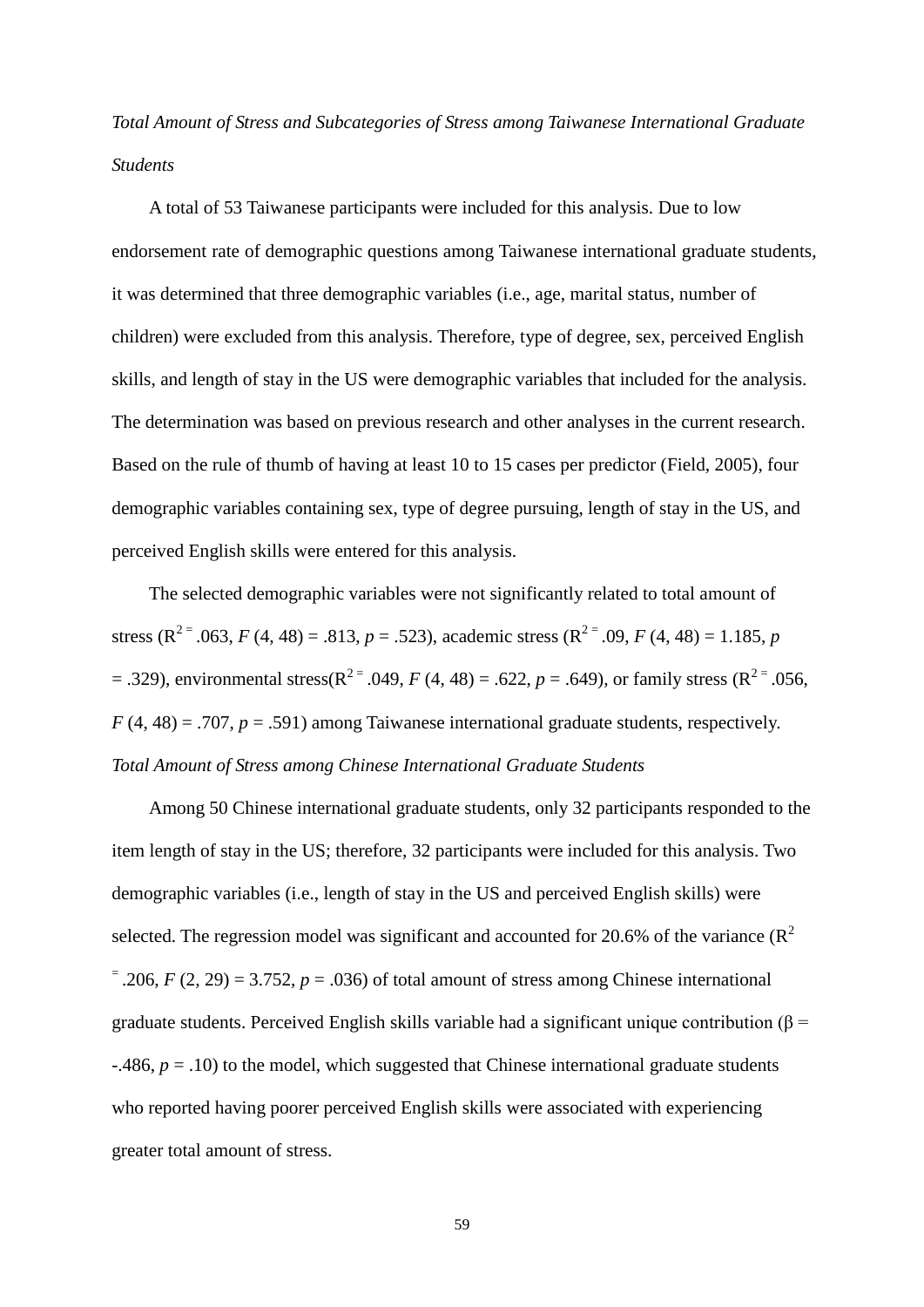#### *Subcategories of Stress among Chinese International Graduate Students*

When academic stress variable was examined, the regression model was not significant  $(R^{2}$  = .158, *F* (2, 29) = 2.718, *p* = .083); however, perceived English skills showed a unique contribution ( $\beta = -0.419$ ,  $p = 0.029$ ) to the model. With regard to environmental stress, the regression model was not significant  $(R^{2} = .137, F(2, 29) = 2.306, p = .118)$ , but perceived English skills indicated a unique contribution ( $\beta = -.382$ ,  $p = .048$ ). Similarly, perceived English skills and length of stay in the US were not significantly correlated with family stress among Chinese international graduate students  $(R^{2} = .273, F(2, 29) = 5.455, p = .10)$ ; however, perceived English skills variable showed a unique contribution (β = -.560, *p* = .003) to the model.

# *Total Amount of Stress among Korean International Graduate Students*

Among 50 Korean international graduate students, 32 of those responded to all demographic items that allowed for analysis. With a sample of 32 participants, two demographic variables (i.e., perceived English skills and length of stay in the US) were selected. The selected variables were determined based on previous research.

The combined demographic variables (i.e., perceived English skills and length of stay in the US) were significantly correlated with total amount of stress among Korean international graduate students; the two demographic variables accounted for 19% of the total variance  $(R^2)$  $=$  190, *F* (2, 29) = 3.393, *p* = .047). However, no single variable showed a unique contribution.

#### *Subcategories of Stress among Korean International Graduate Students*

Perceived English skills and length of stay in the US combined were not significantly correlated with academic stress among Korean international graduate students ( $R^{2}$  = .084, *F* (2,  $29$ ) = 1.334,  $p = .279$ ). With regard to environmental stress, the regression model was found to be significant  $(R^{2} = .295, F(2, 29) = 6.076, p = .006)$ . In other words, perceived English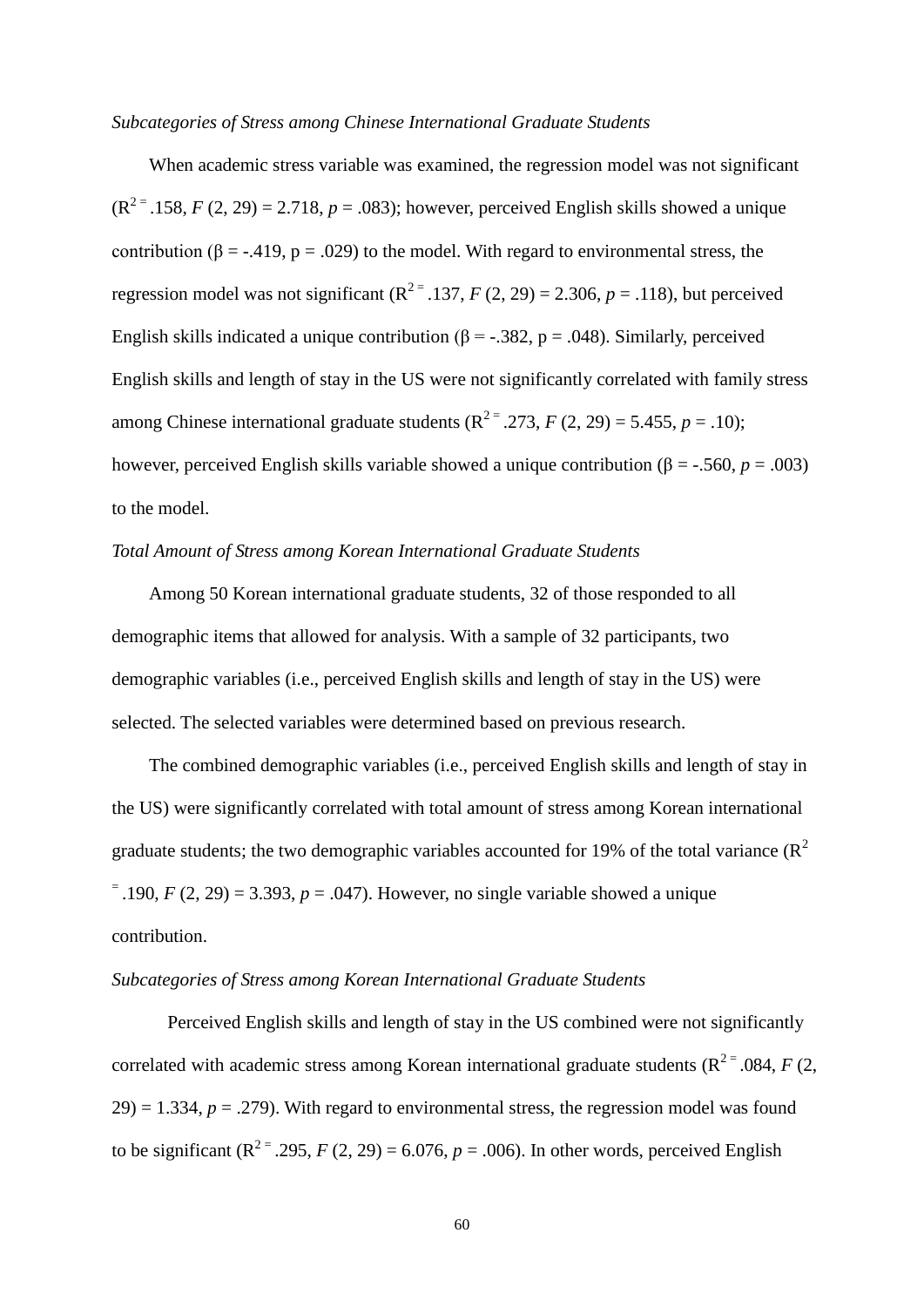skills and length of stay in the US combined accounted for 29.5% of variance of environmental stress among Korean international graduate students. Specifically, perceived English skills showed a unique contribution ( $\beta$  = -.458,  $p$  = .015) to the model indicating that Korean international graduate students with lower perceived English skills were correlated with having greater environmental stress. Last but not least, perceived English skills and length of stay in the US combined were not significantly correlated with family stress among Korean international graduate students  $(R^{2} = .023, F(2, 29) = .337, p = .717)$ .

H5b: There will be no unique effects of culture, sex, age, type of degree pursuing, marital status, and number of children on coping among all students or the four groups of students, respectively.

#### *Coping among All Students*

Coping was categorized into adaptive coping and maladaptive coping, which were analyzed separately. The regression model was not significant for adaptive coping among all graduate students ( $R^{2} = .029$ , *F* (10, 268) = .787, *p* = .641), and no independent variable had a unique contribution to the model. On the other hand, the regression model was found significant for maladaptive coping among all graduate students  $(R^{2} = .073, F(10, 268) = 2.109,$  $p = .024$ ). Demographic variables accounted for 7.3% of variance of maladaptive coping among all graduate students. As indicated in Table 19, within the culture variable, Taiwanese graduate students ( $\beta$  = .20,  $p$  = .005) were found to have unique contribution to the model. In other words, Taiwanese students were associated with using more maladaptive coping.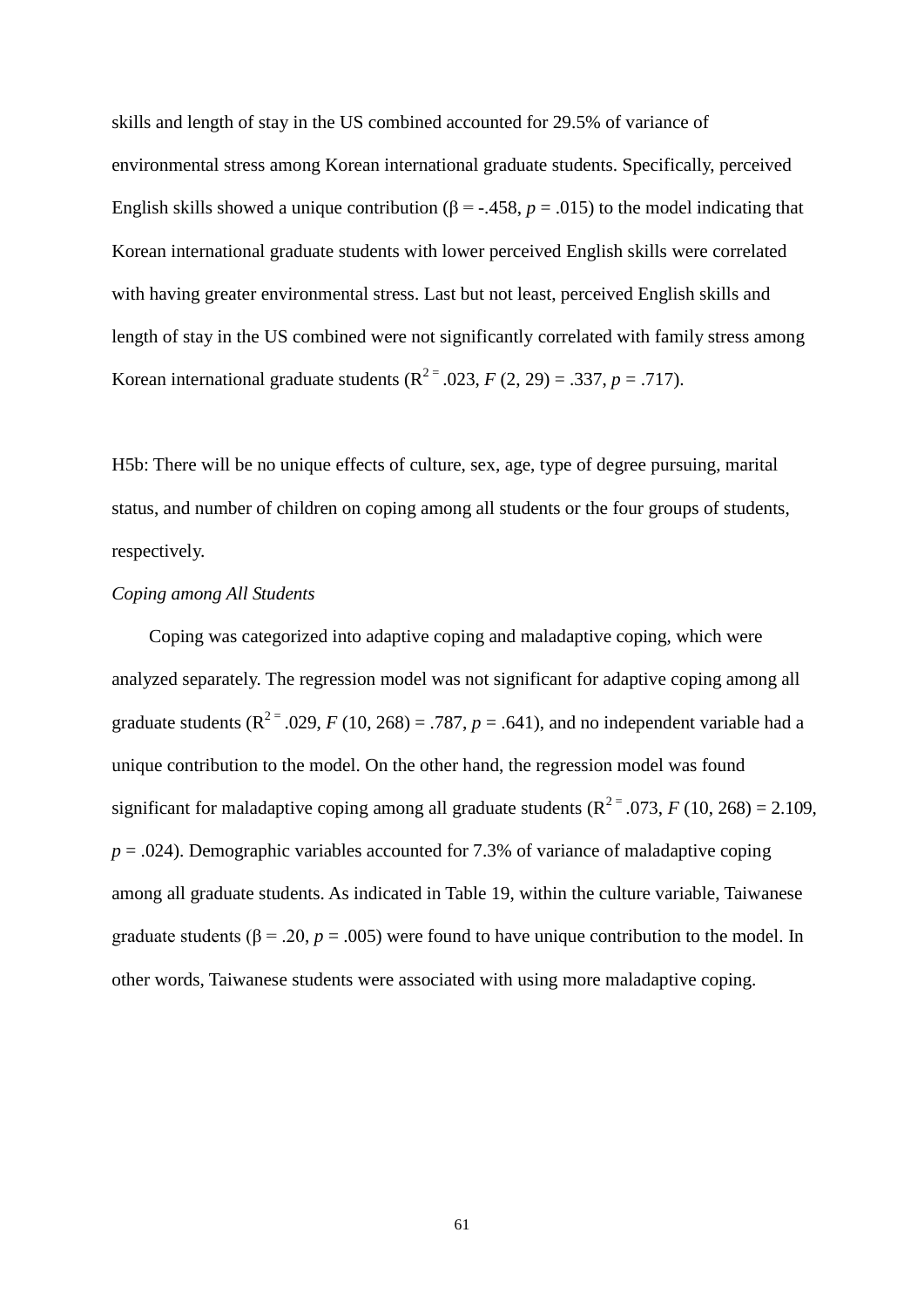Table 19

| Demographic Variable  | B      | <b>SEB</b> | β       |
|-----------------------|--------|------------|---------|
| (Constant)            | 24.16  | 1.77       |         |
| Culture               |        |            |         |
| <i>Taiwanese</i>      | 2.06   | .73        | $.20**$ |
| <i>Chinese</i>        | .28    | .78        | .02     |
| Korean                | 1.08   | .84        | .08     |
| Degree                | $-.63$ | .56        | $-.07$  |
| <b>Marital Status</b> |        |            |         |
| <b>Married</b>        | .47    | .69        | .05     |
| Divorced              | 1.36   | 1.31       | .07     |
| Cohabitate            | $-.62$ | 1.28       | $-.03$  |
| <b>Sex</b>            | 1.09   | .57        | .12     |
| Age                   | $-.05$ | .06        | $-.08$  |
| Number of Children    | $-.33$ | .47        | $-.06$  |

*Summary of Multiple Regression Analysis for Demographic Variables Predicting Maladaptive Coping among All Graduate Students (N= 279)*

Note:  $R^2 = .073$ . \*p<.05, \*\*p<.01

### *Coping among American Graduate Students*

The regression model for adaptive coping among American graduate students was not significant ( $R^{2}$ <sup>=</sup> .060, *F* (6, 119) = 1.077, *p* = .383). However, marital status variable indicated that married American graduate students ( $β = .245$ ,  $p = .032$ ) were associated with using more adaptive coping than their counterparts who were single. See Table 20.

Furthermore, results revealed that maladaptive coping among American graduate students was found to be significant,  $R^{2}$  = .120, *F* (6, 119) = 2.291, *p* = .032, indicating that combined demographic variables accounted for 12% of variance. Sex variable (β = .276, *p* = .004) was the only predictor to the regression model suggesting that female American graduate students were associated with adopting more maladaptive coping. See Table 21.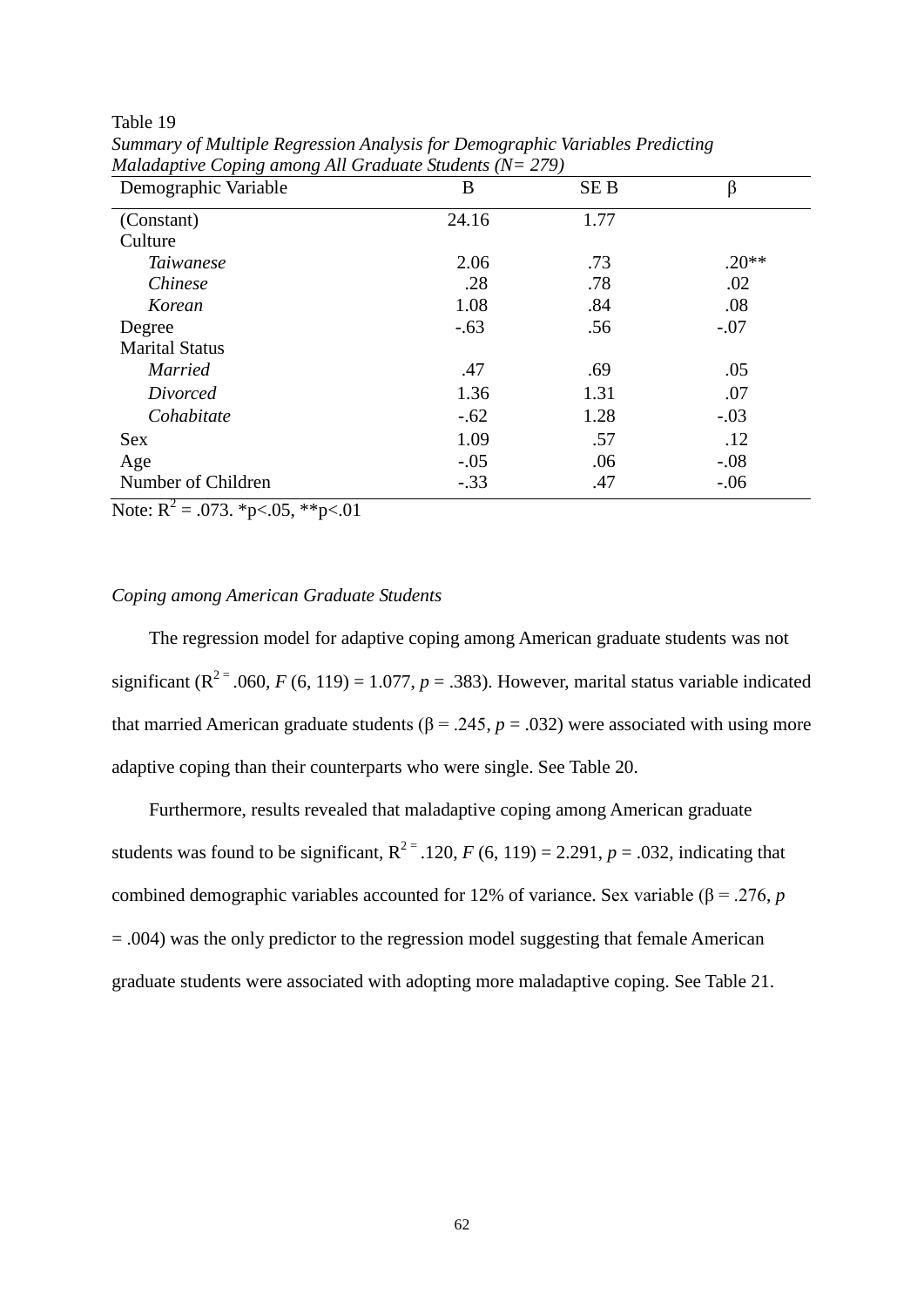# Table 20

*Summary of Multiple Regression Analysis for Demographic Variables Predicting Adaptive* 

| Demographic Variable  | B      | <b>SEB</b> | ß         |
|-----------------------|--------|------------|-----------|
| (Constant)            | 43.08  | 3.56       |           |
| Degree                | 1.12   | 1.25       | .083      |
| <b>Marital Status</b> |        |            |           |
| <b>Married</b>        | 3.28   | 1.51       | $.245*$   |
| Divorced              | 2.15   | 2.26       | .102      |
| Cohabitate            | 3.02   | 2.19       | .134      |
| <b>Sex</b>            | 1.43   | 1.42       | $.276***$ |
| Age                   | $-.02$ | .08        | .097      |
| Number of Children    | $-.06$ | .11        | $-.076$   |

*Coping among American Graduate Students (N= 126)*

Note:  $R^2 = .06$ . \*p<.05, \*\*p<.01

# Table 21

### *Summary of Multiple Regression Analysis for Demographic Variables Predicting*

# *Maladaptive Coping among American Graduate Students (N= 126)*

| Demographic Variable                           | B      | <b>SEB</b> | β        |
|------------------------------------------------|--------|------------|----------|
| (Constant)                                     | 21.74  | 2.36       |          |
| Degree                                         | $-.70$ | .83        | $-.075$  |
| <b>Marital Status</b>                          |        |            |          |
| <b>Married</b>                                 | 1.29   | 1.00       | .140     |
| Divorced                                       | 1.51   | 1.50       | .104     |
| Cohabitate                                     | $-.38$ | 1.45       | $-.025$  |
| <b>Sex</b>                                     | 2.80   | .94        | $.276**$ |
| Age                                            | $-.02$ | .08        | $-.033$  |
| Number of Children<br>$\overline{\phantom{a}}$ | $-.64$ | .56        | $-.154$  |

Note:  $R^2 = .120$ . \*p<.05, \*\*p<.01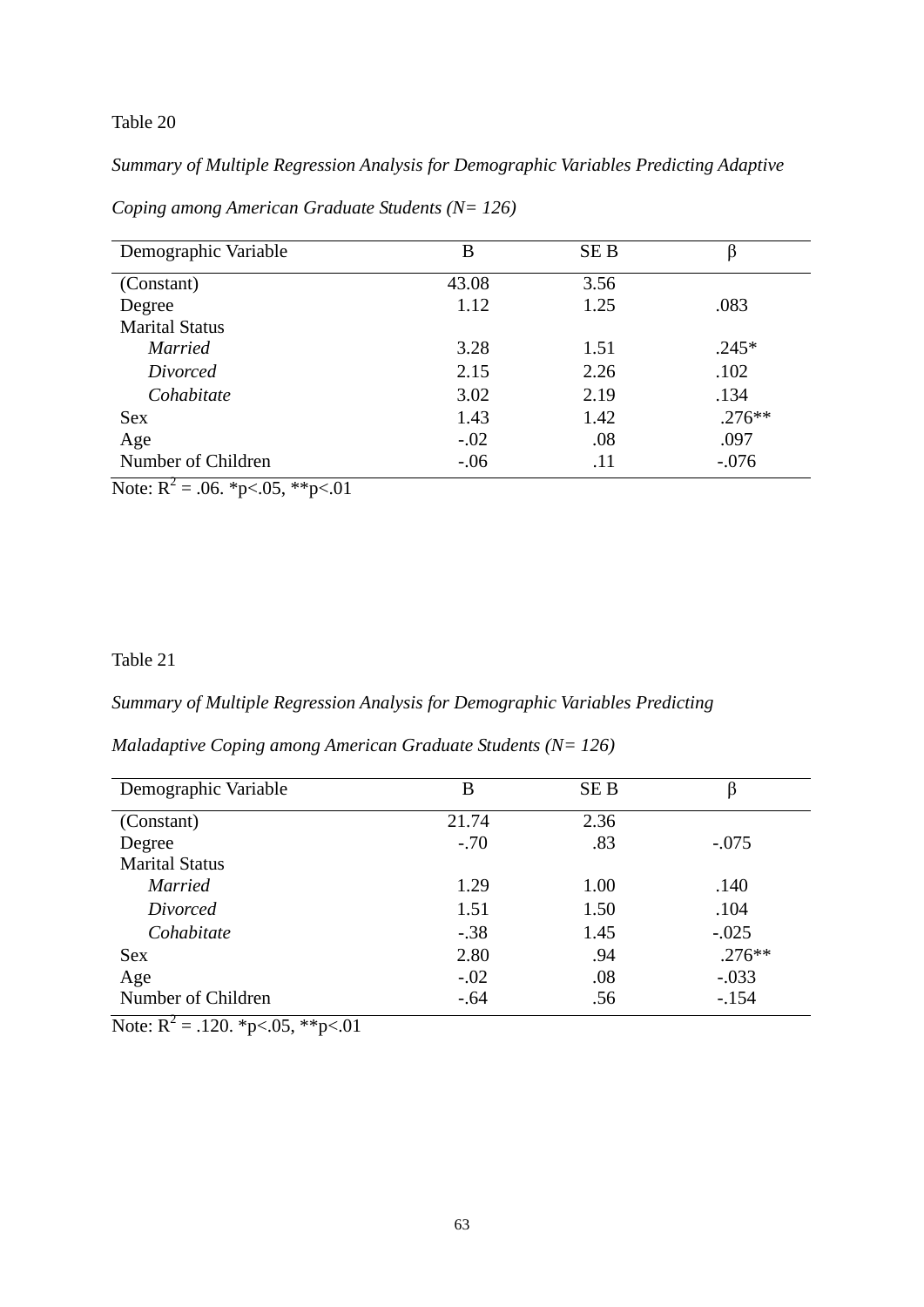#### *Coping among Taiwanese International Graduate Students*

Selected demographic variables were not significantly related to adaptive coping  $(R^2)$  $=$  .060, *F* (4, 48) = .763, *p* = .554) or maladaptive coping (R<sup>2</sup> $=$ </sup> .037, *F* (4, 48) = .46, *p* = .764) among Taiwanese international graduate students.

### *Coping among Chinese International Graduate Students*

Length of stay in the US and perceived English skills were not significantly correlated with adaptive coping  $(R^{2} = .014, F(2, 29) = .207, p = .814)$  or maladaptive coping  $(R^{2} = .153,$  $F(2, 29) = 2.611$ ,  $p = .091$ ) among Chinese international graduate students, respectively. However, perceived English skills showed a unique contribution ( $\beta$  = -.41, *p* = .033) in the regression model that analyzed maladaptive coping.

### *Coping among Korean International Graduate Students*

Perceived English skills and length of stay in the US combined were not significantly correlated with adaptive coping among Korean international graduate students  $(R^{2} = .151, F(2, .151))$ 29) = 2.577,  $p = .093$ ). Nonetheless, perceived English skills showed a unique contribution ( $\beta$ )  $=$  .438,  $p = .032$ ) to the model suggesting that Korean international graduate students with higher perceived English skills were correlated with use of more adaptive coping. Additionally, perceived English skills and length of stay in the US combined showed significant relationship with maladaptive coping among Korean international graduate students  $(R^{2} = .254, F(2, 29) = 4.948, p = .014)$ . In other words, perceived English skills and length of stay in the US combined accounted for 25.4% of variance in maladaptive coping among Korean international graduate students. However, no single variable indicated a unique contribution.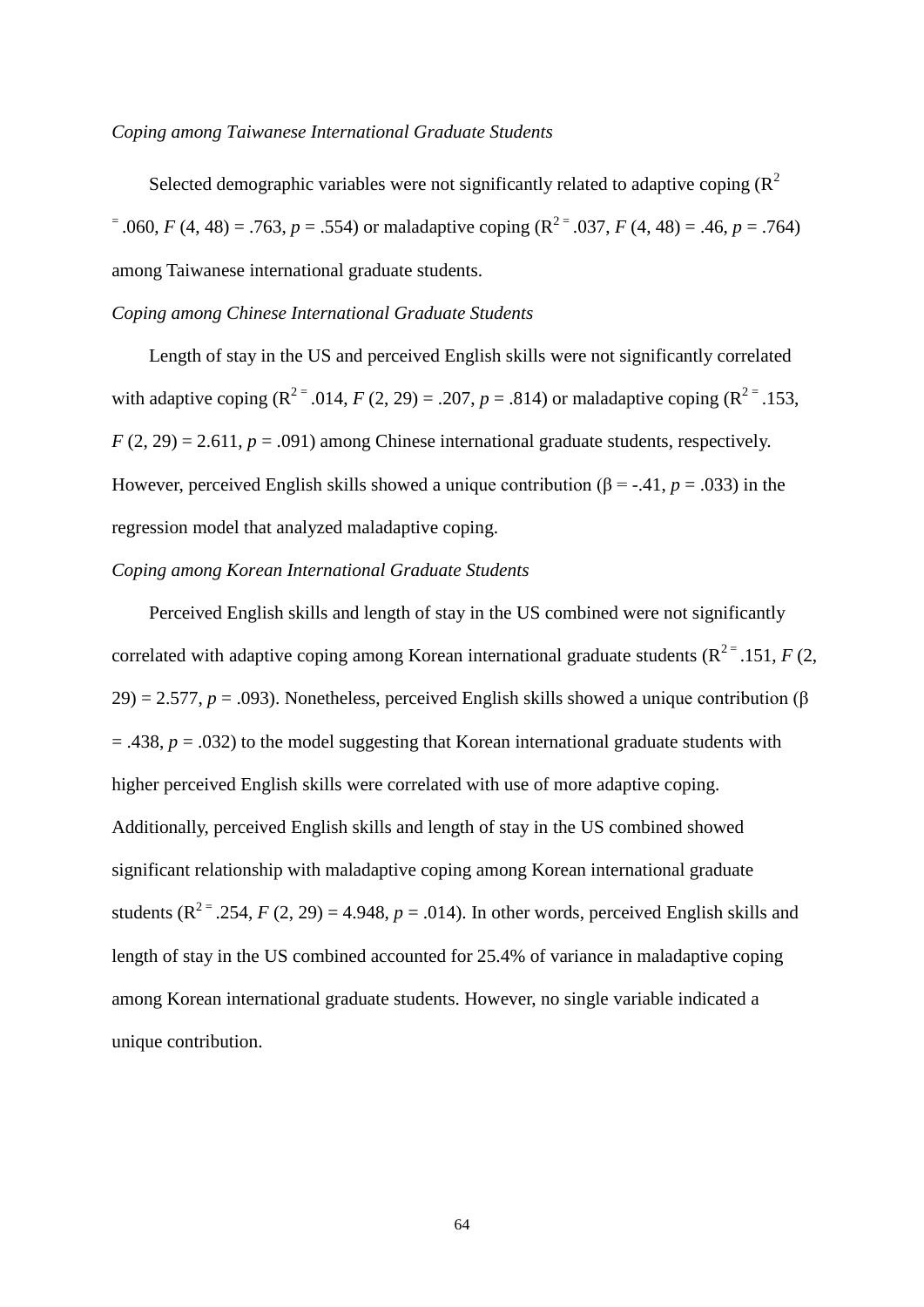H5c: There will be no unique effects of culture, sex, age, type of degree pursuing, marital status, and number of children on psychological well-being among all students or the four groups of students, respectively.

# *Psychological Well-Being among All Graduate Students*

Demographic variables were significantly correlated with psychological well-being; the combined demographic variables accounted for 16.4% of variance of psychological well-being among all graduate students  $(R^{2} = .164, F(10, 268) = 5.274, p = .000)$ . Unique contributions were shown in culture (i.e., Taiwanese and Chinese), type of degree, and sex variables. Within culture variable, Taiwanese graduate students (β = -.146, *p* = .026) and Chinese graduate students ( $\beta$  = -.216,  $p$  = .001) were correlated with having greater psychological well-being. With regard to type of degree, doctoral students (β = -.170, *p* = .004) were correlated with having greater psychological well-being. In addition, female graduate students ( $\beta$  = .223,  $p$  = .000) were correlated with having less psychological well-being. See Table 22.

#### Table 22

| Demographic Variable  | B       | <b>SEB</b> | β         |
|-----------------------|---------|------------|-----------|
| (Constant)            | 17.83   | 2.16       |           |
| Culture               |         |            |           |
| <i>Taiwanese</i>      | $-1.98$ | .89        | $-.146*$  |
| <i>Chinese</i>        | $-3.23$ | .95        | $-.216**$ |
| Korean                | $-1.89$ | 1.03       | $-.113$   |
| Degree                | $-1.97$ | .69        | $-.170**$ |
| <b>Marital Status</b> |         |            |           |
| <b>Married</b>        | $-.17$  | .83        | $-.014$   |
| Divorced              | 2.10    | 1.60       | .085      |
| Cohabitate            | 1.17    | 1.56       | .044      |
| <b>Sex</b>            | 2.70    | .70        | $.223**$  |
| Age                   | .02     | .08        | .026      |
| Number of Children    | $-.04$  | .57        | $-.005$   |

*Summary of Multiple Regression Analysis for Demographic Variables Predicting Psychological Well-Being among All Graduate Students (N= 279)*

Note:  $R^2 = .164$ . \*p<.05, \*\*p<.01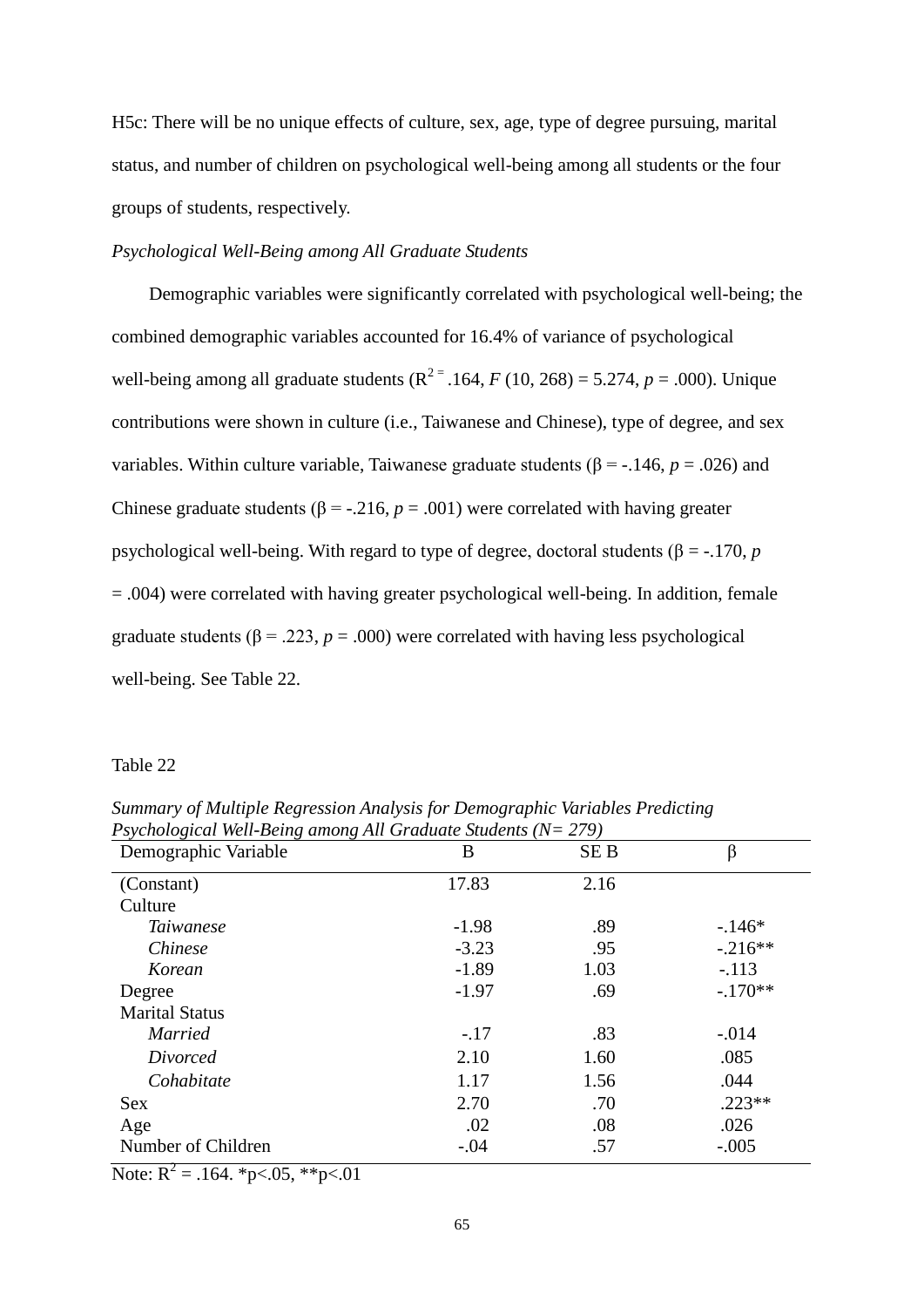#### *Psychological Well-Being among American Graduate Students*

As indicated in Table 23, the combined demographic variables significantly accounted for 21.2% of variance of psychological well-being among American graduate students ( $\mathbb{R}^2$ )  $=$  .212, *F* (6, 119) = 4.547, *p* = .000). Specifically, type of degree ( $\beta$  = -.229, *p* = .008) and sex  $(\beta = .405, p = .000)$  showed significant and unique contributions. Sex was the strongest predictor, which suggested that American female graduate students were correlated with having lower psychological well-being. On the other hand, American doctoral students were correlated with experiencing greater psychological well-being.

## Table 23

*Summary of Multiple Regression Analysis for Demographic Variables Predicting Psychological Well-Being among American Graduate Students (N= 126)*

| Demographic Variable                                                          | B       | <b>SEB</b> |           |
|-------------------------------------------------------------------------------|---------|------------|-----------|
| (Constant)                                                                    | 14.71   | 2.76       |           |
| Degree                                                                        | $-2.61$ | .97        | $-.229**$ |
| <b>Marital Status</b>                                                         |         |            |           |
| <b>Married</b>                                                                | .92     | 1.17       | .081      |
| Divorced                                                                      | 1.88    | 1.75       | .106      |
| Cohabitate                                                                    | 1.07    | 1.70       | .056      |
| <b>Sex</b>                                                                    | 5.07    | 1.10       | $.405**$  |
| Age                                                                           | .07     | .09        | .105      |
| Number of Children                                                            | $-.25$  | .65        | $-.048$   |
| $\mathbf{r}$ $\mathbf{n}^2$<br>$0.10 \text{ m}$ $0.7 \text{ m}$<br>$\sim$ 0.1 |         |            |           |

Note:  $R^2 = .212$ . \*p<.05, \*\*p<.01

## *Psychological Well-Being among Taiwanese International Graduate Students*

The selected demographic variables were not significantly related to psychological well-being  $(R^{2} = .073, F(4, 48) = .952, p = .443)$  among Taiwanese international graduate students.

#### *Psychological Well-Being among Chinese International Graduate Students*

Length of stay in the US and perceived English skills were significantly correlated with psychological well-being among Chinese international graduate students and accounted for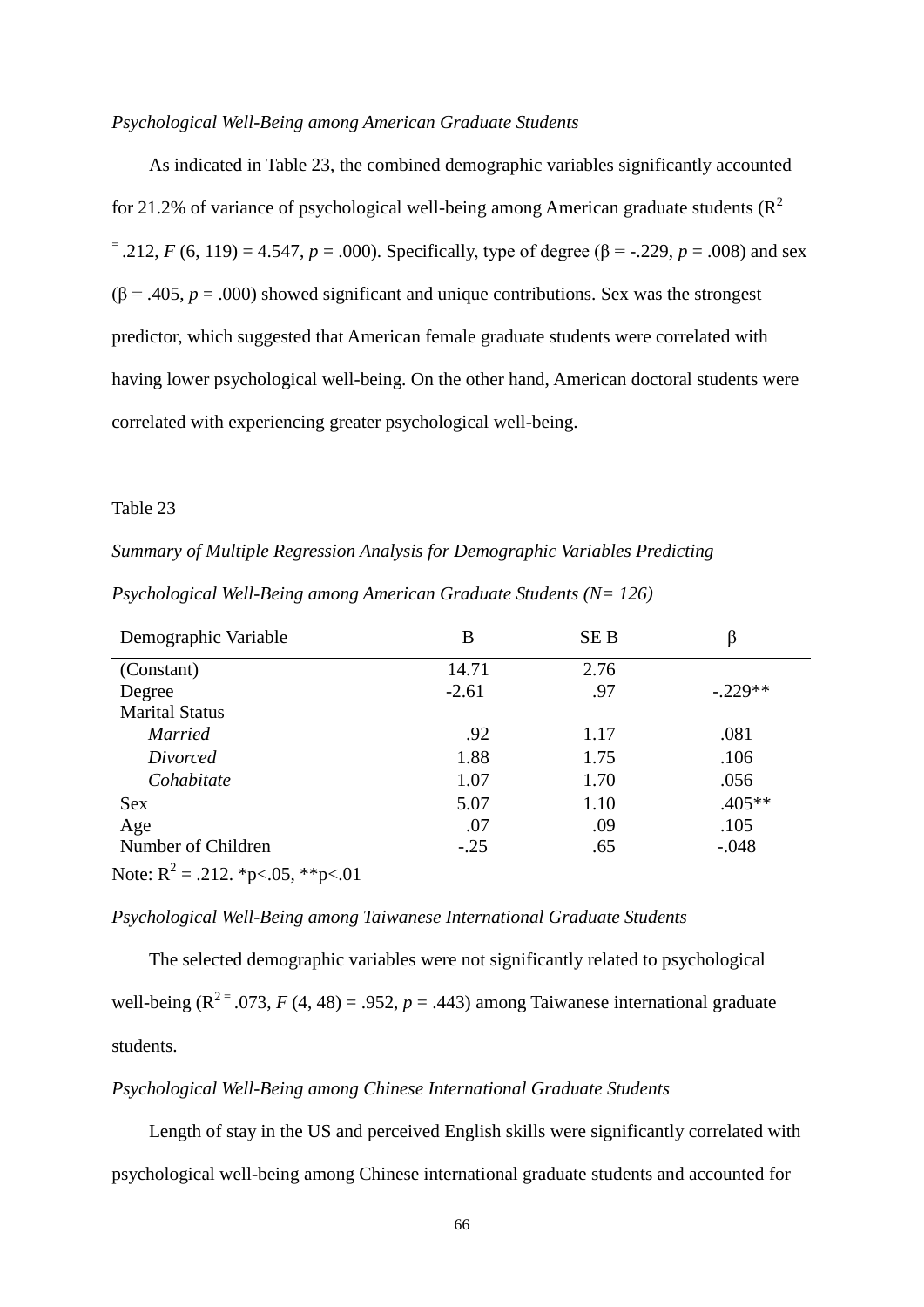27.2% of total variance  $(R^{2} = .272, F(2, 29) = 5.425, p = .010)$ . Independently, length of stay in the US ( $\beta$  = .482, *p* = .008) and perceived English skills ( $\beta$  = -.440, *p* = .015) made unique contributions. In other words, Chinese international graduate students who stayed longer in the US were associated with lower psychological well-being. In addition, Chinese international graduate students who perceived themselves as having better English skills were correlated with experiencing greater psychological well-being.

## *Psychological Well-Being among Korean International Graduate Students*

Perceived English skills and length of stay in the US combined were significantly correlated with psychological well-being among Korean international graduate students  $(R^2)$  $=$  .187, *F* (2, 29) = 3.329, *p* = .050) that accounted for 18.7% of the variance. Additionally, perceived English skills showed a unique contribution (β = -.456, p = .023) to the model indicating that Korean international graduate students who perceived themselves as having better English skills were associated with greater psychological well-being.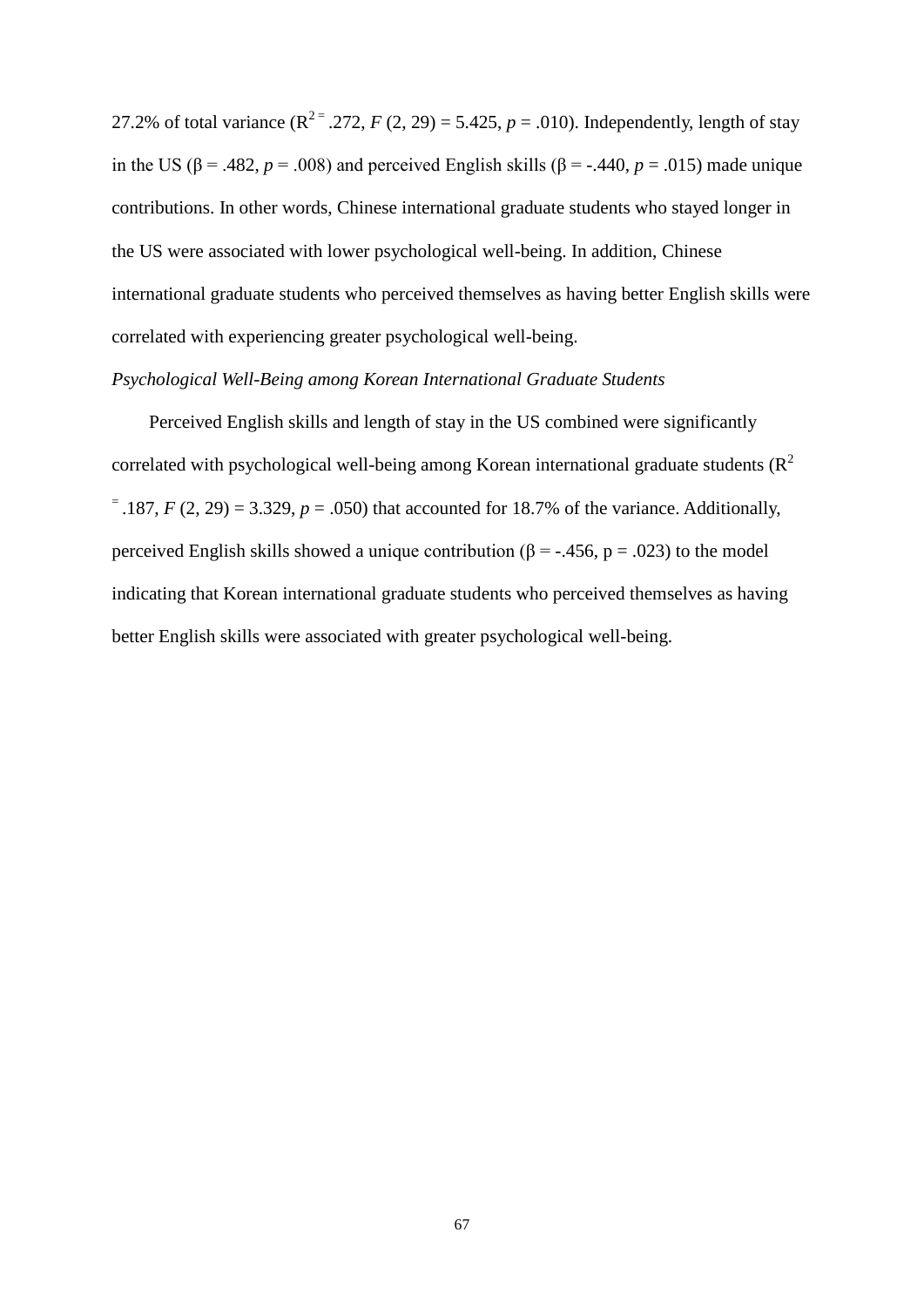#### **CHAPTER 5: Discussion**

In this chapter, results summary is presented in three sections that are organized by the major hypotheses with supportive or contrary evidence found from previous research. In sum, three groups of Asian international graduate students experienced greater stress than American graduate students. All graduate students with greater academic, environmental, and family stress were associated with maladaptive coping skills. All graduate students using more adaptive coping skills were associated with greater psychological well-being. In addition, doctoral students, no matter the culture, reported having less overall stress and greater psychological well-being. Although Taiwanese international graduate students tended to use maladaptive coping skills, their psychological well-being was still great. Perceived English skills remained to be a strong predictor in stress, coping, and psychological well-being especially in Chinese and Korean international students.

#### Summary of Results

# *Relationships among Stress, Coping, and Psychological Well-Being in American Graduate Students and in International Students from Taiwan, China, and Korea*

The results of the present study are consistent with Stecker's (2004) findings of a significant relationship between stress and maladaptive coping among graduate students and extends her findings to international graduate students from Taiwan, China, and Korea. An examination of subcategories of stress showed that graduate students as a whole experienced greater academic, environmental, and family stress when they adopted maladaptive coping skills. In addition, consistent with Stecker's (2004) research, current study indicated that graduate students with stress reported lower psychological well-being. Moreover, results revealed that graduate students who used more adaptive coping skills reported greater psychological well-being; on the other hand, those who adopted more maladaptive coping skills were associated with lower psychological well-being. This finding is supported by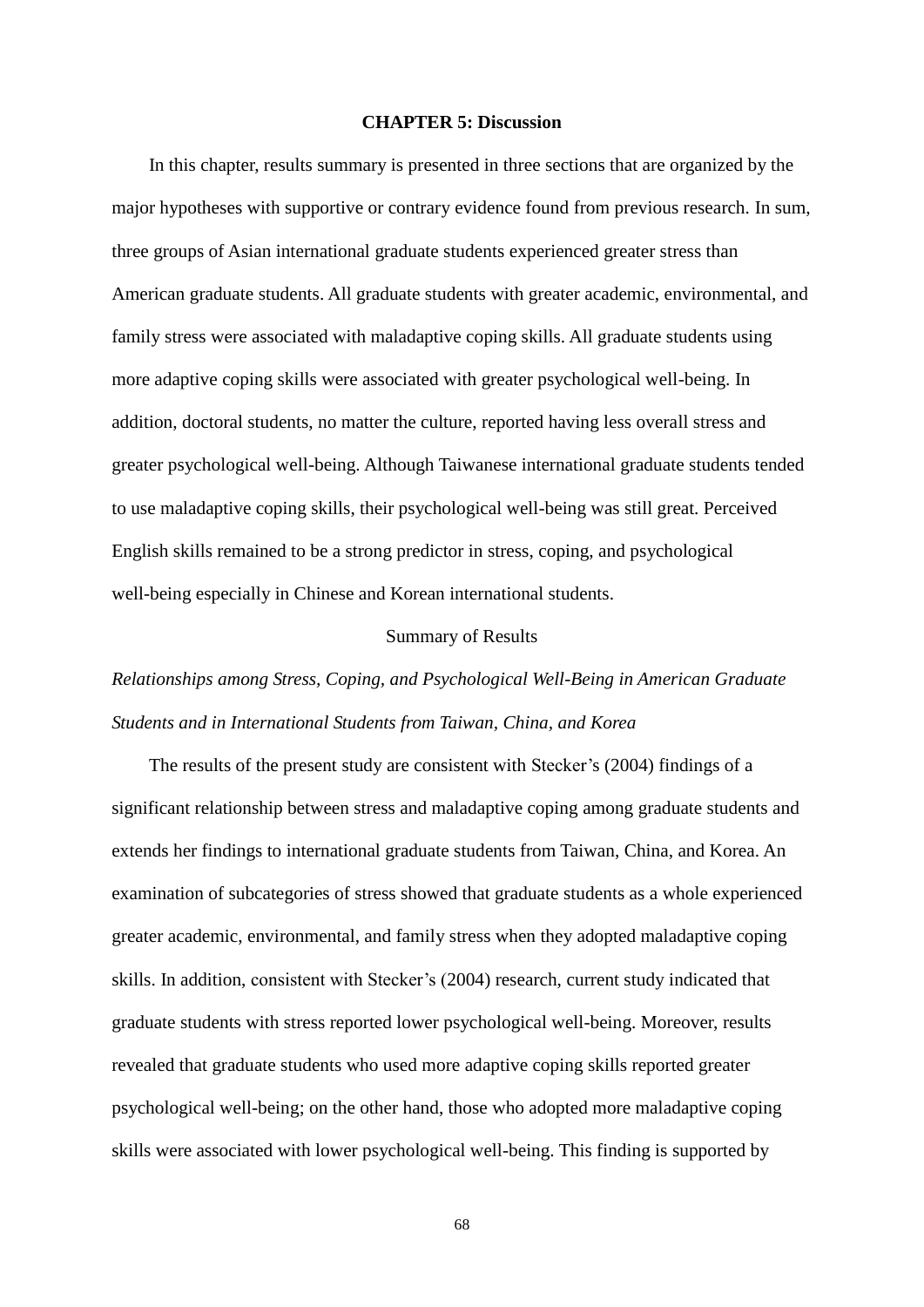several studies which suggests that adaptive coping skills (e.g., action and problem-solving) are correlated with fewer psychological symptoms whereas maladaptive coping skills (e.g., avoidance and distancing) are associated with mental health problems, such as depression, phobic anxiety, and somatization (Holahan & Moos, 1987; Stecker, 2004; Watson & Sinha, 2008).

When graduate students were investigated by culture, American graduate students as well as international graduate students from Taiwan, China, and Korea all reported that the more they used maladaptive coping skills, the lower their psychological well-being. This finding is consistent with previous research (Park & Adler, 2003) in that coping styles that were escape and avoidant in nature were associated with lower psychological well-being. In addition, findings indicated that American graduate students as well as Taiwanese and Korean international graduate students who reported more stress also reported lower psychological well-being. This result is consistent with Stecker's (2004) finding that regardless of ethnicity, graduate students with stress reported having depressive symptoms. However, this relationship was not significant in Chinese international students. This is similar to Kim and colleagues' (1997) research that although Chinese students reported having higher level of stress, they only indicated minimal physical symptoms that were related to psychological well-being. Kim et al. (1997) suggested that Chinese students may have adopted effective coping skills. Moreover, Chinese and Korean international graduate students as well as American graduate students with greater total amount of stress reported using more maladaptive coping skills. Taiwanese international students population was the only group that showed a significant positive relationship between adaptive coping and greater psychological well-being, which suggest that the more they used adaptive coping skills, the greater their psychological well-being. It is possible that Taiwanese international graduate students used more cognitive strategies (e.g., analyzing problems) that were linked to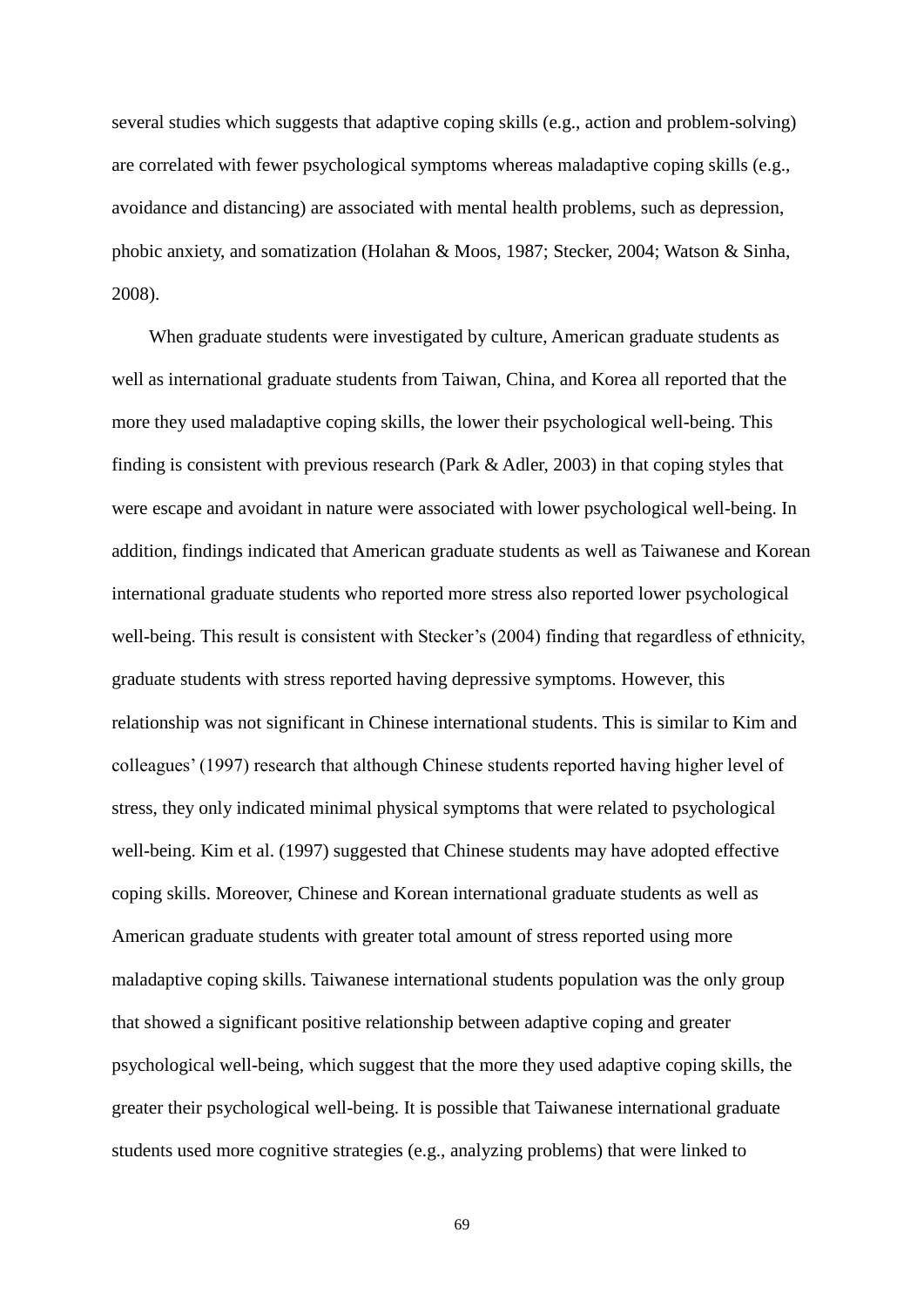adaptive coping (Misra & Castillo, 2004) than their international and domestic counterparts. *Culture and Sex Differences among American Graduate Students and Taiwanese, Chinese, and Korean International Graduate Students in Stress, Coping, and Psychological Well-Being Culture Differences*

Contrary to Hyun and colleagues' (2007) findings of a similar rate of stress experienced among international and domestic graduate students, current results indicated that compared to American domestic graduate students, Korean and Taiwanese international students reported having greater total amount of stress. One possible explanation may be that although Hyun et al. (2007) found a similar rate of stress across culture, they only included one question (i.e., "in the past 12 months, have you had an emotional or stress-related problem that significantly affected your well-being and/or academic performance?) to assess stress that might not have captured a wide array of stress graduate students generally experience. This explanation is supported by results in the current study that suggested both Taiwanese and Korean international graduate students reported experiencing greater environmental stress than their American domestic peers. Some of the responses from the open-ended questions supported the idea that Taiwanese and Korean international graduate students experienced environmental stress; these were: difficulty fitting in with native school peers other than peers from the same culture, hard to participate in class discussions due to inadequate English proficiency, fear of not meeting expectations of advisors and school programs, difficulty communicating with professors, hard to find support from others, or trouble adjusting living in the states. In addition, themes of being "worried," "stressed," "nervous," and "anxious" were commonly stated in the open-ended questions Taiwanese and Korean international graduate students provided. Several studies have supported the notion that international students who reported stress when they experienced negative relationship with their faculty advisor (Hyun et al., 2007), struggled with English proficiency (Swagler &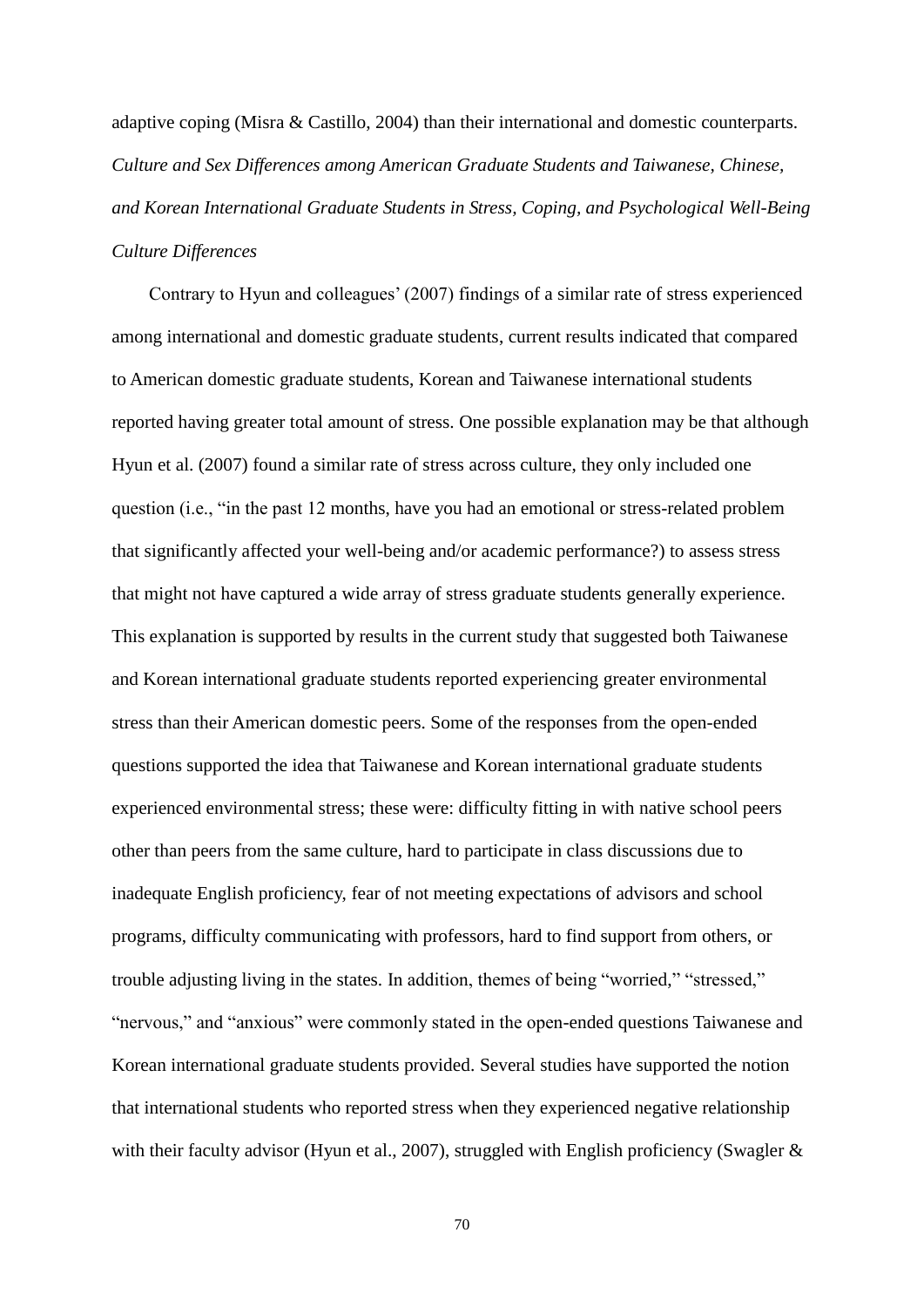Ellis, 2003), and needed social and cultural adjustments (Wan et al., 1992; White, Brown & Suddick, 1983; Yeh & Inose, 2003). It was noted that the relationship in total amount of stress was not significantly different in Chinese international graduate students when comparing to their American graduate peers. One reason may be that Chinese international graduate students in the current study reported having greater psychological well-being. It is possible that in recent the transition from a closed to a more open society, Chinese students have experienced a wide variety of individual, economical, and societal changes that helped them gain a greater sense of flexibility and resiliency when it comes to adjustment. Kim et al. (1997) suggested in their study that Chinese students may have used coping successfully to deal with their stress.

Another finding suggested that Taiwanese international students adopted more maladaptive coping skills than their American or Chinese peers. This result is supported by Cross's (1995) findings that East Asian graduate students with higher interdependent self-construal, a construct measuring their relationships with others or in-groups, were more likely to use indirect coping skills that shy away from problem-solving. Although indirect coping skills was termed as maladaptive coping skills in the current study, both studies used different versions of COPE scales developed by Carver and colleagues. Cross (1995) stated that indirect coping style may be effective in their host countries that are more collectivistic; however, the same coping style may explain their higher stress and difficulty for culture adjustment when they moved to the US, a society that is more individualistic in nature. However, the fact that Chinese international graduate students did not report more maladaptive coping skills may be explained by the finding in the present study that Chinese students in the current sample may have greater psychological well-being to begin with.

It was noted that Chinese graduate students did not report having significantly greater stress and subcategories of stress in academics, environment, and family. It may be possible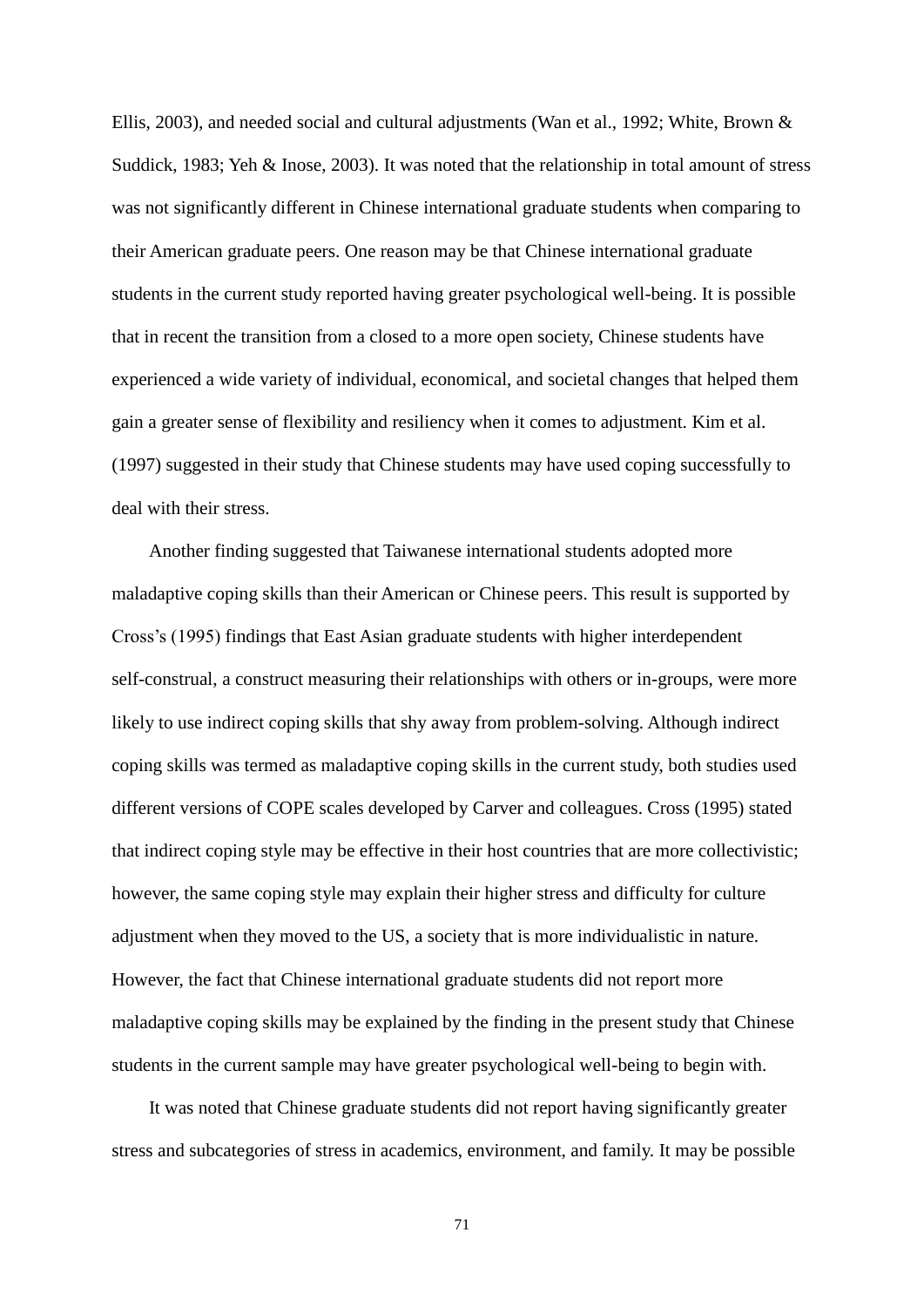that Chinese students who come to study in America are more prepared and selected because of the competitive nature of education environment in China. Therefore, Chinese students may feel less stressed than other Asian international graduate students from Taiwan and Korea. One may also speculate that because Chinese international graduate students are more prepared and selected, they may have higher self-expectations that leave less room for them to admit stress that may be interpreted as failure.

#### *Sex Differences*

Female graduate students in general, despite their culture, reported having greater academic stress and experiencing lower psychological well-being. This finding is consistent with several studies that found female students tend to report higher academic stress (Hodgson & Simoni, 1995; Smith & Renk, 2007) and use of venting, a type of emotional-focused coping (Hyun et al., 2006) that is associated with lower psychological functioning (Watson & Sinha, 2008). On the other hand, this finding is contrary to Mallinckrodt & Leong's (1992) result that international male graduate students were likely to be more depressed than their American peers. Because previous research was conducted in almost two decades ago, it is very likely that sex roles are changing in the society where more females receive higher education nowadays, but they may be expected to play other traditional roles at the same time which can exacerbate stress in academics. In addition, female graduate students may experience lower psychological well-being in various forms other than depression, which is supported by CDC's (2007) report that females between ages of 18-64 suffer from greater psychological distress than their male counterparts. *Predictors of Stress, Coping, and Psychological Well-Being for American Graduate Students and in International Graduate Students from Taiwan, China, and Korea*

# *Culture Variable*

Culture was found to be significantly correlated with total amount of stress and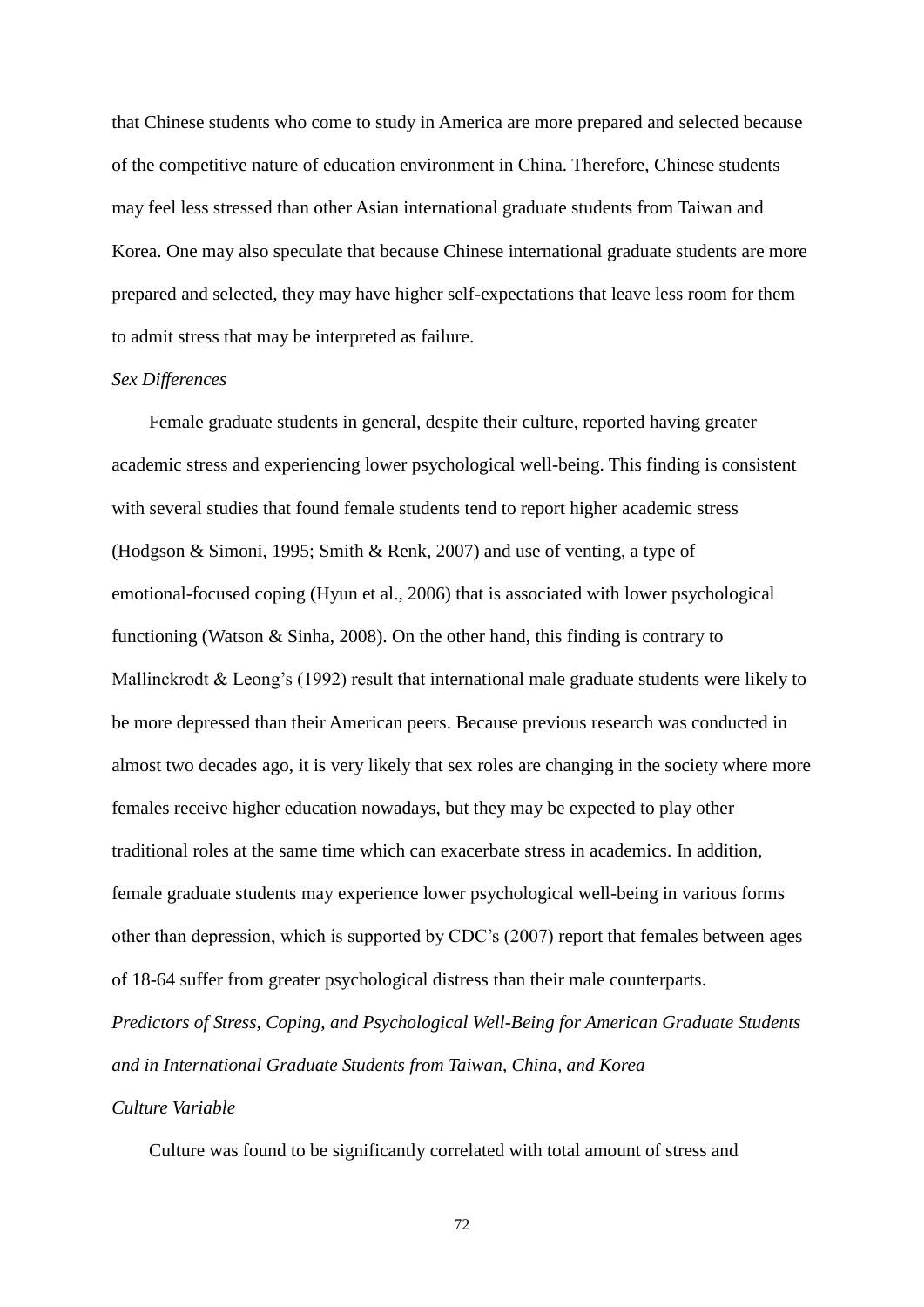environmental stress among all graduate students, respectively. In other words, being an international student from Taiwan, China, or Korea was associated with experiencing higher overall stress and environmental stress. This finding is consistent with previous research (Hartnett & Katz, 1977; Stewart, 1995; Swagler & Ellis, 2003) that international students experienced greater stress that were both common (e.g., school-related stress) and unique (e.g., cultural adjustment, language barriers, and lack of social support).

Another result found that culture was significantly correlated with maladaptive coping, especially in Taiwanese international students. As previous discussed, East Asian students tended to use indirect coping skills or in the current study termed as maladaptive coping skills, that were commonly used in collectivistic cultures and might be viewed as effective in their respective culture (Cross, 1995). This explanation is supported by another current finding that Taiwanese and Chinese international graduate students were associated with experiencing greater psychological well-being.

## *Sex Variable*

Findings suggested that demographic variables were not significantly correlated with total amount of stress and academic stress among American graduate students, but sex variable indicated a unique contribution. This finding suggests that female American graduate students may experience greater overall stress and academic stress than their male counterparts. Although this is consistent with previous research (Hodgson & Simoni, 1995; Smith & Renk, 2007) that female students were like to experience high stress especially in academics, the result should be interpreted with caution because the overall model was not significant.

In addition, demographic variables were significantly correlated with maladaptive coping skills in American graduate students, especially being a female was correlated with using more maladaptive coping skills. As previously discussed, female students were more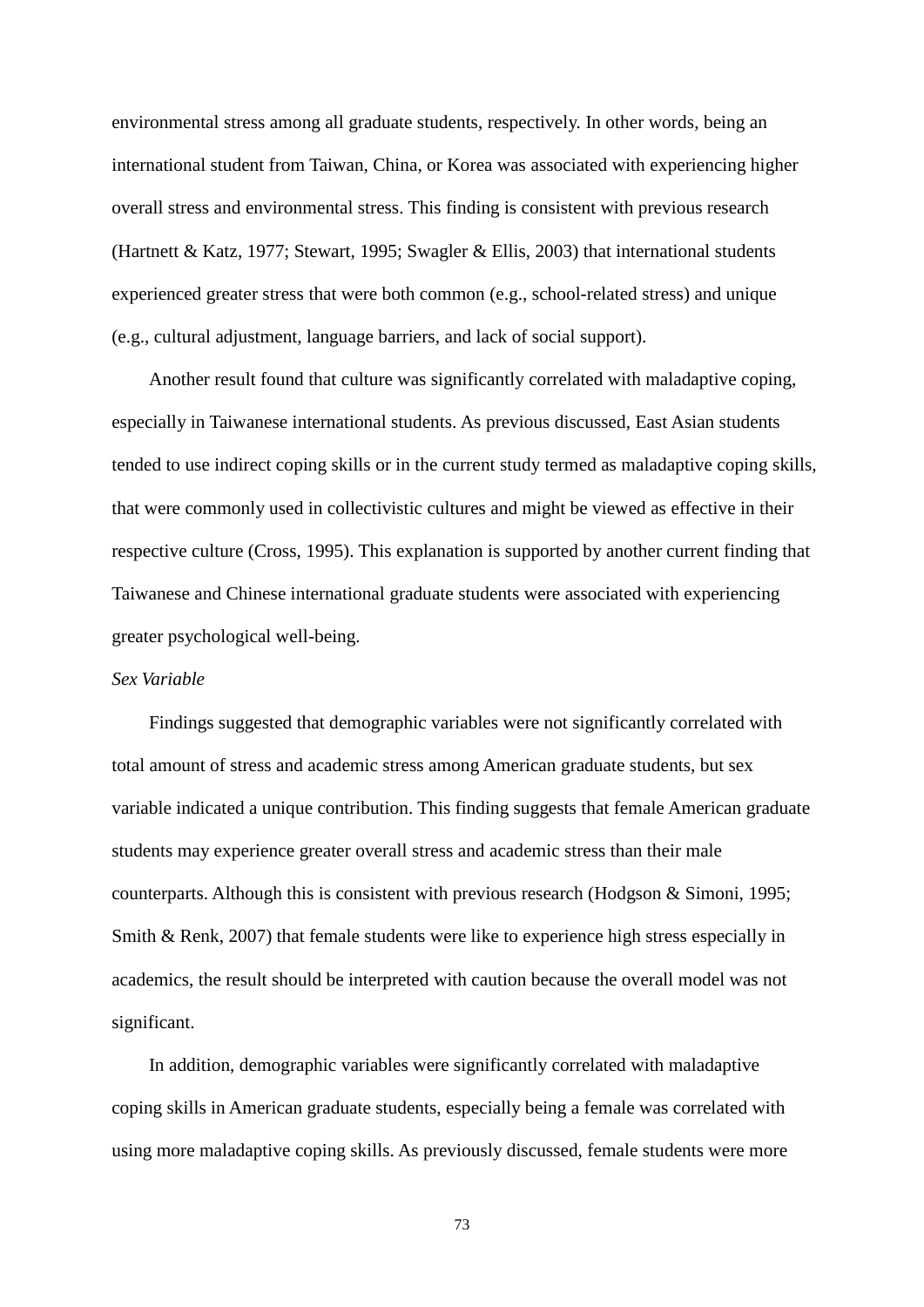likely to use emotional-focused coping strategies (Hyun et al., 2006) that were associated with maladaptive coping, such as venting or crying. Nonetheless, they were academically focused and successful despite use of emotional-focused coping and high stress (Nelson et al., 2001). However, American female graduate students were also associated with having lower psychological well-being, which was consistent with previous research (Watson & Sinha, 2008). Nonetheless, in Hyun et al.'s (2006) research, 81.9% of participants were domestic graduate students where as 18.1% were international students. In Nelson et al.'s (2001) study that focused on counseling psychology graduate students, culture was not an identified variable. Therefore, it was not conclusive that this phenomenon only exists in American graduate students. Regardless, American graduate students remained a large proportion of participants being studied; therefore, current result can considered to be supported by previous studies.

#### *Degree Pursuing*

Consistent with previous research (Hull, 1978; Melby & Wolf, 1961), current findings indicated that being a doctoral student, no matter which culture, was associated with having less overall stress as well as environmental and family stress and better psychological well-being. One may speculate that because the length of doctoral programs is usually longer than master programs, students who decide to pursue a doctoral degree may have researched well in advance regarding program requirements, length of the program, and subsequent career paths before committing to the decision to enter a program. Students who are prepared and know what to expect may experience less stress and psychological problems. This can be explained by the current result that doctoral graduate students as a whole was associated with having greater psychological well-being. Generally speaking, doctoral students are older than and are developmentally more mature than master students; these factors would help with adjusting to an environment that affects their psychological well-being. In addition, it may be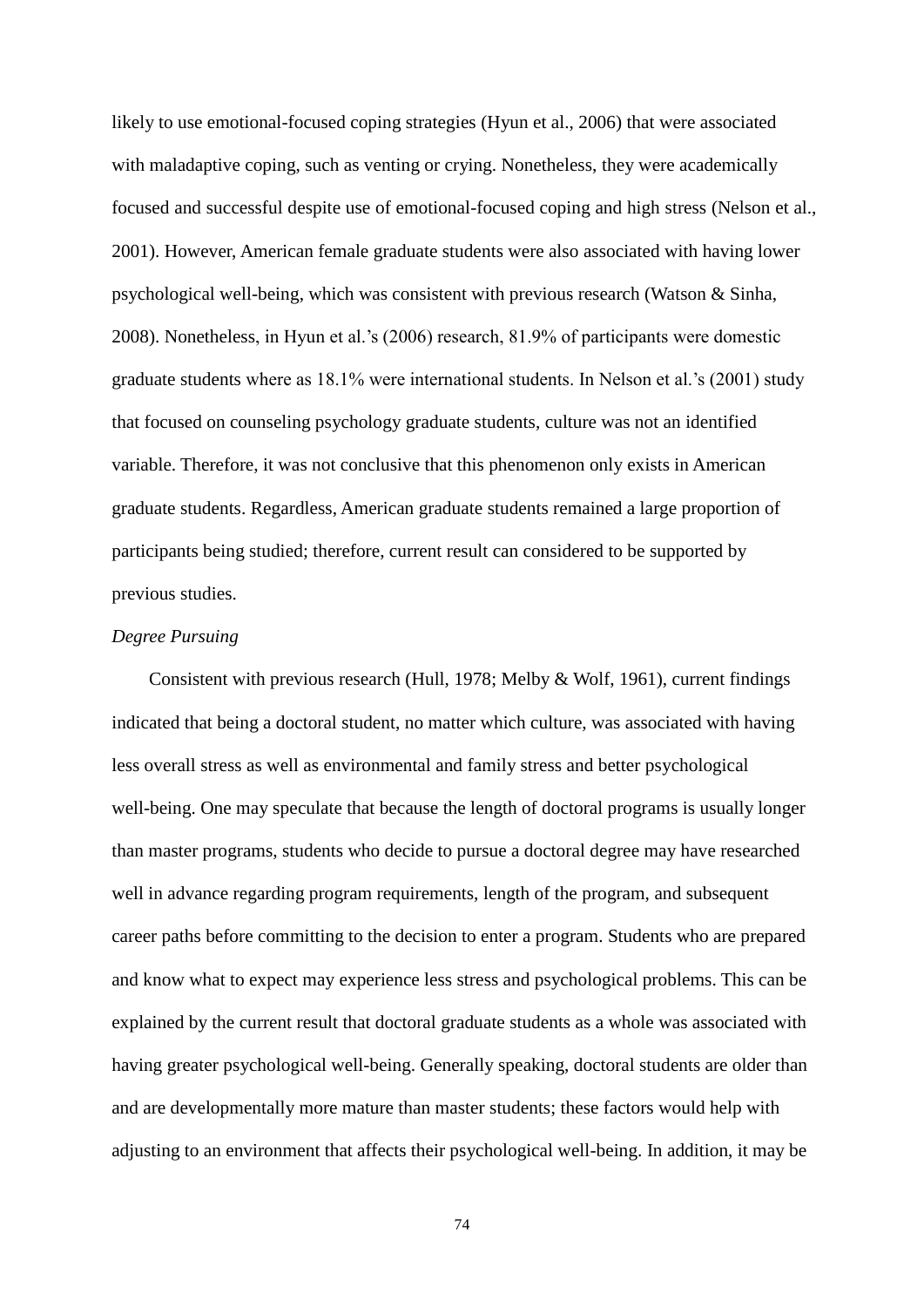possible that many doctoral students may have finished master programs before entering a doctoral program; some students may even have been in the same institutions for both degrees. These factors may explain why doctoral students may have used coping more effectively to obtain a greater psychological well-being.

#### *Perceived English Skills*

*Chinese international graduate students.* In Chinese international graduate students, demographic variables were significantly correlated with total amount of stress. Chinese international students who had higher overall stress were associated with lower perceived English skills. In subcategories of stress that investigated academic, environmental, and family stress, demographic variables did not predict each category of stress among Chinese international students, but perceived English skills were found to have a unique contribution in each case. In addition, although the regression model was not significant, perceived English skills showed a unique contribution in maladaptive coping. The unique contribution should be interpreted with caution because the regression model was not significant. Moreover, Perceived English skills and length of stay combined and independently were significantly correlated with psychological well-being in this population. In other words, Chinese international graduate students with higher perceived English skills are associated with having less stress, less maladaptive coping, greater psychological well-being. These findings were consistent with several studies that found self-perceived English proficiency as one of the strongest predictors of the amount of stress international students experienced in academic, social, and cultural adjustments (Wan et al., 1992; White, Brown, & Suddick, 1983; Yeh & Inose, 2003). An open-ended question that inquired participants' stress supported the idea that Chinese international graduate students viewed their English ability as a major source of stress; some statements were: "poor skills of listening and speaking English," "speaking skill," "writing skill," and "language problems."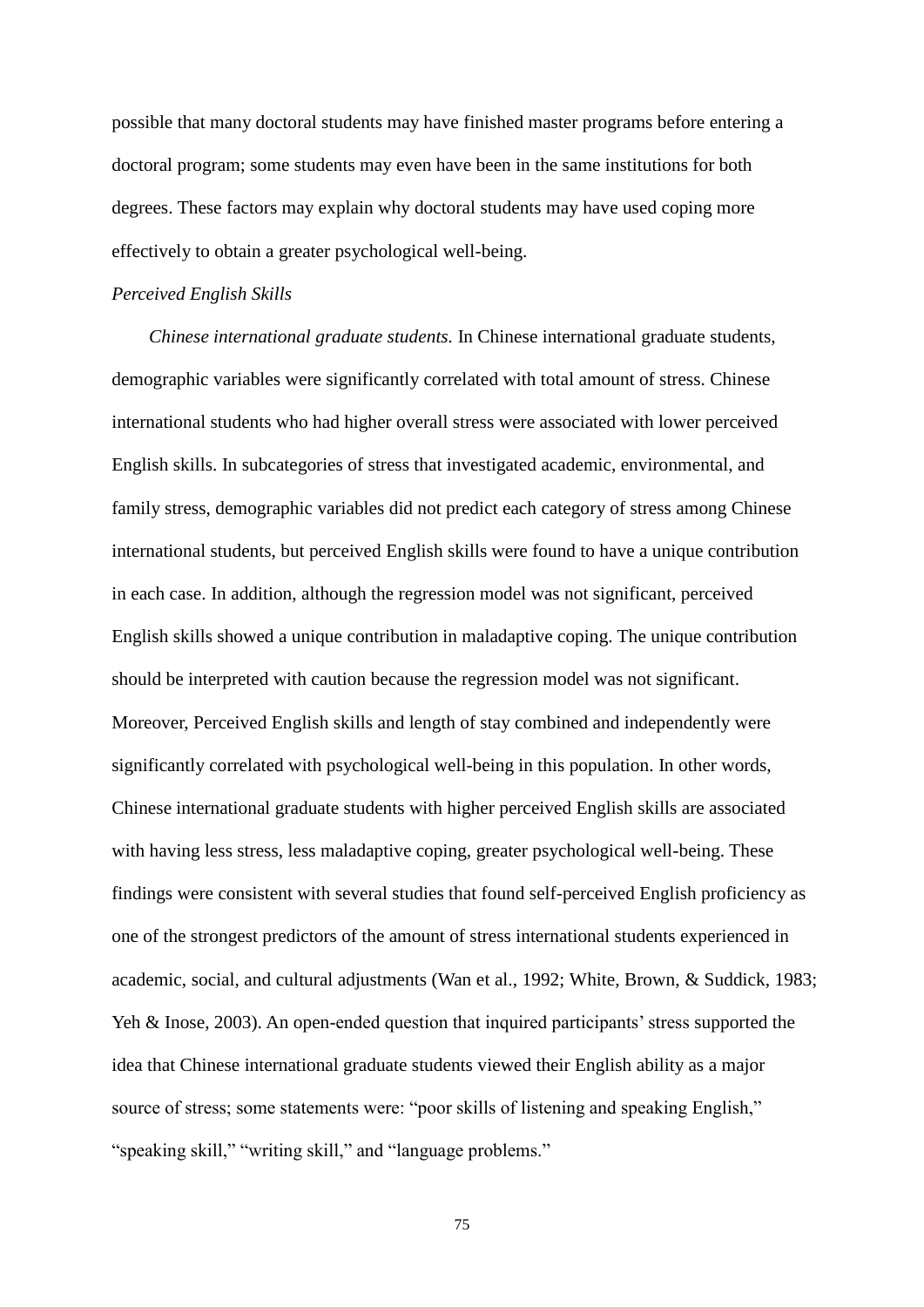It is possible that Chinese international graduate students who perceived themselves as having better English skills are more likely to communicate and solve problems than to shy away from the problems. Thus, they may experience better psychological well-being. A special note is that Chinese international students who stayed longer in the US were correlated with lower psychological well-being. As stated in Stewart's (1995) research, graduate students who are close to finish their degree are anxious about securing a job. Statements in the open-ended questions by Chinese international students expressed a common theme of "stressed about future job seeking." Another Chinese student stressed his/her worry in visa status. It is possible that the pressure of having to renew a student visa is a unique concern in Chinese international graduate students. The longer they stay in the US may imply pressure of needing to find a job or decide whether or not they are to return to their home country. These concerns can be associated with lower psychological well-being.

*Korean international graduate students.* Combined perceived English skills and length of stay were significantly correlated with total amount of stress in Korean international graduate students. In other words, Korean international students with higher perceived English skills and longer length of stay were likely to have less total amount of stress. With regard to adaptive coping, although the regression model was not significant, perceived English skills showed a unique contribution. In addition, perceived English skills and length of stay combined predicted maladaptive coping. In other words, Korean international students who perceived themselves having better English and stayed longer in the US were associated with less stress and less use of maladaptive coping. Additionally, Korean international graduate students with higher perceived English skills were associated with greater psychological well-being. The finding regarding stress is contrary to Kim et al.'s (1997) result that indicated low stress in Korean students. However, because Kim and colleague's (1997) research was conducted in students' home country, Koreans, similar to other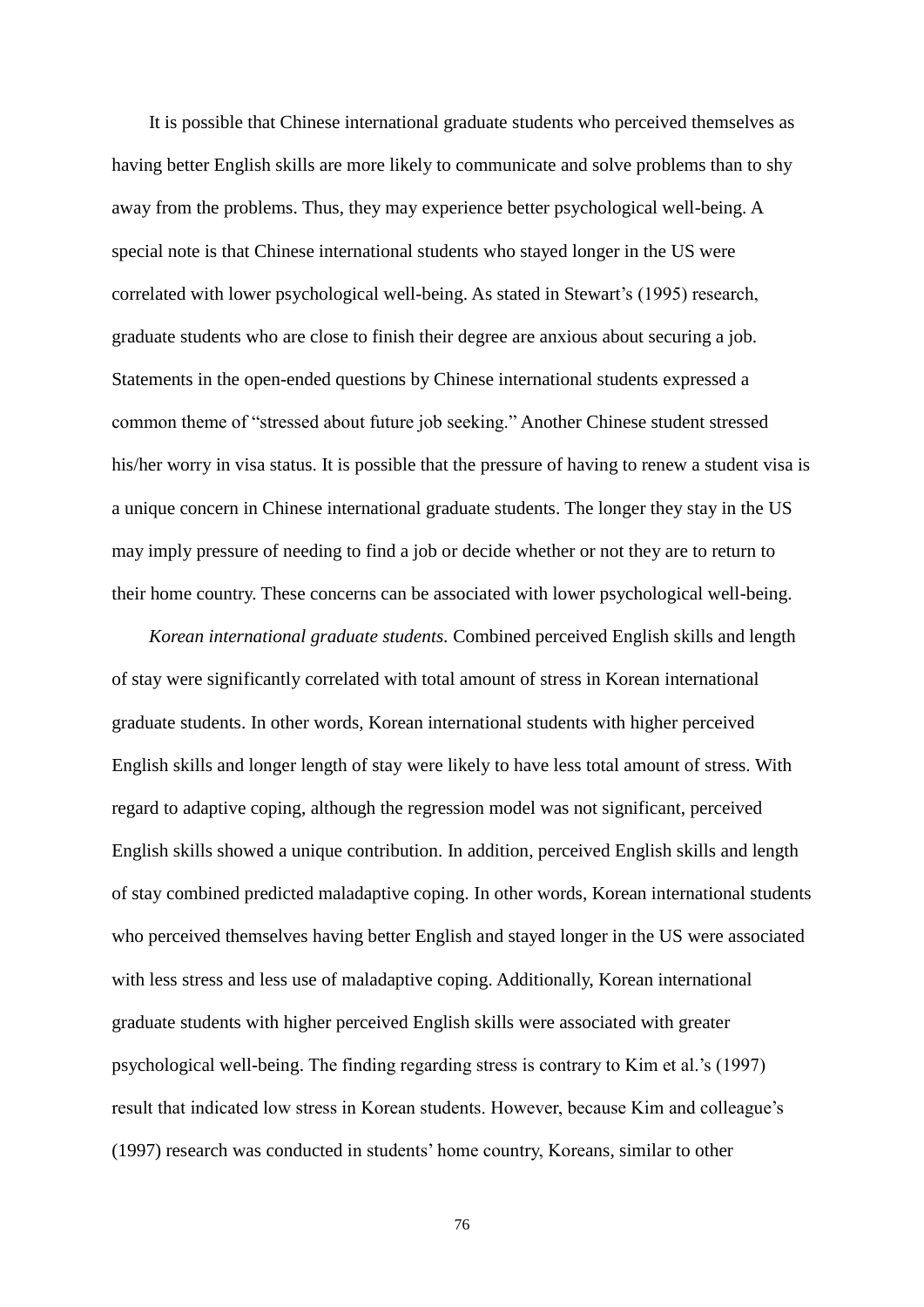international students, may experience greater stress when they move to the US (Wan et al., 1992). Because use of adaptive coping skills are more active and problem-solving focused in nature, students who perceived themselves as having better English skills may feel more comfortable reaching out for support in the local community. Korean international graduate students usually include a larger number of Christians than other Asian groups. It is likely that the more they perceived themselves as having better English skills, the more likely they may seek support from churches and interact with local communities. As several Korean students noted in an open-ended question that asked about coping, "praying to God" was a common theme. On the contrary, Korean international graduate students who have lower perceived English skills may be more likely to withdraw or distract self that require fewer interactions with the others which can be another source of stress to them.

#### *Number of Children & Marital Status*

Number of children was significantly correlated with family stress among all graduate students, despite their culture. This makes sense as having children increases one's family responsibility. In an open-ended question that further examined participants' stress, many responded that they had difficulties arranging childcare, or experienced role conflicts being a parent and a graduate student at the same time. This result is supported by Offstein et al.'s (2004) finding that in both domestic and international graduate students, having multiple roles is associated with conflicting demands that can be stressful.

Although demographic variables were not significantly correlated with adaptive coping in American graduate students, marital status indicated a unique contribution suggesting married students may be more likely to use adaptive coping skills than students who are single. It may be possible that married students need to use more adaptive coping skills, such as planning, positive reframing, and emotional support to find balance with their multiple roles and demands.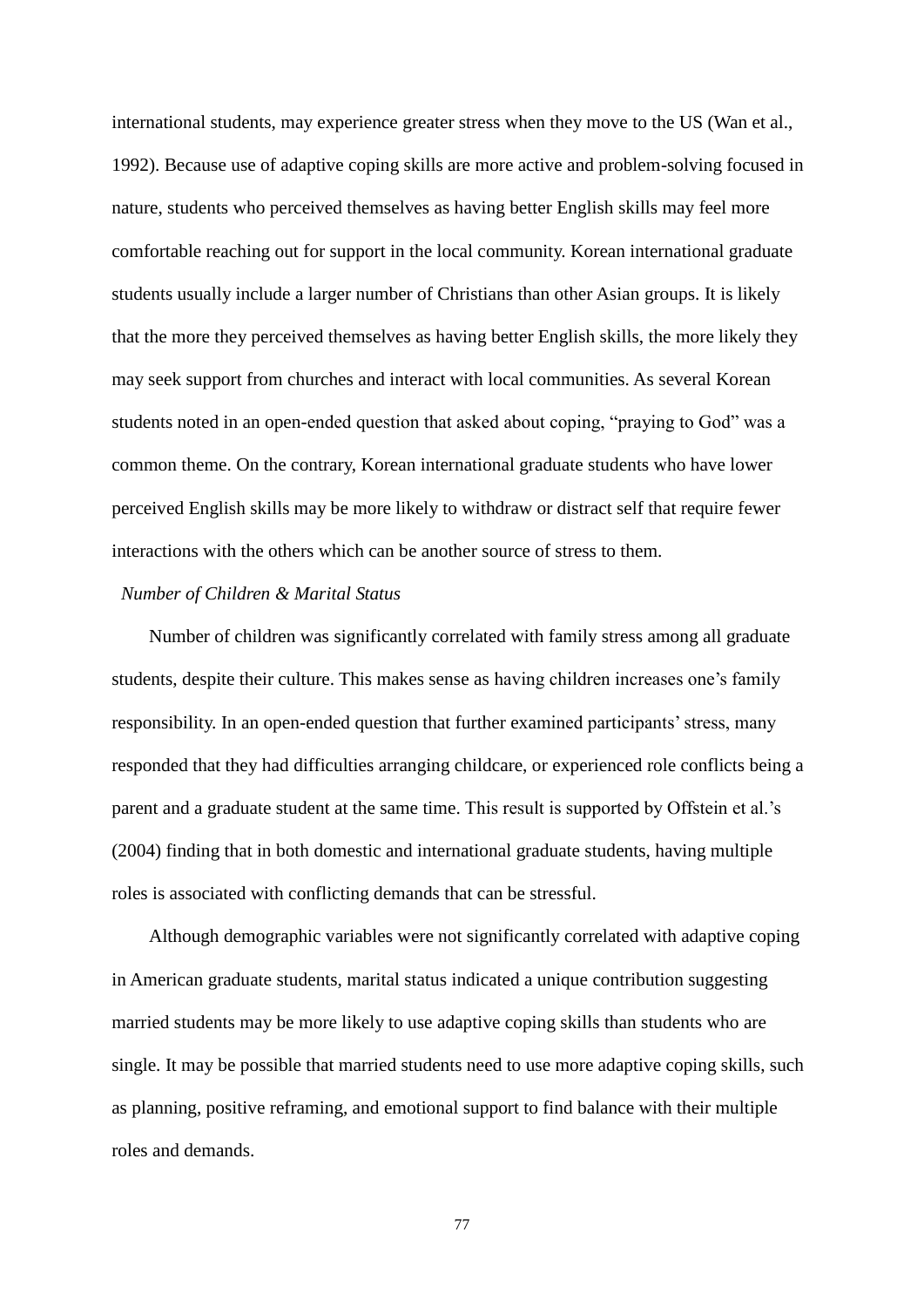#### Limitations of the Study

Some limitations from the current study needed to take into consideration. First, self-report may not reflect participants' true perception because of a possibility of answering questions in a socially desirable way to avoid possible stigma. Second, generalization from current population to other groups of students may be limited and made with caution. For example, although undergraduate and graduate students may share some common stressors, undergraduate students may be at a different developmental level than that of graduate students. Another example indicates that international students from countries other than Taiwan, China, and Korea may be influenced by each of their unique cultural factors that may impact the generalization. Third, more participants, especially with international student populations, can be recruited. Fourth, relationships among variables were examined; in other words, no causal effect can be inferred.

## Directions for Future Research

First, future studies can include other culture variables, such as acculturation level, personality, and self-identity. This may be able to help to distinguish some underlying reasons of different stress, coping, and psychological well-being levels. Second, some form of standardized English score can be used to differentiate international students' perceived English skills and true English abilities. This can have practical implications in terms of learning different ways to help international students navigate their stress. Third, a longitudinal study may help to trace patterns of their stress and coping, and how that may in turn affect their psychological well-being. Fourth, experimental studies that determined causal relationship can further explore how different stress may elicit different types of coping skills. Fifth, undergraduate domestic and international students can be included in future studies to learn more details about how different groups of students cope in a typical university setting.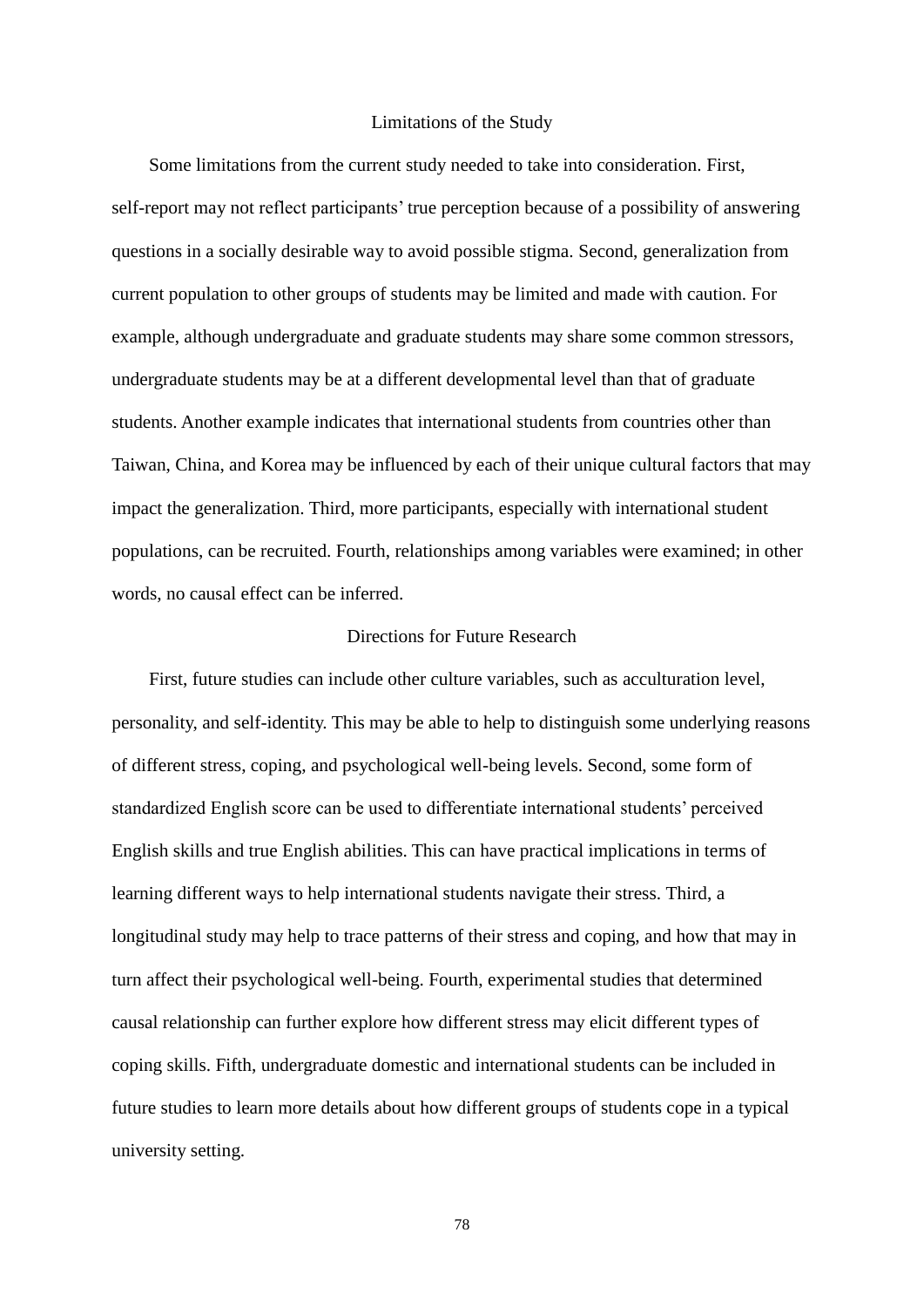#### Implications for Professional Practice

Several recommendations from the findings of the current study can serve to inform professional practice. With changing of demographics in recent years, more Asian international graduate students have received higher education in the US. Universities may not be effective in providing culturally sensitive support in response to this trend. The current study attempts to investigate stress, coping, and psychological well-being in American domestic graduate students and in Asian international graduate students from Taiwan, China, and Korea. It is not uncommon for graduate students to experience psychological distress (Stewart, 1995); however, a smaller proportion of these students is willing to seek mental health services (Stecker, 2004). The findings from the current study can help psychologists working with graduate students to gain a better understanding of their stresses, ways of coping and how these affect their psychological well-being; by doing so, psychologists may be more effective in providing culturally sensitive counseling and developing appropriate outreach programs.

It is recommended that psychologists provide culturally sensitive stress reduction and coping strategies for diverse students. First, recognizing that Asian international graduate students experience greater stress than their American counterparts is an important first step for psychologists to empathize, and to validate the feelings and the struggles that international graduate students have. Oftentimes, the understanding and validation itself can serve as a relief and build therapeutic rapport with Asian international graduate students. It is noted that both Korean and Taiwanese international graduate students reported greater environmental stress than their American counterparts. One way psychologists can help international students master environmental stress is by teaching them common American social norms and assertiveness skills that may not be encouraged in their home country. Another way is for psychologists, especially those working in a university counseling setting, to recommend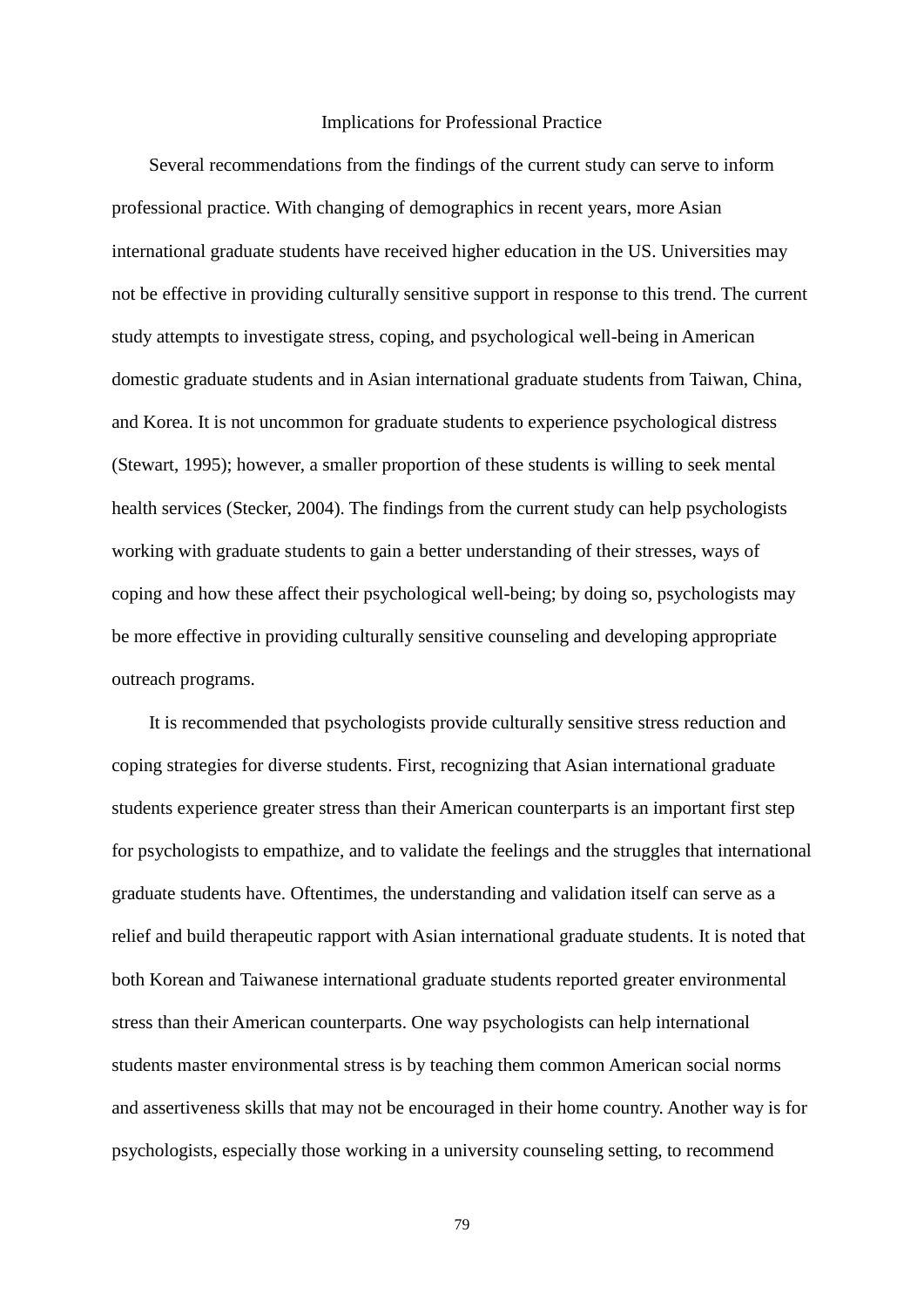resources, such as professional/ student associations or local activities that can help student become acquainted to the environment.

Second, another finding suggested that female graduate students experience greater academic stress and less psychological well-being. In addition, number of children is associated with greater family stress. It is possible that females today not only have opportunities to seek higher education, but also are expected to carry a traditional role. Universities can help reduce female graduate students' stress by developing creative programs, such as reduced fee on-campus childcare, or by establishing flexible course hours to help female students balance their roles. Outreach programs, such as stress management, time management, and couples' communications that include components that are sensitive to needs of female students can also educate not only women on campus, but other student population in school.

Before sensitive stress reduction strategies can be developed and implemented, it is important for psychologists to learn how each group of graduate students cope with stress. For example, the current findings suggested that while Taiwanese graduate students tend to use more maladaptive coping strategies, their psychological well-being is still greater. This may imply that coping strategies they use, although labeled as maladaptive by psychological instruments, may actually be effective for them. Therefore, in counseling settings, it is very important for psychologists to assess how each coping skill impact graduate students' psychological well-being rather than assuming a particular coping strategy is maladaptive.

In addition, it is noted that stress level is different between doctoral and master students. Current findings indicated that doctoral students reported less stress than master students. It is possible that doctoral students may be older and more mature in dealing with their stress. Also, international doctoral students may have been in the US for a few years in obtaining a master degree; therefore, cultural shock may be more stressful to master students. In addition,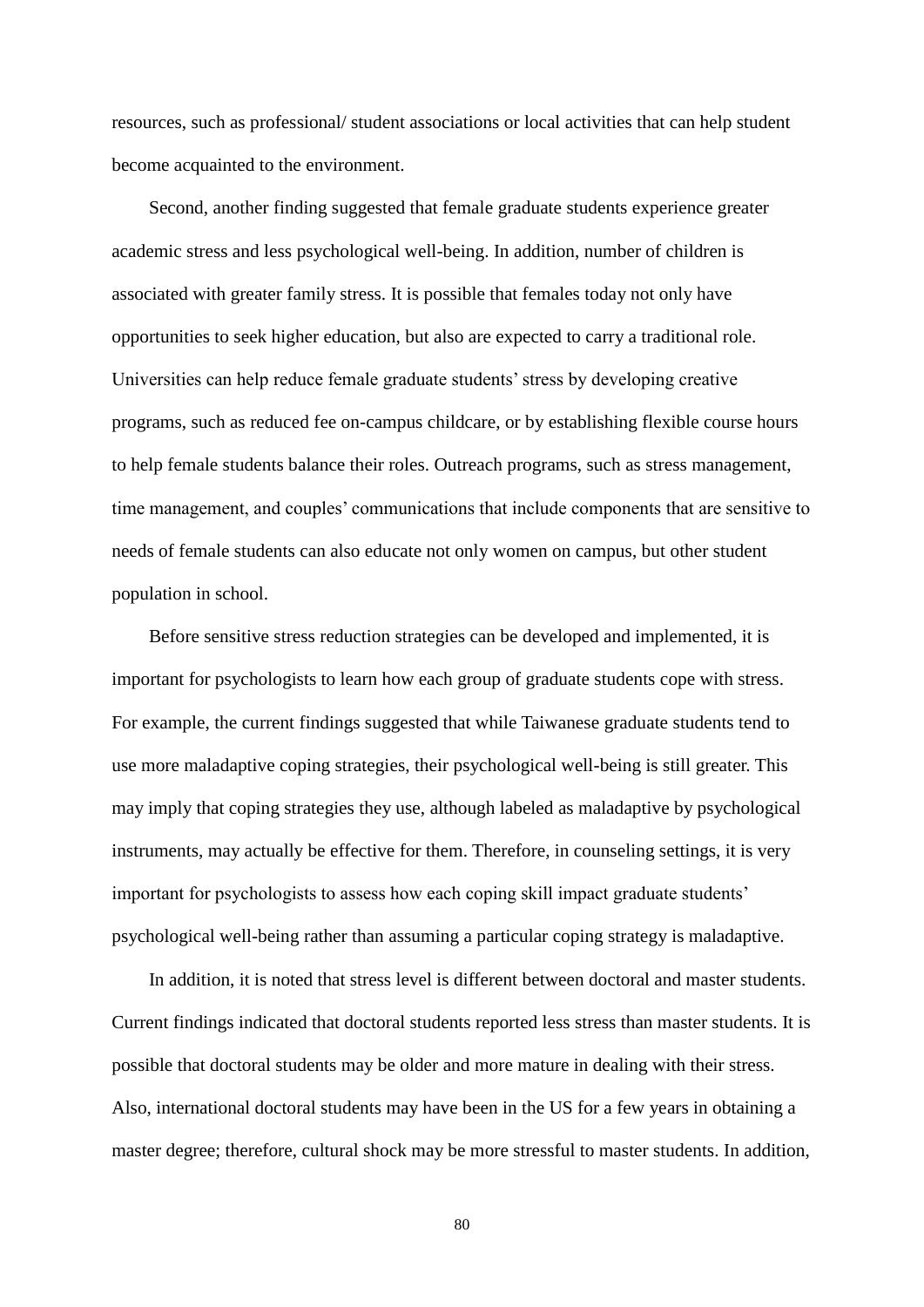master students may need education concerning American graduate school culture than doctoral students do. Perceived English skills are consistently associated with stress, coping, and psychological well-being among Asian international student population. Psychologists can first assess Asian international students' English skills to determine whether they need a referral to learning support services agencies or writing centers, or to teach them skills to increase English language self-efficacy. Type of degree pursuing and perceived English skills are two examples of many variables psychologists need to attend to when it comes to student differences. Lack of understanding in these differences may lead to early dropout in counseling treatment. The results of this study showed the complexity and the variety of responses American graduate students and three groups of Asian international graduate students reported. These findings suggest that are between and within group differences. Specifically, Asian international graduate students are not a homogeneous group when dealing with stress, coping, and psychological well-being. The current study can help counseling psychologists provide more culturally sensitive mental health services to domestic graduate as well as Asian international graduate students to achieve a greater psychological well-being.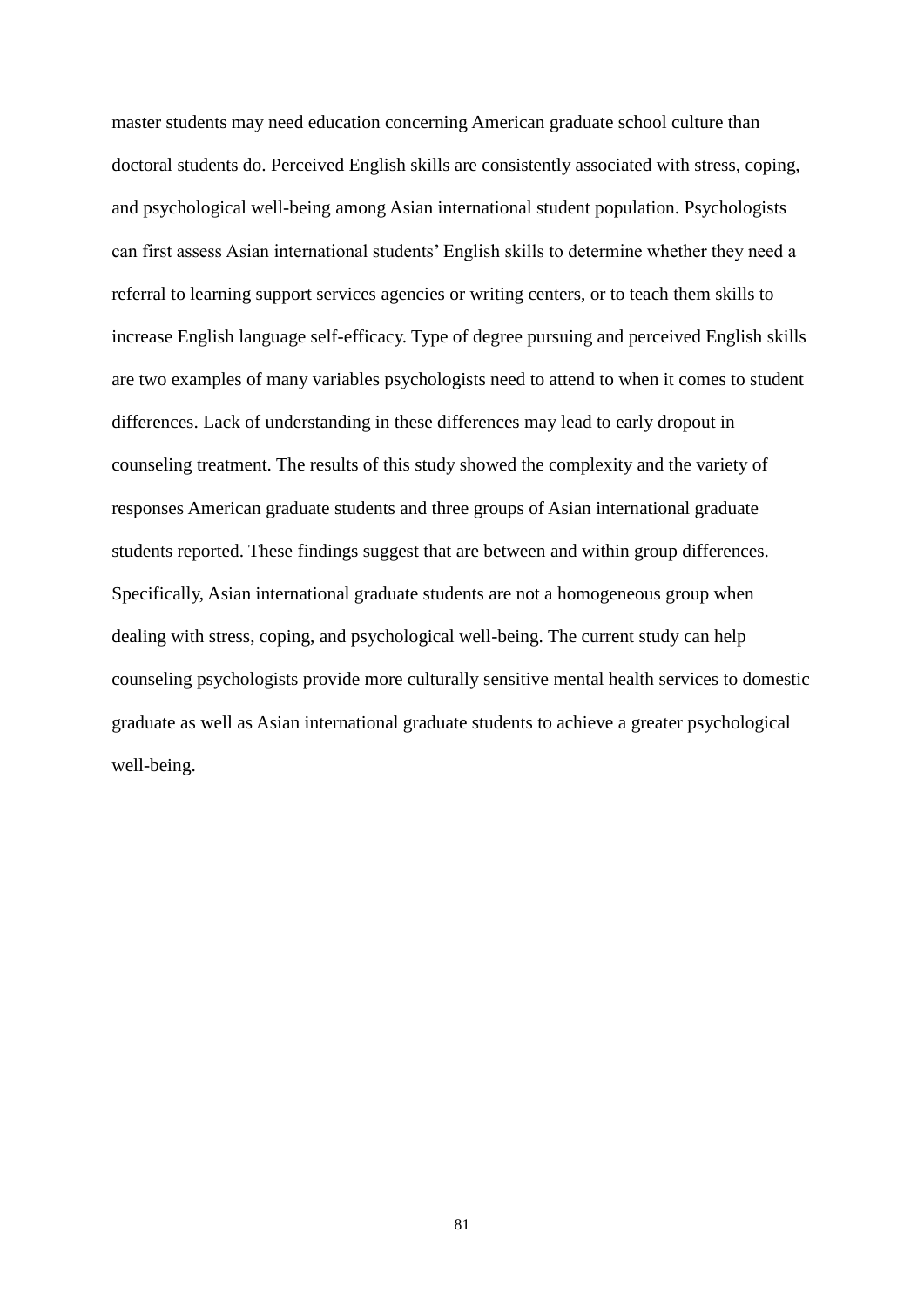#### **Reference**

- Andrade, M. S. (2006). International students in English-speaking universities: Adjustment factors. *Journal of Research in International Education, 5*, 131-154.
- Aubrey, R. (1991). International students on campus: A challenge for counselors, medical providers, and clinicians. *Smith College Studies in Social Work, 62*, 20-33.
- Baker, R. W., & Siryk, B. (1984). Measuring adjustment to college. *Journal of Counseling Psychology, 31*, 179-189.
- Baker, S., Felstehausen, G.., Couch, S., & Henry, J. (1997). Orientation programs for older and delayed-entry graduate students. *NASPA Journal, 35*, 57-68.
- Banks, M. H., Clegg, C. W., Jackson, P. R., Kemp, N. J., Stafford, E. M., & Wall, T. D. (1980). The use of the General Health Questionnaire as an indicator of mental health in occupational studies. *Journal of Occupational Psychology, 53*, 187-194.
- Brown, H. A. (2005). *Graduate and Enrollment Degrees: 1986 to 2005.* Washington, DC: Council for Graduate Schools.
- Carver, C. S. (1997). You want to measure coping but your protocol's is too long: Consider the brief COPE. *International Journal of Behavioral Medicine, 4*, 92-100.
- Centers for Disease Control and Prevention. *Women's Health.* Retrieved June, 29, 2008, from [http://www.cdc.gov/nchs/data/nhis/earlyrelease/200709\\_13.pdf](http://www.cdc.gov/nchs/data/nhis/earlyrelease/200709_13.pdf)
- Chang, E. C. (1996). Cultural differences in optimism, pessimism, and coping: Predictors of subsequent adjustment in Asian American and Caucasian American college students. *Journal of Counseling Psychology, 43*, 113-123.
- Chen, C. P. (1999). Common stressors among international college students: Research and counseling implications. *Journal of College Counseling, 2*, 49-65.
- Cheng, D., Leong, F. T. L., & Geist, R. (1993). Cultural differences in psychological distress between Asian and Caucasian American college students. *Journal of Multicultural Counseling and Development, 21*, 182-190.
- Chun, C.A., Moos, R. H., & Cronkite, R. C. (2006). Culture: A fundamental context for the stress and coping paradigm. *Handbook of multicultural perspectives on stress and coping.* New York: Springer
- Cohen, S., Kamarck, T., & Mermelstein, R. (1983). A global measure of perceived stress. *Journal of Health and Social Behavior, 24*, 385-396.
- Constantine, M. G., Okazaki, S., & Utsey, S. O. (2004). Self-concealment, social self-efficacy, acculturative stress, and depression in African, Asian, and Latin American international college students. *American Journal of Orthopsychiatry, 74,* 230-241.

Cross, S. E. (1995). Self-construals, coping, and stress, in cross-cultural adaptation. *Journal*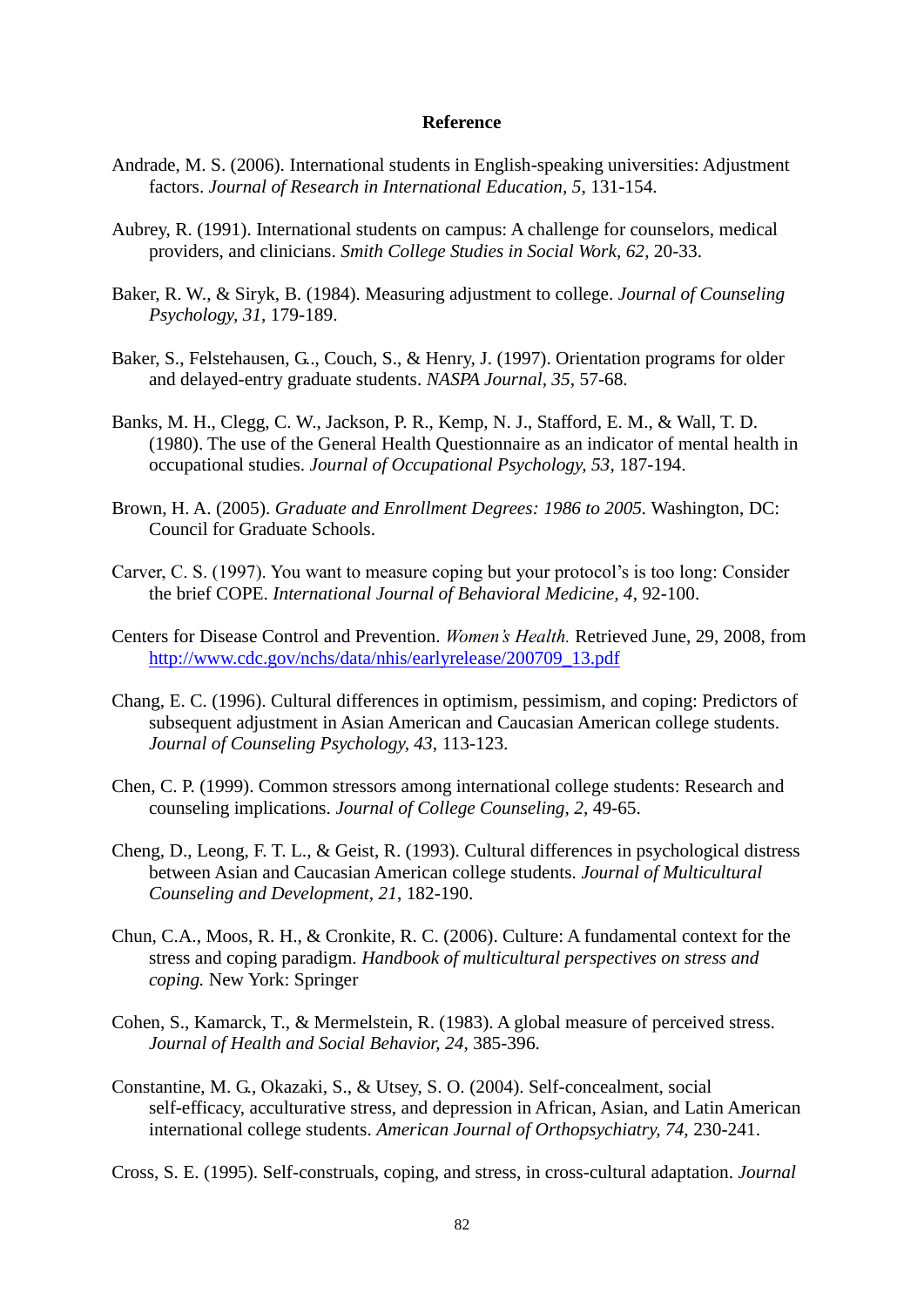*of Cross-Cultural Psychology, 26*, 673-687.

- Devonport, T. J., & Lane, A. M. (2006). Relationships between self-efficacy, coping, and student retention. *Social Behavior and Personality, 34*, 127-138.
- Edwards, K. J., Hershberger, P. J., Russell, R. K., & Market, R. J. (2001). Stress, negative social exchange, and health symptoms in university students. *Journal of American College Health, 50,* 75-79.
- Fan, J., & Wanous, J. P. (2008). Organizational and cultural entry: A new type of orientation program for multiple boundary crossings. *Journal of Applied Psychology, 93*, 1390-1400.
- Faul, F., Erdfelder, E., Lang, A.G., & Buchner, A. (2007). G\*Power 3: A flexible statistical power program for the social, behavioral, and biomedical sciences. *Behavior Research Methods, 39*, 175-191.
- Field, A. (2005). *Discovering Statistics Using SPSS* (2<sup>nd</sup> ed.). Thousand Oaks, CA: Sage.
- Folkman, S., & Lazarus, R. S. (1980). An analysis of coping in a middle-aged community sample. *Journal of Health and Social Behavior, 21,* 219-239.
- Gall, T. L., Evans, D. R., & Bellerose, S. (2000). Transition to first-year university: Patterns of change in adjustment across life domains and time. *Journal of Social and Clinical Psychology, 19,* 544–567.
- Gloria, A. M., & Kurpius, S. E. R. (2001). Influence of self-beliefs, social support, and comfort in the university environment on the academic nonpersistence decisions of American Indian undergraduates. *Cultural Diversity and Ethnic Minority Psychology, 7,* 88-102.
- Goplerud, E. N. (1980). Social support and stress during the first year of graduate school. *Professional Psychology,* 11, 283-290.
- Hamilton, S., & Fagot, B. I. (1988). Chronic stress and coping styles: A comparison of male and female undergraduates*. Journal of Personality and Social Psychology, 55,* 819-823.
- Hartnett, R. T., & Katz, J. (1977). The education of graduate students. *Journal of Higher Education, 48*, 646-664.
- Heggins, W. J. III., & Jackson, J. F. (2003). Understanding the collegiate experience for Asian international students at a midwestern research university. *College Student Journal, 37*, 379-391.
- Hodgson, C. S., & Simoni, J. M. (1995). Graduate student academic and psychological functioning. *Journal of College Student Development, 36*, 244-253.
- Holahan, C. J., & Moos, R. H. (1987). Personal and contextual determinants of coping strategies. *Journal of Personality and Social Psychology, 52*, 946-955.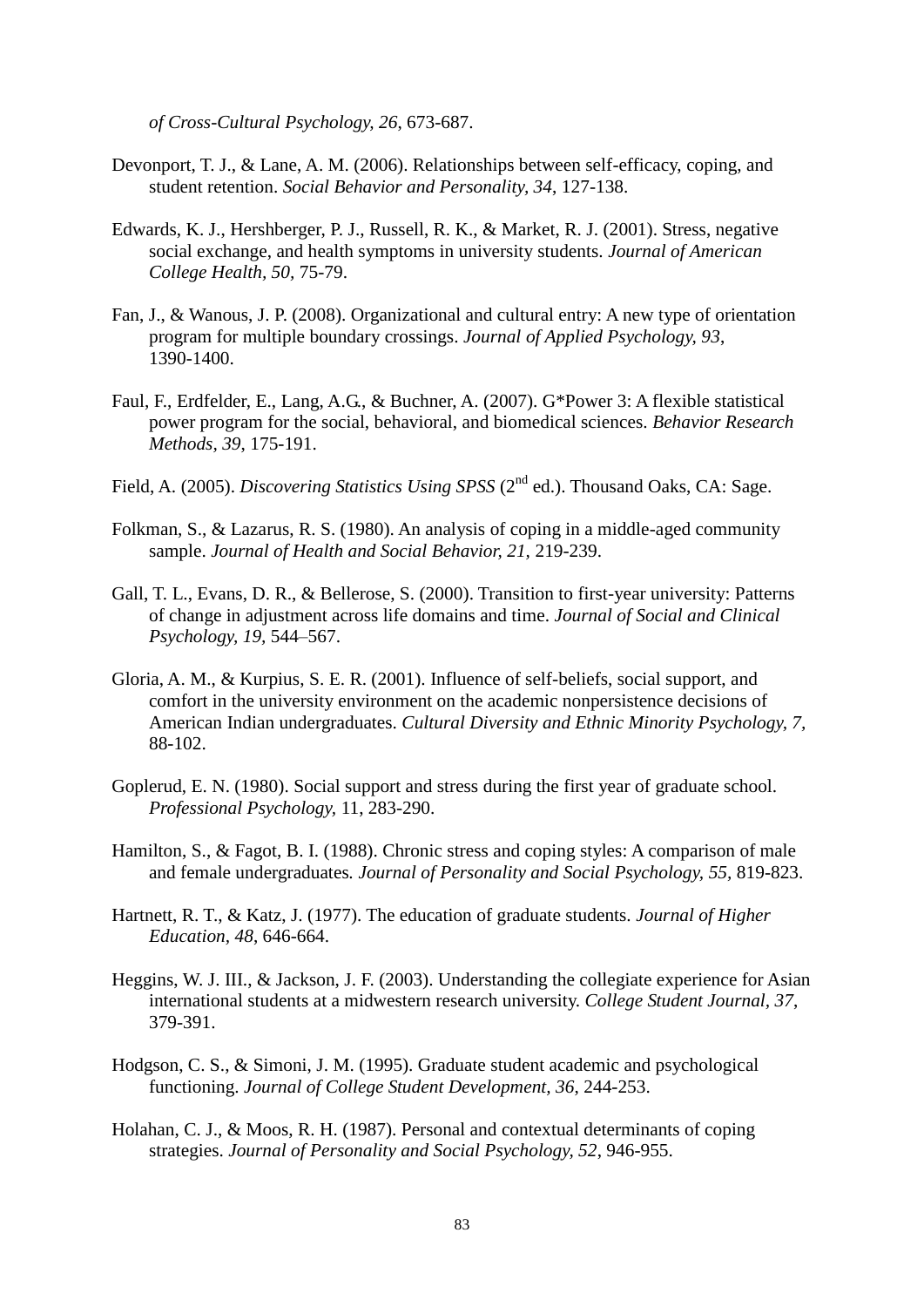- Hull, W. F. (1978). *Foreign students in the United States of America: Coping behavior within the educational environment.* New York: Praeger.
- Hyun, J. K., Quinn, B. C., Madon, T., & Lustig, S. (2006). Graduate student mental health: Needs assessment and utilization of counseling services. *Journal of College Student Development, 47*, 247-266.
- Hyun, J., Quinn, B., Madon, T., & Lustig, S. (2007). Mental health need, awareness, and use of counseling services among international graduate students. *Journal of American College Health, 56*, 109-118.
- Institute for International Education. (2008). *International students on U.S. campuses at all-time high.* Retrieved April, 15, 2009, from <http://opendoors.iienetwork.org/?p=131590>
- Karademas, E. C., & Kalantzi-Azizi, A. (2004). The stress process, self-efficacy expectations, and psychological health. *Personality and Individual Differences, 37*, 1033-1043.
- Kearney, L. K., Draper, M., & Baron, A. (2005). Counseling utilization by ethnic minority college students. *Cultural Diversity and Ethnic Minority Psychology, 11,* 272-285.
- Kim, K. I., Won, H., Liu, X., Liu, P., & Kitanashi, K. (1997). Students' stress in China, Japan, and Korea: A transcultural study. *The International Journal of Social Psychiatry, 43,* 87-94.
- Koeske, G. F., & Koeske, R. D. (1991). Student "burnout" as a mediator of the stress-outcome relationship. *Research in Higher Education, 32*, 415-431.
- Lane, A. M., Jones, L., & Stevens, M. (2002). Coping with failure: The effects of self-esteem and coping on changes in self-efficacy. *Journal of Sport Behavior, 25*, 331-345.
- Lazarus, R. S., & Folkman, S. (1984). *Stress, appraisal, and coping.* New York: Springer.
- Lee, D. S. (1997). What teachers can do to relieve problems identified by international students. *New Directions for Teaching and Learning, 70*, 93-100.
- Lee, S. J. (2008). Relationship between selected predictors and adjustment/ acculturations stress among East Asian international students. Unpublished doctoral dissertation, University of Kentucky.
- Lin, J. C. G., & Yi, J. K. (1997). Asian international students' adjustment: Issues and program suggestions. *College Student Journal, 31,* 473-479.
- Mallinckrodt, B., & Leong, F. T. L. (1992). International graduate students, stress, and social support. *Journal of College Student Development, 33*, 71-78.
- Melby, J. F., & Wolf, E. K. (1961). *Looking glass for Americans: A study of the foreign students at the University of Pennsylvania.* Philadelphia: National Council on Asian Affairs.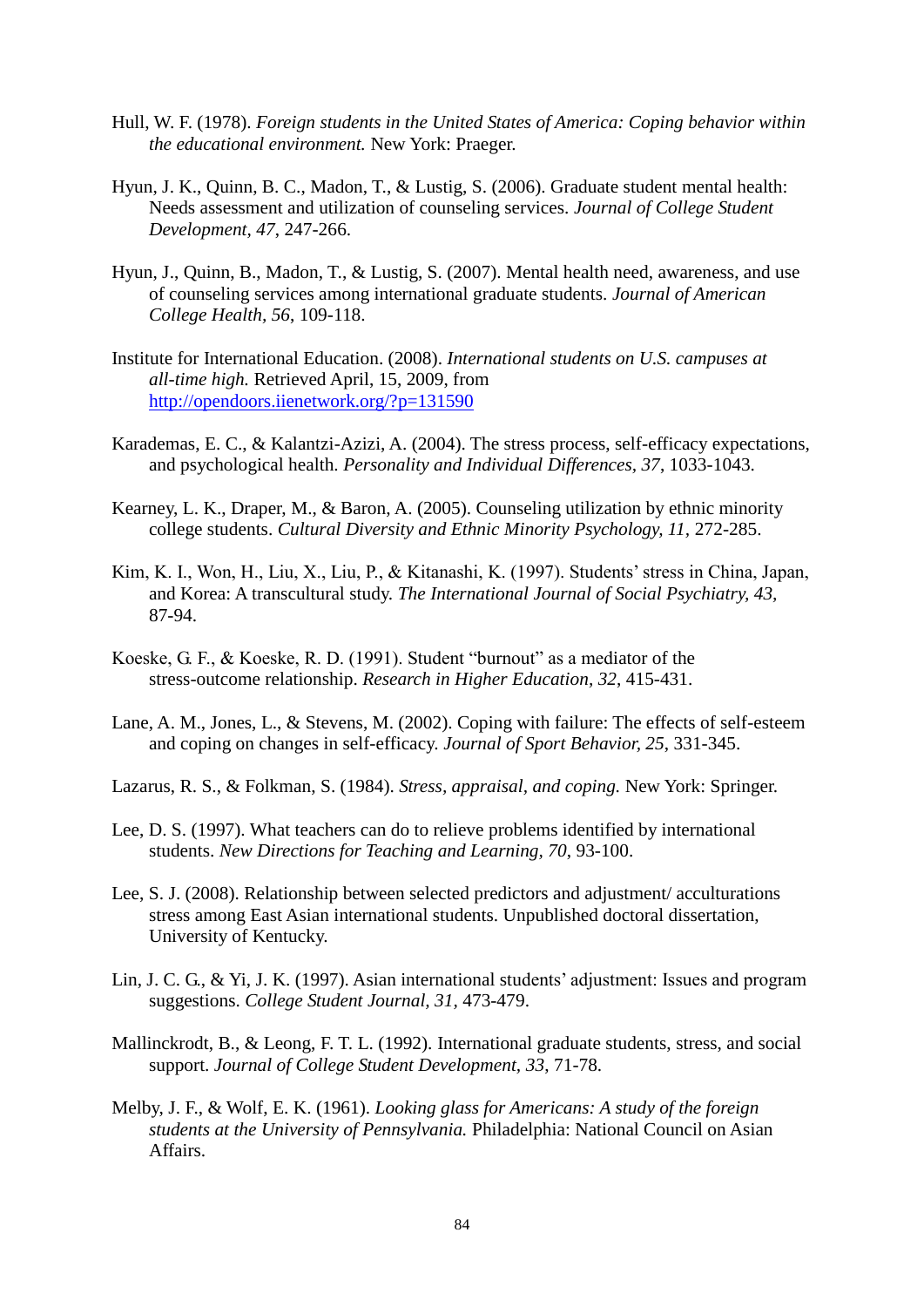- Matheny, K. B., Aycock, D. W., Curlette, W. L., & Junker, G. N. (1993). The coping resources inventory for stress: A measure of perceived resourcefulness. *Journal of Clinical Psychology, 49*, 815-830.
- Misra, R., & Castillo, L. G. (2004). Academic stress among college Students: Comparison of American and international Students. *International Journal of Stress Management, 11,* 132-148.
- Misra, R., Crist, M., & Burant, C. J. (2003). Relationships among life stress, social support, academic stressors, and reactions to stressors of international students in the United States. *International Journal of Stress Management, 10*, 137-157.
- Mori, S. C. (2000). Addressing the mental health concerns of international students. *Journal of Counseling and Development, 78,* 137-144.
- Nelson, N. G., Dell'Oliver, C., Koch, C., & Buckler, R. (2001). Stress, coping, and success among graduate students in clinical psychology. *Psychological Reports, 88*, 759-767.
- Offstein, E. H., Larson, M. B., McNeill, A. L., & Mwale, H. M. (2004). Are we doing enough for today's graduate student? *The International Journal of Educational Management, 18*, 396-407.
- Park, C. L., & Adler, N. E. (2003). Coping style as a predictor of health and well-being across the first year of medical school. *Health Psychology, 22*, 627-631.
- Pascarella, E. T., & Terenzini, P. T. (1991). *How college affects students.* San Francisco: Jossey-Bass.
- Pearlin, L. I., & Schooler, K. (1978). The structure of coping. *Journal of Health and Social Behavior, 19*, 2-22.
- Perrucci, R., & Hu, H. (1995). Satisfaction with social and education experiences among international graduate students. *Research in Higher Education, 36*, 491-508.
- Perry, W. (1970). *Forms of intellectual and ethical development in the college years: A Scheme.* New York: Holt, Rinehart & Winston.
- Polson, C. J. (2003). Adult graduate students challenge institutions to change. *New Directions for Student Services, 102*, 59-68.
- Rocha-Singh, I. A. (1994). Perceived stress among graduate students: Developmental and validation of the graduate stress inventory. *Educational and Psychological Measurement, 54*, 714-727.
- Sampson, A. A. (2007). A survey of Midwestern education graduate students' coping strategies and subsequent development of a three factor stress scale. *ETD Collection for Wayne State University.* Paper AAI3287733.
- Sandhu, D. S., & Asrabadi, B. R. (1994). Development of an acculturate stress scale for international students: Preliminary findings. *Psychological Report, 75,* 435-448.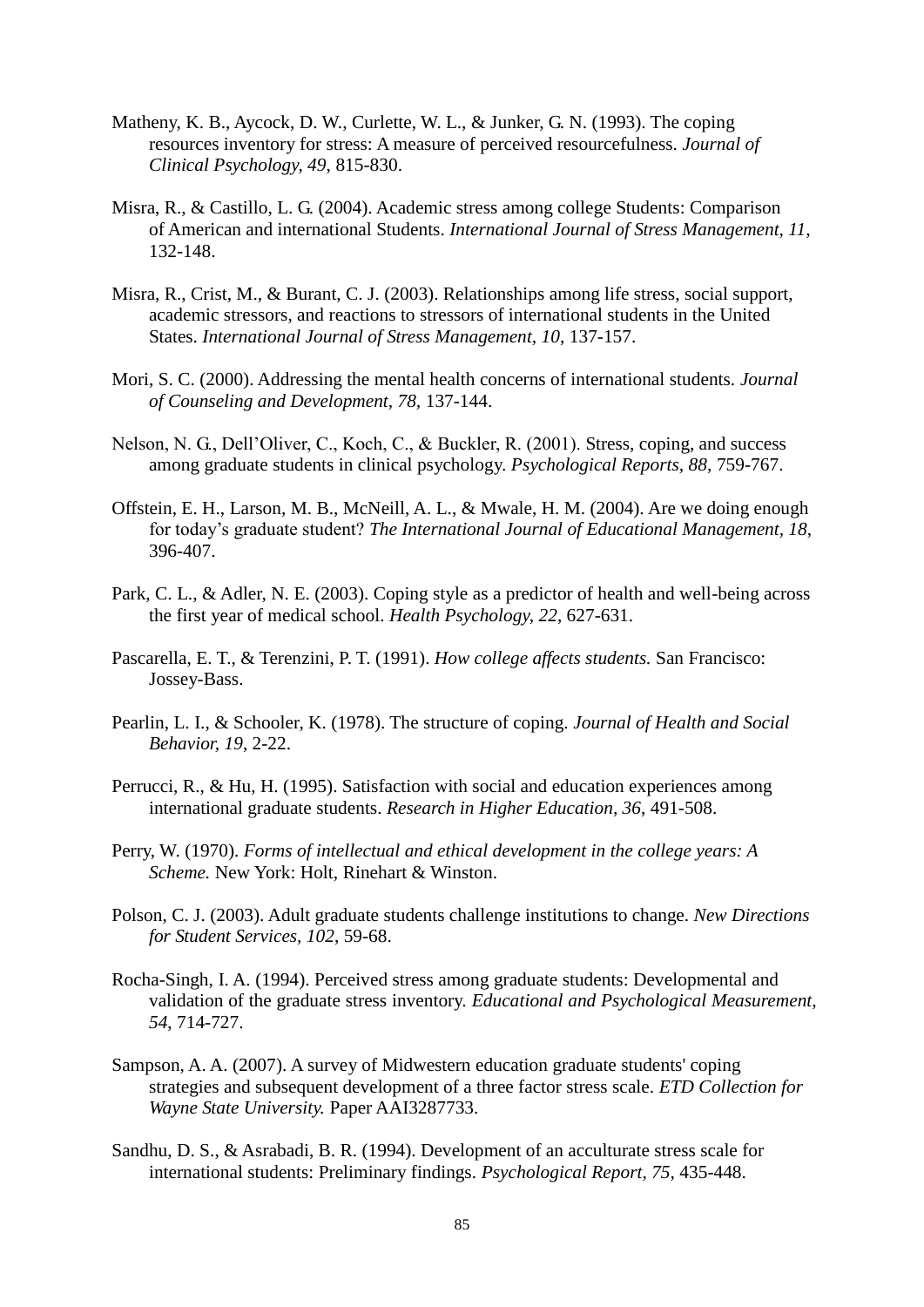- Sarason, I., Johnson, J., & Siegel, J. (1978). Assessing the impact of life changes: Development of the Life Experiences Survey. *Journal of Consulting and Clinical Psychology, 46*, 932-946.
- Scheinkman, M. (1988). Graduate student marriages: An organizational/interactional view. *Family Process, 27*, 351-368.
- Scholz, U., Gutierrez-Dona, B., Sud, S., & Swarzer, R. (2002). Is general self-efficacy a universal construct? Psychometric findings from 25 countries. *European Journal of Psychological Assessment, 18*, 242-251.
- Schwarzer, R. (Ed.). (1992). *Self-efficacy: Thought control of action.* Washington, DC: Hemisphere.
- Schwarzer, R., & Jerusalem, M. (1995). Generalized Self-Efficacy scale. In J. Weinman, S. Wright, & M. Johnston, *Measures in health psychology: A user's portfolio. Causal and control beliefs* (pp. 35-37). Windsor, UK: NFER-NELSON.
- Selye, H. (1976). *The stress of life.* New York: McGraw-Hill.
- Sheehan, O. T. O., & Pearson, F. (1995). Asian international and American students' psychological development. *Journal of College Student Development, 36*, 522-530.
- Sinha, B. K., Willson, L. R., & Watson, D. C. (2000). Stress and coping among students in India and Canada. *Canadian Journal of Behavioural Science, 32*, 218-225.
- Smith, T., & Renk, K. (2007). Predictors of academic-related stress in college students: An examination of coping, social support, parenting, and anxiety. *NASPA Journal, 44*, 405-431.
- Somerfield, M. R., & McCrae, R. R. (2000). Stress and coping research: Methodological challenges, theoretical advances, and clinical applications. *American Psychologist, 55*, 620-625.
- Stecker, T. (2004). Well-being in an academic environment. *Medical Education, 38*, 465-478.
- Stewart, D. W. (1995). Developmental considerations in counseling graduate students. *Guidance & Counseling, 10*, 21-27.
- Swagler, M. A., & Ellis, M. V. (2003). Crossing the distance: Adjustment of Taiwanese graduate students in the United States. *Journal of Counseling Psychology, 50,* 420-437.
- Tabachnick, B.G., & Fidell, L.S. (2001). Using multivariate statistics  $(4<sup>th</sup>$  ed.). Needham Heights, MA: Allyn & Bacon.
- Toews, J. A., Lockyer, J. M., Dobson, D. J. G., & Brownell, A. K. (1993). Stress among residents, medical students, and graduate science (MSc/PhD) students*. Academic Medicine, 68*, S46-S48.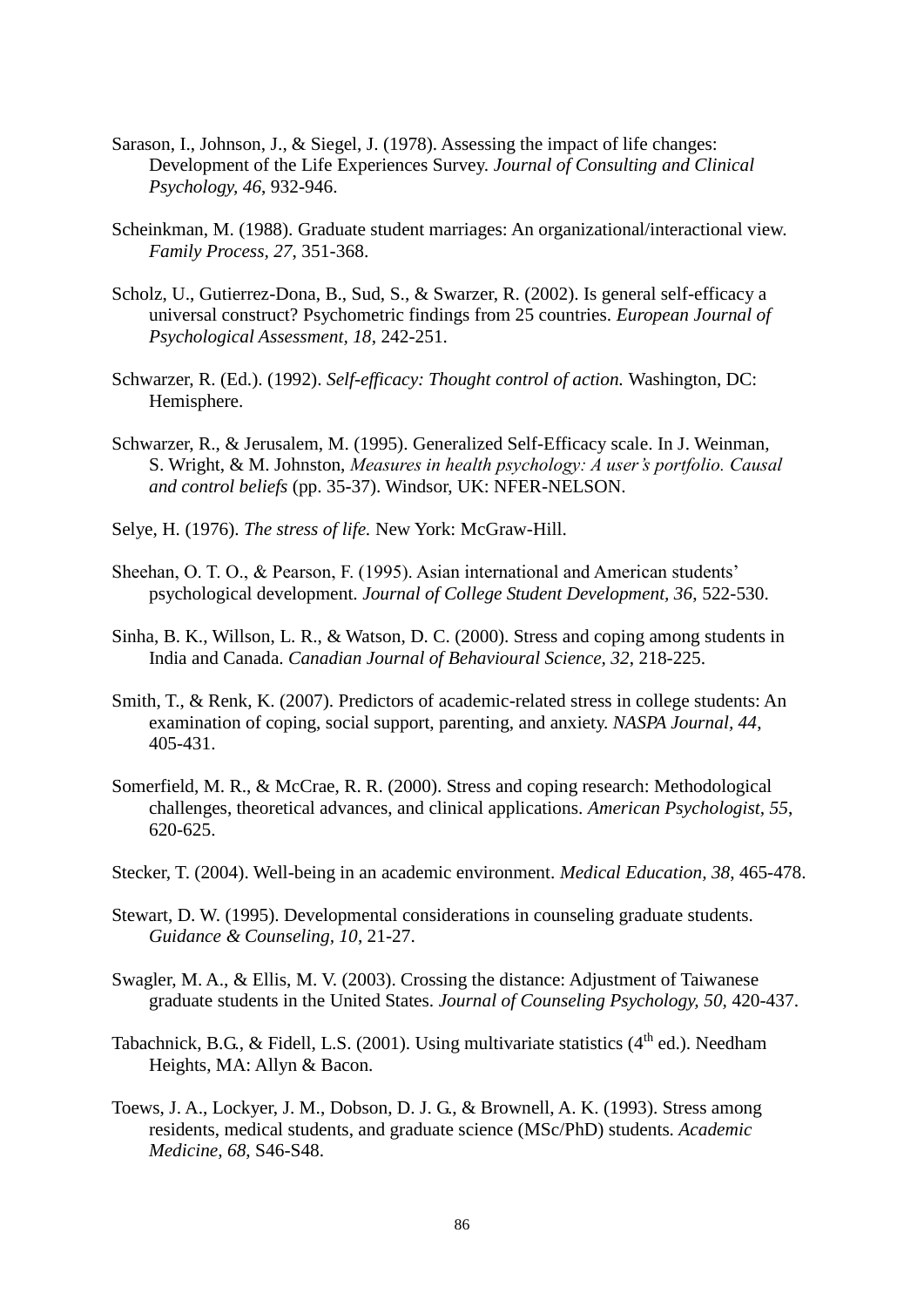- Wan, T. Y., Chapman, D. W., & Biggs, D. A. (1992). Academic stress of international students attending U. S. universities. *Research in Higher Education, 33*, 607-623.
- Watson, D. C., & Sinha, B. (2008). Emotion regulation, coping, and psychological symptoms. *International Journal of Stress Management, 15*, 222-234.
- White, A. J., Brown, S. E., & Suddick, D. (1983). Academic factors affecint the scholastic performance of international students. *College Student Journal, 17*, 268-272.
- Won, H. T., Lee, M. S., & Kim, S. J. (1989). A survey on the stress situations of the SNU students. Student Review (Seoul National University), 24, 80-92.
- Yeh, C. J., & Inose, M. (2003). International students' reported English fluency, social support satisfaction, and social connectedness as predictors of acculturative stress. *Counseling and Psychology Quarterly, 16*, 15-28.
- Zhao, C. M., Kuh, G. D., & Carini, R. M. (2005). A comparison of international student and American student engagement in effective educational practices. *Journal of Higher Education, 76*, 209-231.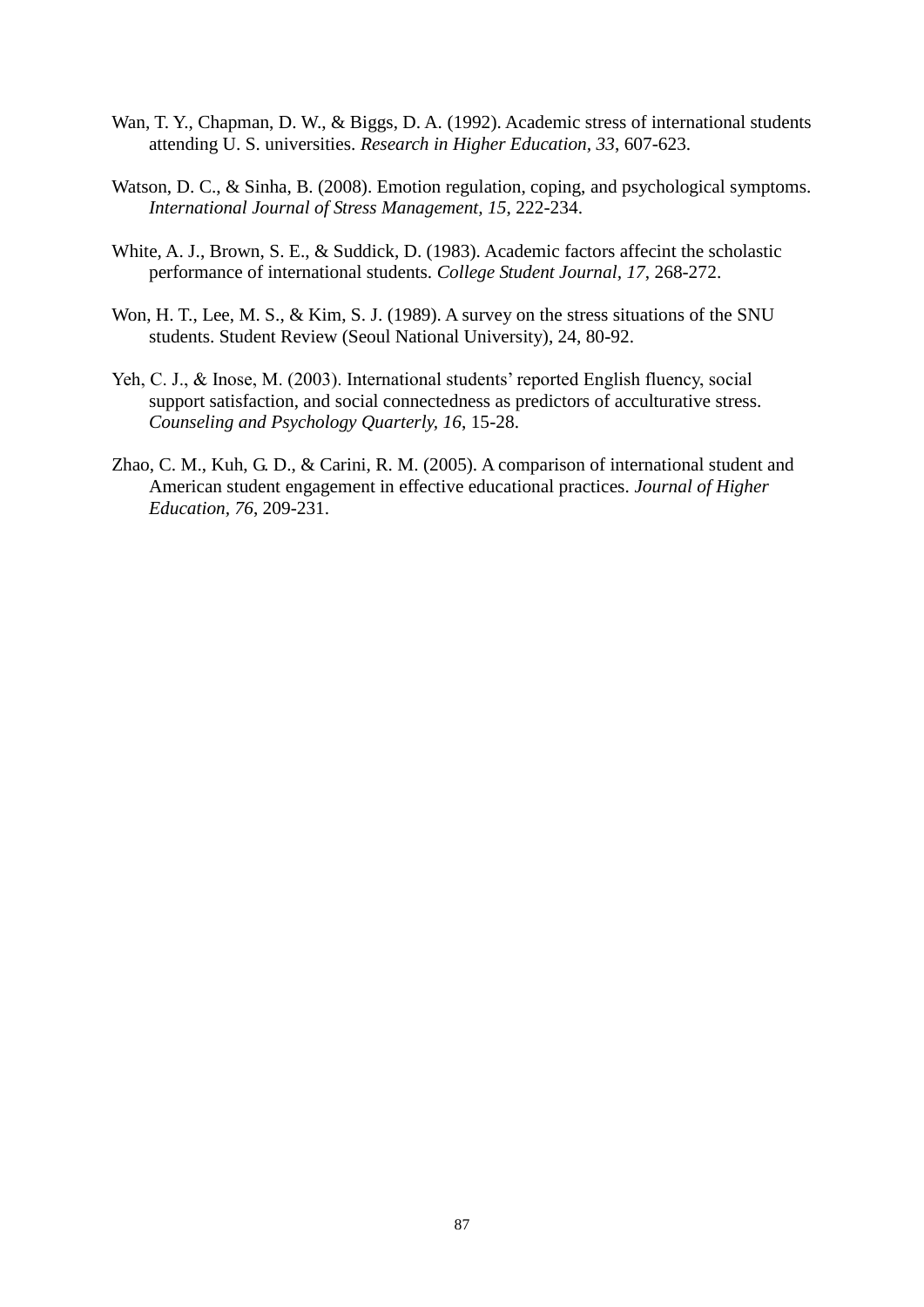# **Appendix**

## **Recruiting Participants Advertisement**

Dear Students,

My name is Tina Yang, a doctoral candidate in the Counseling Psychology program at the University of Kansas. I am recruiting participants for my dissertation research under the supervision of Barbara Kerr, Ph.D. This study investigates stress, coping, and psychological well-being of American graduate students and Taiwanese, Chinese, and South Korean international graduate students. If you identify yourself as an American graduate student of any race/ethnic origin, or if you are a Taiwanese, Chinese, or South Korean international graduate student, your participation in the study is much appreciated.

Please allow yourself 15-20 minutes to complete this online survey. Your participation is completely voluntary and your responses will remain anonymous and confidential to the degree permitted by the technology used. There are no foreseeable risks involved with this study. Your participation is extremely valuable and will greatly facilitate counseling psychologists and school administrators in providing better services to graduate students both domestically and internationally. Thank you very much for your valuable time. If you would like to participate in drawing one of the nine Amazon.com gift cards in the amount of two \$50s, two \$25s, and five \$10s, please send an email with the subject title "Stress and coping survey gift card" to [tinayang@ku.edu](mailto:tinayang@ku.edu) Emails will be drawn randomly from the pool of emails we receive. For confidentiality, your email will not be linked to your survey responses. Your chance of receiving a gift card is not contingent upon completion of the survey.

If you have any questions regarding this research, please feel free to contact one of the investigators listed below.

Sincerely,

Tina Yang Barbara Kerr, PhD Doctoral Candidate Research Supervisor Counseling Psychology Counseling Psychology 1122 W. Campus Rd. 1122 W. Campus Rd. University of Kansas University of Kansas Lawrence, KS 66045-3101 Lawrence, KS 66045-3101 Email: [tinayang@ku.edu](mailto:tinayang@ku.edu) Email: [bkerr@ku.edu](mailto:bkerr@ku.edu) Tel: (785) 864-9762 Tel: (785) 864-9762

Joseph R. Pearson Hall,  $6^{th}$  Fl Joseph R. Pearson Hall, Room 616

| <b>Signature of Participant</b> | Date |  |
|---------------------------------|------|--|
|                                 |      |  |

With my signature I acknowledge that I have received a copy of this consent form to keep.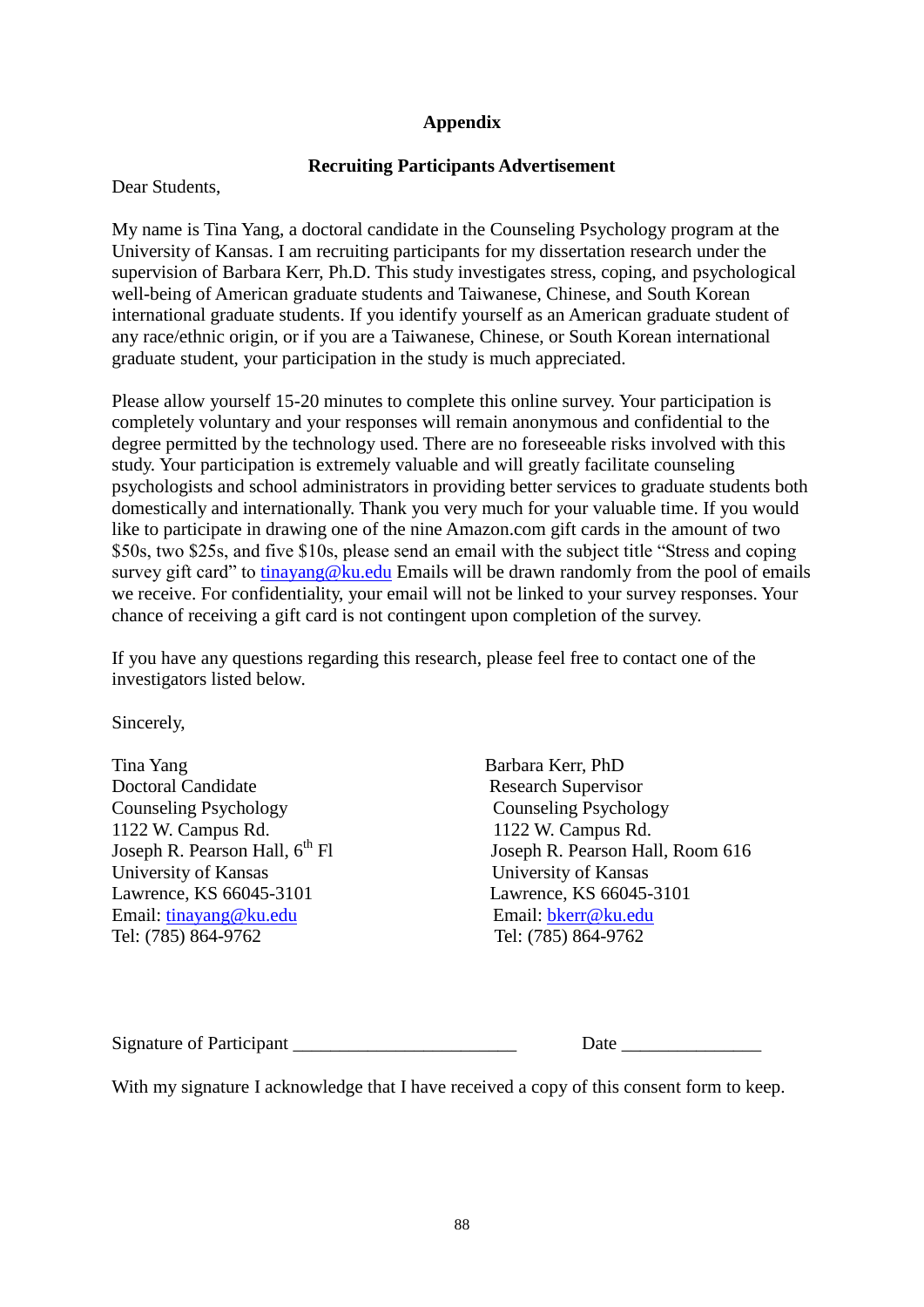## **Demographic Questions**

Directions: Please check the answer which best applies to you.

- 1. What is your sex? \_\_\_\_\_\_ Male \_\_\_\_\_\_ Female
- 2. What is your age?
- 3. Are you a U.S. Citizen? \_\_\_\_\_\_ Yes \_\_\_\_\_\_ No
- 4. What is your race/ethnicity?
	- **Example 3** American of any race/ethnicity of origin
	- \_\_\_\_\_\_ Taiwanese
	- \_\_\_\_\_\_ Chinese
	- \_\_\_\_\_\_ Korean
	- \_\_\_\_\_\_ Other, please specify:\_\_\_\_\_\_\_\_\_\_\_\_\_\_\_
- 5. If you are an international student, how long have you stayed in the US?  $\frac{\text{year}(s)}{\text{and}}$  month(s)
- 6. What type of degree are you working towards? Doctoral
- 7. Which university are you attending currently?
- 8. What is your marital status?
	- \_\_\_\_\_\_\_\_\_\_ Single / Never Married
	- **Married or remarried**
	- \_\_\_\_\_\_ Divorced
	- \_\_\_\_\_\_ Co-habitating
	- \_\_\_\_\_\_\_\_ Separated or Widowed
	- \_\_\_\_\_\_ Other (please specify: \_\_\_\_\_\_\_\_\_\_\_\_\_\_\_\_\_\_\_)
- 9. How many children do you have? \_\_\_\_\_ Child/ Children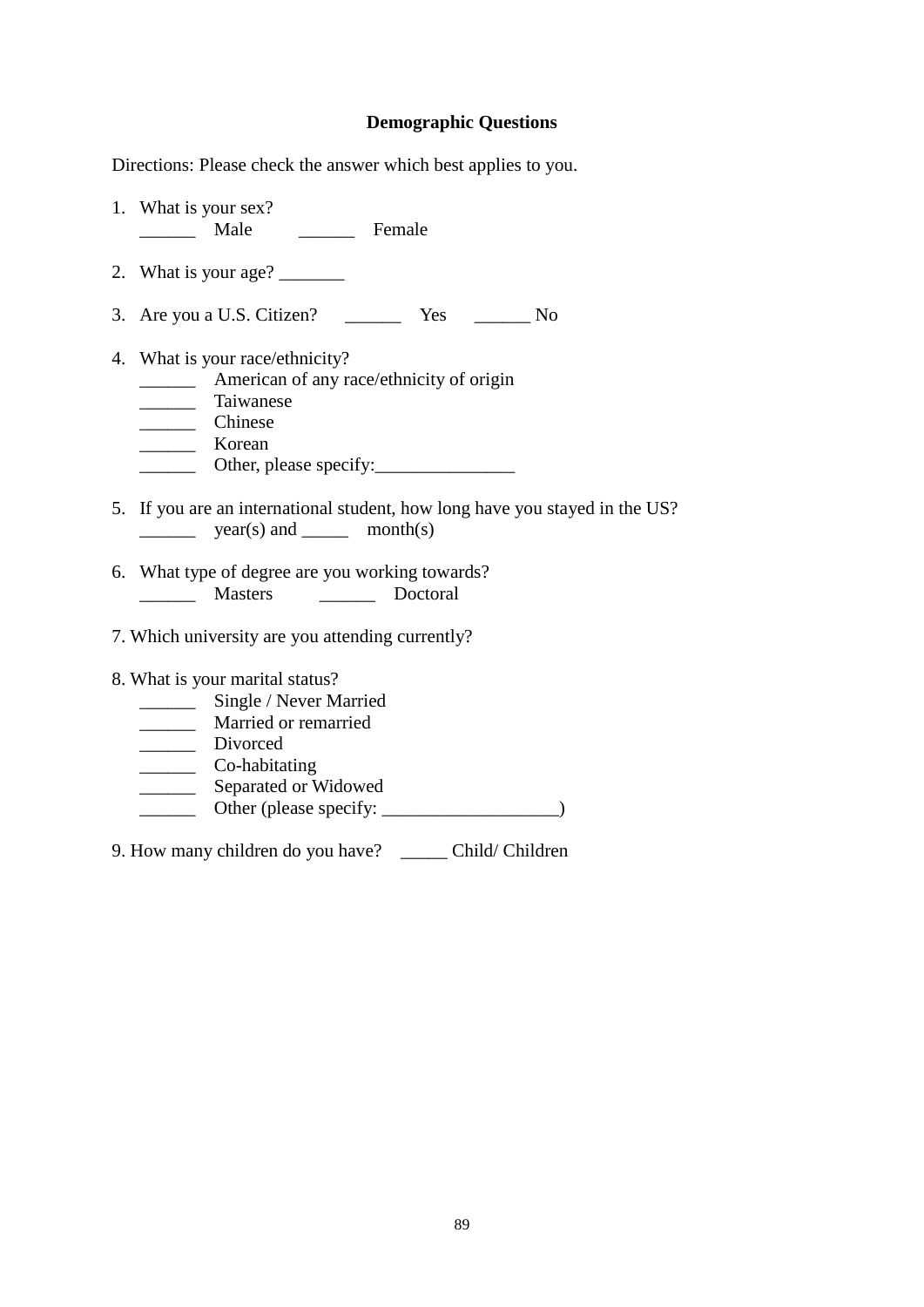# **Graduate Stress Inventory-Revised**

Below is a list of statements describing a variety of issues that may be related to your graduate education.

If you have **never experienced** one of the events listed below, then circle number 1.

If one of the events listed below has happened to you and has caused you a great deal of stress, rate that event toward the "Extremely Stressful" end of the rating scale. If an event has happened to you while you have been in graduate school, but has not bothered you at all, rate that event toward the lower end of the scale ("Not at all Stressful").

Circle the number next to each item to indicate how stressful each of these events has been for you since you entered your graduate program. Use the following scale:

|                                                             | Not at all                                                |   |           | Moderately |         |           | Extremely |         |  |
|-------------------------------------------------------------|-----------------------------------------------------------|---|-----------|------------|---------|-----------|-----------|---------|--|
|                                                             | stressful                                                 |   | stressful |            |         | stressful |           |         |  |
|                                                             | 1                                                         | 2 | 3         | 4          | 5       | 6         |           | 7       |  |
|                                                             |                                                           |   |           |            |         |           |           |         |  |
|                                                             | 1) Fulfilling responsibilities both at home and at school |   |           |            |         |           |           | 1234567 |  |
| 2)                                                          | Trying to meet peers of your race/ethnicity on campus     |   |           |            |         |           |           | 1234567 |  |
| 3)                                                          | Taking exams                                              |   |           |            |         |           |           | 1234567 |  |
| 4)                                                          | Being obligated to participate in family functions        |   |           |            |         | 1234567   |           |         |  |
|                                                             | 5) Arranging childcare                                    |   |           |            |         |           | 1234567   |         |  |
|                                                             | 6) Finding support groups sensitive to your needs         |   |           |            |         | 1234567   |           |         |  |
|                                                             | 7) Fear of failing to meet program expectations           |   |           |            |         | 1234567   |           |         |  |
|                                                             | 8) Participating in class                                 |   |           |            |         |           |           | 1234567 |  |
|                                                             | 9) Meeting with faculty                                   |   |           |            |         |           |           | 1234567 |  |
| 10) Living in the local community                           |                                                           |   |           |            |         | 1234567   |           |         |  |
| 11) Handling relationships                                  |                                                           |   |           |            | 1234567 |           |           |         |  |
| 12) Handling the academic workload                          |                                                           |   |           |            | 1234567 |           |           |         |  |
| 13) Peers treating you unlike the way they treat each other |                                                           |   |           |            | 1234567 |           |           |         |  |
|                                                             | 14) Faculty treating you differently than your peers      |   |           |            |         |           |           | 1234567 |  |
|                                                             | 15) Writing papers                                        |   |           |            |         |           |           | 1234567 |  |
|                                                             | 16) Paying monthly expenses                               |   |           |            |         |           |           | 1234567 |  |
|                                                             | 17) Family having money problems                          |   |           |            |         |           |           | 1234567 |  |
|                                                             | 18) Adjusting to the campus environment                   |   |           |            |         |           |           | 1234567 |  |
|                                                             | 19) Being obligated to repay loans                        |   |           |            |         |           |           | 1234567 |  |
|                                                             | 20) Anticipation of finding full-time professional work   |   |           |            |         |           |           | 1234567 |  |
|                                                             | 21) Meeting deadlines for course assignments              |   |           |            |         |           |           | 1234567 |  |
|                                                             | *Scale developed by Rocha-Singh                           |   |           |            |         |           |           |         |  |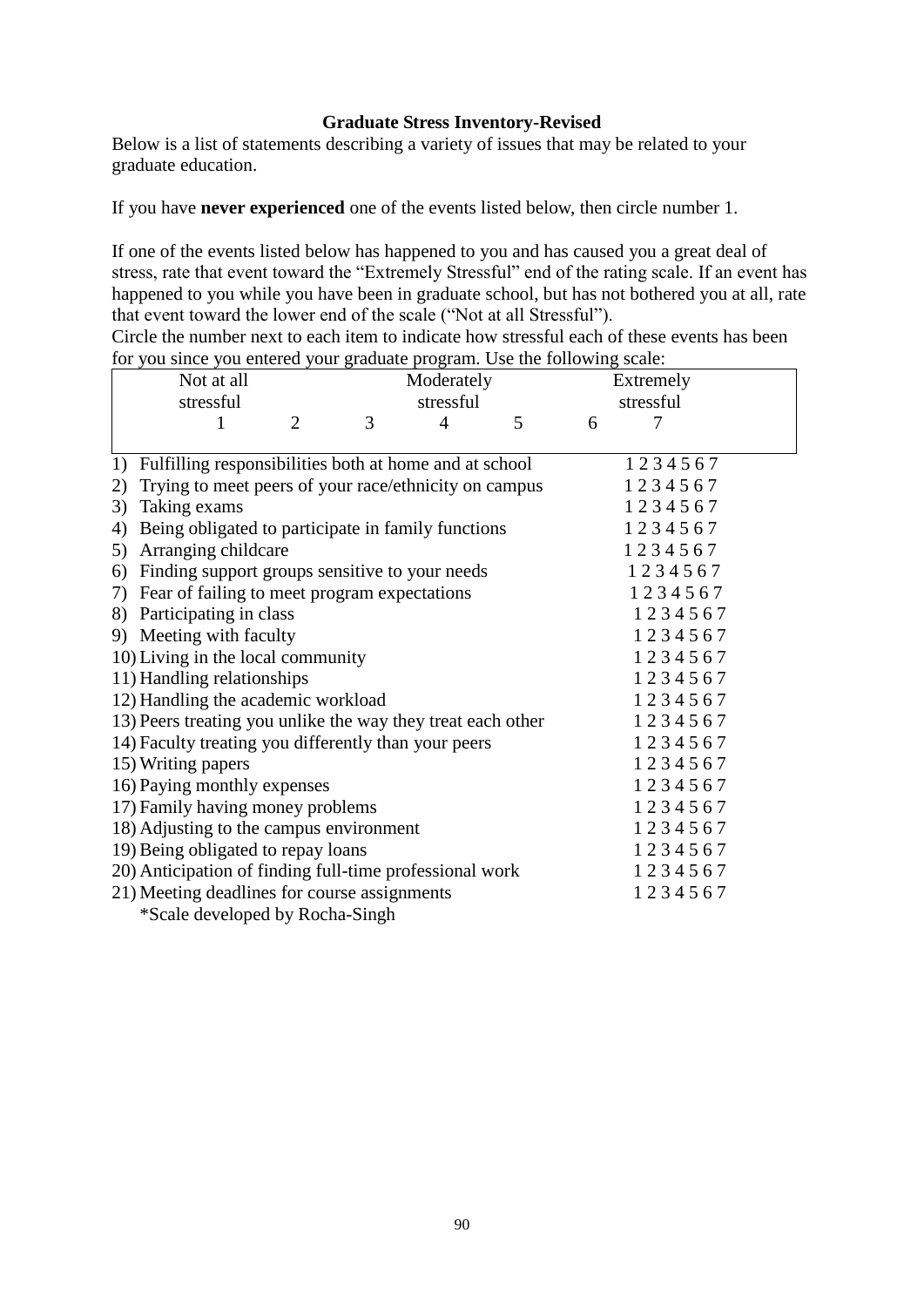# **Brief COPE**

There are many ways to try to deal with stress. Obviously, different people deal with things in different ways, but I'm interested in how you've tried to deal with it. This section asks you to indicate what you generally do and feel, when you experience stressful events. Don't answer on the basis of whether it seems to be working or not—just whether or not you're doing it. Use these response choices. Try to rate each item separately in your mind from the others. Make your answers as true FOR YOU as you can.

- $1 = I$  don't do this at all
- $2 = I$  do this a little bit
- $3 = I$  do this a medium amount
- $4 = I$  do this a lot
- 1. I turn to work or other activities to take my mind off things.
- 2. I concentrate my efforts on doing something about the situation I'm in.
- 3. I say to myself "this isn't real."
- 4. I use alcohol or other drugs to make myself feel better.
- 5. I get emotional support from others.
- 6. I give up trying to deal with it.
- 7. I take action to try to make the situation better.
- 8. I refuse to believe that it has happened.
- 9. I say things to let my unpleasant feelings escape.
- 10. I get help and advice from other people.
- 11. I use alcohol or other drugs to help me get through it.
- 12. I try to see it in a different light, to make it seem more positive.
- 13. I criticize myself.
- 14. I try to come up with a strategy about what to do.
- 15. I get comfort and understanding from someone.
- 16. I give up the attempt to cope.
- 17. I look for something good in what is happening.
- 18. I make jokes about it.
- 19. I do something to think about it less, such as going to movies, watching TV, reading, daydreaming, sleeping, or shopping.
- 20. I accept the reality of the fact that it has happened.
- 21. I express my negative feelings.
- 22. I try to find comfort in my religion or spiritual beliefs.
- 23. I try to get advice or help from other people about what to do.
- 24. I learn to live with it.
- 25. I think hard about what steps to take.
- 26. I blame myself for things that happened.
- 27. I pray or meditate.
- 28. I make fun of the situation.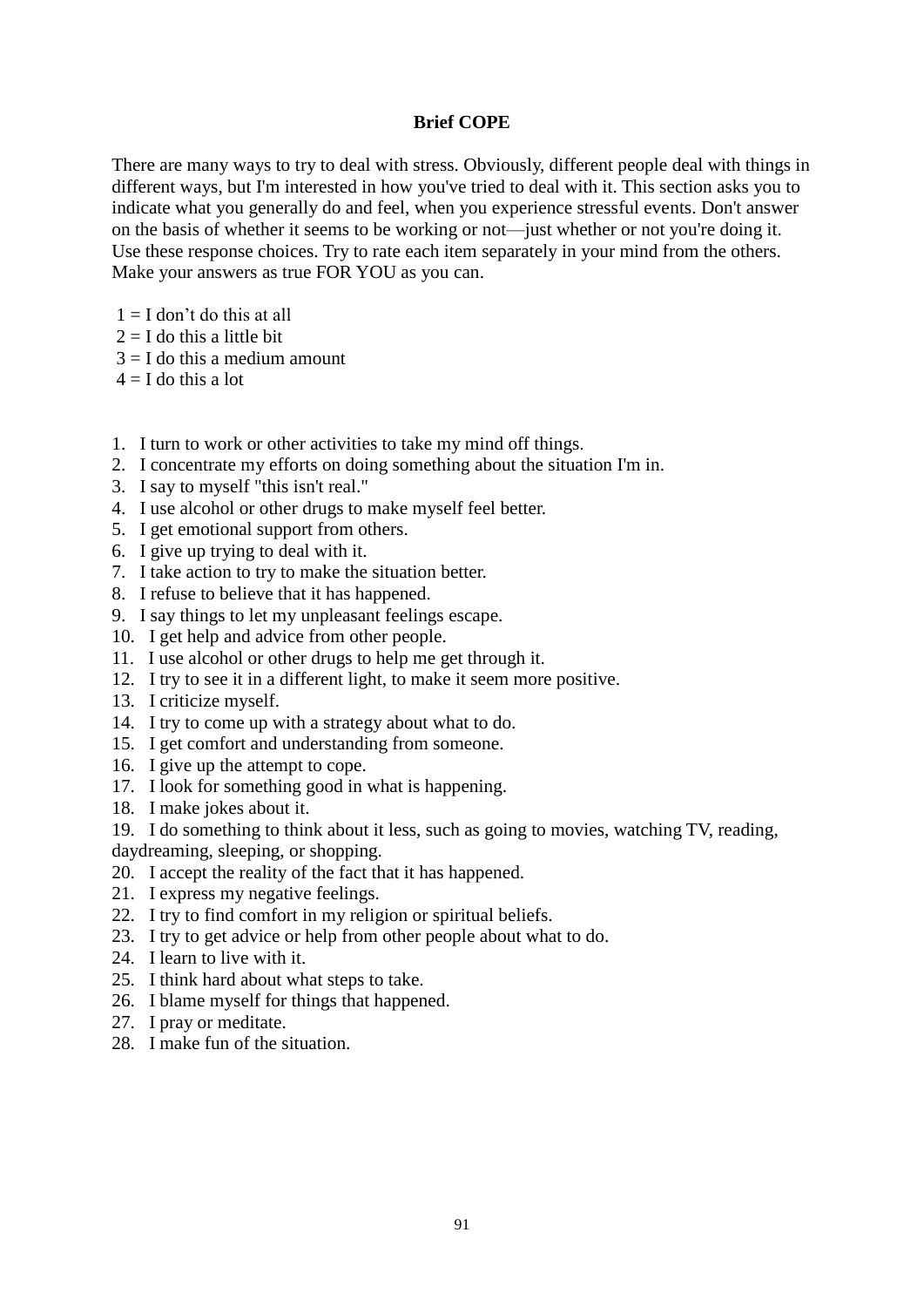# **General Health Questionnaire-12 (GHQ-12)**

Please consider the last four weeks and answer the following questions by circling the number that best applies to you.

 $1=$  Less than usual 0

 $2=$  No more than usual 1

 $3=$  Rather more than usual 2

 $4=$  Much more than usual 3

## **Have you recently?**

1. Been able to concentrate on what you're doing

- 2. Lost much sleep over worry
- 3. Felt you were playing a useful part in things
- 4. Felt capable of making decisions about things
- 5. Felt constantly under strain
- 6. Felt you couldn't overcome your difficulties
- 7. Been able to enjoy your normal day-to-day activities
- 8. Been able to face up to your problems
- 9. Been feeling unhappy and depressed
- 10. Been losing confidence in yourself
- 11. Been thinking of yourself as a worthless person.
- 12. Been feeling reasonably happy, all things considered